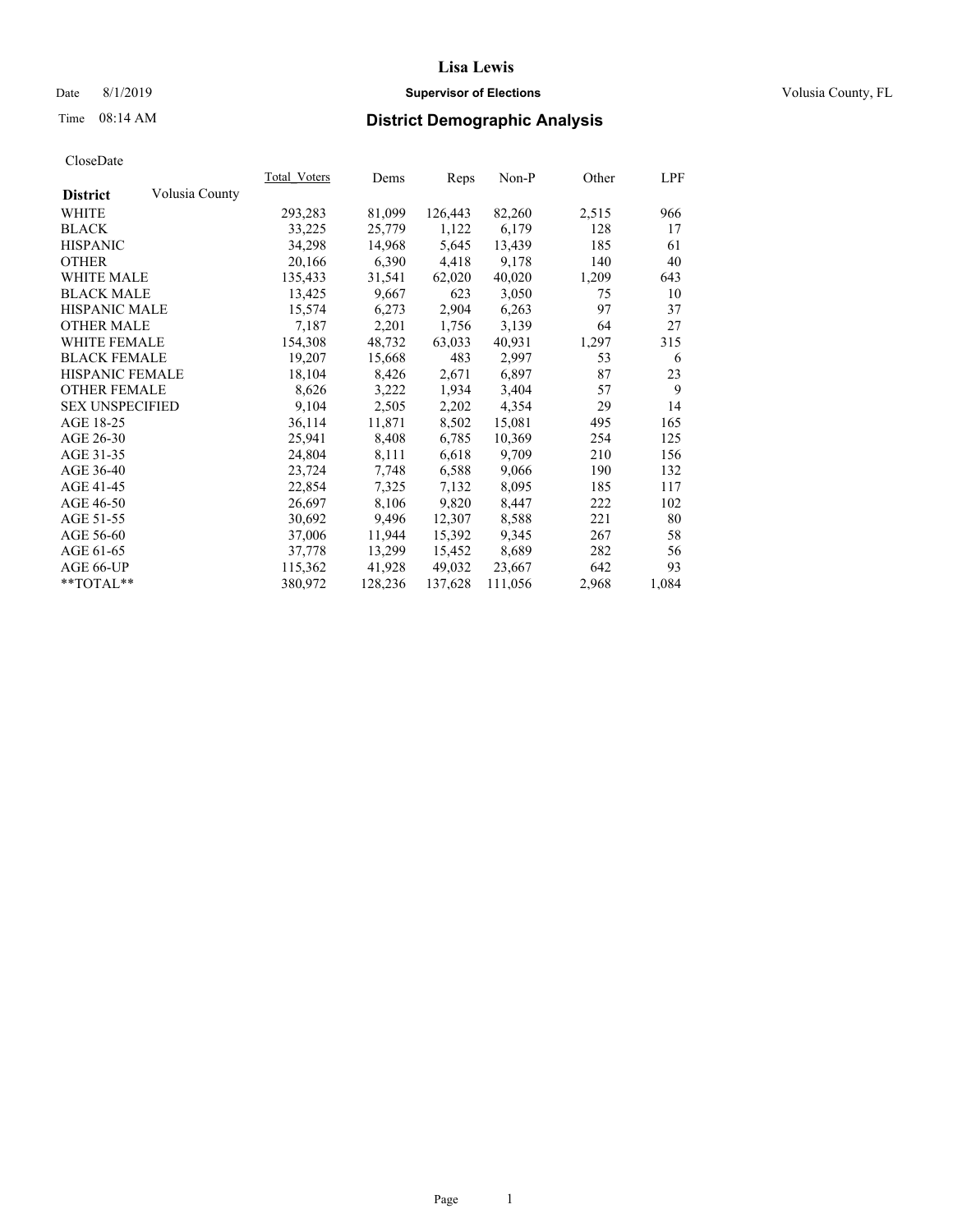### Date 8/1/2019 **Supervisor of Elections Supervisor of Elections** Volusia County, FL

| CloseDate |
|-----------|
|-----------|

|                                              | Total Voters | Dems   | Reps   | Non-P  | Other | LPF            |
|----------------------------------------------|--------------|--------|--------|--------|-------|----------------|
| County Council District 1<br><b>District</b> |              |        |        |        |       |                |
| WHITE                                        | 59,072       | 15,985 | 26,925 | 15,517 | 425   | 220            |
| <b>BLACK</b>                                 | 5,671        | 4,457  | 176    | 1,011  | 24    | 3              |
| <b>HISPANIC</b>                              | 7,231        | 3,026  | 1,230  | 2,912  | 48    | 15             |
| <b>OTHER</b>                                 | 3,988        | 1,253  | 908    | 1,794  | 24    | 9              |
| <b>WHITE MALE</b>                            | 26,879       | 6,042  | 13,009 | 7,481  | 197   | 150            |
| <b>BLACK MALE</b>                            | 2,283        | 1,682  | 89     | 496    | 14    | $\overline{2}$ |
| <b>HISPANIC MALE</b>                         | 3,106        | 1,201  | 619    | 1,254  | 21    | 11             |
| <b>OTHER MALE</b>                            | 1,421        | 453    | 352    | 600    | 10    | 6              |
| <b>WHITE FEMALE</b>                          | 31,526       | 9,795  | 13,636 | 7,801  | 227   | 67             |
| <b>BLACK FEMALE</b>                          | 3,300        | 2,712  | 83     | 494    | 10    | 1              |
| <b>HISPANIC FEMALE</b>                       | 3,981        | 1,763  | 600    | 1,588  | 26    | 4              |
| <b>OTHER FEMALE</b>                          | 1,687        | 606    | 374    | 694    | 11    | $\overline{2}$ |
| <b>SEX UNSPECIFIED</b>                       | 1,778        | 467    | 476    | 826    | 5     | $\overline{4}$ |
| AGE 18-25                                    | 7,274        | 2,189  | 1,918  | 3,051  | 76    | 40             |
| AGE 26-30                                    | 5,180        | 1,610  | 1,459  | 2,040  | 43    | 28             |
| AGE 31-35                                    | 4,911        | 1,473  | 1,456  | 1,917  | 34    | 31             |
| AGE 36-40                                    | 4,951        | 1,522  | 1,541  | 1,814  | 39    | 35             |
| AGE 41-45                                    | 4,612        | 1,401  | 1,574  | 1,578  | 38    | 21             |
| AGE 46-50                                    | 5,340        | 1,579  | 2,064  | 1,636  | 39    | 22             |
| AGE 51-55                                    | 6,052        | 1,771  | 2,647  | 1,580  | 34    | 20             |
| AGE 56-60                                    | 6,954        | 2,198  | 3,057  | 1,636  | 48    | 15             |
| AGE 61-65                                    | 7,113        | 2,414  | 3,104  | 1,539  | 47    | 9              |
| AGE 66-UP                                    | 23,575       | 8,564  | 10,419 | 4,443  | 123   | 26             |
| **TOTAL**                                    | 75,962       | 24,721 | 29,239 | 21,234 | 521   | 247            |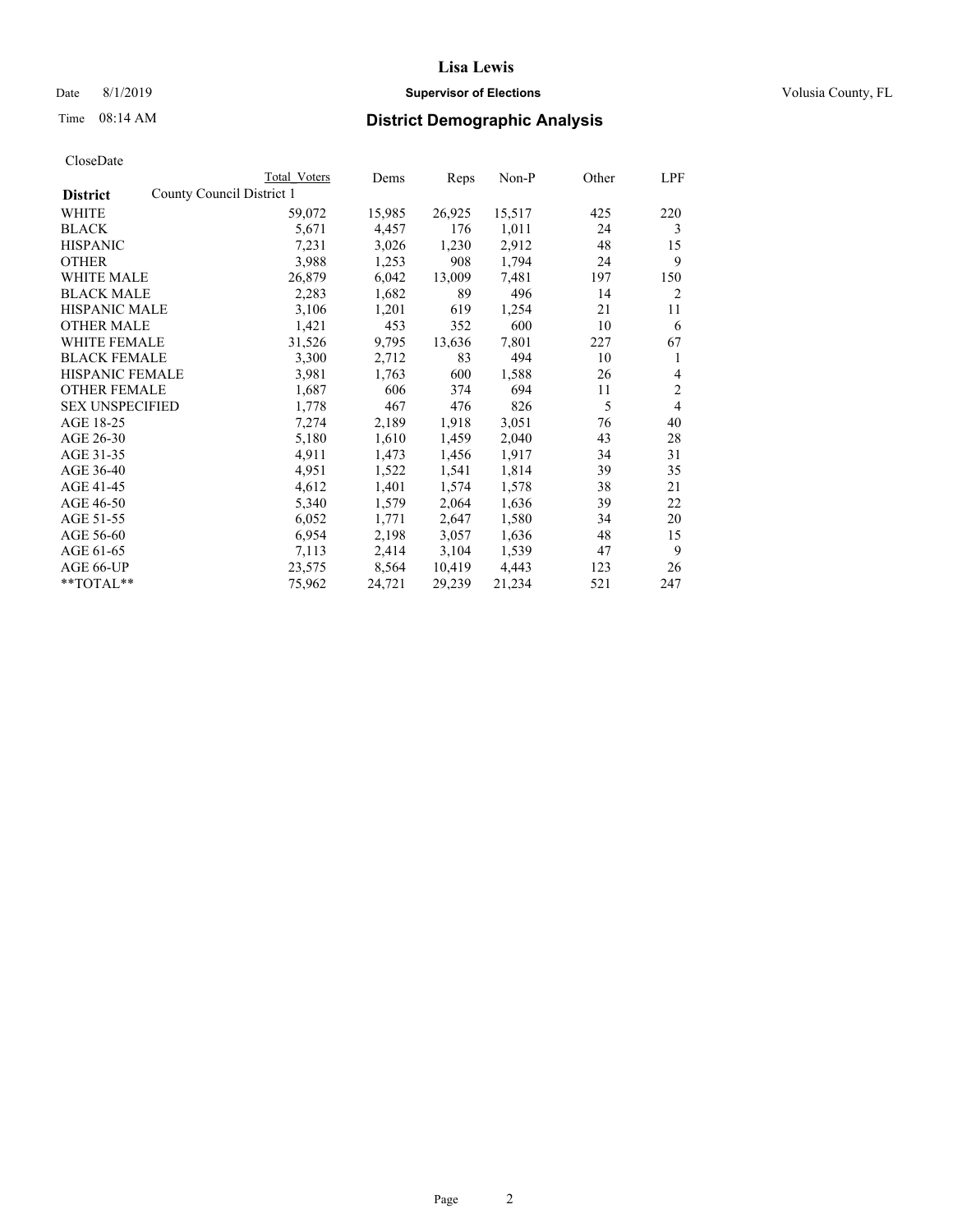#### Date 8/1/2019 **Supervisor of Elections Supervisor of Elections** Volusia County, FL

| CloseDate |
|-----------|
|-----------|

|                                              | Total Voters | Dems   | Reps   | $Non-P$ | Other | LPF            |
|----------------------------------------------|--------------|--------|--------|---------|-------|----------------|
| County Council District 2<br><b>District</b> |              |        |        |         |       |                |
| WHITE                                        | 56,107       | 16,303 | 22,855 | 16,197  | 569   | 183            |
| <b>BLACK</b>                                 | 11,512       | 9,126  | 320    | 2,023   | 40    | 3              |
| <b>HISPANIC</b>                              | 2,915        | 1,218  | 575    | 1,092   | 24    | 6              |
| <b>OTHER</b>                                 | 4,356        | 1,481  | 856    | 1,974   | 36    | 9              |
| WHITE MALE                                   | 26,148       | 6,429  | 11,327 | 7,980   | 289   | 123            |
| <b>BLACK MALE</b>                            | 4,396        | 3,262  | 172    | 942     | 20    | $\mathbf{0}$   |
| <b>HISPANIC MALE</b>                         | 1,339        | 498    | 308    | 516     | 15    | 2              |
| <b>OTHER MALE</b>                            | 1,536        | 500    | 356    | 661     | 14    | 5              |
| <b>WHITE FEMALE</b>                          | 29,276       | 9,696  | 11,280 | 7,964   | 278   | 58             |
| <b>BLACK FEMALE</b>                          | 6,858        | 5,671  | 144    | 1,021   | 20    | 2              |
| <b>HISPANIC FEMALE</b>                       | 1,514        | 692    | 264    | 545     | 9     | $\overline{4}$ |
| <b>OTHER FEMALE</b>                          | 1,875        | 728    | 378    | 749     | 17    | 3              |
| <b>SEX UNSPECIFIED</b>                       | 1,948        | 652    | 377    | 908     | 7     | 4              |
| AGE 18-25                                    | 8,133        | 3,536  | 1,411  | 3,032   | 128   | 26             |
| AGE 26-30                                    | 5,395        | 2,024  | 1,224  | 2,059   | 63    | 25             |
| AGE 31-35                                    | 4,710        | 1,799  | 1,085  | 1,751   | 41    | 34             |
| AGE 36-40                                    | 4,277        | 1,641  | 1,039  | 1,539   | 40    | 18             |
| AGE 41-45                                    | 3,820        | 1,412  | 1,056  | 1,286   | 39    | 27             |
| AGE 46-50                                    | 4,530        | 1,586  | 1,498  | 1,391   | 38    | 17             |
| AGE 51-55                                    | 5,575        | 1,954  | 1,955  | 1,601   | 50    | 15             |
| AGE 56-60                                    | 7,159        | 2,528  | 2,775  | 1,787   | 60    | 9              |
| AGE 61-65                                    | 7,476        | 2,828  | 2,860  | 1,724   | 56    | 8              |
| AGE 66-UP                                    | 23,815       | 8,820  | 9,703  | 5,116   | 154   | 22             |
| $*$ $TOTAL**$                                | 74,890       | 28,128 | 24,606 | 21,286  | 669   | 201            |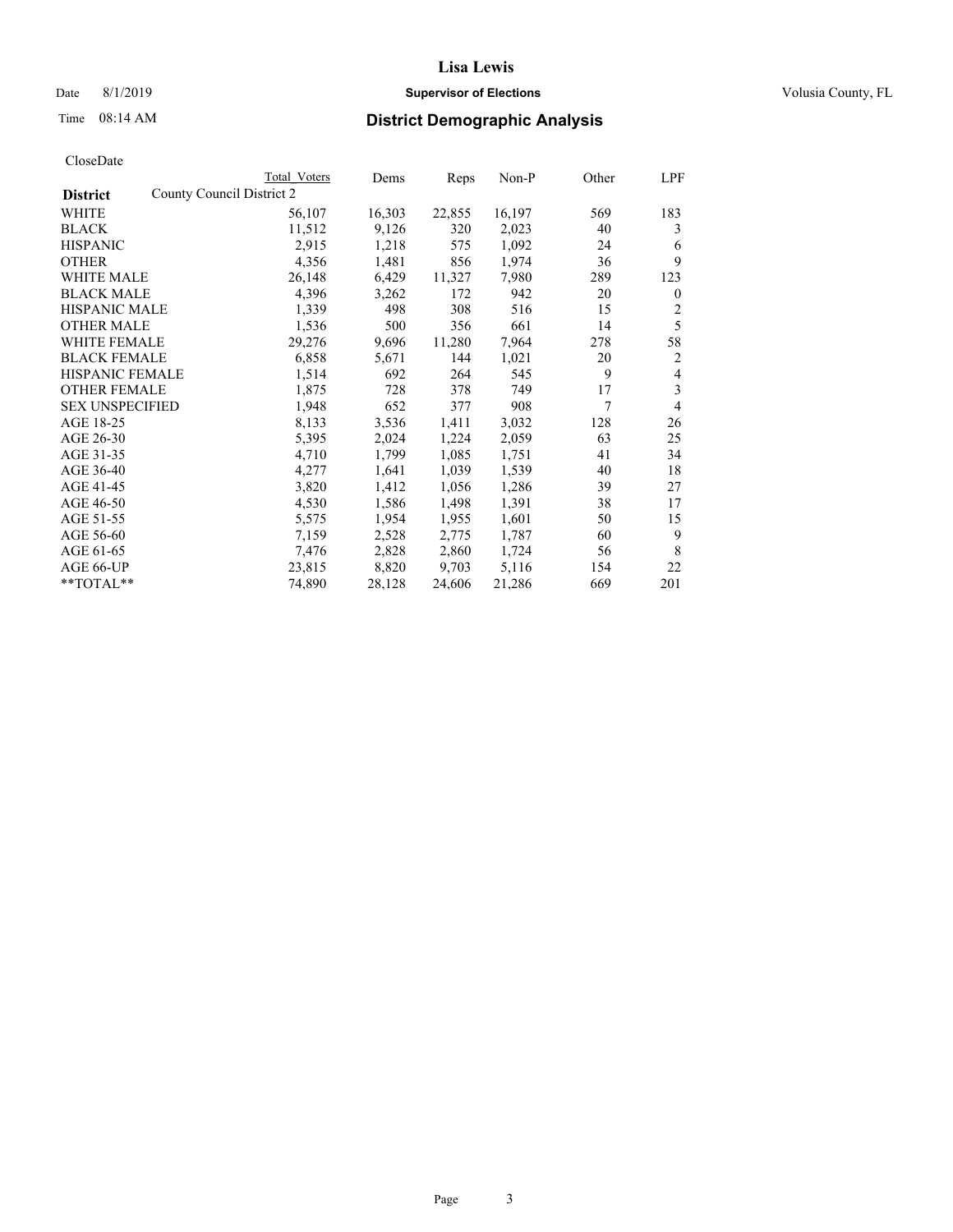#### Date 8/1/2019 **Supervisor of Elections Supervisor of Elections** Volusia County, FL

| CloseDate |
|-----------|
|-----------|

|                                              | Total Voters | Dems   | Reps   | Non-P  | Other          | LPF        |
|----------------------------------------------|--------------|--------|--------|--------|----------------|------------|
| County Council District 3<br><b>District</b> |              |        |        |        |                |            |
| WHITE                                        | 73,538       | 19,928 | 32,337 | 20,387 | 675            | 211        |
| <b>BLACK</b>                                 | 2,123        | 1,641  | 93     | 377    | 9              | 3          |
| <b>HISPANIC</b>                              | 1,940        | 682    | 505    | 733    | 18             | 2          |
| <b>OTHER</b>                                 | 3,162        | 903    | 824    | 1,399  | 28             | 8          |
| <b>WHITE MALE</b>                            | 34,149       | 7,831  | 15,962 | 9,915  | 309            | 132        |
| <b>BLACK MALE</b>                            | 952          | 676    | 48     | 218    | 7              | 3          |
| <b>HISPANIC MALE</b>                         | 866          | 276    | 245    | 337    | 7              | 1          |
| <b>OTHER MALE</b>                            | 1,165        | 311    | 340    | 491    | 17             | 6          |
| <b>WHITE FEMALE</b>                          | 38,572       | 11,901 | 16,039 | 10,190 | 364            | 78         |
| <b>BLACK FEMALE</b>                          | 1,140        | 938    | 44     | 156    | $\overline{c}$ | $\theta$   |
| <b>HISPANIC FEMALE</b>                       | 1,035        | 391    | 249    | 383    | 11             | 1          |
| <b>OTHER FEMALE</b>                          | 1,339        | 472    | 367    | 488    | 10             | $\sqrt{2}$ |
| <b>SEX UNSPECIFIED</b>                       | 1,544        | 358    | 465    | 717    | 3              | 1          |
| AGE 18-25                                    | 6,096        | 1,542  | 1,896  | 2,498  | 129            | 31         |
| AGE 26-30                                    | 4,348        | 1,109  | 1,396  | 1,767  | 51             | 25         |
| AGE 31-35                                    | 4,429        | 1,230  | 1,363  | 1,755  | 50             | 31         |
| AGE 36-40                                    | 4,445        | 1,171  | 1,485  | 1,727  | 38             | 24         |
| AGE 41-45                                    | 4,572        | 1,113  | 1,727  | 1,662  | 47             | 23         |
| AGE 46-50                                    | 5,615        | 1,399  | 2,378  | 1,764  | 53             | 21         |
| AGE 51-55                                    | 6,455        | 1,607  | 2,976  | 1,792  | 61             | 19         |
| AGE 56-60                                    | 8,337        | 2,272  | 3,880  | 2,105  | 64             | 16         |
| AGE 61-65                                    | 8,784        | 2,757  | 3,878  | 2,061  | 74             | 14         |
| AGE 66-UP                                    | 27,682       | 8,954  | 12,780 | 5,765  | 163            | 20         |
| $*$ $TOTAL**$                                | 80,763       | 23,154 | 33,759 | 22,896 | 730            | 224        |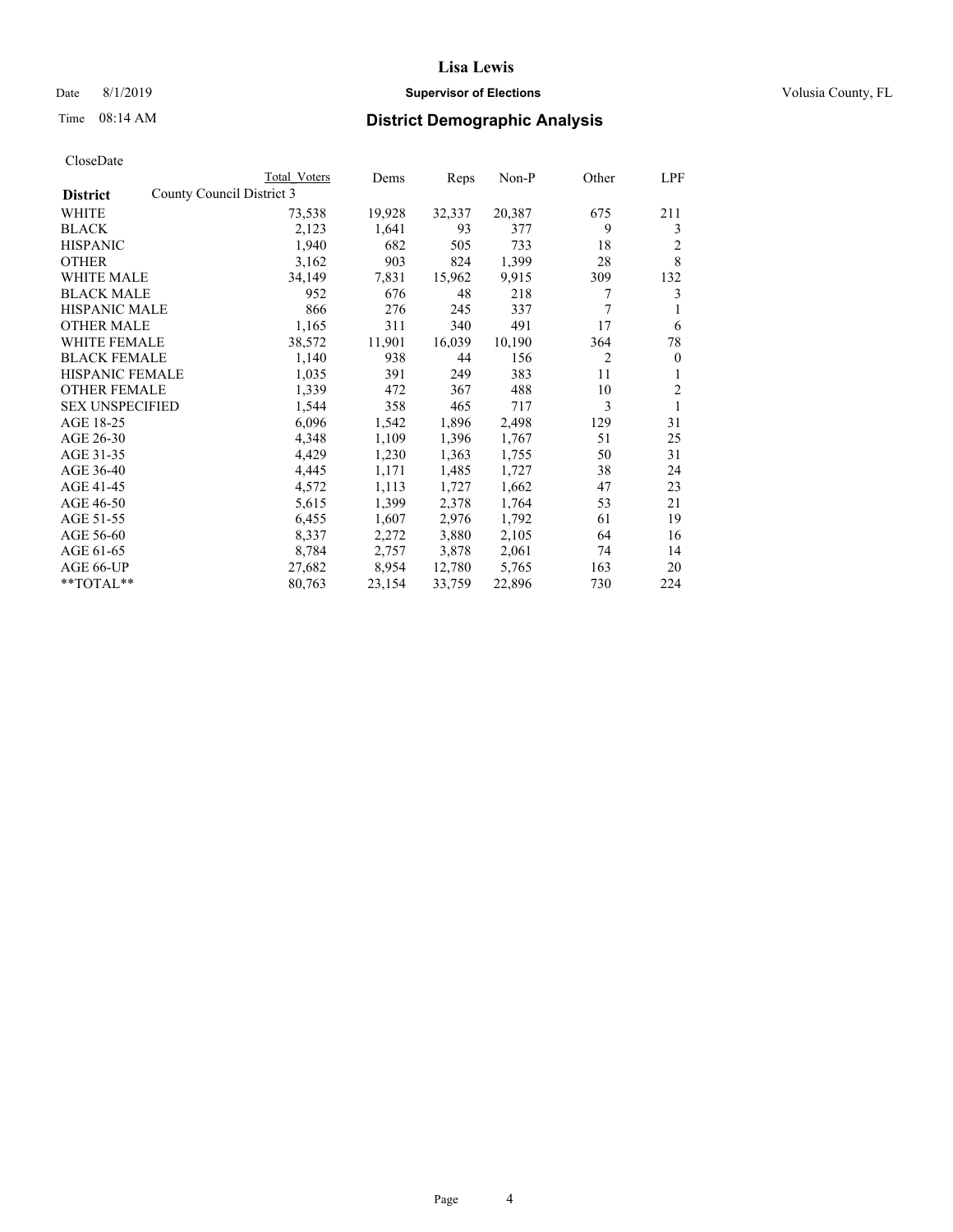Date 8/1/2019 **Supervisor of Elections Supervisor of Elections** Volusia County, FL

| CloseDate |
|-----------|
|-----------|

|                        | Total Voters              | Dems   | Reps   | Non-P  | Other          | LPF            |
|------------------------|---------------------------|--------|--------|--------|----------------|----------------|
| <b>District</b>        | County Council District 4 |        |        |        |                |                |
| WHITE                  | 61,461                    | 17,491 | 26,324 | 16,903 | 550            | 193            |
| <b>BLACK</b>           | 7,316                     | 5,708  | 234    | 1,342  | 26             | 6              |
| <b>HISPANIC</b>        | 2,580                     | 1,021  | 554    | 968    | 27             | 10             |
| <b>OTHER</b>           | 4,143                     | 1,278  | 940    | 1,891  | 28             | 6              |
| WHITE MALE             | 28,225                    | 6,741  | 12,893 | 8,193  | 267            | 131            |
| <b>BLACK MALE</b>      | 2,887                     | 2,073  | 130    | 665    | 16             | 3              |
| <b>HISPANIC MALE</b>   | 1,153                     | 406    | 277    | 445    | 18             | 7              |
| <b>OTHER MALE</b>      | 1,518                     | 448    | 365    | 689    | 13             | 3              |
| <b>WHITE FEMALE</b>    | 32,485                    | 10,594 | 13,144 | 8,403  | 282            | 62             |
| <b>BLACK FEMALE</b>    | 4,304                     | 3,538  | 101    | 652    | 10             | 3              |
| <b>HISPANIC FEMALE</b> | 1,361                     | 591    | 263    | 495    | 9              | 3              |
| <b>OTHER FEMALE</b>    | 1,725                     | 640    | 413    | 659    | 12             | 1              |
| <b>SEX UNSPECIFIED</b> | 1,841                     | 467    | 465    | 903    | $\overline{4}$ | $\overline{2}$ |
| AGE 18-25              | 6,846                     | 2,185  | 1,790  | 2,746  | 87             | 38             |
| AGE 26-30              | 4,929                     | 1,675  | 1,308  | 1,870  | 62             | 14             |
| AGE 31-35              | 4,587                     | 1,599  | 1,242  | 1,677  | 38             | 31             |
| AGE 36-40              | 4,119                     | 1,393  | 1,132  | 1,533  | 34             | 27             |
| AGE 41-45              | 4,086                     | 1,331  | 1,310  | 1,386  | 31             | 28             |
| AGE 46-50              | 5,002                     | 1,466  | 1,910  | 1,555  | 49             | 22             |
| AGE 51-55              | 6,047                     | 1,879  | 2,466  | 1,640  | 50             | 12             |
| AGE 56-60              | 7,448                     | 2,416  | 3,042  | 1,911  | 69             | 10             |
| AGE 61-65              | 7,871                     | 2,763  | 3,297  | 1,726  | 70             | 15             |
| AGE 66-UP              | 24,565                    | 8,791  | 10,555 | 5,060  | 141            | 18             |
| **TOTAL**              | 75,500                    | 25,498 | 28,052 | 21,104 | 631            | 215            |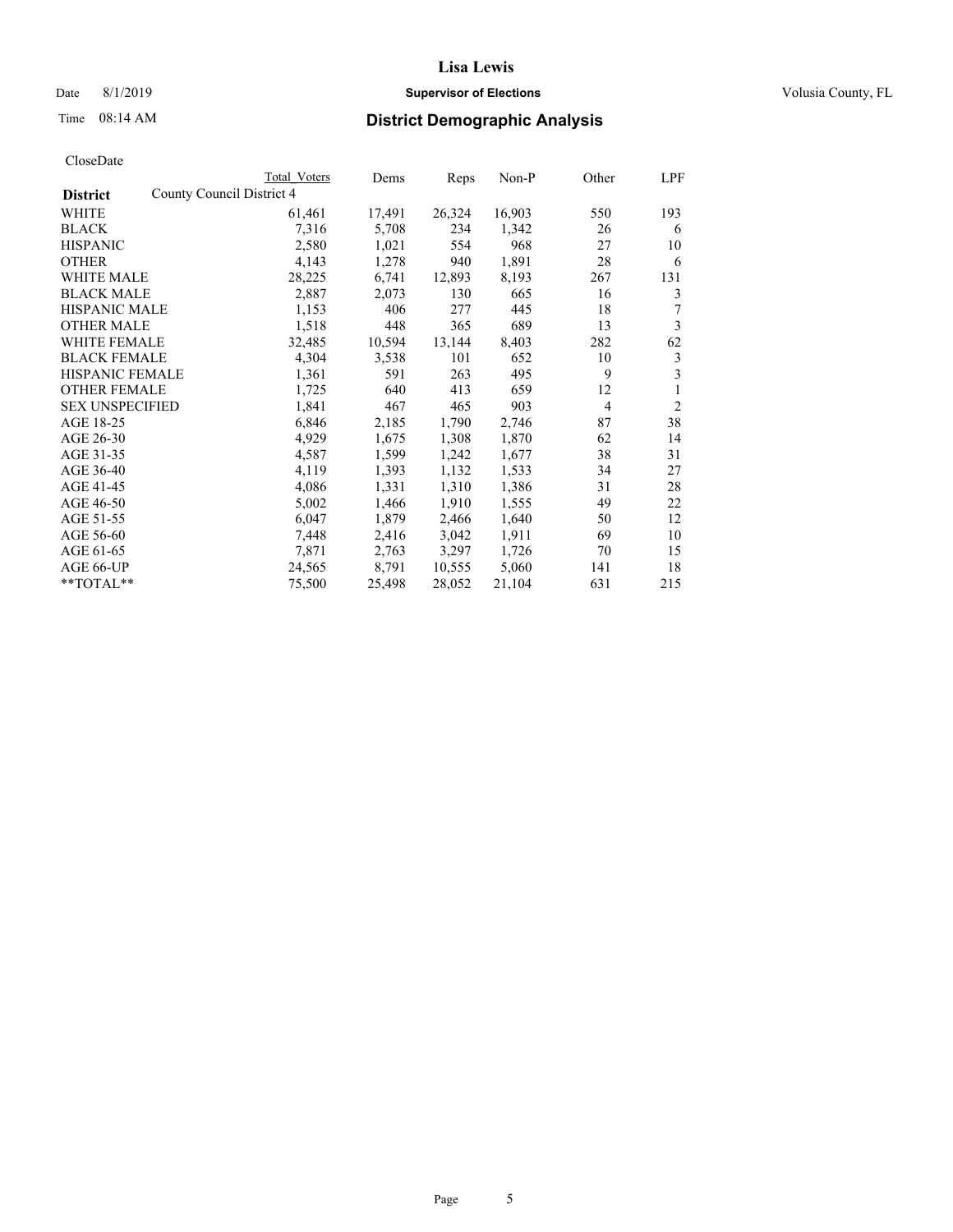### Date 8/1/2019 **Supervisor of Elections Supervisor of Elections** Volusia County, FL

|                        | Total Voters              | Dems   | Reps   | Non-P  | Other  | LPF            |
|------------------------|---------------------------|--------|--------|--------|--------|----------------|
| <b>District</b>        | County Council District 5 |        |        |        |        |                |
| WHITE                  | 43,105                    | 11,392 | 18,002 | 13,256 | 296    | 159            |
| <b>BLACK</b>           | 6,603                     | 4,847  | 299    | 1,426  | 29     | 2              |
| <b>HISPANIC</b>        | 19,632                    | 9,021  | 2,781  | 7,734  | 68     | 28             |
| <b>OTHER</b>           | 4,517                     | 1,475  | 890    | 2,120  | 24     | 8              |
| <b>WHITE MALE</b>      | 20,032                    | 4,498  | 8,829  | 6,451  | 147    | 107            |
| <b>BLACK MALE</b>      | 2,907                     | 1,974  | 184    | 729    | 18     | $\overline{2}$ |
| <b>HISPANIC MALE</b>   | 9,110                     | 3,892  | 1,455  | 3,711  | 36     | 16             |
| <b>OTHER MALE</b>      | 1,547                     | 489    | 343    | 698    | 10     | 7              |
| <b>WHITE FEMALE</b>    | 22,449                    | 6,746  | 8,934  | 6,573  | 146    | 50             |
| <b>BLACK FEMALE</b>    | 3,605                     | 2,809  | 111    | 674    | 11     | $\mathbf{0}$   |
| <b>HISPANIC FEMALE</b> | 10,213                    | 4,989  | 1,295  | 3,886  | 32     | 11             |
| <b>OTHER FEMALE</b>    | 2,000                     | 776    | 402    | 814    | $\tau$ | 1              |
| <b>SEX UNSPECIFIED</b> | 1,993                     | 561    | 419    | 1,000  | 10     | 3              |
| AGE 18-25              | 7,765                     | 2,419  | 1,487  | 3,754  | 75     | 30             |
| AGE 26-30              | 6,089                     | 1,990  | 1,398  | 2,633  | 35     | 33             |
| AGE 31-35              | 6,167                     | 2,010  | 1,472  | 2,609  | 47     | 29             |
| AGE 36-40              | 5,932                     | 2,021  | 1,391  | 2,453  | 39     | 28             |
| AGE 41-45              | 5,764                     | 2,068  | 1,465  | 2,183  | 30     | 18             |
| AGE 46-50              | 6,210                     | 2,076  | 1,970  | 2,101  | 43     | 20             |
| AGE 51-55              | 6,563                     | 2,285  | 2,263  | 1,975  | 26     | 14             |
| AGE 56-60              | 7,108                     | 2,530  | 2,638  | 1,906  | 26     | 8              |
| AGE 61-65              | 6,534                     | 2,537  | 2,313  | 1,639  | 35     | 10             |
| AGE 66-UP              | 15,725                    | 6,799  | 5,575  | 3,283  | 61     | 7              |
| **TOTAL**              | 73,857                    | 26,735 | 21,972 | 24,536 | 417    | 197            |
|                        |                           |        |        |        |        |                |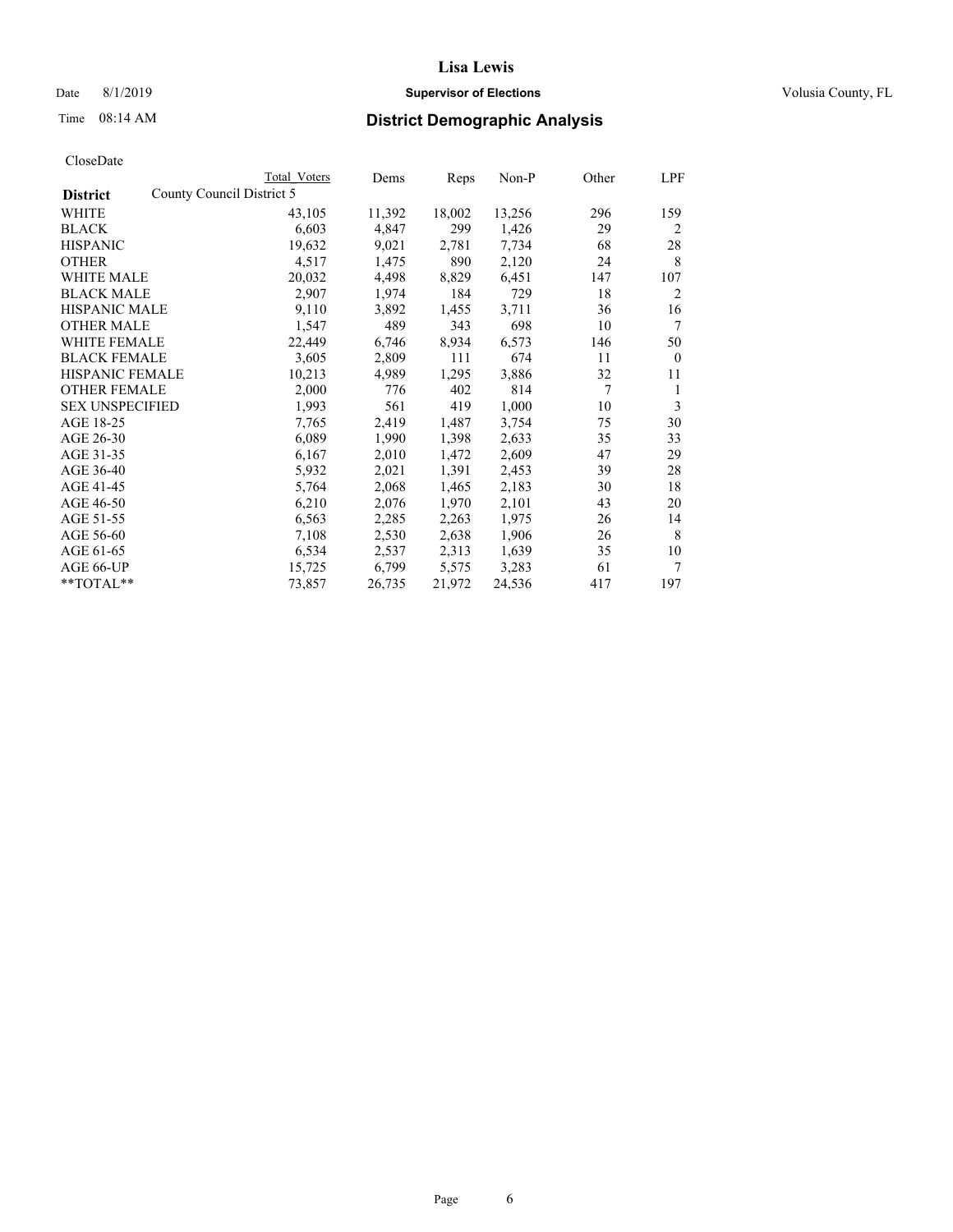### Date 8/1/2019 **Supervisor of Elections Supervisor of Elections** Volusia County, FL

### Time 08:14 AM **District Demographic Analysis**

|                        |                              | Total Voters | Dems | Reps | Non-P | Other          | LPF          |
|------------------------|------------------------------|--------------|------|------|-------|----------------|--------------|
| <b>District</b>        | Indigo Community Development |              |      |      |       |                |              |
| WHITE                  |                              | 1,405        | 312  | 704  | 359   | 22             | 8            |
| <b>BLACK</b>           |                              | 186          | 130  | 12   | 42    | $\overline{2}$ | $\Omega$     |
| <b>HISPANIC</b>        |                              | 85           | 27   | 19   | 38    |                | $\Omega$     |
| <b>OTHER</b>           |                              | 126          | 36   | 32   | 57    |                | 0            |
| <b>WHITE MALE</b>      |                              | 687          | 117  | 355  | 191   | 16             | 8            |
| <b>BLACK MALE</b>      |                              | 91           | 52   | 9    | 28    | $\overline{2}$ | $\Omega$     |
| <b>HISPANIC MALE</b>   |                              | 33           | 11   | 9    | 13    | $\theta$       | $\Omega$     |
| <b>OTHER MALE</b>      |                              | 44           | 11   | 11   | 22    | $\theta$       | $\mathbf{0}$ |
| <b>WHITE FEMALE</b>    |                              | 706          | 194  | 342  | 164   | 6              | 0            |
| <b>BLACK FEMALE</b>    |                              | 90           | 73   | 3    | 14    | 0              | $\Omega$     |
| HISPANIC FEMALE        |                              | 52           | 16   | 10   | 25    |                | $\Omega$     |
| <b>OTHER FEMALE</b>    |                              | 67           | 22   | 15   | 29    |                | $\Omega$     |
| <b>SEX UNSPECIFIED</b> |                              | 31           | 9    | 12   | 10    | 0              | 0            |
| AGE 18-25              |                              | 145          | 44   | 46   | 51    |                | 3            |
| AGE 26-30              |                              | 137          | 31   | 57   | 47    | 2              | $\theta$     |
| AGE 31-35              |                              | 145          | 47   | 46   | 50    |                |              |
| AGE 36-40              |                              | 113          | 39   | 36   | 37    |                | 0            |
| AGE 41-45              |                              | 123          | 36   | 40   | 45    |                |              |
| AGE 46-50              |                              | 139          | 33   | 63   | 40    | 2              |              |
| AGE 51-55              |                              | 132          | 38   | 48   | 44    | 2              | 0            |
| AGE 56-60              |                              | 176          | 45   | 84   | 41    | 5              |              |
| AGE 61-65              |                              | 196          | 64   | 92   | 37    | 2              |              |
| AGE 66-UP              |                              | 496          | 128  | 255  | 104   | 9              | 0            |
| **TOTAL**              |                              | 1,802        | 505  | 767  | 496   | 26             | 8            |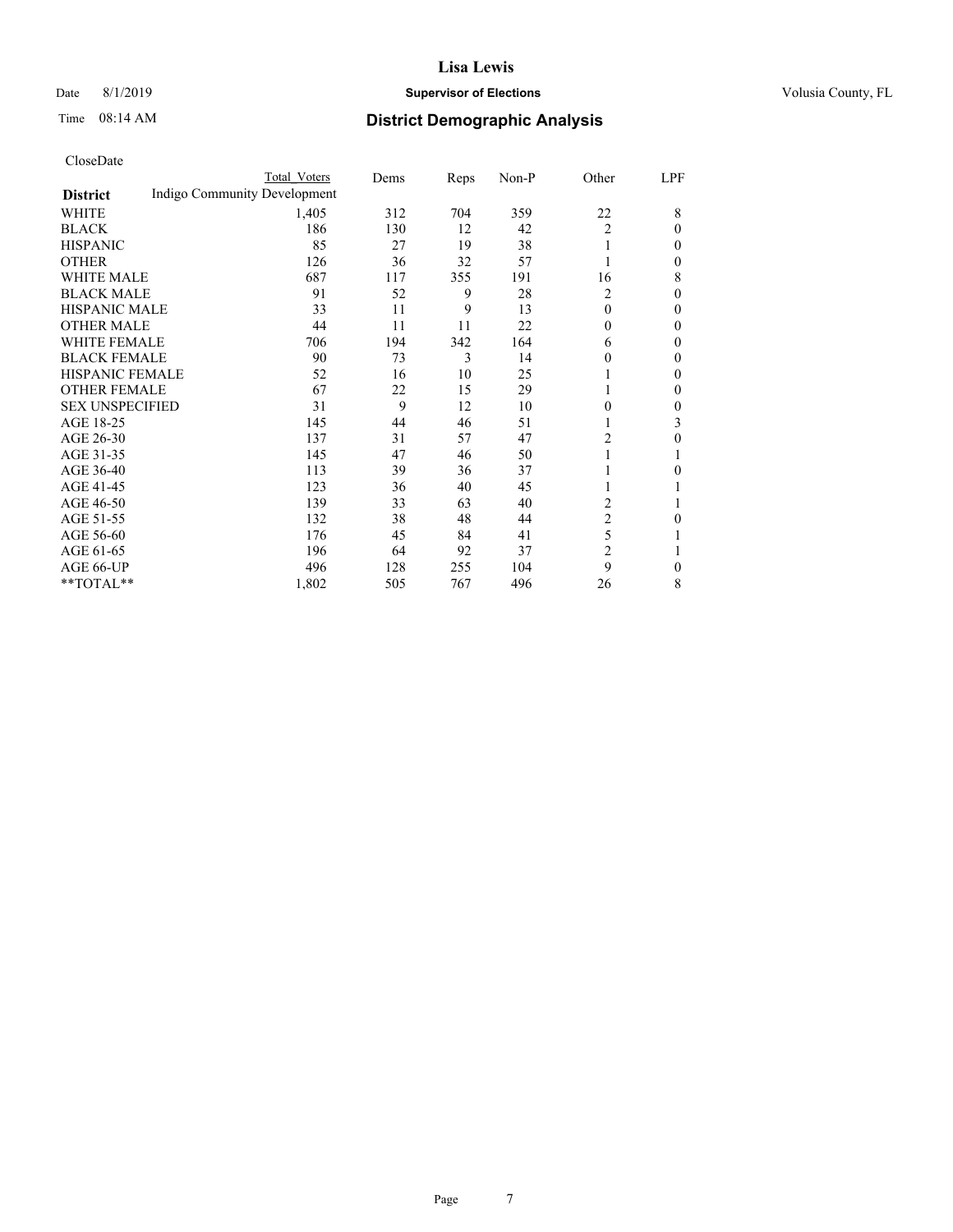#### Date 8/1/2019 **Supervisor of Elections Supervisor of Elections** Volusia County, FL

### Time 08:14 AM **District Demographic Analysis**

|                        |                  | Total Voters | Dems           | Reps | Non-P | Other | LPF    |
|------------------------|------------------|--------------|----------------|------|-------|-------|--------|
| <b>District</b>        | Orlandia Heights |              |                |      |       |       |        |
| WHITE                  |                  | 677          | 171            | 314  | 191   |       | $_{0}$ |
| <b>BLACK</b>           |                  | 16           | 9              | 3    | 4     | 0     | 0      |
| <b>HISPANIC</b>        |                  | 34           | 5              | 13   | 16    | 0     | 0      |
| <b>OTHER</b>           |                  | 42           | 9              | 10   | 23    | 0     | 0      |
| WHITE MALE             |                  | 340          | 82             | 160  | 97    |       | 0      |
| <b>BLACK MALE</b>      |                  | 7            | 4              | 1    | 2     | 0     | 0      |
| <b>HISPANIC MALE</b>   |                  | 14           |                | 6    | 7     | 0     | 0      |
| <b>OTHER MALE</b>      |                  | 13           | $\overline{2}$ | 4    | 7     | 0     | 0      |
| <b>WHITE FEMALE</b>    |                  | 324          | 86             | 151  | 87    |       | 0      |
| <b>BLACK FEMALE</b>    |                  | 8            | 5              | 2    |       | 0     | 0      |
| <b>HISPANIC FEMALE</b> |                  | 18           | 4              | 6    | 8     | 0     | 0      |
| <b>OTHER FEMALE</b>    |                  | 20           | 7              | 5    | 8     | 0     | 0      |
| <b>SEX UNSPECIFIED</b> |                  | 25           | 3              | 5    | 17    |       | 0      |
| AGE 18-25              |                  | 83           | 13             | 25   | 44    |       | 0      |
| AGE 26-30              |                  | 50           | 13             | 18   | 19    | 0     | 0      |
| AGE 31-35              |                  | 49           | 13             | 19   | 17    |       | 0      |
| AGE 36-40              |                  | 48           | 5              | 20   | 23    | 0     | 0      |
| AGE 41-45              |                  | 49           | 8              | 24   | 17    |       | 0      |
| AGE 46-50              |                  | 61           | 11             | 25   | 25    | 0     | 0      |
| AGE 51-55              |                  | 75           | 14             | 42   | 19    | 0     | 0      |
| AGE 56-60              |                  | 108          | 23             | 57   | 28    | 0     | 0      |
| AGE 61-65              |                  | 86           | 29             | 44   | 13    | 0     | 0      |
| AGE 66-UP              |                  | 160          | 65             | 66   | 29    |       | 0      |
| **TOTAL**              |                  | 769          | 194            | 340  | 234   |       | 0      |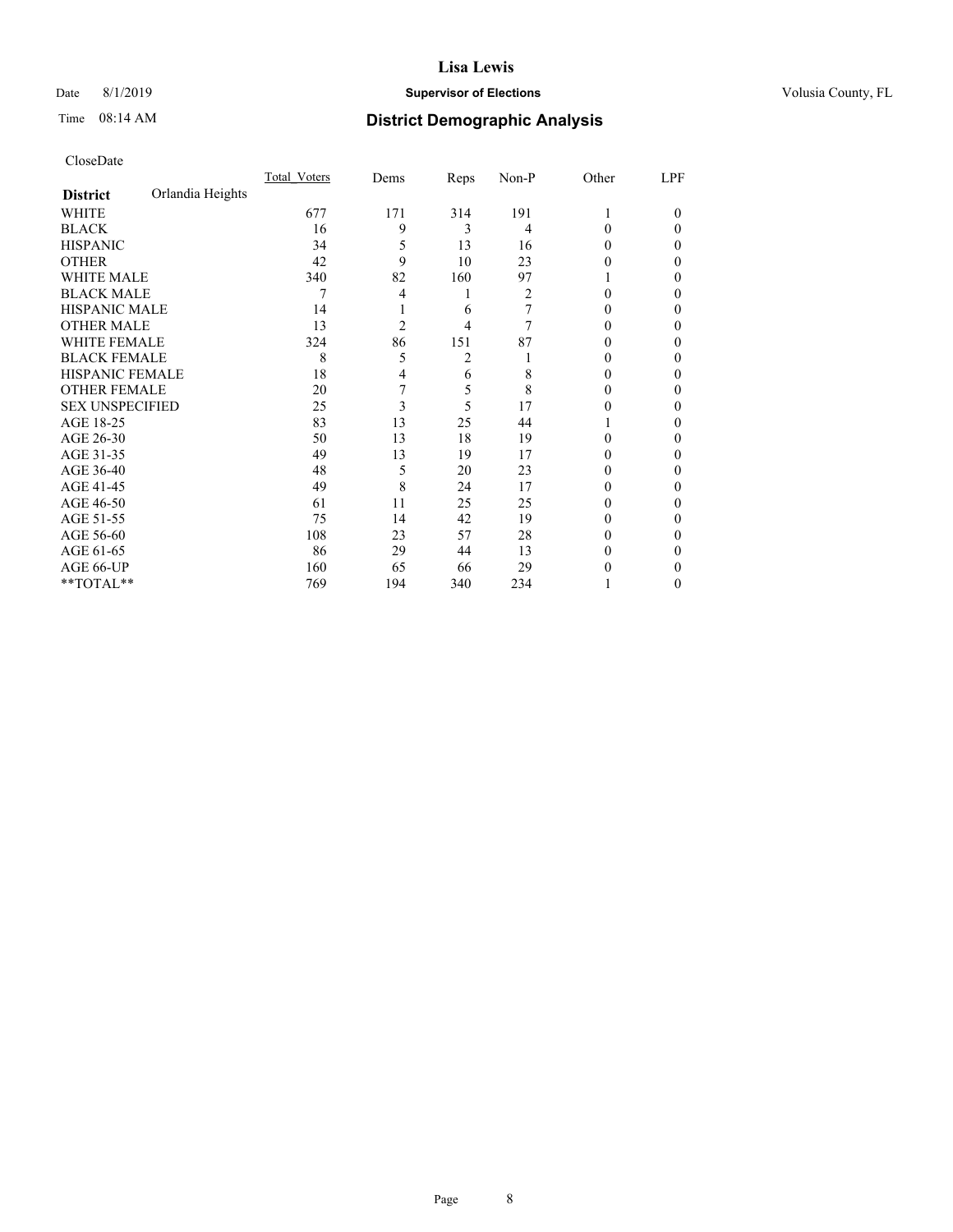### Date 8/1/2019 **Supervisor of Elections Supervisor of Elections** Volusia County, FL

### Time 08:14 AM **District Demographic Analysis**

|                        |                          | Total Voters | Dems    | Reps    | Non-P   | Other | LPF   |
|------------------------|--------------------------|--------------|---------|---------|---------|-------|-------|
| <b>District</b>        | Congressional District 6 |              |         |         |         |       |       |
| WHITE                  |                          | 293,283      | 81,099  | 126,443 | 82,260  | 2,515 | 966   |
| <b>BLACK</b>           |                          | 33,225       | 25,779  | 1,122   | 6,179   | 128   | 17    |
| <b>HISPANIC</b>        |                          | 34,298       | 14,968  | 5,645   | 13,439  | 185   | 61    |
| <b>OTHER</b>           |                          | 20,166       | 6,390   | 4,418   | 9,178   | 140   | 40    |
| WHITE MALE             |                          | 135,433      | 31,541  | 62,020  | 40,020  | 1,209 | 643   |
| <b>BLACK MALE</b>      |                          | 13,425       | 9,667   | 623     | 3,050   | 75    | 10    |
| <b>HISPANIC MALE</b>   |                          | 15,574       | 6,273   | 2,904   | 6,263   | 97    | 37    |
| <b>OTHER MALE</b>      |                          | 7,187        | 2,201   | 1,756   | 3,139   | 64    | 27    |
| <b>WHITE FEMALE</b>    |                          | 154,308      | 48,732  | 63,033  | 40,931  | 1,297 | 315   |
| <b>BLACK FEMALE</b>    |                          | 19,207       | 15,668  | 483     | 2,997   | 53    | 6     |
| <b>HISPANIC FEMALE</b> |                          | 18,104       | 8,426   | 2,671   | 6,897   | 87    | 23    |
| <b>OTHER FEMALE</b>    |                          | 8,626        | 3,222   | 1,934   | 3,404   | 57    | 9     |
| <b>SEX UNSPECIFIED</b> |                          | 9,104        | 2,505   | 2,202   | 4,354   | 29    | 14    |
| AGE 18-25              |                          | 36,114       | 11,871  | 8,502   | 15,081  | 495   | 165   |
| AGE 26-30              |                          | 25,941       | 8,408   | 6,785   | 10,369  | 254   | 125   |
| AGE 31-35              |                          | 24,804       | 8,111   | 6,618   | 9,709   | 210   | 156   |
| AGE 36-40              |                          | 23,724       | 7,748   | 6,588   | 9,066   | 190   | 132   |
| AGE 41-45              |                          | 22,854       | 7,325   | 7,132   | 8,095   | 185   | 117   |
| AGE 46-50              |                          | 26,697       | 8,106   | 9,820   | 8,447   | 222   | 102   |
| AGE 51-55              |                          | 30,692       | 9,496   | 12,307  | 8,588   | 221   | 80    |
| AGE 56-60              |                          | 37,006       | 11,944  | 15,392  | 9,345   | 267   | 58    |
| AGE 61-65              |                          | 37,778       | 13,299  | 15,452  | 8,689   | 282   | 56    |
| AGE 66-UP              |                          | 115,362      | 41,928  | 49,032  | 23,667  | 642   | 93    |
| $*$ TOTAL $*$          |                          | 380,972      | 128,236 | 137,628 | 111,056 | 2,968 | 1,084 |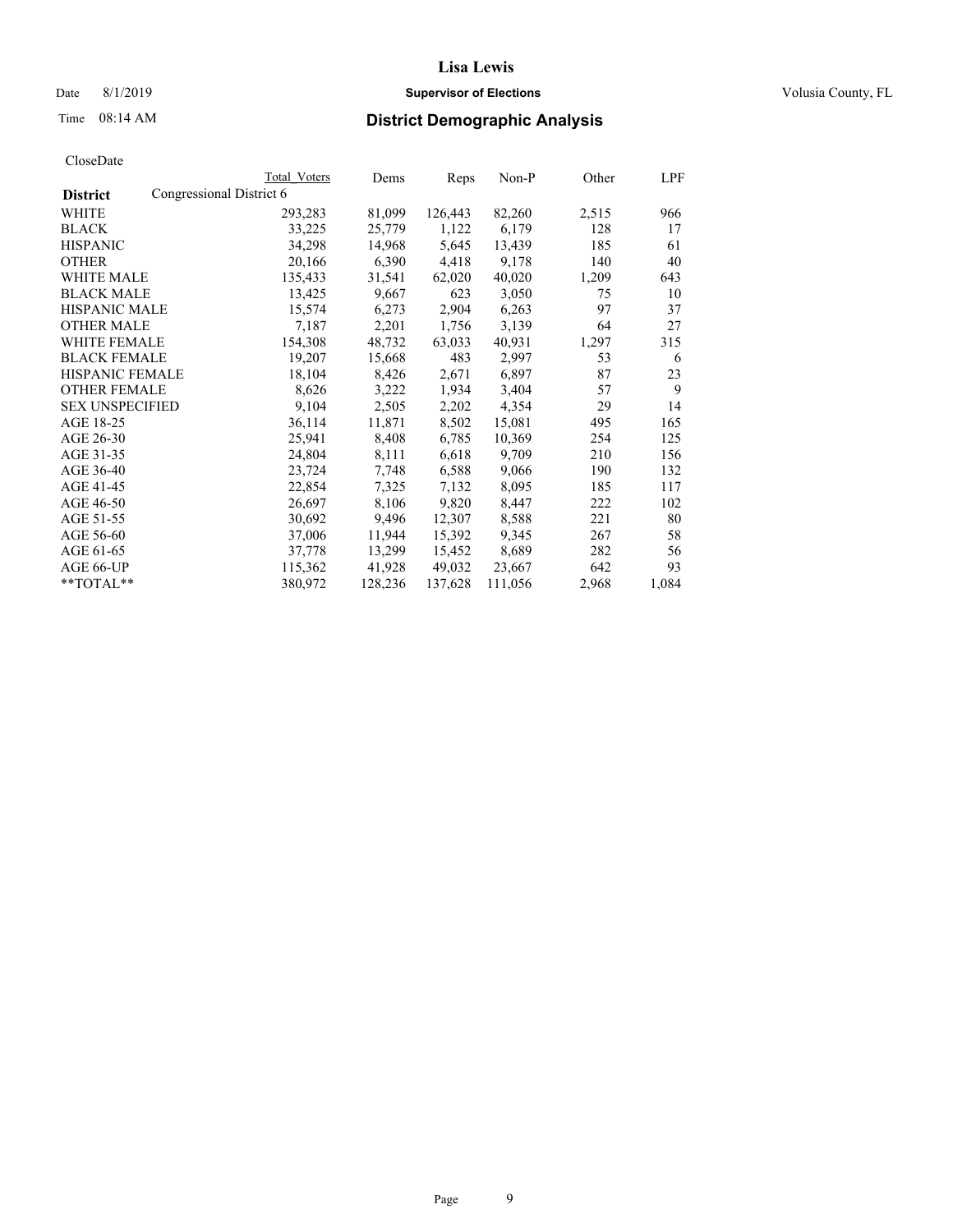#### Date 8/1/2019 **Supervisor of Elections Supervisor of Elections** Volusia County, FL

### Time 08:14 AM **District Demographic Analysis**

|                        | Total Voters        | Dems   | Reps   | Non-P  | Other | LPF            |
|------------------------|---------------------|--------|--------|--------|-------|----------------|
| <b>District</b>        | Unincorporated Area |        |        |        |       |                |
| WHITE                  | 71,109              | 18,666 | 32,375 | 19,301 | 536   | 231            |
| <b>BLACK</b>           | 2,974               | 2,285  | 109    | 559    | 20    | 1              |
| <b>HISPANIC</b>        | 4,197               | 1,630  | 834    | 1,697  | 25    | 11             |
| <b>OTHER</b>           | 3,605               | 957    | 994    | 1,626  | 21    | 7              |
| WHITE MALE             | 33,588              | 7,423  | 16,236 | 9,523  | 263   | 143            |
| <b>BLACK MALE</b>      | 1,300               | 925    | 60     | 304    | 10    | 1              |
| <b>HISPANIC MALE</b>   | 1,890               | 670    | 416    | 783    | 13    | 8              |
| <b>OTHER MALE</b>      | 1,274               | 324    | 386    | 550    | 8     | 6              |
| WHITE FEMALE           | 36,671              | 11,077 | 15,770 | 9,465  | 273   | 86             |
| <b>BLACK FEMALE</b>    | 1,628               | 1,322  | 48     | 248    | 10    | $\mathbf{0}$   |
| <b>HISPANIC FEMALE</b> | 2,203               | 917    | 404    | 867    | 12    | 3              |
| <b>OTHER FEMALE</b>    | 1,477               | 487    | 416    | 563    | 10    | 1              |
| <b>SEX UNSPECIFIED</b> | 1,853               | 393    | 576    | 879    | 3     | $\overline{2}$ |
| AGE 18-25              | 6,788               | 1,665  | 2,135  | 2,866  | 90    | 32             |
| AGE 26-30              | 5,019               | 1,271  | 1,613  | 2,065  | 49    | 21             |
| AGE 31-35              | 4,827               | 1,291  | 1,531  | 1,930  | 35    | 40             |
| AGE 36-40              | 4,486               | 1,191  | 1,489  | 1,749  | 33    | 24             |
| AGE 41-45              | 4,544               | 1,162  | 1,704  | 1,620  | 32    | 26             |
| AGE 46-50              | 5,784               | 1,381  | 2,496  | 1,841  | 48    | 18             |
| AGE 51-55              | 7,013               | 1,773  | 3,261  | 1,911  | 50    | 18             |
| AGE 56-60              | 8,736               | 2,377  | 4,094  | 2,175  | 70    | 20             |
| AGE 61-65              | 8,851               | 2,774  | 4,031  | 1,966  | 64    | 16             |
| AGE 66-UP              | 25,837              | 8,653  | 11,958 | 5,060  | 131   | 35             |
| $*$ $TOTAL**$          | 81,885              | 23,538 | 34,312 | 23,183 | 602   | 250            |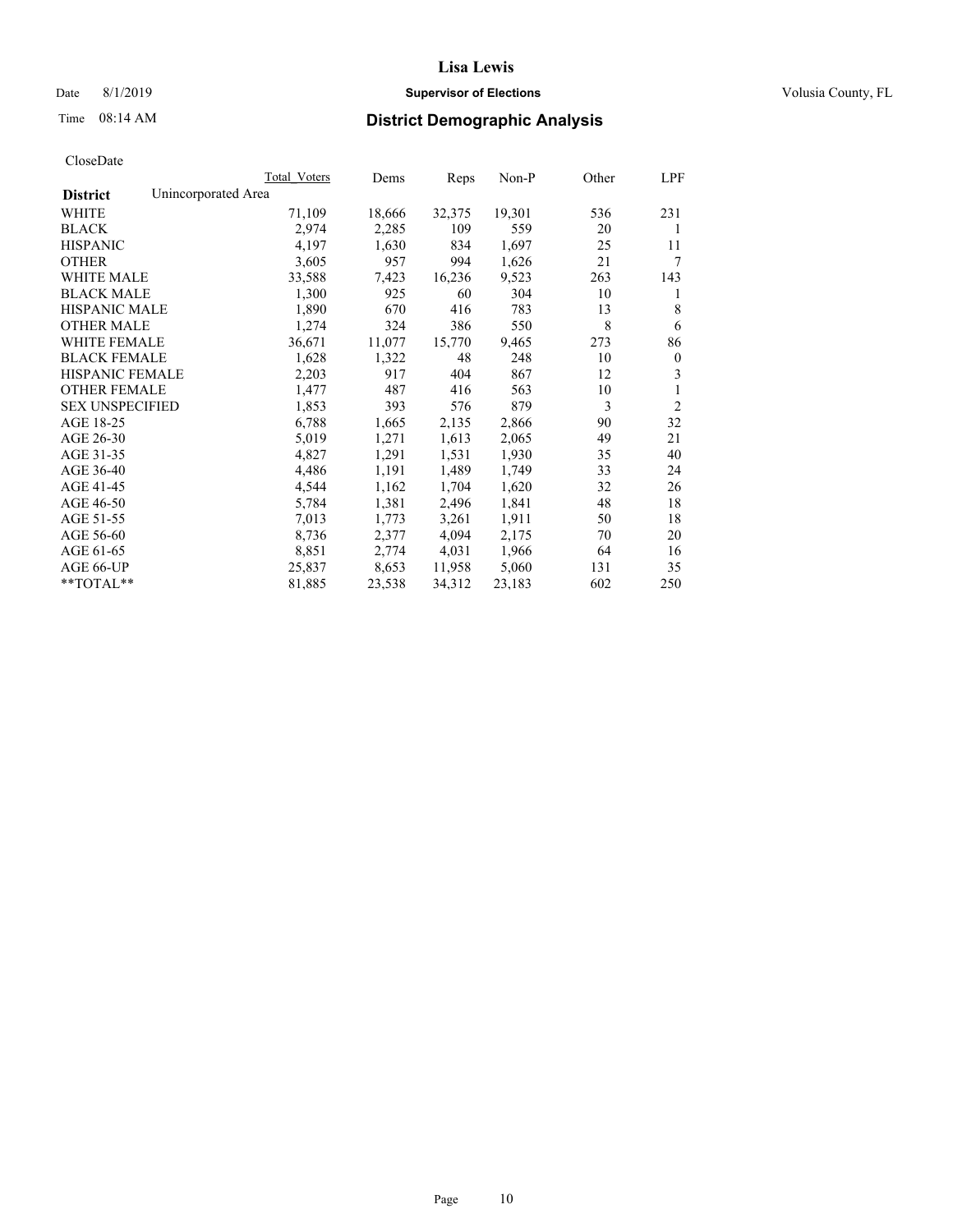### Date 8/1/2019 **Supervisor of Elections Supervisor of Elections** Volusia County, FL

### Time 08:14 AM **District Demographic Analysis**

|                        |               | Total Voters | Dems   | Reps   | Non-P  | Other | LPF            |
|------------------------|---------------|--------------|--------|--------|--------|-------|----------------|
| <b>District</b>        | Daytona Beach |              |        |        |        |       |                |
| WHITE                  |               | 25,149       | 7,463  | 9,830  | 7,474  | 280   | 102            |
| <b>BLACK</b>           |               | 13,997       | 11,284 | 348    | 2,323  | 40    | 2              |
| <b>HISPANIC</b>        |               | 2,030        | 913    | 319    | 780    | 16    | 2              |
| <b>OTHER</b>           |               | 3,148        | 1,153  | 481    | 1,481  | 27    | 6              |
| <b>WHITE MALE</b>      |               | 12,057       | 3,027  | 5,059  | 3,772  | 132   | 67             |
| <b>BLACK MALE</b>      |               | 5,316        | 4,002  | 195    | 1,093  | 25    | 1              |
| <b>HISPANIC MALE</b>   |               | 932          | 376    | 174    | 371    | 10    | 1              |
| <b>OTHER MALE</b>      |               | 1,080        | 395    | 197    | 474    | 12    | $\overline{2}$ |
| <b>WHITE FEMALE</b>    |               | 12,732       | 4,346  | 4,653  | 3,551  | 147   | 35             |
| <b>BLACK FEMALE</b>    |               | 8,373        | 7,047  | 149    | 1,161  | 15    | 1              |
| <b>HISPANIC FEMALE</b> |               | 1,045        | 511    | 141    | 386    | 6     | 1              |
| <b>OTHER FEMALE</b>    |               | 1,272        | 545    | 193    | 519    | 13    | $\overline{c}$ |
| <b>SEX UNSPECIFIED</b> |               | 1,516        | 564    | 216    | 731    | 3     | $\overline{2}$ |
| AGE 18-25              |               | 6,812        | 3,484  | 888    | 2,345  | 75    | 20             |
| AGE 26-30              |               | 3,842        | 1,813  | 640    | 1,337  | 39    | 13             |
| AGE 31-35              |               | 3,182        | 1,518  | 535    | 1,088  | 24    | 17             |
| AGE 36-40              |               | 2,692        | 1,324  | 467    | 868    | 22    | 11             |
| AGE 41-45              |               | 2,459        | 1,168  | 497    | 767    | 16    | 11             |
| AGE 46-50              |               | 2,775        | 1,220  | 729    | 785    | 30    | 11             |
| AGE 51-55              |               | 3,300        | 1,487  | 880    | 893    | 35    | 5              |
| AGE 56-60              |               | 3,945        | 1,746  | 1,234  | 932    | 28    | 5              |
| AGE 61-65              |               | 4,067        | 1,898  | 1,277  | 859    | 24    | 9              |
| AGE 66-UP              |               | 11,250       | 5,155  | 3,831  | 2,184  | 70    | 10             |
| $*$ TOTAL $*$          |               | 44,324       | 20,813 | 10,978 | 12,058 | 363   | 112            |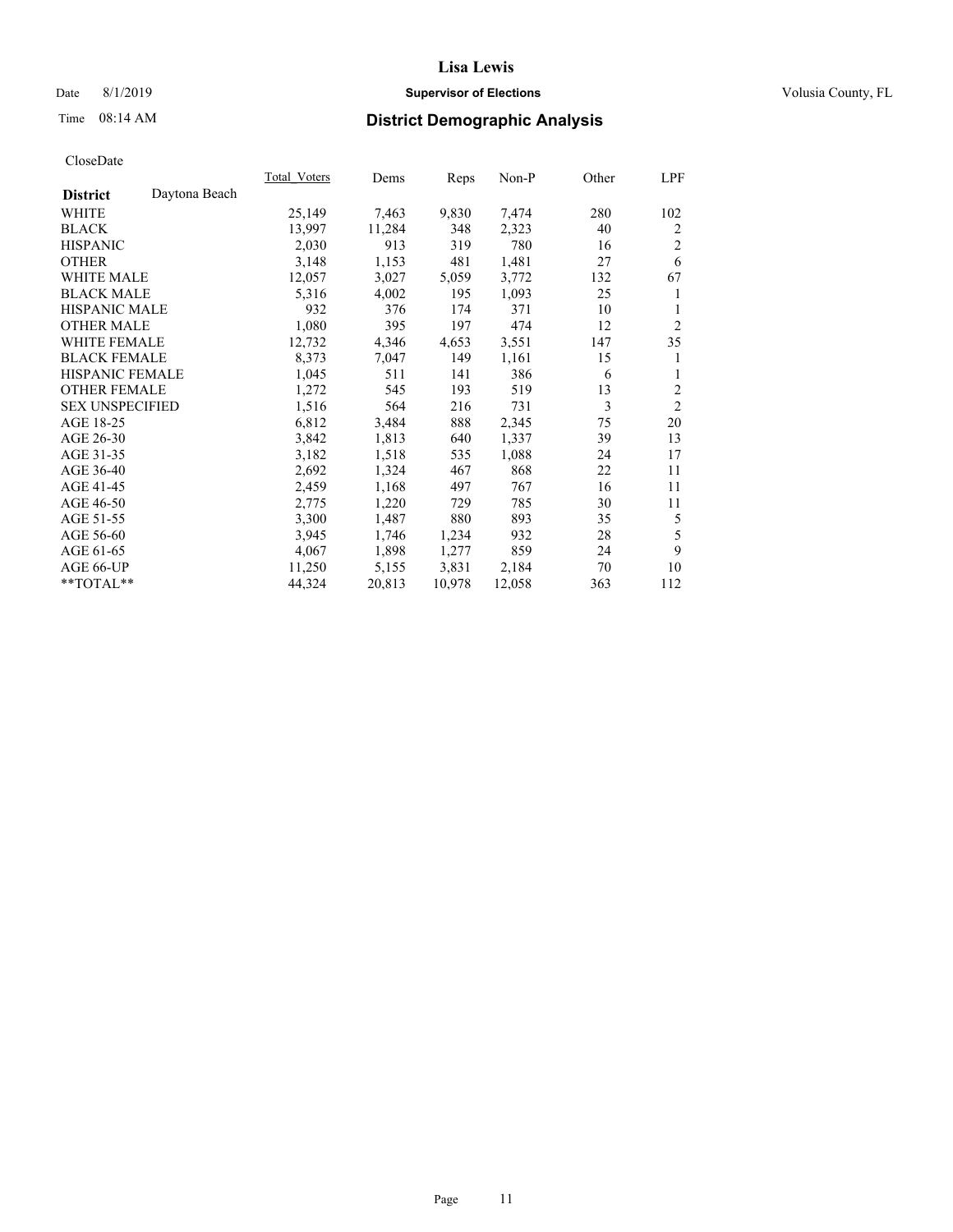### Date 8/1/2019 **Supervisor of Elections Supervisor of Elections** Volusia County, FL

### Time 08:14 AM **District Demographic Analysis**

|                                         | Total Voters | Dems  | Reps     | $Non-P$ | Other    | <b>LPF</b> |
|-----------------------------------------|--------------|-------|----------|---------|----------|------------|
| Daytona Beach Shores<br><b>District</b> |              |       |          |         |          |            |
| WHITE                                   | 4,135        | 955   | 2,068    | 1,055   | 47       | 10         |
| <b>BLACK</b>                            | 69           | 41    | 2        | 24      |          | 1          |
| <b>HISPANIC</b>                         | 121          | 40    | 41       | 39      |          | 0          |
| <b>OTHER</b>                            | 270          | 78    | 86       | 104     |          |            |
| <b>WHITE MALE</b>                       | 1,943        | 383   | 993      | 536     | 24       | 7          |
| <b>BLACK MALE</b>                       | 28           | 14    | $\theta$ | 14      | $\Omega$ | 0          |
| <b>HISPANIC MALE</b>                    | 53           | 11    | 20       | 21      |          | 0          |
| <b>OTHER MALE</b>                       | 109          | 30    | 38       | 41      | $\Omega$ | 0          |
| <b>WHITE FEMALE</b>                     | 2,146        | 560   | 1,055    | 506     | 22       | 3          |
| <b>BLACK FEMALE</b>                     | 40           | 27    | 2        | 9       | 1        |            |
| <b>HISPANIC FEMALE</b>                  | 67           | 29    | 20       | 18      | 0        | 0          |
| <b>OTHER FEMALE</b>                     | 126          | 41    | 35       | 48      |          |            |
| <b>SEX UNSPECIFIED</b>                  | 83           | 19    | 34       | 29      |          | 0          |
| AGE 18-25                               | 144          | 37    | 44       | 57      | 6        | 0          |
| AGE 26-30                               | 109          | 25    | 36       | 44      |          | 3          |
| AGE 31-35                               | 114          | 29    | 41       | 40      |          | 3          |
| AGE 36-40                               | 114          | 24    | 40       | 50      | $\theta$ | 0          |
| AGE 41-45                               | 108          | 33    | 39       | 30      | 3        | 3          |
| AGE 46-50                               | 171          | 36    | 61       | 73      |          | 0          |
| AGE 51-55                               | 296          | 68    | 140      | 86      | 1        |            |
| AGE 56-60                               | 438          | 83    | 232      | 116     | 7        | 0          |
| AGE 61-65                               | 580          | 133   | 290      | 145     | 11       |            |
| AGE 66-UP                               | 2,521        | 646   | 1,274    | 581     | 19       |            |
| **TOTAL**                               | 4,595        | 1,114 | 2,197    | 1,222   | 50       | 12         |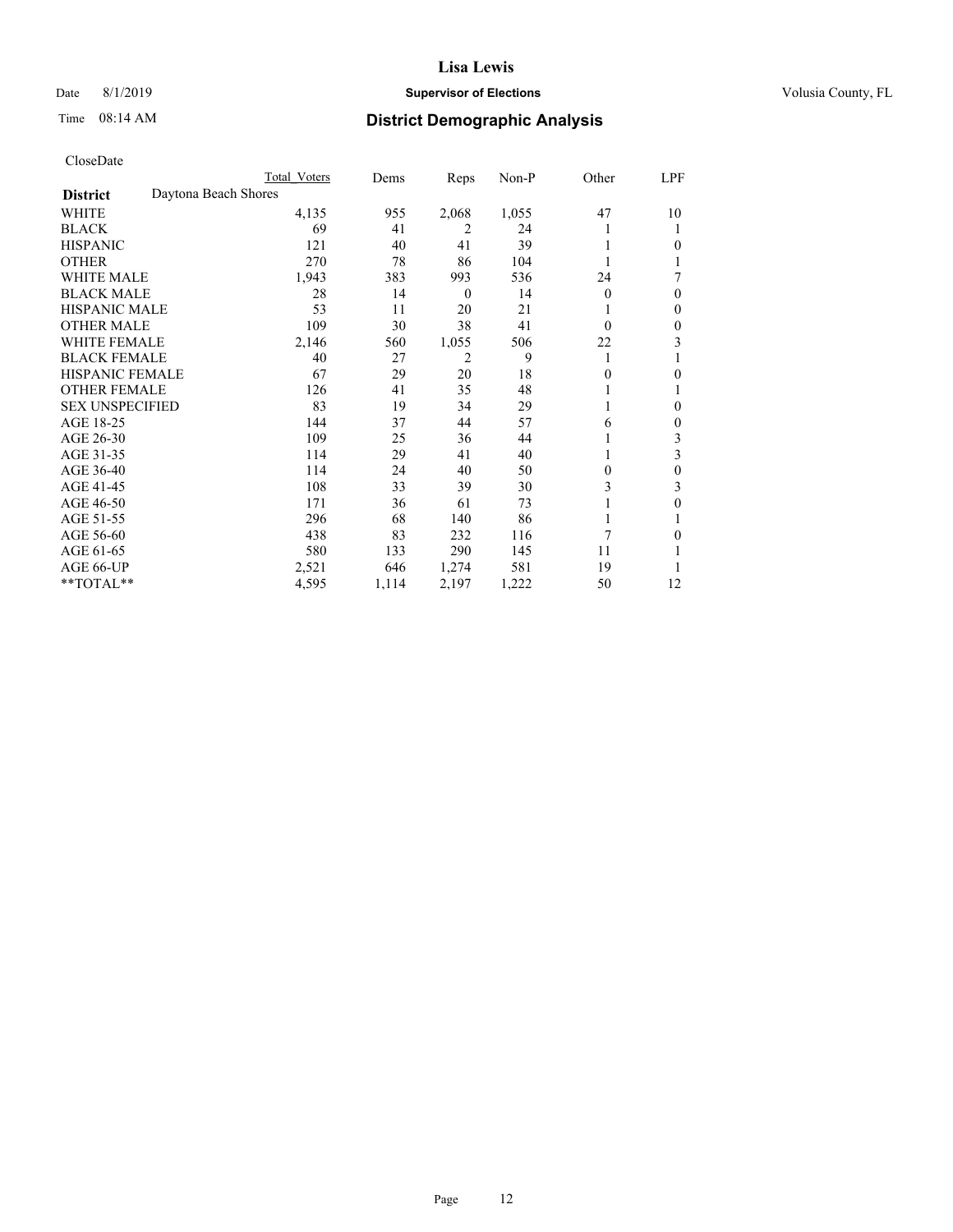### Date 8/1/2019 **Supervisor of Elections Supervisor of Elections** Volusia County, FL

### Time 08:14 AM **District Demographic Analysis**

|                        |        | Total Voters | Dems  | Reps  | Non-P | Other          | LPF              |
|------------------------|--------|--------------|-------|-------|-------|----------------|------------------|
| <b>District</b>        | DeBary |              |       |       |       |                |                  |
| WHITE                  |        | 13,022       | 2,999 | 6,394 | 3,495 | 91             | 43               |
| <b>BLACK</b>           |        | 660          | 487   | 32    | 139   | $\overline{2}$ | $\bf{0}$         |
| <b>HISPANIC</b>        |        | 1,454        | 588   | 331   | 522   | 10             | 3                |
| <b>OTHER</b>           |        | 918          | 246   | 230   | 436   | 5              | 1                |
| WHITE MALE             |        | 6,089        | 1,162 | 3,166 | 1,690 | 40             | 31               |
| <b>BLACK MALE</b>      |        | 307          | 207   | 14    | 84    | 2              | $\theta$         |
| <b>HISPANIC MALE</b>   |        | 665          | 239   | 171   | 250   | 4              | 1                |
| <b>OTHER MALE</b>      |        | 317          | 76    | 90    | 147   | 3              | 1                |
| <b>WHITE FEMALE</b>    |        | 6,767        | 1,805 | 3,163 | 1,738 | 50             | 11               |
| <b>BLACK FEMALE</b>    |        | 342          | 271   | 18    | 53    | $\overline{0}$ | $\boldsymbol{0}$ |
| <b>HISPANIC FEMALE</b> |        | 765          | 338   | 157   | 262   | 6              | $\overline{2}$   |
| <b>OTHER FEMALE</b>    |        | 418          | 137   | 106   | 173   | $\overline{c}$ | $\mathbf{0}$     |
| <b>SEX UNSPECIFIED</b> |        | 384          | 85    | 102   | 195   | 1              | 1                |
| AGE 18-25              |        | 1,271        | 308   | 377   | 557   | 19             | 10               |
| AGE 26-30              |        | 972          | 238   | 362   | 361   | 8              | 3                |
| AGE 31-35              |        | 1,022        | 253   | 373   | 386   | 7              | 3                |
| AGE 36-40              |        | 1,079        | 254   | 387   | 422   | 4              | 12               |
| AGE 41-45              |        | 1,016        | 270   | 385   | 348   | 7              | 6                |
| AGE 46-50              |        | 1,207        | 280   | 522   | 391   | 9              | 5                |
| AGE 51-55              |        | 1,405        | 345   | 676   | 370   | 10             | $\overline{4}$   |
| AGE 56-60              |        | 1,590        | 416   | 781   | 379   | 12             | $\mathfrak{2}$   |
| AGE 61-65              |        | 1,598        | 438   | 769   | 379   | 12             | $\mathbf{0}$     |
| AGE 66-UP              |        | 4,894        | 1,518 | 2,355 | 999   | 20             | $\overline{2}$   |
| **TOTAL**              |        | 16,054       | 4,320 | 6,987 | 4,592 | 108            | 47               |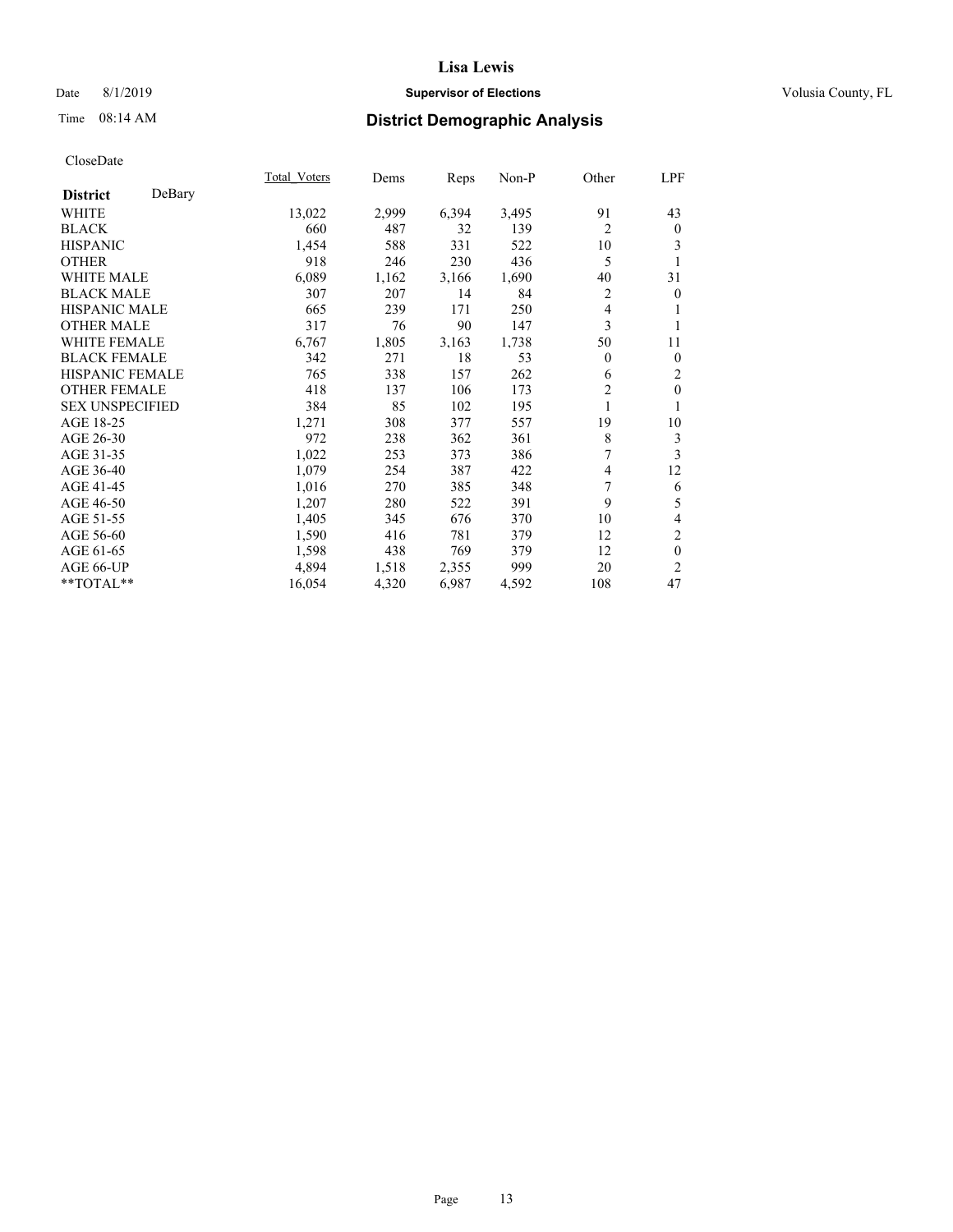### Date 8/1/2019 **Supervisor of Elections Supervisor of Elections** Volusia County, FL

### Time 08:14 AM **District Demographic Analysis**

|                        |        | Total Voters | Dems  | Reps  | Non-P | Other          | LPF            |
|------------------------|--------|--------------|-------|-------|-------|----------------|----------------|
| <b>District</b>        | DeLand |              |       |       |       |                |                |
| WHITE                  |        | 15,930       | 4,723 | 6,863 | 4,128 | 141            | 75             |
| <b>BLACK</b>           |        | 3,006        | 2,354 | 95    | 543   | 12             | $\overline{2}$ |
| <b>HISPANIC</b>        |        | 2,242        | 967   | 391   | 859   | 19             | 6              |
| <b>OTHER</b>           |        | 1,387        | 510   | 247   | 620   | 7              | 3              |
| <b>WHITE MALE</b>      |        | 6,990        | 1,733 | 3,178 | 1,956 | 70             | 53             |
| <b>BLACK MALE</b>      |        | 1,164        | 855   | 47    | 254   | 7              | 1              |
| <b>HISPANIC MALE</b>   |        | 925          | 363   | 188   | 363   | 7              | 4              |
| <b>OTHER MALE</b>      |        | 509          | 193   | 103   | 209   | 4              | $\mathbf{0}$   |
| <b>WHITE FEMALE</b>    |        | 8,767        | 2,933 | 3,631 | 2,113 | 70             | 20             |
| <b>BLACK FEMALE</b>    |        | 1,790        | 1,461 | 45    | 278   | 5              | 1              |
| <b>HISPANIC FEMALE</b> |        | 1,282        | 587   | 200   | 482   | 11             | $\overline{2}$ |
| <b>OTHER FEMALE</b>    |        | 603          | 234   | 100   | 264   | 3              | $\mathfrak{2}$ |
| <b>SEX UNSPECIFIED</b> |        | 535          | 195   | 104   | 231   | $\overline{2}$ | 3              |
| AGE 18-25              |        | 2,414        | 919   | 503   | 943   | 32             | 17             |
| AGE 26-30              |        | 1,614        | 615   | 372   | 605   | 10             | 12             |
| AGE 31-35              |        | 1,559        | 559   | 398   | 577   | 14             | 11             |
| AGE 36-40              |        | 1,618        | 612   | 438   | 541   | 15             | 12             |
| AGE 41-45              |        | 1,469        | 522   | 446   | 484   | 13             | $\overline{4}$ |
| AGE 46-50              |        | 1,554        | 577   | 496   | 458   | 13             | 10             |
| AGE 51-55              |        | 1,618        | 571   | 645   | 389   | 8              | 5              |
| AGE 56-60              |        | 1,736        | 655   | 671   | 395   | 12             | 3              |
| AGE 61-65              |        | 1,913        | 773   | 708   | 411   | 18             | 3              |
| AGE 66-UP              |        | 7,070        | 2,751 | 2,919 | 1,347 | 44             | 9              |
| **TOTAL**              |        | 22,565       | 8,554 | 7,596 | 6,150 | 179            | 86             |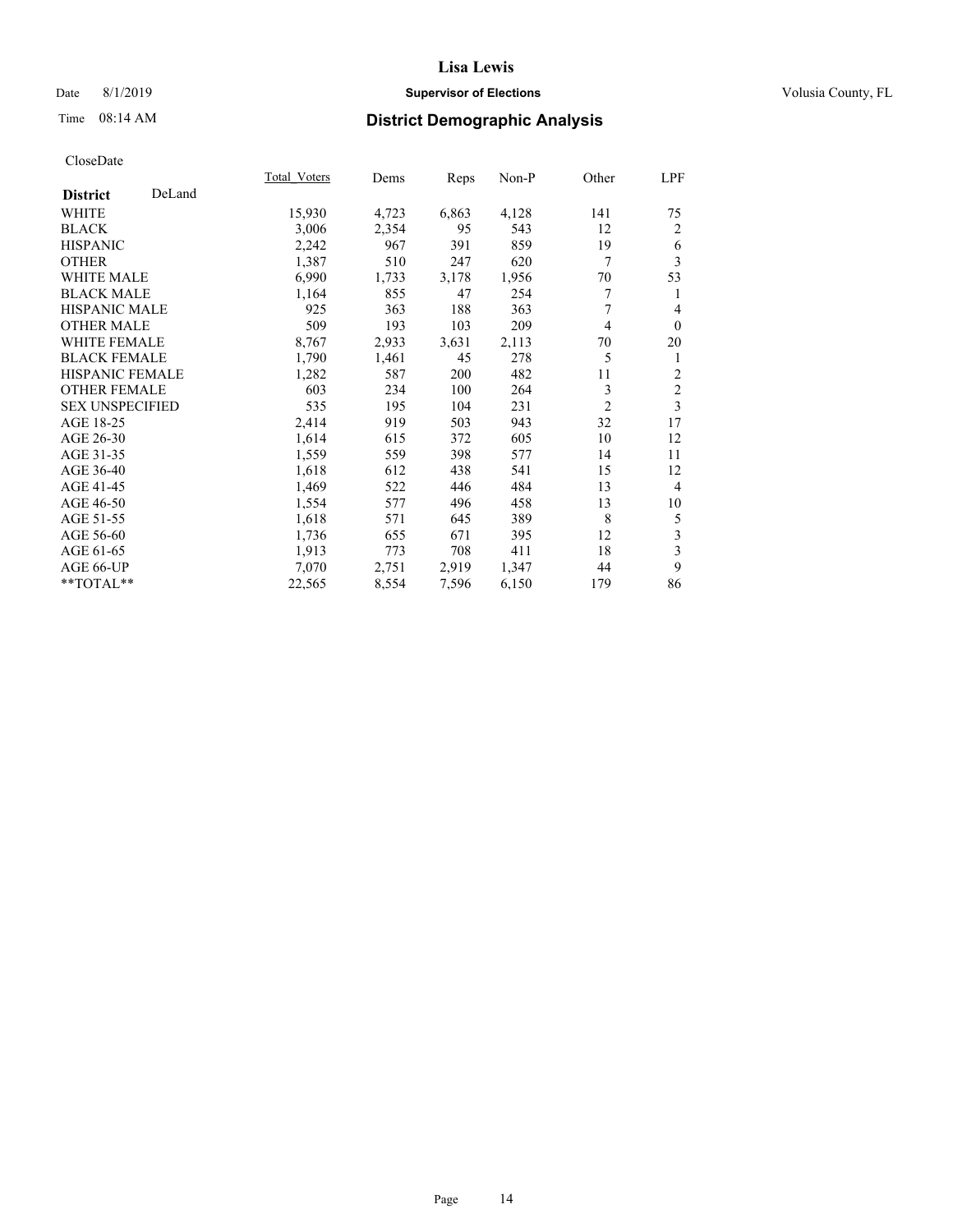### Date 8/1/2019 **Supervisor of Elections Supervisor of Elections** Volusia County, FL

### Time 08:14 AM **District Demographic Analysis**

|                        |         | Total Voters | Dems   | Reps   | Non-P  | Other | LPF            |
|------------------------|---------|--------------|--------|--------|--------|-------|----------------|
| <b>District</b>        | Deltona |              |        |        |        |       |                |
| WHITE                  |         | 33,463       | 9,170  | 13,375 | 10,561 | 231   | 126            |
| <b>BLACK</b>           |         | 6,108        | 4,496  | 269    | 1,315  | 26    | 2              |
| <b>HISPANIC</b>        |         | 18,545       | 8,600  | 2,529  | 7,327  | 63    | 26             |
| <b>OTHER</b>           |         | 3,868        | 1,302  | 718    | 1,820  | 22    | 6              |
| WHITE MALE             |         | 15,452       | 3,634  | 6,505  | 5,112  | 116   | 85             |
| <b>BLACK MALE</b>      |         | 2,685        | 1,830  | 168    | 669    | 16    | $\overline{2}$ |
| <b>HISPANIC MALE</b>   |         | 8,581        | 3,704  | 1,324  | 3,504  | 33    | 16             |
| <b>OTHER MALE</b>      |         | 1,338        | 437    | 282    | 606    | 8     | 5              |
| WHITE FEMALE           |         | 17,543       | 5,422  | 6,690  | 5,278  | 113   | 40             |
| <b>BLACK FEMALE</b>    |         | 3,337        | 2,606  | 97     | 624    | 10    | $\theta$       |
| HISPANIC FEMALE        |         | 9,669        | 4,760  | 1,179  | 3,691  | 30    | 9              |
| <b>OTHER FEMALE</b>    |         | 1,702        | 676    | 319    | 699    | 7     | 1              |
| <b>SEX UNSPECIFIED</b> |         | 1,676        | 498    | 327    | 840    | 9     | $\overline{2}$ |
| AGE 18-25              |         | 6,723        | 2,177  | 1,174  | 3,287  | 63    | 22             |
| AGE 26-30              |         | 5,260        | 1,802  | 1,069  | 2,327  | 33    | 29             |
| AGE 31-35              |         | 5,255        | 1,774  | 1,150  | 2,266  | 41    | 24             |
| AGE 36-40              |         | 5,063        | 1,810  | 1,094  | 2,103  | 36    | 20             |
| AGE 41-45              |         | 4,926        | 1,860  | 1,143  | 1,885  | 24    | 14             |
| AGE 46-50              |         | 5,185        | 1,832  | 1,528  | 1,774  | 35    | 16             |
| AGE 51-55              |         | 5,491        | 2,042  | 1,734  | 1,684  | 18    | 13             |
| AGE 56-60              |         | 5,841        | 2,208  | 2,008  | 1,599  | 19    | 7              |
| AGE 61-65              |         | 5,369        | 2,188  | 1,777  | 1,366  | 28    | 10             |
| AGE 66-UP              |         | 12,871       | 5,875  | 4,214  | 2,732  | 45    | 5              |
| $*$ $TOTAL**$          |         | 61,984       | 23,568 | 16,891 | 21,023 | 342   | 160            |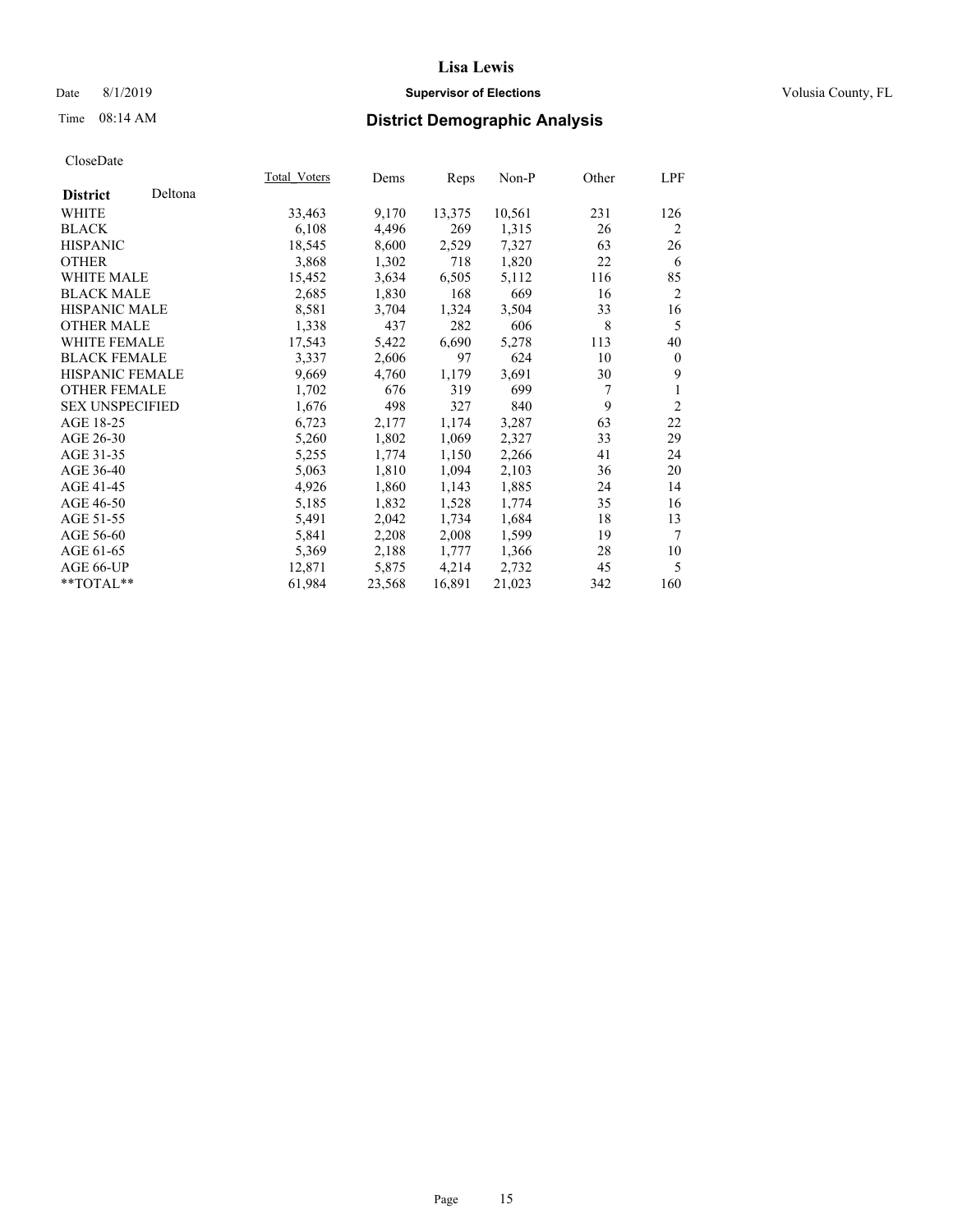### Date 8/1/2019 **Supervisor of Elections Supervisor of Elections** Volusia County, FL

### Time 08:14 AM **District Demographic Analysis**

|                        |           | Total Voters | Dems  | Reps  | Non-P | Other          | LPF            |
|------------------------|-----------|--------------|-------|-------|-------|----------------|----------------|
| <b>District</b>        | Edgewater |              |       |       |       |                |                |
| WHITE                  |           | 15,464       | 4,467 | 6,162 | 4,654 | 135            | 46             |
| <b>BLACK</b>           |           | 370          | 272   | 18    | 76    | 4              | $\mathbf{0}$   |
| <b>HISPANIC</b>        |           | 325          | 123   | 71    | 125   | 6              | $\mathbf{0}$   |
| <b>OTHER</b>           |           | 552          | 167   | 125   | 255   | 5              | $\theta$       |
| <b>WHITE MALE</b>      |           | 7,017        | 1,704 | 3,040 | 2,185 | 60             | 28             |
| <b>BLACK MALE</b>      |           | 174          | 117   | 10    | 44    | 3              | $\mathbf{0}$   |
| <b>HISPANIC MALE</b>   |           | 140          | 41    | 33    | 63    | 3              | $\theta$       |
| <b>OTHER MALE</b>      |           | 190          | 58    | 49    | 81    | $\overline{2}$ | $\theta$       |
| <b>WHITE FEMALE</b>    |           | 8,284        | 2,726 | 3,056 | 2,409 | 75             | 18             |
| <b>BLACK FEMALE</b>    |           | 190          | 150   | 8     | 31    | 1              | $\mathbf{0}$   |
| <b>HISPANIC FEMALE</b> |           | 179          | 78    | 37    | 61    | 3              | $\mathbf{0}$   |
| <b>OTHER FEMALE</b>    |           | 220          | 77    | 58    | 82    | 3              | $\theta$       |
| <b>SEX UNSPECIFIED</b> |           | 317          | 78    | 85    | 154   | $\theta$       | $\mathbf{0}$   |
| AGE 18-25              |           | 1,211        | 309   | 338   | 533   | 23             | 8              |
| AGE 26-30              |           | 1,010        | 262   | 303   | 429   | 14             | $\overline{2}$ |
| AGE 31-35              |           | 1,002        | 272   | 299   | 411   | 9              | 11             |
| AGE 36-40              |           | 922          | 242   | 282   | 389   | 4              | 5              |
| AGE 41-45              |           | 1,002        | 263   | 353   | 372   | 9              | 5              |
| AGE 46-50              |           | 1,124        | 290   | 427   | 387   | 14             | 6              |
| AGE 51-55              |           | 1,250        | 347   | 519   | 365   | 16             | 3              |
| AGE 56-60              |           | 1,670        | 495   | 717   | 446   | 11             | 1              |
| AGE 61-65              |           | 1,763        | 547   | 726   | 474   | 15             | 1              |
| AGE 66-UP              |           | 5,757        | 2,002 | 2,412 | 1,304 | 35             | 4              |
| **TOTAL**              |           | 16,711       | 5,029 | 6,376 | 5,110 | 150            | 46             |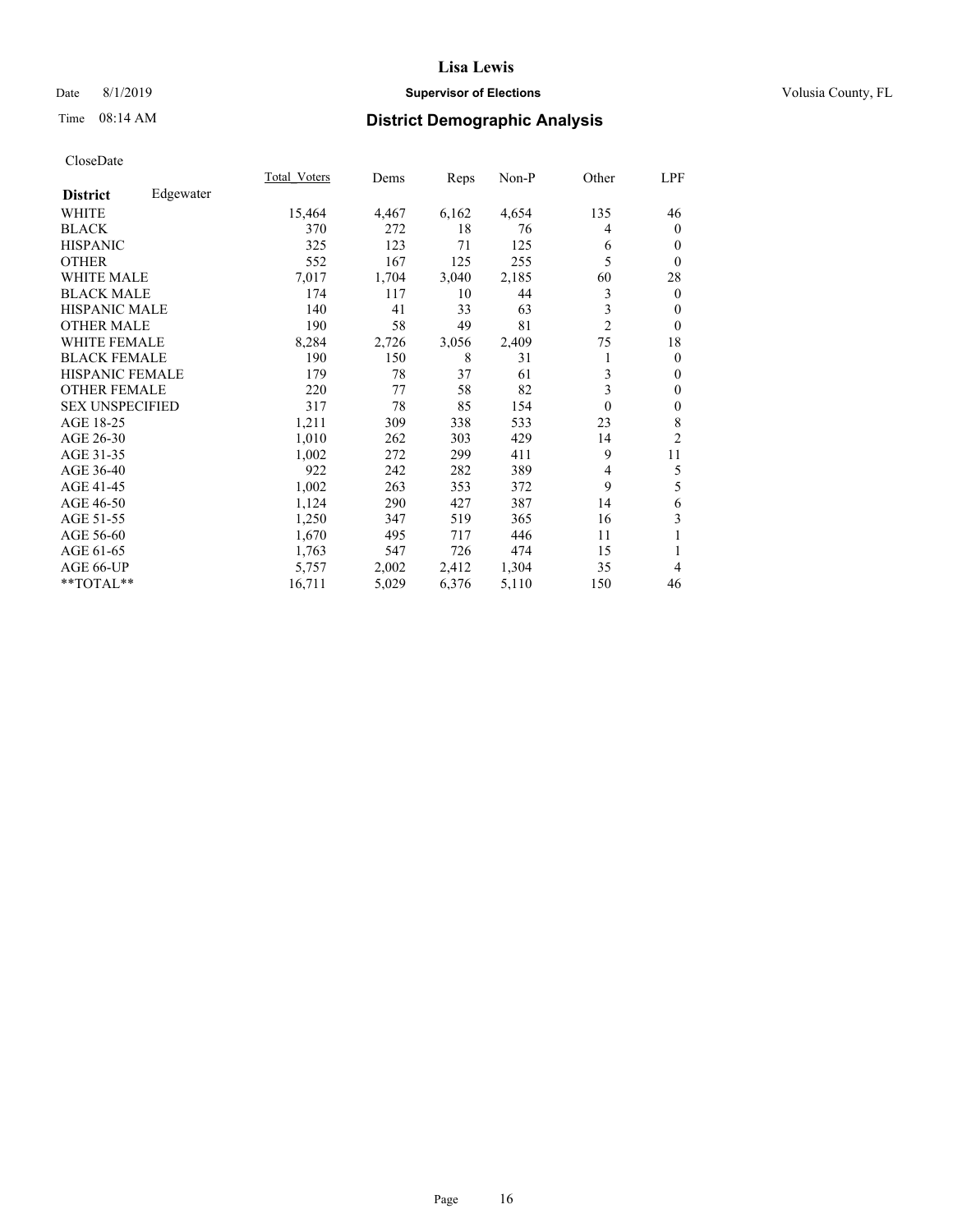### Date 8/1/2019 **Supervisor of Elections Supervisor of Elections** Volusia County, FL

### Time 08:14 AM **District Demographic Analysis**

|                        |            | Total Voters | Dems  | Reps  | Non-P | Other          | LPF              |
|------------------------|------------|--------------|-------|-------|-------|----------------|------------------|
| <b>District</b>        | Holly Hill |              |       |       |       |                |                  |
| WHITE                  |            | 6,252        | 2,018 | 2,202 | 1,948 | 55             | 29               |
| <b>BLACK</b>           |            | 1,086        | 796   | 37    | 248   | 3              | 2                |
| <b>HISPANIC</b>        |            | 314          | 142   | 44    | 123   | $\overline{4}$ | 1                |
| <b>OTHER</b>           |            | 409          | 145   | 77    | 185   | $\overline{2}$ | $\theta$         |
| WHITE MALE             |            | 2,878        | 784   | 1,093 | 954   | 27             | 20               |
| <b>BLACK MALE</b>      |            | 406          | 266   | 18    | 119   | 2              | 1                |
| HISPANIC MALE          |            | 161          | 70    | 21    | 65    | 4              | 1                |
| <b>OTHER MALE</b>      |            | 145          | 50    | 33    | 62    | $\theta$       | $\theta$         |
| WHITE FEMALE           |            | 3,301        | 1,215 | 1,085 | 964   | 28             | 9                |
| <b>BLACK FEMALE</b>    |            | 666          | 520   | 19    | 125   |                | 1                |
| <b>HISPANIC FEMALE</b> |            | 149          | 71    | 22    | 56    | $\theta$       | $\mathbf{0}$     |
| <b>OTHER FEMALE</b>    |            | 164          | 74    | 34    | 56    | 0              | $\mathbf{0}$     |
| <b>SEX UNSPECIFIED</b> |            | 191          | 51    | 35    | 103   | 2              | $\mathbf{0}$     |
| AGE 18-25              |            | 717          | 247   | 127   | 333   | 3              | 7                |
| AGE 26-30              |            | 629          | 240   | 146   | 237   | 6              | $\mathbf{0}$     |
| AGE 31-35              |            | 576          | 222   | 114   | 230   | 4              | 6                |
| AGE 36-40              |            | 516          | 205   | 101   | 200   | 6              | 4                |
| AGE 41-45              |            | 464          | 184   | 111   | 164   | 5              | $\boldsymbol{0}$ |
| AGE 46-50              |            | 562          | 195   | 154   | 207   | 3              | 3                |
| AGE 51-55              |            | 685          | 243   | 219   | 215   | 3              | 5                |
| AGE 56-60              |            | 863          | 334   | 275   | 241   | 8              | 5                |
| AGE 61-65              |            | 784          | 295   | 273   | 202   | 12             | $\overline{2}$   |
| AGE 66-UP              |            | 2,265        | 936   | 840   | 475   | 14             | $\theta$         |
| **TOTAL**              |            | 8,061        | 3,101 | 2,360 | 2,504 | 64             | 32               |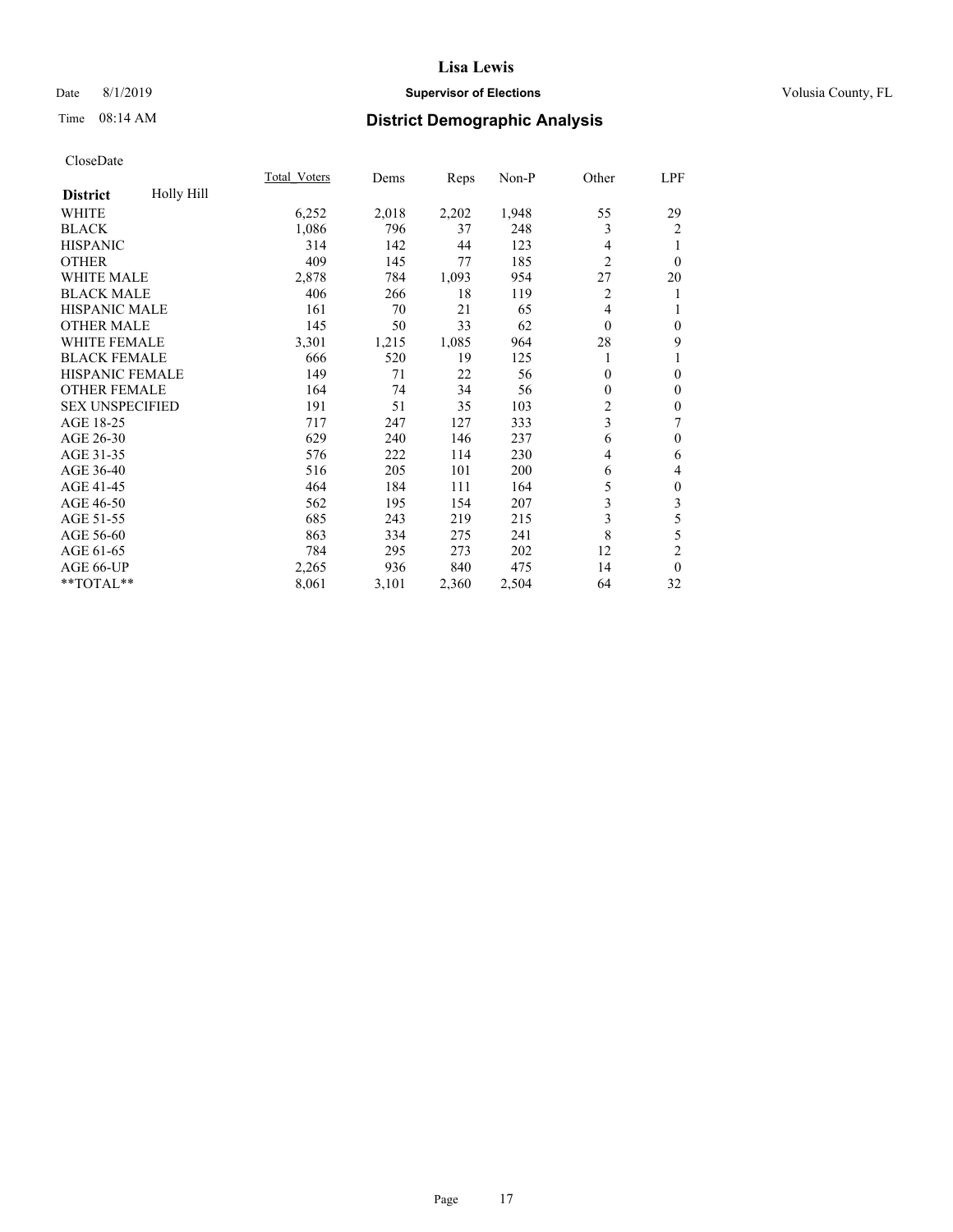### Date 8/1/2019 **Supervisor of Elections Supervisor of Elections** Volusia County, FL

### Time 08:14 AM **District Demographic Analysis**

|                        |            | Total Voters | Dems | Reps           | Non-P | Other    | LPF |
|------------------------|------------|--------------|------|----------------|-------|----------|-----|
| <b>District</b>        | Lake Helen |              |      |                |       |          |     |
| WHITE                  |            | 1,832        | 520  | 776            | 519   | 13       | 4   |
| <b>BLACK</b>           |            | 168          | 141  | 6              | 21    | 0        | 0   |
| <b>HISPANIC</b>        |            | 75           | 31   | 20             | 22    |          |     |
| <b>OTHER</b>           |            | 73           | 26   | 17             | 29    | 0        |     |
| WHITE MALE             |            | 824          | 197  | 374            | 246   | 3        | 4   |
| <b>BLACK MALE</b>      |            | 74           | 63   | 3              | 8     | 0        | 0   |
| <b>HISPANIC MALE</b>   |            | 32           | 16   | 8              | 7     | 0        |     |
| <b>OTHER MALE</b>      |            | 22           | 11   | 4              | 6     | $\theta$ |     |
| <b>WHITE FEMALE</b>    |            | 987          | 321  | 391            | 265   | 10       | 0   |
| <b>BLACK FEMALE</b>    |            | 91           | 77   | $\overline{2}$ | 12    | $\theta$ | 0   |
| <b>HISPANIC FEMALE</b> |            | 41           | 14   | 12             | 14    |          | 0   |
| <b>OTHER FEMALE</b>    |            | 35           | 14   | 5              | 16    | 0        | 0   |
| <b>SEX UNSPECIFIED</b> |            | 42           | 5    | 20             | 17    | 0        | 0   |
| AGE 18-25              |            | 184          | 44   | 59             | 76    | 4        |     |
| AGE 26-30              |            | 133          | 28   | 49             | 55    | 0        |     |
| AGE 31-35              |            | 149          | 46   | 44             | 56    | 3        | 0   |
| AGE 36-40              |            | 133          | 39   | 37             | 57    | 0        | 0   |
| AGE 41-45              |            | 131          | 32   | 42             | 55    |          |     |
| AGE 46-50              |            | 150          | 46   | 56             | 44    |          | 3   |
| AGE 51-55              |            | 180          | 43   | 88             | 48    |          | 0   |
| AGE 56-60              |            | 241          | 82   | 105            | 51    | 3        | 0   |
| AGE 61-65              |            | 224          | 84   | 96             | 44    | 0        | 0   |
| AGE 66-UP              |            | 623          | 274  | 243            | 105   |          | 0   |
| **TOTAL**              |            | 2,148        | 718  | 819            | 591   | 14       | 6   |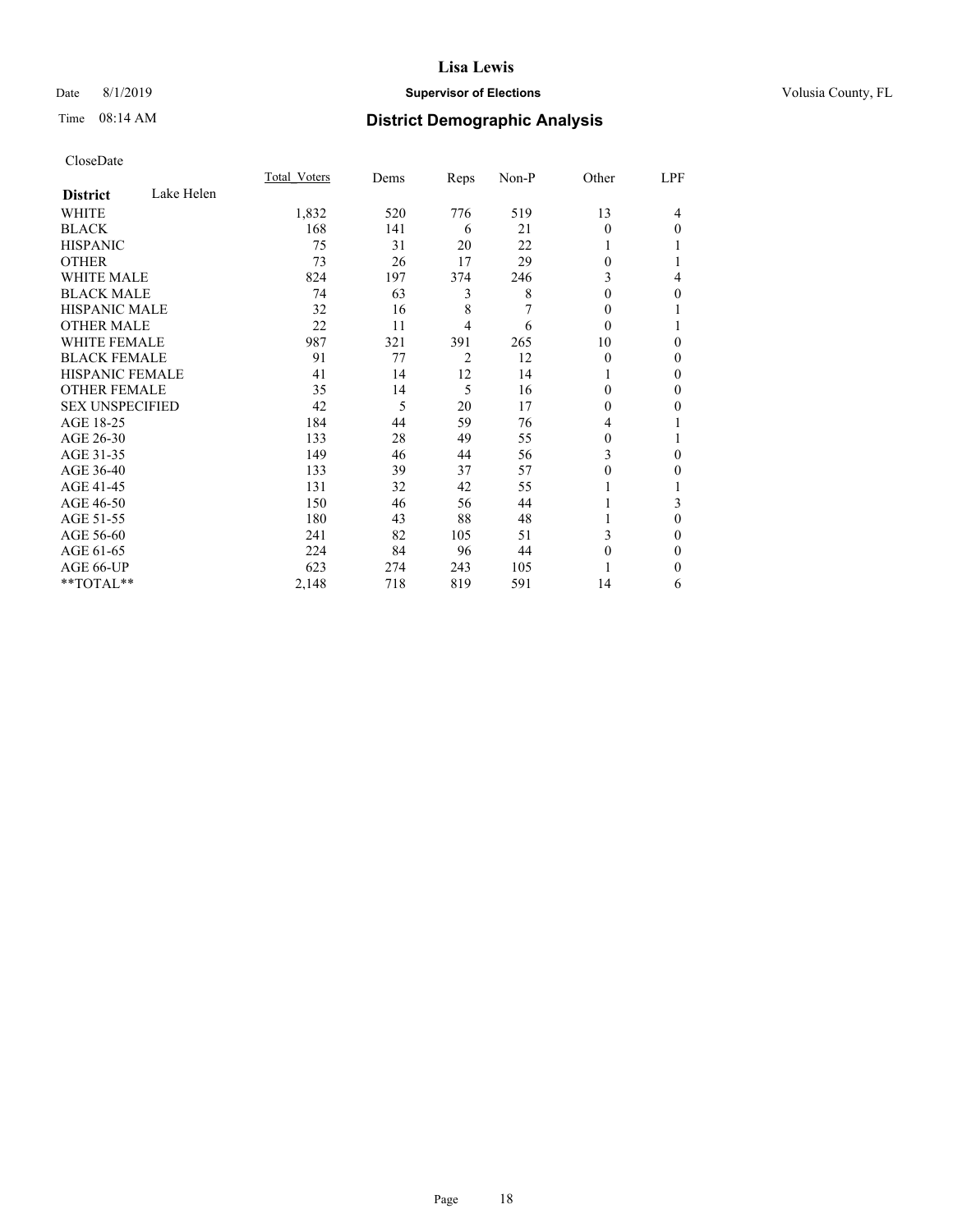### Date 8/1/2019 **Supervisor of Elections Supervisor of Elections** Volusia County, FL

### Time 08:14 AM **District Demographic Analysis**

|                                     | Total Voters | Dems  | Reps  | Non-P | Other          | LPF          |
|-------------------------------------|--------------|-------|-------|-------|----------------|--------------|
| New Smyrna Beach<br><b>District</b> |              |       |       |       |                |              |
| WHITE                               | 20,566       | 5,667 | 9,276 | 5,335 | 233            | 55           |
| <b>BLACK</b>                        | 760          | 619   | 21    | 116   | 2              | 2            |
| <b>HISPANIC</b>                     | 403          | 131   | 136   | 132   | $\overline{4}$ | $\theta$     |
| <b>OTHER</b>                        | 762          | 216   | 206   | 329   | 7              | 4            |
| <b>WHITE MALE</b>                   | 9,387        | 2,179 | 4,454 | 2,606 | 111            | 37           |
| <b>BLACK MALE</b>                   | 315          | 238   | 8     | 65    | 2              | 2            |
| <b>HISPANIC MALE</b>                | 198          | 61    | 69    | 66    | $\overline{2}$ | $\theta$     |
| <b>OTHER MALE</b>                   | 281          | 74    | 87    | 113   | $\overline{4}$ | 3            |
| <b>WHITE FEMALE</b>                 | 10,991       | 3,435 | 4,741 | 2,675 | 122            | 18           |
| <b>BLACK FEMALE</b>                 | 434          | 371   | 12    | 51    | $\theta$       | $\mathbf{0}$ |
| <b>HISPANIC FEMALE</b>              | 197          | 69    | 64    | 62    | 2              | $\mathbf{0}$ |
| <b>OTHER FEMALE</b>                 | 318          | 111   | 93    | 111   | $\overline{2}$ | 1            |
| <b>SEX UNSPECIFIED</b>              | 370          | 95    | 111   | 163   | 1              | $\mathbf{0}$ |
| AGE 18-25                           | 1,331        | 358   | 414   | 525   | 27             | 7            |
| AGE 26-30                           | 994          | 254   | 304   | 412   | 15             | 9            |
| AGE 31-35                           | 1,057        | 303   | 330   | 403   | 15             | 6            |
| AGE 36-40                           | 1,136        | 341   | 356   | 415   | 16             | 8            |
| AGE 41-45                           | 1,048        | 265   | 394   | 369   | 15             | 5            |
| AGE 46-50                           | 1,317        | 359   | 549   | 388   | 16             | 5            |
| AGE 51-55                           | 1,636        | 390   | 783   | 440   | 19             | 4            |
| AGE 56-60                           | 2,330        | 622   | 1,130 | 550   | 24             | 4            |
| AGE 61-65                           | 2,636        | 842   | 1,159 | 597   | 31             | 7            |
| AGE 66-UP                           | 9,006        | 2,899 | 4,220 | 1,813 | 68             | 6            |
| **TOTAL**                           | 22,491       | 6,633 | 9,639 | 5,912 | 246            | 61           |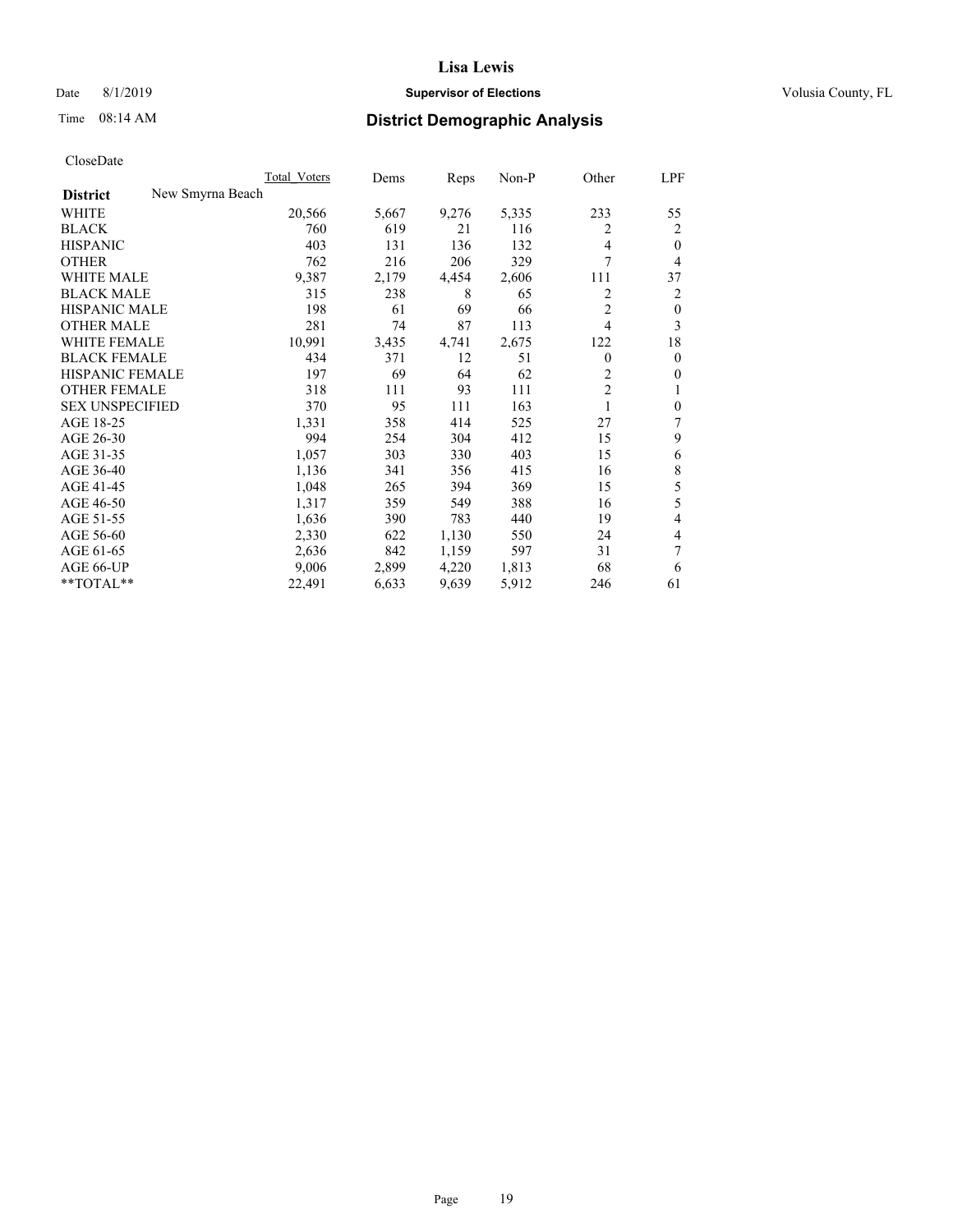### Date 8/1/2019 **Supervisor of Elections Supervisor of Elections** Volusia County, FL

### Time 08:14 AM **District Demographic Analysis**

|                        |          | Total Voters | Dems | Reps           | Non-P | Other          | LPF      |
|------------------------|----------|--------------|------|----------------|-------|----------------|----------|
| <b>District</b>        | Oak Hill |              |      |                |       |                |          |
| WHITE                  |          | 1,345        | 328  | 619            | 379   | 17             | 2        |
| <b>BLACK</b>           |          | 150          | 127  | 4              | 19    | $\Omega$       | $\Omega$ |
| <b>HISPANIC</b>        |          | 14           | 6    | 2              | 6     | 0              | 0        |
| <b>OTHER</b>           |          | 41           | 12   | 14             | 15    | 0              | 0        |
| WHITE MALE             |          | 670          | 146  | 319            | 199   | 5              |          |
| <b>BLACK MALE</b>      |          | 68           | 53   | 2              | 13    | 0              | 0        |
| <b>HISPANIC MALE</b>   |          | 5            |      | 1              | 3     | 0              | 0        |
| <b>OTHER MALE</b>      |          | 16           | 3    | 8              | 5     | $\Omega$       | 0        |
| WHITE FEMALE           |          | 658          | 180  | 290            | 175   | 12             |          |
| <b>BLACK FEMALE</b>    |          | 82           | 74   | $\overline{2}$ | 6     | $\theta$       | 0        |
| <b>HISPANIC FEMALE</b> |          | 9            | 5    | 1              | 3     | 0              | 0        |
| <b>OTHER FEMALE</b>    |          | 16           | 8    | 5              | 3     | 0              | 0        |
| <b>SEX UNSPECIFIED</b> |          | 26           | 3    | 11             | 12    | 0              | 0        |
| AGE 18-25              |          | 98           | 27   | 25             | 41    | 5              | 0        |
| AGE 26-30              |          | 73           | 25   | 20             | 25    | 3              | 0        |
| AGE 31-35              |          | 60           | 19   | 20             | 20    |                | 0        |
| AGE 36-40              |          | 74           | 28   | 26             | 20    | $\Omega$       | 0        |
| AGE 41-45              |          | 79           | 24   | 19             | 36    | 0              | 0        |
| AGE 46-50              |          | 77           | 22   | 31             | 24    | 0              | 0        |
| AGE 51-55              |          | 127          | 41   | 51             | 33    | 2              | 0        |
| AGE 56-60              |          | 179          | 54   | 80             | 43    | $\overline{2}$ | 0        |
| AGE 61-65              |          | 188          | 59   | 88             | 39    | $\theta$       | 2        |
| AGE 66-UP              |          | 595          | 174  | 279            | 138   | 4              | $\theta$ |
| **TOTAL**              |          | 1,550        | 473  | 639            | 419   | 17             | 2        |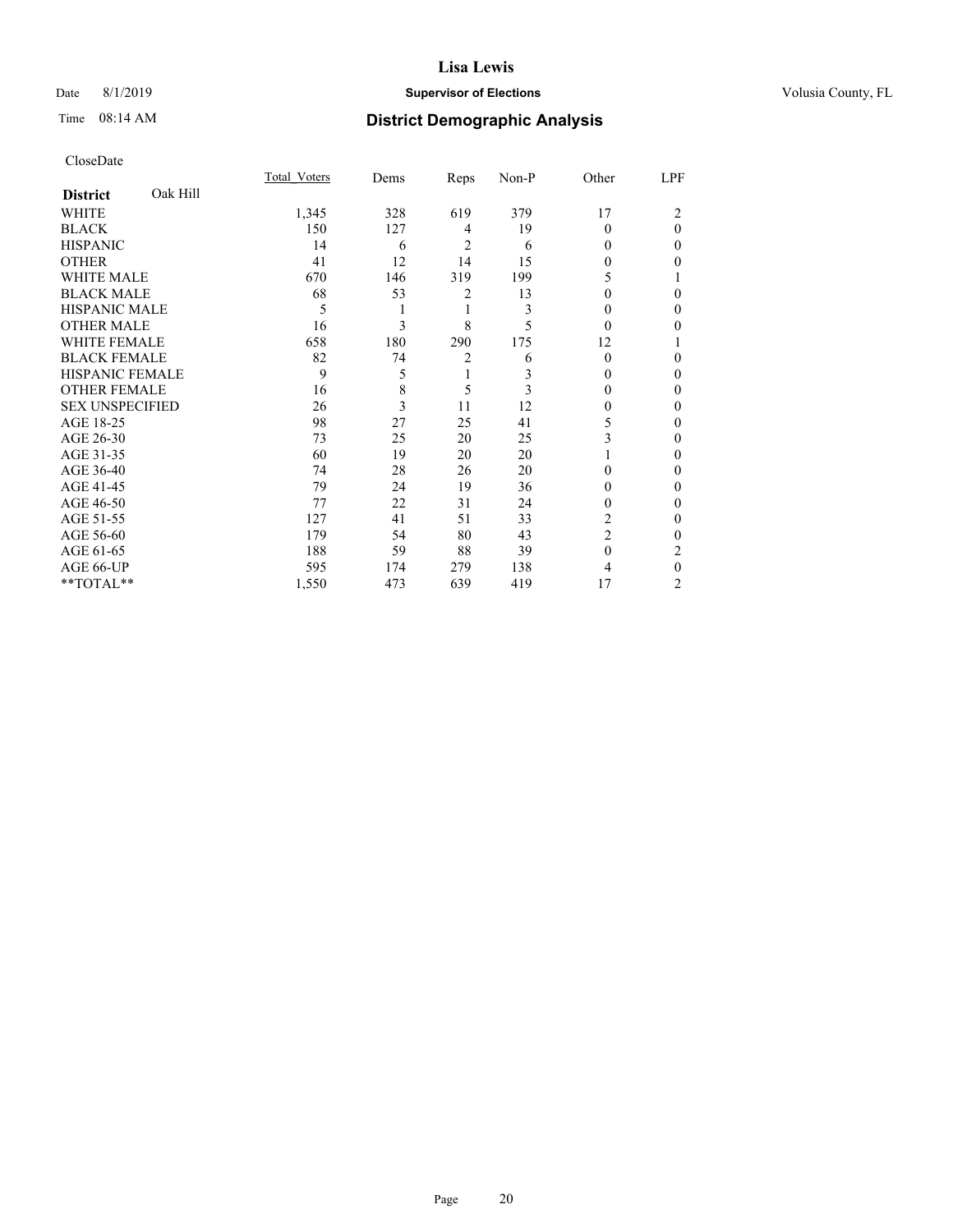### Date 8/1/2019 **Supervisor of Elections Supervisor of Elections** Volusia County, FL

### Time 08:14 AM **District Demographic Analysis**

|                        |             | Total Voters | Dems  | Reps  | Non-P | Other          | LPF            |
|------------------------|-------------|--------------|-------|-------|-------|----------------|----------------|
| <b>District</b>        | Orange City |              |       |       |       |                |                |
| WHITE                  |             | 5,947        | 1,661 | 2,608 | 1,622 | 40             | 16             |
| <b>BLACK</b>           |             | 507          | 388   | 20    | 98    |                | $\mathbf{0}$   |
| <b>HISPANIC</b>        |             | 1,347        | 585   | 203   | 550   | 9              | $\mathbf{0}$   |
| <b>OTHER</b>           |             | 384          | 122   | 81    | 178   | $\overline{2}$ | 1              |
| <b>WHITE MALE</b>      |             | 2,540        | 570   | 1,179 | 759   | 20             | 12             |
| <b>BLACK MALE</b>      |             | 184          | 126   | 11    | 47    | $\theta$       | $\mathbf{0}$   |
| <b>HISPANIC MALE</b>   |             | 556          | 221   | 111   | 218   | 6              | $\mathbf{0}$   |
| <b>OTHER MALE</b>      |             | 133          | 39    | 33    | 59    |                | 1              |
| <b>WHITE FEMALE</b>    |             | 3,354        | 1,083 | 1,405 | 842   | 20             | $\overline{4}$ |
| <b>BLACK FEMALE</b>    |             | 315          | 257   | 9     | 48    |                | $\mathbf{0}$   |
| <b>HISPANIC FEMALE</b> |             | 770          | 357   | 91    | 319   | 3              | $\mathbf{0}$   |
| <b>OTHER FEMALE</b>    |             | 178          | 72    | 38    | 67    |                | $\mathbf{0}$   |
| <b>SEX UNSPECIFIED</b> |             | 154          | 31    | 34    | 89    | $\theta$       | $\mathbf{0}$   |
| AGE 18-25              |             | 701          | 213   | 171   | 311   | 4              | 2              |
| AGE 26-30              |             | 519          | 176   | 119   | 215   | 5              | 4              |
| AGE 31-35              |             | 486          | 169   | 119   | 194   | 3              | 1              |
| AGE 36-40              |             | 509          | 168   | 141   | 193   | 4              | 3              |
| AGE 41-45              |             | 474          | 160   | 133   | 173   | 6              | 2              |
| AGE 46-50              |             | 570          | 178   | 205   | 182   | 5              | $\mathbf{0}$   |
| AGE 51-55              |             | 563          | 162   | 204   | 194   | 2              | 1              |
| AGE 56-60              |             | 654          | 221   | 237   | 190   | 5              | 1              |
| AGE 61-65              |             | 697          | 233   | 279   | 180   | 4              | 1              |
| AGE 66-UP              |             | 3,012        | 1,076 | 1,304 | 616   | 14             | 2              |
| **TOTAL**              |             | 8,185        | 2,756 | 2,912 | 2,448 | 52             | 17             |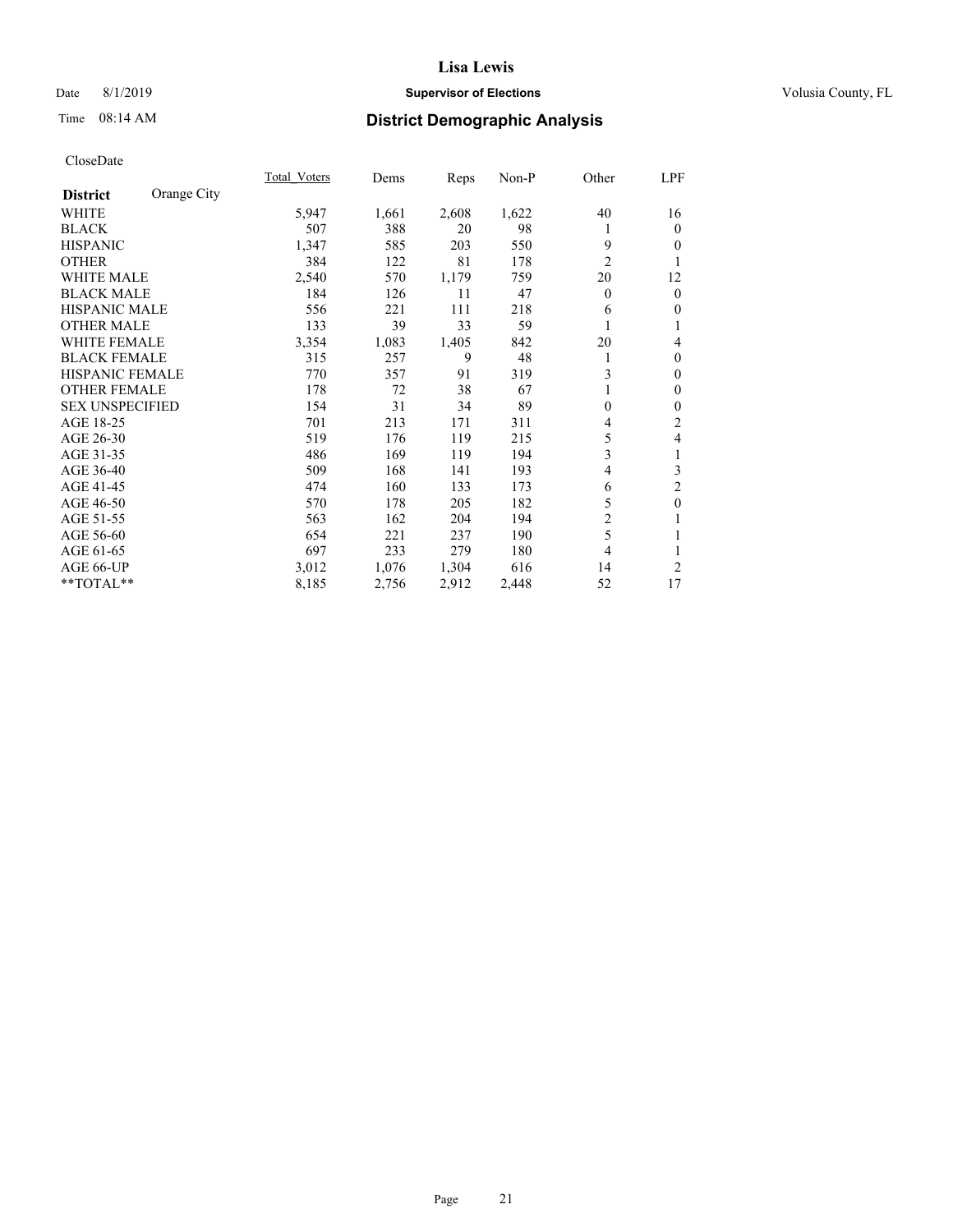### Date 8/1/2019 **Supervisor of Elections Supervisor of Elections** Volusia County, FL

### Time 08:14 AM **District Demographic Analysis**

|                        |              | Total Voters | Dems   | Reps   | Non-P | Other          | LPF            |
|------------------------|--------------|--------------|--------|--------|-------|----------------|----------------|
| <b>District</b>        | Ormond Beach |              |        |        |       |                |                |
| WHITE                  |              | 29,126       | 8,295  | 12,932 | 7,602 | 221            | 76             |
| <b>BLACK</b>           |              | 1,143        | 867    | 54     | 216   | 4              | 2              |
| <b>HISPANIC</b>        |              | 960          | 370    | 228    | 346   | 12             | 4              |
| <b>OTHER</b>           |              | 1,848        | 553    | 454    | 825   | 13             | 3              |
| <b>WHITE MALE</b>      |              | 13,154       | 3,156  | 6,206  | 3,639 | 100            | 53             |
| <b>BLACK MALE</b>      |              | 494          | 352    | 25     | 114   | 2              | 1              |
| <b>HISPANIC MALE</b>   |              | 401          | 137    | 114    | 142   | 6              | $\overline{c}$ |
| <b>OTHER MALE</b>      |              | 695          | 189    | 171    | 325   | 8              | $\overline{2}$ |
| <b>WHITE FEMALE</b>    |              | 15,657       | 5,060  | 6,613  | 3,841 | 120            | 23             |
| <b>BLACK FEMALE</b>    |              | 631          | 502    | 28     | 98    | 2              | 1              |
| <b>HISPANIC FEMALE</b> |              | 538          | 228    | 109    | 193   | 6              | $\overline{2}$ |
| <b>OTHER FEMALE</b>    |              | 819          | 285    | 214    | 316   | 4              | $\mathbf{0}$   |
| <b>SEX UNSPECIFIED</b> |              | 688          | 176    | 188    | 321   | $\overline{2}$ | 1              |
| AGE 18-25              |              | 2,688        | 709    | 845    | 1,083 | 37             | 14             |
| AGE 26-30              |              | 1,905        | 555    | 604    | 717   | 21             | 8              |
| AGE 31-35              |              | 1,941        | 572    | 635    | 710   | 14             | 10             |
| AGE 36-40              |              | 1,797        | 471    | 611    | 685   | 16             | 14             |
| AGE 41-45              |              | 1,779        | 481    | 671    | 594   | 16             | 17             |
| AGE 46-50              |              | 2,254        | 583    | 968    | 675   | 18             | 10             |
| AGE 51-55              |              | 2,702        | 720    | 1,255  | 698   | 25             | 4              |
| AGE 56-60              |              | 3,120        | 942    | 1,379  | 776   | 22             | $\mathbf{1}$   |
| AGE 61-65              |              | 3,400        | 1,117  | 1,532  | 723   | 26             | $\sqrt{2}$     |
| AGE 66-UP              |              | 11,491       | 3,935  | 5,168  | 2,328 | 55             | 5              |
| **TOTAL**              |              | 33,077       | 10,085 | 13,668 | 8,989 | 250            | 85             |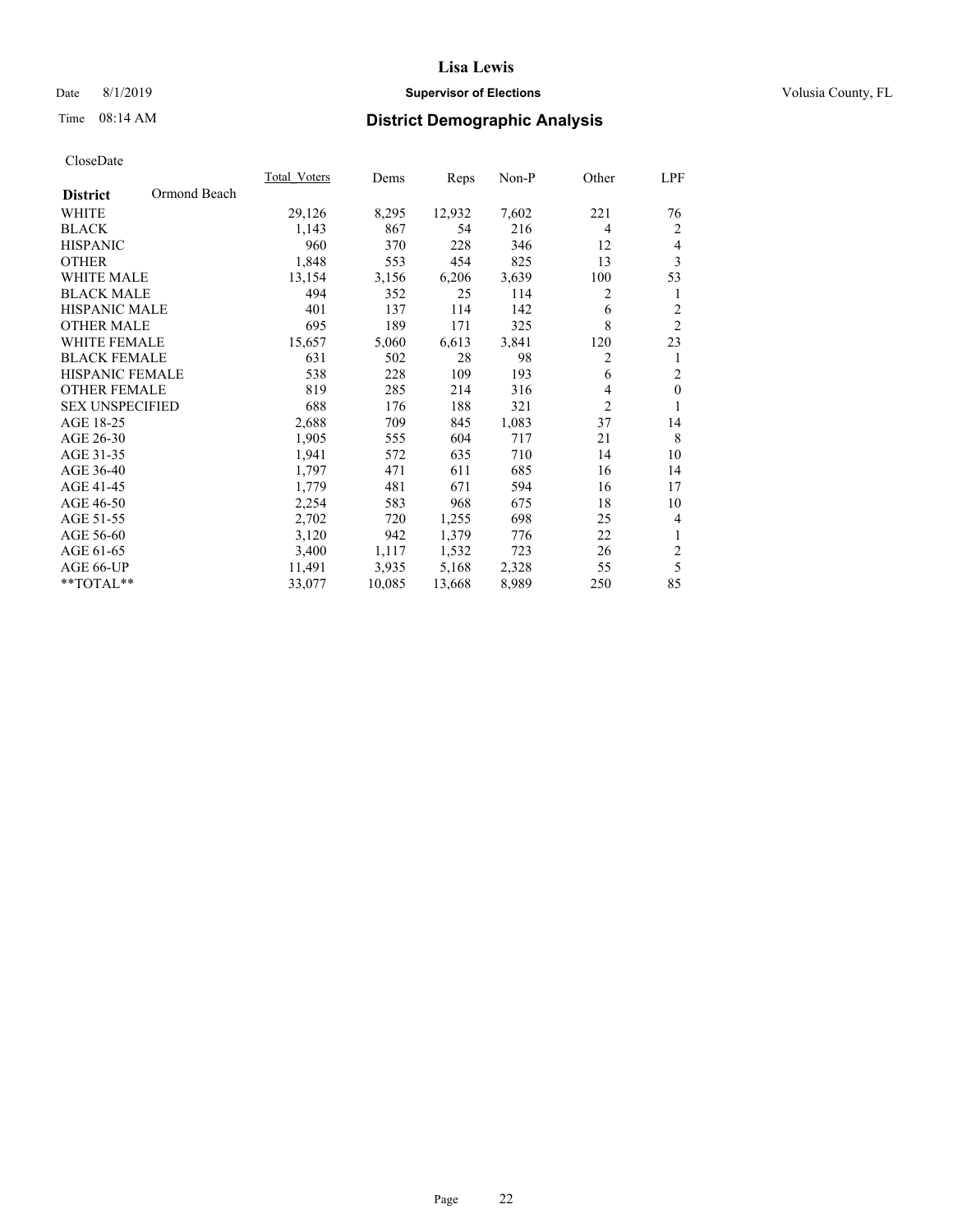### Date 8/1/2019 **Supervisor of Elections Supervisor of Elections** Volusia County, FL

### Time 08:14 AM **District Demographic Analysis**

|                        |         | Total Voters | Dems | Reps     | Non-P | Other  | LPF |
|------------------------|---------|--------------|------|----------|-------|--------|-----|
| <b>District</b>        | Pierson |              |      |          |       |        |     |
| WHITE                  |         | 580          | 163  | 295      | 113   | 4      | 5   |
| <b>BLACK</b>           |         | 46           | 38   | 1        | 7     | 0      | 0   |
| <b>HISPANIC</b>        |         | 178          | 81   | 12       | 85    | 0      | 0   |
| <b>OTHER</b>           |         | 34           | 7    | 7        | 20    | 0      | 0   |
| <b>WHITE MALE</b>      |         | 288          | 77   | 145      | 58    | 3      | 5   |
| <b>BLACK MALE</b>      |         | 21           | 18   | 1        | 2     | 0      | 0   |
| <b>HISPANIC MALE</b>   |         | 89           | 44   | 6        | 39    | 0      | 0   |
| <b>OTHER MALE</b>      |         | 18           | 3    | 5        | 10    | $_{0}$ | 0   |
| <b>WHITE FEMALE</b>    |         | 287          | 86   | 146      | 54    |        | 0   |
| <b>BLACK FEMALE</b>    |         | 25           | 20   | $\theta$ | 5     | 0      | 0   |
| <b>HISPANIC FEMALE</b> |         | 85           | 35   | 6        | 44    | 0      | 0   |
| <b>OTHER FEMALE</b>    |         | 9            | 3    | 1        | 5     | 0      | 0   |
| <b>SEX UNSPECIFIED</b> |         | 16           | 3    | 5        | 8     | $_{0}$ | 0   |
| AGE 18-25              |         | 112          | 31   | 25       | 55    | 0      |     |
| AGE 26-30              |         | 78           | 30   | 20       | 26    | $_{0}$ | 2   |
| AGE 31-35              |         | 62           | 21   | 20       | 21    | 0      | 0   |
| AGE 36-40              |         | 60           | 13   | 20       | 26    | 0      |     |
| AGE 41-45              |         | 46           | 13   | 17       | 15    | 0      |     |
| AGE 46-50              |         | 59           | 17   | 23       | 19    | 0      | 0   |
| AGE 51-55              |         | 55           | 19   | 23       | 12    |        | 0   |
| AGE 56-60              |         | 81           | 30   | 34       | 16    |        | 0   |
| AGE 61-65              |         | 98           | 31   | 47       | 20    | 0      | 0   |
| AGE 66-UP              |         | 187          | 84   | 86       | 15    | 2      | 0   |
| **TOTAL**              |         | 838          | 289  | 315      | 225   | 4      | 5   |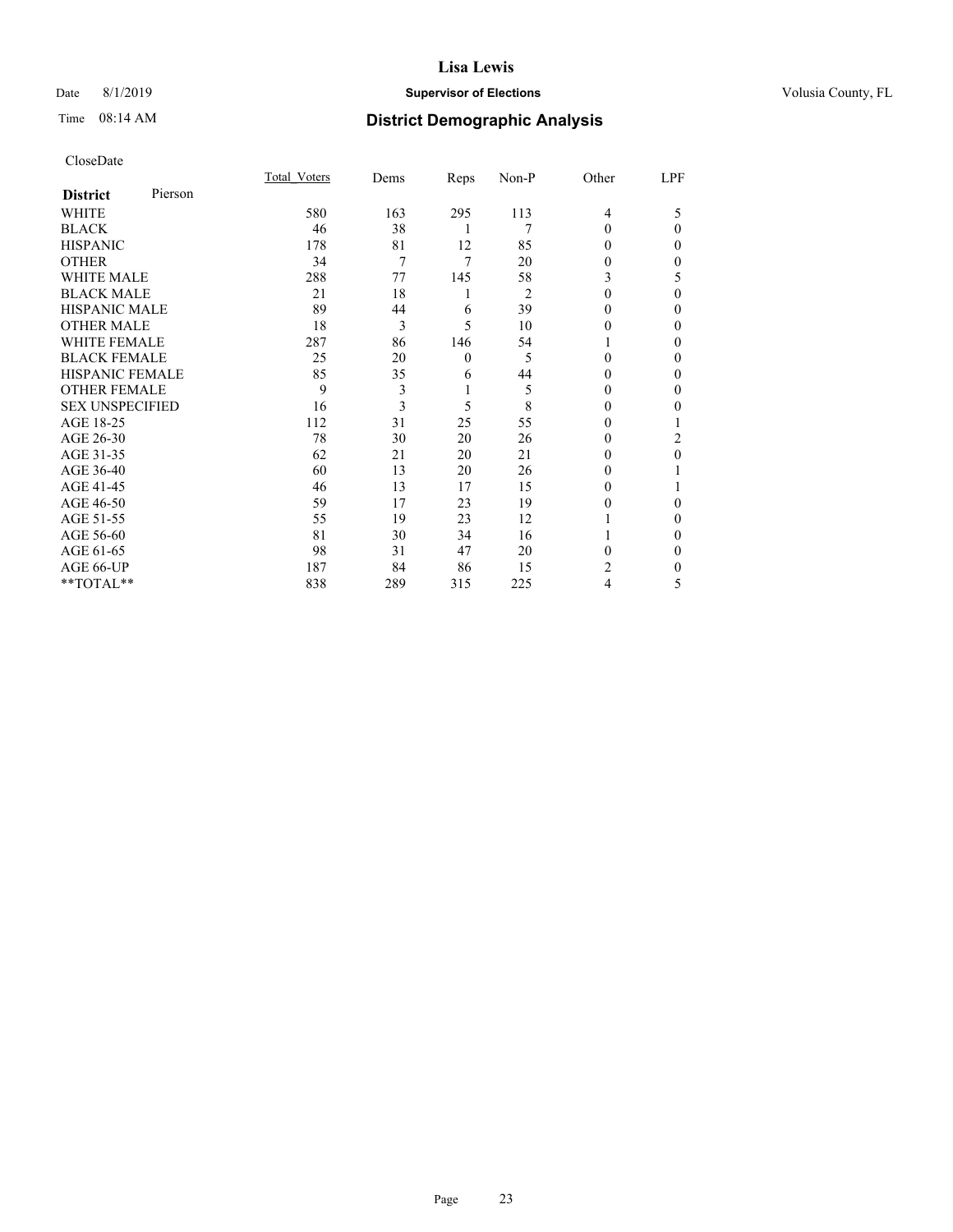### Date 8/1/2019 **Supervisor of Elections Supervisor of Elections** Volusia County, FL

### Time 08:14 AM **District Demographic Analysis**

|                        |             | Total Voters | Dems | Reps           | Non-P | Other          | LPF            |
|------------------------|-------------|--------------|------|----------------|-------|----------------|----------------|
| <b>District</b>        | Ponce Inlet |              |      |                |       |                |                |
| WHITE                  |             | 3,009        | 683  | 1,587          | 696   | 35             | 8              |
| <b>BLACK</b>           |             | 12           | 3    | 4              | 5     | $\theta$       | $\theta$       |
| <b>HISPANIC</b>        |             | 63           | 13   | 26             | 23    | 0              |                |
| <b>OTHER</b>           |             | 111          | 29   | 43             | 39    | 0              | $\theta$       |
| <b>WHITE MALE</b>      |             | 1,452        | 271  | 792            | 368   | 16             | 5              |
| <b>BLACK MALE</b>      |             | 7            |      | 2              | 4     | 0              | $\mathbf{0}$   |
| <b>HISPANIC MALE</b>   |             | 25           | 5    | 11             | 9     | $_{0}$         | $\mathbf{0}$   |
| <b>OTHER MALE</b>      |             | 43           | 13   | 17             | 13    | $\theta$       | $\mathbf{0}$   |
| <b>WHITE FEMALE</b>    |             | 1,531        | 404  | 787            | 318   | 19             | 3              |
| <b>BLACK FEMALE</b>    |             | 5            | 2    | $\overline{2}$ |       | $\theta$       | $\theta$       |
| <b>HISPANIC FEMALE</b> |             | 38           | 8    | 15             | 14    | $_{0}$         | 1              |
| <b>OTHER FEMALE</b>    |             | 44           | 12   | 16             | 16    | 0              | $\theta$       |
| <b>SEX UNSPECIFIED</b> |             | 50           | 12   | 18             | 20    | 0              | $\theta$       |
| AGE 18-25              |             | 160          | 31   | 62             | 62    | 4              | 1              |
| AGE 26-30              |             | 96           | 20   | 34             | 40    |                | 1              |
| AGE 31-35              |             | 73           | 19   | 29             | 24    | 0              | 1              |
| AGE 36-40              |             | 82           | 20   | 35             | 27    | 0              | $\mathbf{0}$   |
| AGE 41-45              |             | 105          | 14   | 51             | 39    |                | $\mathbf{0}$   |
| AGE 46-50              |             | 157          | 40   | 74             | 39    | 2              | 2              |
| AGE 51-55              |             | 214          | 37   | 115            | 59    |                | $\overline{c}$ |
| AGE 56-60              |             | 349          | 81   | 192            | 73    | $\overline{2}$ |                |
| AGE 61-65              |             | 422          | 91   | 232            | 87    | 12             | $\theta$       |
| AGE 66-UP              |             | 1,537        | 375  | 836            | 313   | 12             | 1              |
| **TOTAL**              |             | 3,195        | 728  | 1,660          | 763   | 35             | 9              |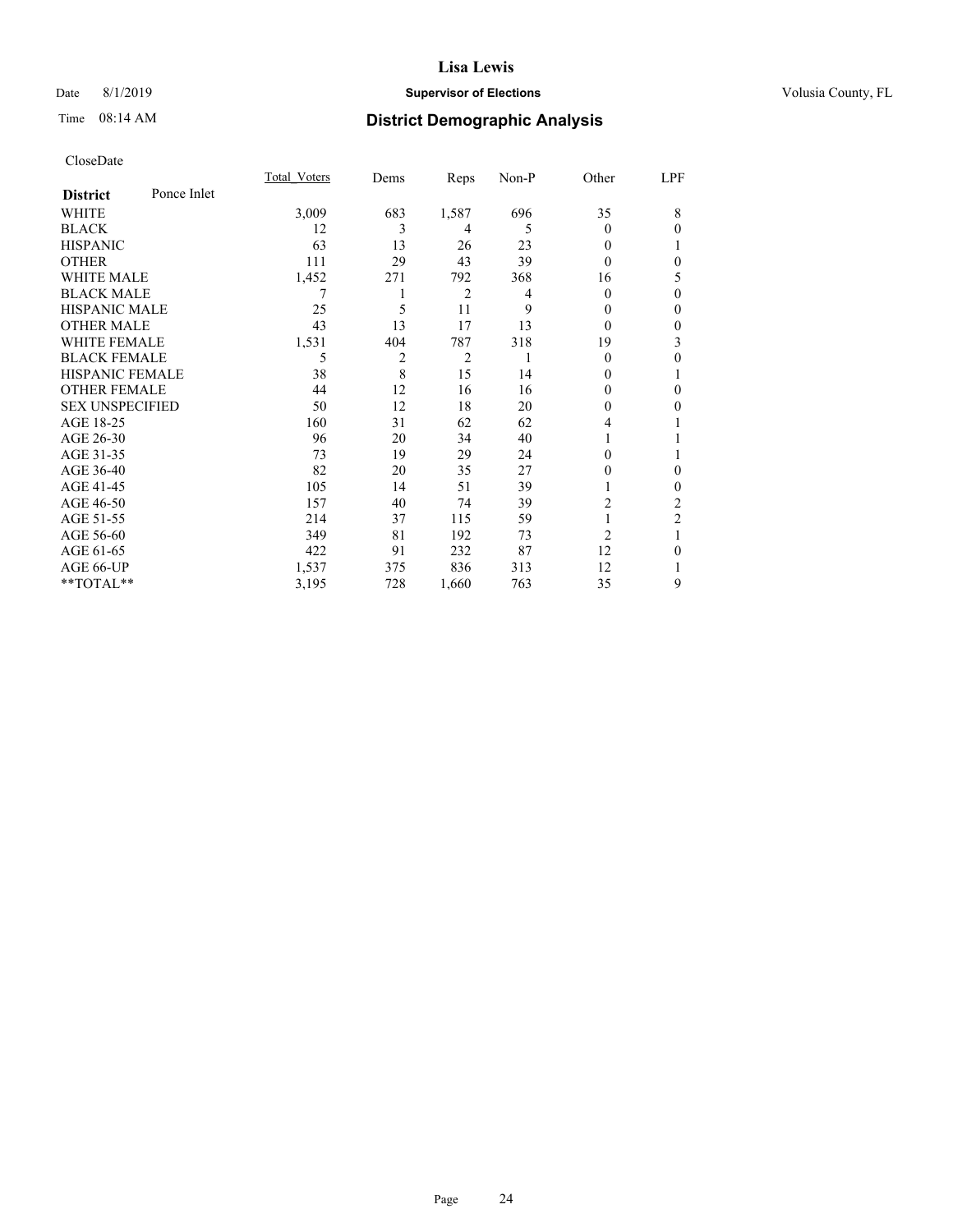### Date 8/1/2019 **Supervisor of Elections Supervisor of Elections** Volusia County, FL

### Time 08:14 AM **District Demographic Analysis**

|                        |             | Total Voters | Dems   | Reps   | Non-P  | Other | LPF            |
|------------------------|-------------|--------------|--------|--------|--------|-------|----------------|
| <b>District</b>        | Port Orange |              |        |        |        |       |                |
| WHITE                  |             | 39,175       | 11,061 | 16,332 | 11,309 | 357   | 116            |
| <b>BLACK</b>           |             | 1,449        | 1,044  | 81     | 311    | 10    | 3              |
| <b>HISPANIC</b>        |             | 1,732        | 627    | 400    | 688    | 11    | 6              |
| <b>OTHER</b>           |             | 2,337        | 718    | 549    | 1,037  | 27    | 6              |
| WHITE MALE             |             | 17,855       | 4,248  | 7,931  | 5,415  | 182   | 79             |
| <b>BLACK MALE</b>      |             | 612          | 409    | 48     | 149    | 5     | 1              |
| <b>HISPANIC MALE</b>   |             | 789          | 274    | 205    | 301    | 6     | 3              |
| <b>OTHER MALE</b>      |             | 876          | 256    | 219    | 382    | 13    | 6              |
| <b>WHITE FEMALE</b>    |             | 20,787       | 6,685  | 8,185  | 5,708  | 173   | 36             |
| <b>BLACK FEMALE</b>    |             | 815          | 619    | 33     | 157    | 5     | 1              |
| HISPANIC FEMALE        |             | 910          | 342    | 187    | 373    | 5     | 3              |
| <b>OTHER FEMALE</b>    |             | 1,034        | 370    | 254    | 399    | 11    | $\theta$       |
| <b>SEX UNSPECIFIED</b> |             | 1,015        | 247    | 300    | 461    | 5     | $\overline{2}$ |
| AGE 18-25              |             | 4,010        | 1,090  | 1,140  | 1,675  | 88    | 17             |
| AGE 26-30              |             | 3,029        | 843    | 940    | 1,193  | 39    | 14             |
| AGE 31-35              |             | 2,836        | 832    | 828    | 1,123  | 32    | 21             |
| AGE 36-40              |             | 2,895        | 804    | 931    | 1,117  | 27    | 16             |
| AGE 41-45              |             | 2,721        | 728    | 984    | 961    | 29    | 19             |
| AGE 46-50              |             | 3,162        | 855    | 1,279  | 992    | 26    | 10             |
| AGE 51-55              |             | 3,465        | 964    | 1,448  | 1,015  | 25    | 13             |
| AGE 56-60              |             | 4,301        | 1,277  | 1,852  | 1,131  | 33    | 8              |
| AGE 61-65              |             | 4,279        | 1,447  | 1,830  | 983    | 17    | $\overline{2}$ |
| AGE 66-UP              |             | 13,995       | 4,610  | 6,130  | 3,155  | 89    | 11             |
| $*$ TOTAL $*$          |             | 44,693       | 13,450 | 17,362 | 13,345 | 405   | 131            |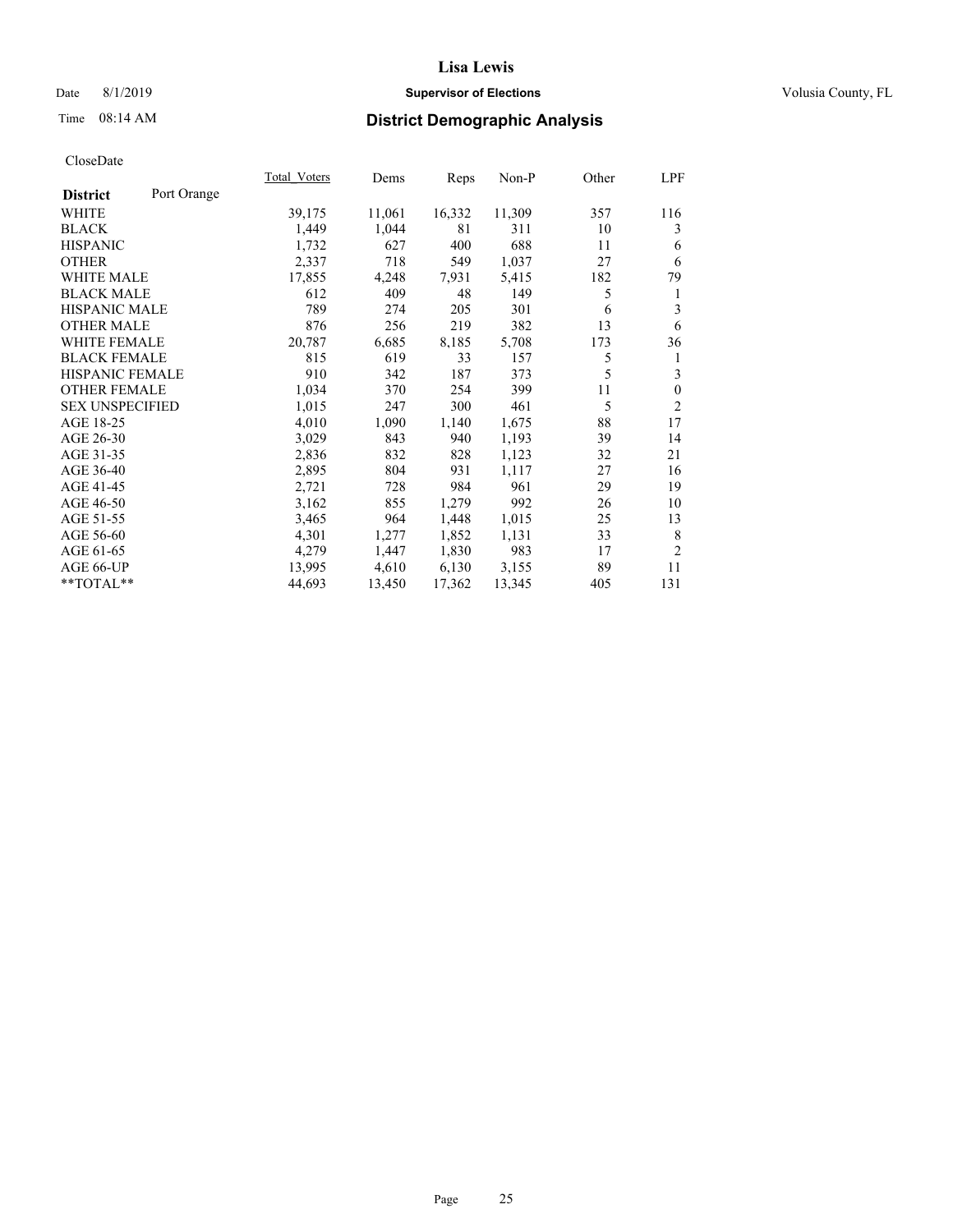### Date 8/1/2019 **Supervisor of Elections Supervisor of Elections** Volusia County, FL

### Time 08:14 AM **District Demographic Analysis**

|                        |               | Total Voters | Dems  | Reps  | Non-P | Other          | LPF              |
|------------------------|---------------|--------------|-------|-------|-------|----------------|------------------|
| <b>District</b>        | South Daytona |              |       |       |       |                |                  |
| WHITE                  |               | 7,124        | 2,236 | 2,732 | 2,056 | 78             | 22               |
| <b>BLACK</b>           |               | 720          | 537   | 21    | 159   | 3              | $\mathbf{0}$     |
| <b>HISPANIC</b>        |               | 298          | 121   | 58    | 115   | 4              | $\overline{0}$   |
| <b>OTHER</b>           |               | 418          | 148   | 89    | 179   |                | 1                |
| WHITE MALE             |               | 3,227        | 841   | 1,341 | 996   | 36             | 13               |
| <b>BLACK MALE</b>      |               | 270          | 191   | 11    | 67    |                | $\mathbf{0}$     |
| <b>HISPANIC MALE</b>   |               | 132          | 40    | 32    | 58    | $\overline{c}$ | $\theta$         |
| <b>OTHER MALE</b>      |               | 140          | 49    | 34    | 56    | 1              | $\boldsymbol{0}$ |
| <b>WHITE FEMALE</b>    |               | 3,813        | 1,376 | 1,364 | 1,023 | 42             | 8                |
| <b>BLACK FEMALE</b>    |               | 443          | 342   | 9     | 90    | 2              | $\mathbf{0}$     |
| <b>HISPANIC FEMALE</b> |               | 157          | 77    | 26    | 52    | $\overline{2}$ | $\mathbf{0}$     |
| <b>OTHER FEMALE</b>    |               | 191          | 76    | 47    | 67    | $\mathbf{0}$   | 1                |
| <b>SEX UNSPECIFIED</b> |               | 187          | 50    | 36    | 100   | $\theta$       | 1                |
| AGE 18-25              |               | 749          | 222   | 175   | 332   | 14             | 6                |
| AGE 26-30              |               | 659          | 211   | 154   | 281   | 10             | 3                |
| AGE 31-35              |               | 602          | 212   | 152   | 229   | 7              | $\overline{c}$   |
| AGE 36-40              |               | 548          | 202   | 133   | 204   | 7              | $\overline{c}$   |
| AGE 41-45              |               | 483          | 146   | 143   | 183   | 8              | 3                |
| AGE 46-50              |               | 588          | 194   | 222   | 168   |                | 3                |
| AGE 51-55              |               | 691          | 244   | 266   | 175   | 4              | $\overline{c}$   |
| AGE 56-60              |               | 923          | 317   | 370   | 228   | 8              | $\mathbf{0}$     |
| AGE 61-65              |               | 908          | 349   | 337   | 214   | 8              | $\theta$         |
| AGE 66-UP              |               | 2,409        | 945   | 948   | 495   | 19             | 2                |
| **TOTAL**              |               | 8,560        | 3,042 | 2,900 | 2,509 | 86             | 23               |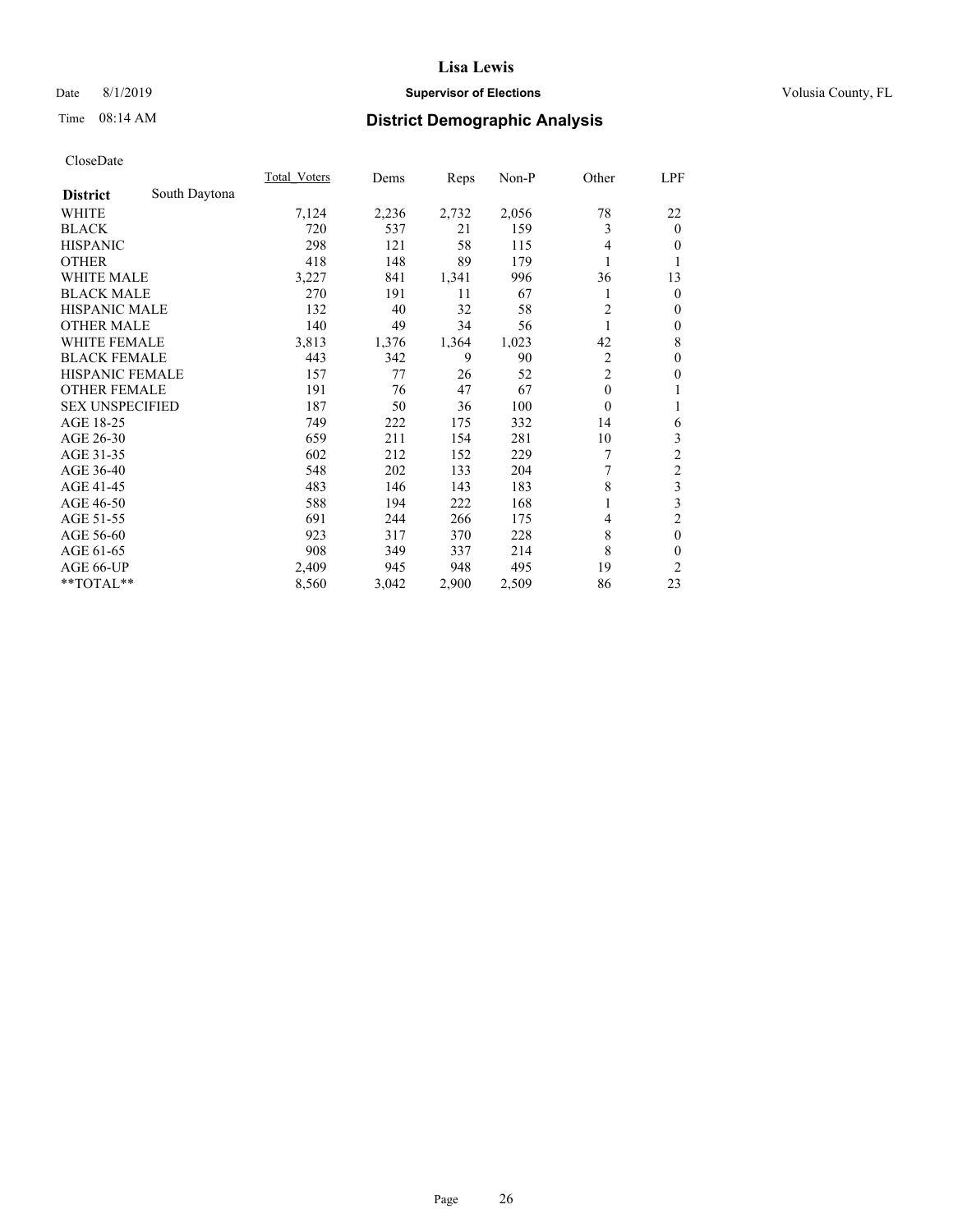### Date 8/1/2019 **Supervisor of Elections Supervisor of Elections** Volusia County, FL

### Time 08:14 AM **District Demographic Analysis**

|                        |               | Total Voters | Dems | Reps     | Non-P    | Other | LPF |
|------------------------|---------------|--------------|------|----------|----------|-------|-----|
| <b>District</b>        | Flagler Beach |              |      |          |          |       |     |
| WHITE                  |               | 55           | 24   | 17       | 13       |       | 0   |
| <b>BLACK</b>           |               | 0            | 0    | $\Omega$ | $\Omega$ |       |     |
| <b>HISPANIC</b>        |               |              |      | 0        | 0        |       |     |
| <b>OTHER</b>           |               |              |      | 0        | 0        |       |     |
| WHITE MALE             |               | 22           |      | 9        | 6        |       |     |
| <b>BLACK MALE</b>      |               | 0            |      | 0        |          |       |     |
| <b>HISPANIC MALE</b>   |               |              |      | $\theta$ |          |       |     |
| <b>OTHER MALE</b>      |               |              |      | $_{0}$   |          |       | 0   |
| WHITE FEMALE           |               | 32           | 18   | 8        | 6        |       |     |
| <b>BLACK FEMALE</b>    |               | $\theta$     | 0    | 0        | 0        |       |     |
| <b>HISPANIC FEMALE</b> |               |              |      | 0        |          |       |     |
| <b>OTHER FEMALE</b>    |               |              |      | 0        |          |       |     |
| <b>SEX UNSPECIFIED</b> |               |              |      |          |          |       |     |
| AGE 18-25              |               |              |      | 0        |          |       |     |
| AGE 26-30              |               |              |      | $_{0}$   |          |       |     |
| AGE 31-35              |               |              |      |          |          |       |     |
| AGE 36-40              |               |              |      | 0        |          |       |     |
| AGE 41-45              |               |              |      | $\theta$ |          |       |     |
| AGE 46-50              |               |              |      | 0        |          |       | 0   |
| AGE 51-55              |               |              |      |          |          |       |     |
| AGE 56-60              |               |              |      |          |          |       |     |
| AGE 61-65              |               |              |      |          |          |       |     |
| AGE 66-UP              |               | 42           | 20   | 15       |          |       |     |
| **TOTAL**              |               | 56           | 25   | 17       | 13       |       | 0   |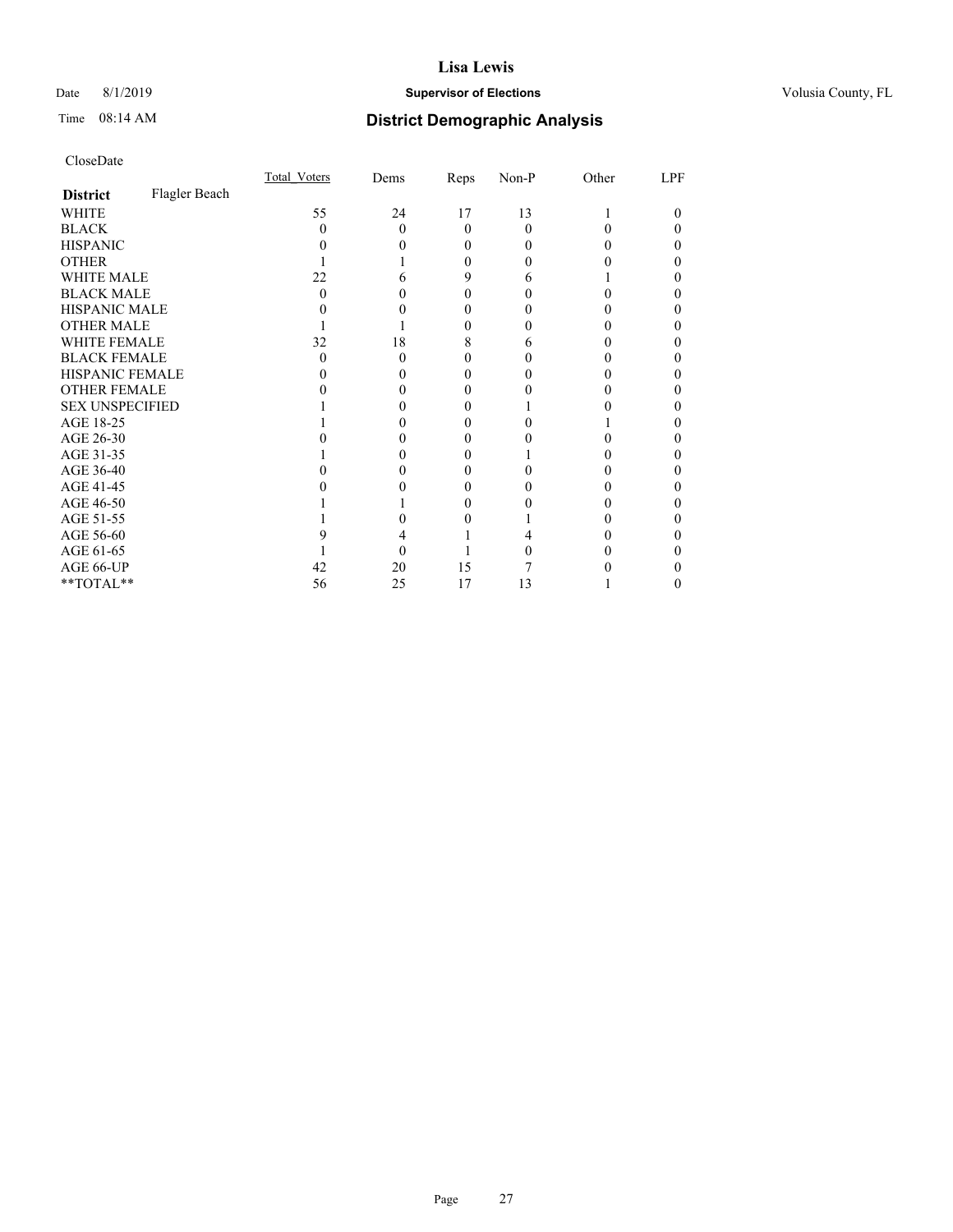### Date 8/1/2019 **Supervisor of Elections Supervisor of Elections** Volusia County, FL

### Time 08:14 AM **District Demographic Analysis**

|                                              | Total Voters | Dems   | Reps   | $Non-P$ | Other | LPF |
|----------------------------------------------|--------------|--------|--------|---------|-------|-----|
| <b>Hospital Authority</b><br><b>District</b> |              |        |        |         |       |     |
| WHITE                                        | 107,491      | 28,588 | 47,435 | 30,319  | 749   | 400 |
| <b>BLACK</b>                                 | 12,422       | 9,411  | 480    | 2,473   | 53    | 5   |
| <b>HISPANIC</b>                              | 27,182       | 12,183 | 4,066  | 10,769  | 120   | 44  |
| <b>OTHER</b>                                 | 8,801        | 2,799  | 1,879  | 4,058   | 48    | 17  |
| WHITE MALE                                   | 49,468       | 11,053 | 23,113 | 14,678  | 356   | 268 |
| <b>BLACK MALE</b>                            | 5,249        | 3,695  | 276    | 1,242   | 32    | 4   |
| <b>HISPANIC MALE</b>                         | 12,363       | 5,156  | 2,105  | 5,016   | 59    | 27  |
| <b>OTHER MALE</b>                            | 3,066        | 965    | 726    | 1,342   | 20    | 13  |
| <b>WHITE FEMALE</b>                          | 56,671       | 17,231 | 23,772 | 15,152  | 389   | 127 |
| <b>BLACK FEMALE</b>                          | 6,990        | 5,585  | 196    | 1,187   | 21    | 1   |
| HISPANIC FEMALE                              | 14,358       | 6,821  | 1,918  | 5,543   | 60    | 16  |
| <b>OTHER FEMALE</b>                          | 3,820        | 1,424  | 810    | 1,565   | 18    | 3   |
| <b>SEX UNSPECIFIED</b>                       | 3,909        | 1,050  | 943    | 1,894   | 15    | 7   |
| AGE 18-25                                    | 15,623       | 4,722  | 3,634  | 7,034   | 159   | 74  |
| AGE 26-30                                    | 11,783       | 3,705  | 3,035  | 4,896   | 82    | 65  |
| AGE 31-35                                    | 11,533       | 3,601  | 3,074  | 4,709   | 85    | 64  |
| AGE 36-40                                    | 11,280       | 3,632  | 3,074  | 4,431   | 78    | 65  |
| AGE 41-45                                    | 10,808       | 3,555  | 3,202  | 3,941   | 69    | 41  |
| AGE 46-50                                    | 12,077       | 3,759  | 4,303  | 3,886   | 86    | 43  |
| AGE 51-55                                    | 13,230       | 4,201  | 5,231  | 3,702   | 61    | 35  |
| AGE 56-60                                    | 14,756       | 4,909  | 6,014  | 3,731   | 77    | 25  |
| AGE 61-65                                    | 14,269       | 5,134  | 5,722  | 3,308   | 85    | 20  |
| AGE 66-UP                                    | 40,537       | 15,763 | 16,571 | 7,981   | 188   | 34  |
| $*$ $TOTAL**$                                | 155,896      | 52,981 | 53,860 | 47,619  | 970   | 466 |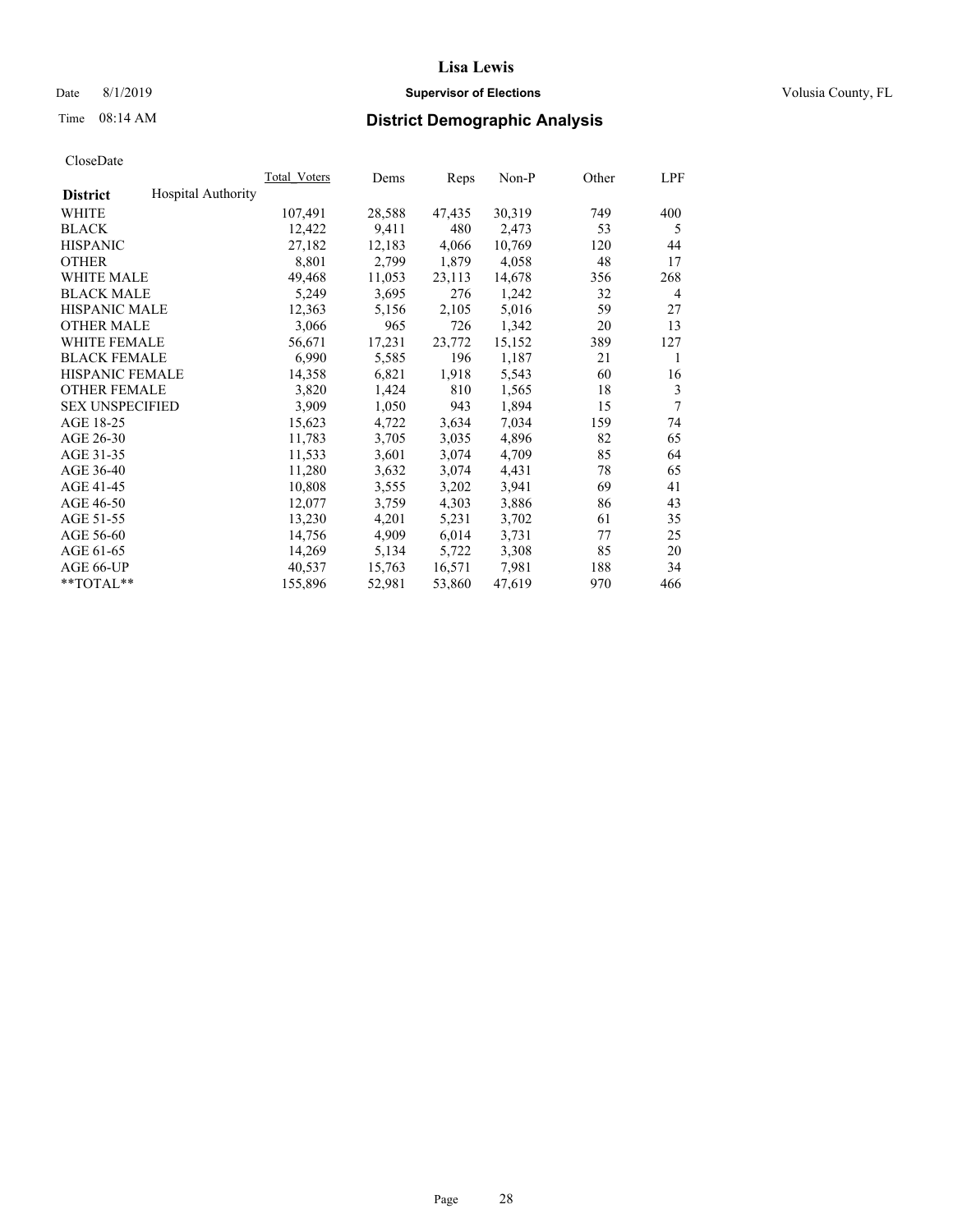### Date 8/1/2019 **Supervisor of Elections Supervisor of Elections** Volusia County, FL

| CloseDate |
|-----------|
|-----------|

|                                              | Total Voters | Dems  | Reps   | Non-P | Other | LPF            |
|----------------------------------------------|--------------|-------|--------|-------|-------|----------------|
| Florida House District 24<br><b>District</b> |              |       |        |       |       |                |
| WHITE                                        | 19,967       | 5,142 | 9,572  | 5,052 | 143   | 58             |
| <b>BLACK</b>                                 | 523          | 400   | 14     | 104   | 4     | 1              |
| <b>HISPANIC</b>                              | 1,431        | 538   | 263    | 623   | 7     | $\Omega$       |
| <b>OTHER</b>                                 | 943          | 232   | 284    | 417   | 8     | $\overline{2}$ |
| <b>WHITE MALE</b>                            | 9,315        | 2,016 | 4,683  | 2,501 | 74    | 41             |
| <b>BLACK MALE</b>                            | 235          | 165   | 11     | 56    | 2     | 1              |
| <b>HISPANIC MALE</b>                         | 643          | 236   | 122    | 281   | 4     | $\Omega$       |
| <b>OTHER MALE</b>                            | 317          | 70    | 102    | 140   | 3     | 2              |
| <b>WHITE FEMALE</b>                          | 10,450       | 3,099 | 4,789  | 2,476 | 69    | 17             |
| <b>BLACK FEMALE</b>                          | 282          | 229   | 3      | 48    | 2     | 0              |
| HISPANIC FEMALE                              | 757          | 292   | 137    | 325   | 3     | 0              |
| <b>OTHER FEMALE</b>                          | 389          | 115   | 129    | 141   | 4     | 0              |
| <b>SEX UNSPECIFIED</b>                       | 476          | 90    | 157    | 228   | 1     | 0              |
| AGE 18-25                                    | 1,706        | 389   | 577    | 707   | 24    | 9              |
| AGE 26-30                                    | 1,151        | 305   | 378    | 447   | 15    | 6              |
| AGE 31-35                                    | 1,071        | 272   | 373    | 414   | 7     | 5              |
| AGE 36-40                                    | 1,014        | 258   | 361    | 382   | 6     | 7              |
| AGE 41-45                                    | 1,015        | 243   | 409    | 355   | 3     | 5              |
| AGE 46-50                                    | 1,291        | 262   | 614    | 401   | 11    | 3              |
| AGE 51-55                                    | 1,698        | 384   | 834    | 464   | 11    | 5              |
| AGE 56-60                                    | 2,381        | 636   | 1,154  | 567   | 20    | 4              |
| AGE 61-65                                    | 2,647        | 768   | 1,270  | 584   | 18    | 7              |
| AGE 66-UP                                    | 8,890        | 2,795 | 4,163  | 1,875 | 47    | 10             |
| **TOTAL**                                    | 22,864       | 6,312 | 10,133 | 6,196 | 162   | 61             |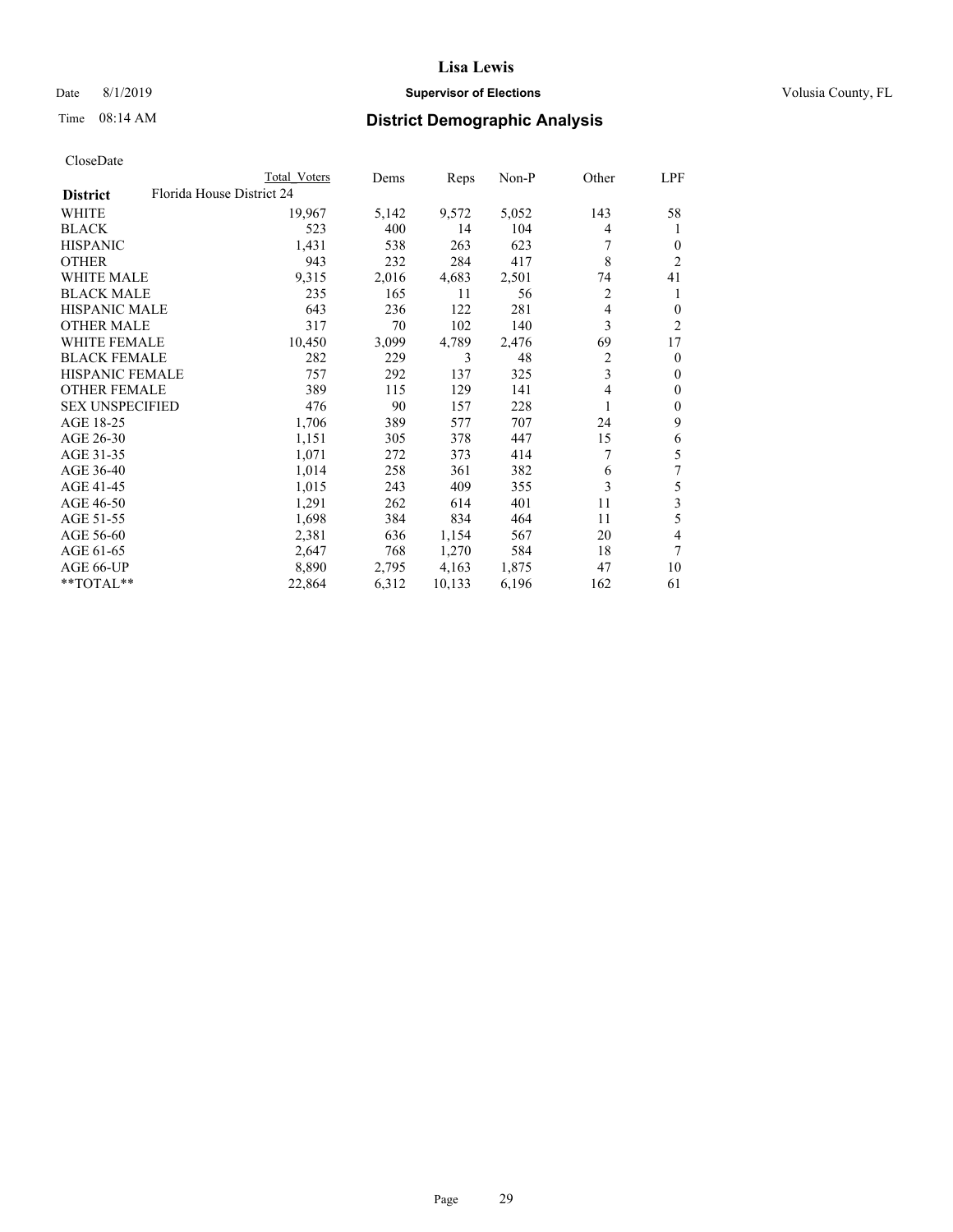### Date 8/1/2019 **Supervisor of Elections Supervisor of Elections** Volusia County, FL

| CloseDate |
|-----------|
|-----------|

|                        | Total Voters              | Dems   | Reps   | Non-P  | Other | LPF          |
|------------------------|---------------------------|--------|--------|--------|-------|--------------|
| <b>District</b>        | Florida House District 25 |        |        |        |       |              |
| WHITE                  | 116,424                   | 32,452 | 51,059 | 31,480 | 1,090 | 343          |
| BLACK                  | 3,704                     | 2,719  | 193    | 760    | 25    | 7            |
| <b>HISPANIC</b>        | 3,794                     | 1,376  | 960    | 1,410  | 35    | 13           |
| OTHER                  | 6,291                     | 1,837  | 1,586  | 2,795  | 57    | 16           |
| WHITE MALE             | 53,747                    | 12,709 | 24,911 | 15,365 | 533   | 229          |
| <b>BLACK MALE</b>      | 1,622                     | 1,091  | 99     | 413    | 15    | 4            |
| HISPANIC MALE          | 1,696                     | 572    | 473    | 626    | 19    | 6            |
| <b>OTHER MALE</b>      | 2,383                     | 658    | 643    | 1,043  | 27    | 12           |
| <b>WHITE FEMALE</b>    | 61,334                    | 19,398 | 25,617 | 15,654 | 553   | 112          |
| <b>BLACK FEMALE</b>    | 2,026                     | 1,585  | 91     | 338    | 10    | 2            |
| <b>HISPANIC FEMALE</b> | 2,026                     | 780    | 469    | 754    | 16    | 7            |
| <b>OTHER FEMALE</b>    | 2,751                     | 948    | 713    | 1,064  | 24    | $\mathbf{2}$ |
| <b>SEX UNSPECIFIED</b> | 2,628                     | 643    | 782    | 1,188  | 10    | 5            |
| AGE 18-25              | 9,832                     | 2,565  | 2,997  | 4,029  | 193   | 48           |
| AGE 26-30              | 7,320                     | 1,990  | 2,296  | 2,895  | 94    | 45           |
| AGE 31-35              | 7,185                     | 2,078  | 2,210  | 2,761  | 80    | 56           |
| AGE 36-40              | 7,071                     | 1,945  | 2,304  | 2,696  | 79    | 47           |
| AGE 41-45              | 6,904                     | 1,823  | 2,555  | 2,391  | 81    | 54           |
| AGE 46-50              | 8,618                     | 2,261  | 3,551  | 2,685  | 86    | 35           |
| AGE 51-55              | 10,262                    | 2,645  | 4,609  | 2,884  | 99    | 25           |
| AGE 56-60              | 13,050                    | 3,639  | 6,000  | 3,289  | 103   | 19           |
| AGE 61-65              | 13,930                    | 4,455  | 6,175  | 3,169  | 115   | 16           |
| AGE 66-UP              | 46,041                    | 14,983 | 21,101 | 9,646  | 277   | 34           |
| **TOTAL**              | 130,213                   | 38,384 | 53,798 | 36,445 | 1,207 | 379          |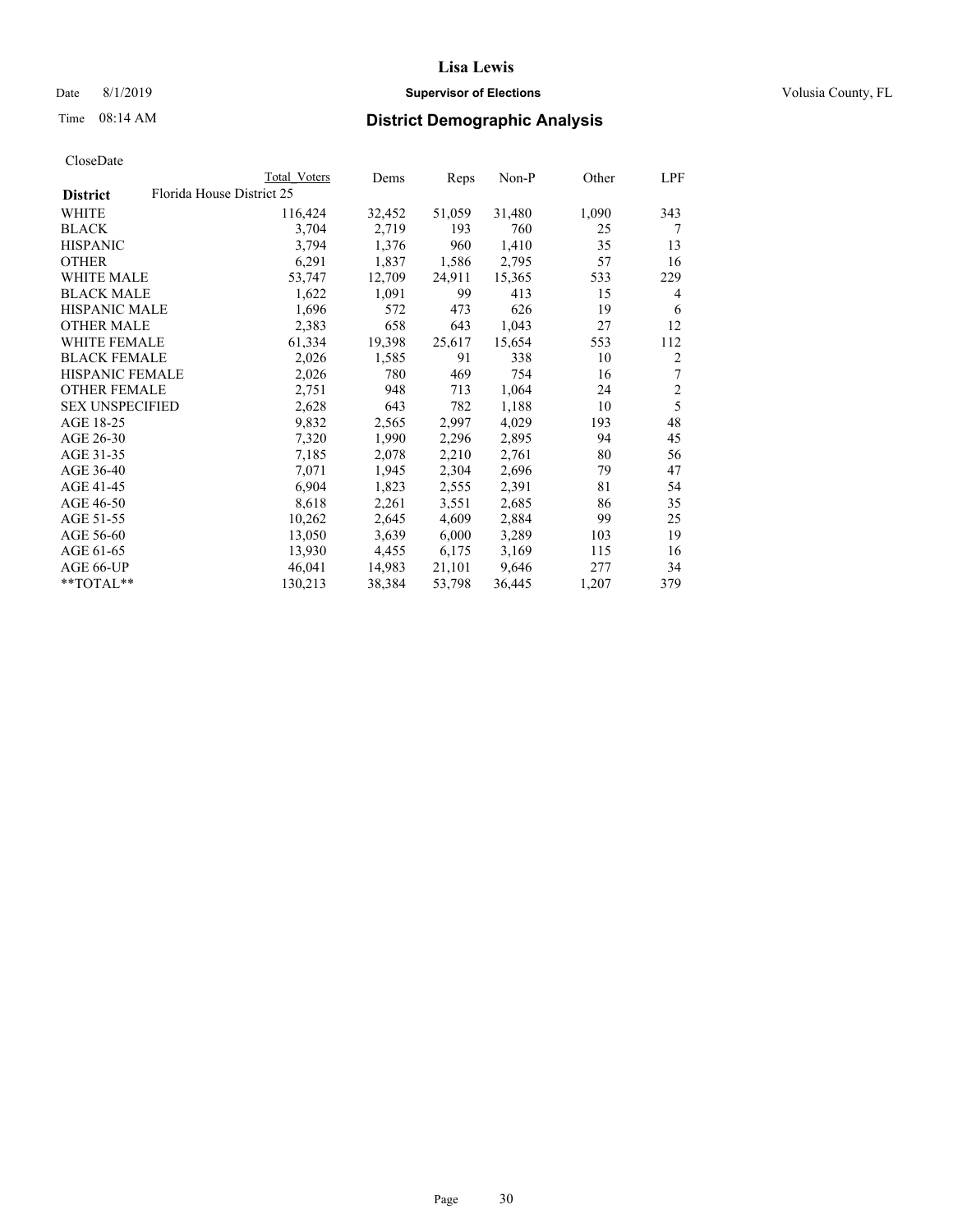### Date 8/1/2019 **Supervisor of Elections Supervisor of Elections** Volusia County, FL

|                                              | Total Voters | Dems   | Reps   | Non-P  | Other | LPF |
|----------------------------------------------|--------------|--------|--------|--------|-------|-----|
| Florida House District 26<br><b>District</b> |              |        |        |        |       |     |
| WHITE                                        | 76,606       | 22,301 | 31,280 | 22,024 | 703   | 298 |
| <b>BLACK</b>                                 | 20,973       | 16,721 | 565    | 3,615  | 65    | 7   |
| <b>HISPANIC</b>                              | 6,702        | 2,884  | 1,127  | 2,624  | 51    | 16  |
| <b>OTHER</b>                                 | 6,647        | 2,331  | 1,225  | 3,037  | 44    | 10  |
| WHITE MALE                                   | 35,244       | 8,501  | 15,448 | 10,761 | 339   | 195 |
| <b>BLACK MALE</b>                            | 8,044        | 5,997  | 306    | 1,701  | 37    | 3   |
| <b>HISPANIC MALE</b>                         | 2,954        | 1,141  | 578    | 1,198  | 26    | 11  |
| <b>OTHER MALE</b>                            | 2,305        | 811    | 492    | 978    | 21    | 3   |
| WHITE FEMALE                                 | 40,389       | 13,575 | 15,481 | 10,872 | 362   | 99  |
| <b>BLACK FEMALE</b>                          | 12,509       | 10,410 | 250    | 1,817  | 28    | 4   |
| <b>HISPANIC FEMALE</b>                       | 3,592        | 1,676  | 534    | 1,353  | 24    | 5   |
| <b>OTHER FEMALE</b>                          | 2,727        | 1,107  | 507    | 1,090  | 18    | 5   |
| <b>SEX UNSPECIFIED</b>                       | 3,162        | 1,019  | 599    | 1,530  | 8     | 6   |
| AGE 18-25                                    | 13,573       | 5,668  | 2,503  | 5,186  | 153   | 63  |
| AGE 26-30                                    | 8,905        | 3,467  | 1,945  | 3,378  | 83    | 32  |
| AGE 31-35                                    | 7,997        | 3,134  | 1,805  | 2,947  | 64    | 47  |
| AGE 36-40                                    | 7,353        | 2,928  | 1,755  | 2,577  | 55    | 38  |
| AGE 41-45                                    | 6,701        | 2,548  | 1,807  | 2,271  | 52    | 23  |
| AGE 46-50                                    | 7,634        | 2,771  | 2,476  | 2,300  | 57    | 30  |
| AGE 51-55                                    | 8,673        | 3,269  | 3,028  | 2,293  | 55    | 28  |
| AGE 56-60                                    | 10,272       | 3,924  | 3,740  | 2,509  | 78    | 21  |
| AGE 61-65                                    | 10,182       | 4,196  | 3,696  | 2,197  | 77    | 16  |
| AGE 66-UP                                    | 29,638       | 12,332 | 11,442 | 5,642  | 189   | 33  |
| **TOTAL**                                    | 110,928      | 44,237 | 34,197 | 31,300 | 863   | 331 |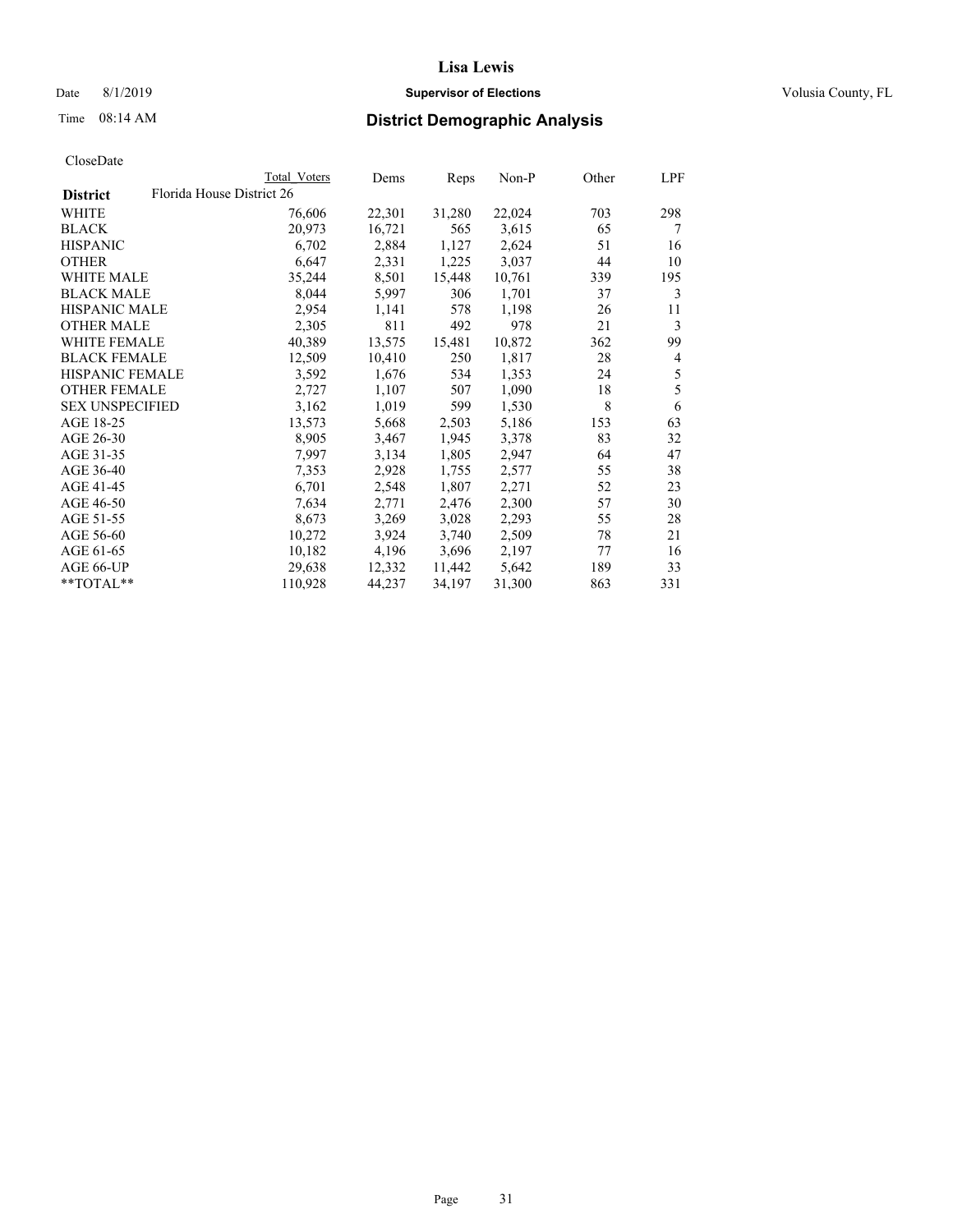### Date 8/1/2019 **Supervisor of Elections Supervisor of Elections** Volusia County, FL

|                        |                           | Total Voters | Dems   | Reps   | Non-P  | Other | LPF            |
|------------------------|---------------------------|--------------|--------|--------|--------|-------|----------------|
| <b>District</b>        | Florida House District 27 |              |        |        |        |       |                |
| WHITE                  |                           | 80,286       | 21,204 | 34,532 | 23,704 | 579   | 267            |
| BLACK                  |                           | 8,025        | 5,939  | 350    | 1,700  | 34    | $\overline{2}$ |
| <b>HISPANIC</b>        |                           | 22,371       | 10,170 | 3,295  | 8,782  | 92    | 32             |
| OTHER                  |                           | 6,285        | 1,990  | 1,323  | 2,929  | 31    | 12             |
| WHITE MALE             |                           | 37,127       | 8,315  | 16,978 | 11,393 | 263   | 178            |
| <b>BLACK MALE</b>      |                           | 3,524        | 2,414  | 207    | 880    | 21    | 2              |
| <b>HISPANIC MALE</b>   |                           | 10,281       | 4,324  | 1,731  | 4,158  | 48    | 20             |
| OTHER MALE             |                           | 2,182        | 662    | 519    | 978    | 13    | 10             |
| WHITE FEMALE           |                           | 42,135       | 12,660 | 17,146 | 11,929 | 313   | 87             |
| <b>BLACK FEMALE</b>    |                           | 4,390        | 3,444  | 139    | 794    | 13    | $\mathbf{0}$   |
| HISPANIC FEMALE        |                           | 11,729       | 5,678  | 1,531  | 4,465  | 44    | 11             |
| <b>OTHER FEMALE</b>    |                           | 2,759        | 1,052  | 585    | 1,109  | 11    | $\overline{2}$ |
| <b>SEX UNSPECIFIED</b> |                           | 2,838        | 753    | 664    | 1,408  | 10    | $\mathfrak{Z}$ |
| AGE 18-25              |                           | 11,003       | 3,249  | 2,425  | 5,159  | 125   | 45             |
| AGE 26-30              |                           | 8,565        | 2,646  | 2,166  | 3,649  | 62    | 42             |
| AGE 31-35              |                           | 8,551        | 2,627  | 2,230  | 3,587  | 59    | 48             |
| AGE 36-40              |                           | 8,286        | 2,617  | 2,168  | 3,411  | 50    | 40             |
| AGE 41-45              |                           | 8,234        | 2,711  | 2,361  | 3,078  | 49    | 35             |
| AGE 46-50              |                           | 9,154        | 2,812  | 3,179  | 3,061  | 68    | 34             |
| AGE 51-55              |                           | 10,059       | 3,198  | 3,836  | 2,947  | 56    | 22             |
| AGE 56-60              |                           | 11,303       | 3,745  | 4,498  | 2,980  | 66    | 14             |
| AGE 61-65              |                           | 11,019       | 3,880  | 4,311  | 2,739  | 72    | 17             |
| AGE 66-UP              |                           | 30,793       | 11,818 | 12,326 | 6,504  | 129   | 16             |
| **TOTAL**              |                           | 116,967      | 39,303 | 39,500 | 37,115 | 736   | 313            |
|                        |                           |              |        |        |        |       |                |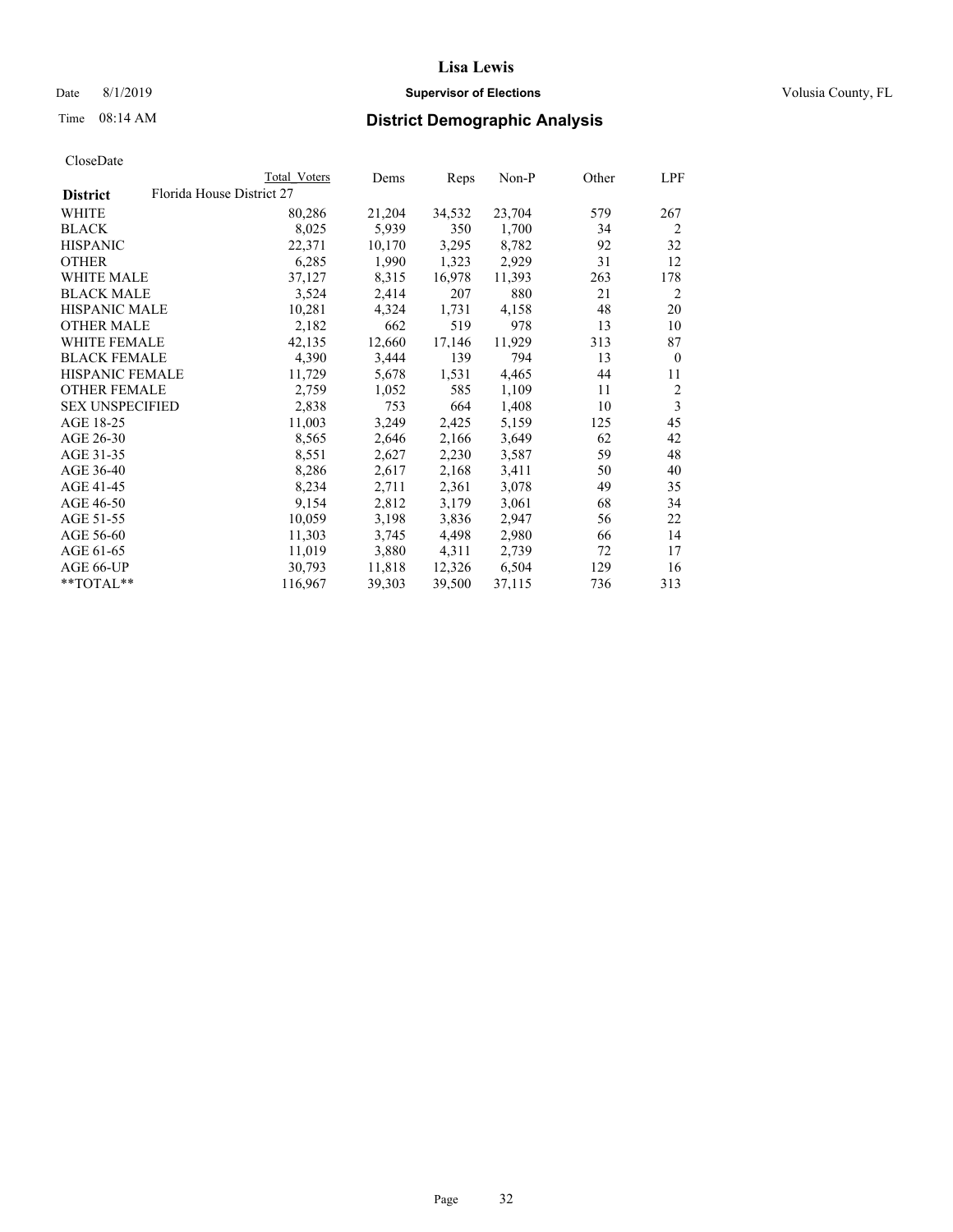### Date 8/1/2019 **Supervisor of Elections Supervisor of Elections** Volusia County, FL

### Time 08:14 AM **District Demographic Analysis**

|                        | Total Voters            | Dems   | Reps   | Non-P  | Other | LPF            |
|------------------------|-------------------------|--------|--------|--------|-------|----------------|
| <b>District</b>        | School Board District 1 |        |        |        |       |                |
| WHITE                  | 61,773                  | 16,479 | 28,230 | 16,386 | 444   | 234            |
| <b>BLACK</b>           | 5,807                   | 4,530  | 192    | 1,059  | 24    | 2              |
| <b>HISPANIC</b>        | 7,447                   | 3,088  | 1,340  | 2,952  | 50    | 17             |
| <b>OTHER</b>           | 4,229                   | 1,313  | 966    | 1,918  | 24    | 8              |
| WHITE MALE             | 28,185                  | 6,220  | 13,684 | 7,916  | 206   | 159            |
| <b>BLACK MALE</b>      | 2,351                   | 1,720  | 93     | 523    | 14    | 1              |
| <b>HISPANIC MALE</b>   | 3,238                   | 1,229  | 676    | 1,299  | 23    | 11             |
| <b>OTHER MALE</b>      | 1,501                   | 474    | 372    | 639    | 11    | 5              |
| WHITE FEMALE           | 32,864                  | 10,100 | 14,249 | 8,208  | 236   | 71             |
| <b>BLACK FEMALE</b>    | 3,367                   | 2,747  | 95     | 514    | 10    | 1              |
| <b>HISPANIC FEMALE</b> | 4,071                   | 1,799  | 651    | 1,589  | 26    | 6              |
| <b>OTHER FEMALE</b>    | 1,813                   | 640    | 409    | 751    | 11    | $\overline{2}$ |
| <b>SEX UNSPECIFIED</b> | 1,865                   | 481    | 498    | 876    | 5     | 5              |
| AGE 18-25              | 7,589                   | 2,258  | 2,004  | 3,200  | 82    | 45             |
| AGE 26-30              | 5,395                   | 1,646  | 1,569  | 2,108  | 43    | 29             |
| AGE 31-35              | 5,236                   | 1,555  | 1,575  | 2,038  | 36    | 32             |
| AGE 36-40              | 5,324                   | 1,612  | 1,661  | 1,975  | 38    | 38             |
| AGE 41-45              | 4,985                   | 1,497  | 1,705  | 1,720  | 40    | 23             |
| AGE 46-50              | 5,748                   | 1,673  | 2,229  | 1,778  | 44    | 24             |
| AGE 51-55              | 6,408                   | 1,830  | 2,830  | 1,689  | 39    | 20             |
| AGE 56-60              | 7,298                   | 2,276  | 3,240  | 1,720  | 47    | 15             |
| AGE 61-65              | 7,439                   | 2,503  | 3,254  | 1,623  | 50    | 9              |
| AGE 66-UP              | 23,834                  | 8,560  | 10,661 | 4,464  | 123   | 26             |
| $*$ $TOTAL**$          | 79,256                  | 25,410 | 30,728 | 22,315 | 542   | 261            |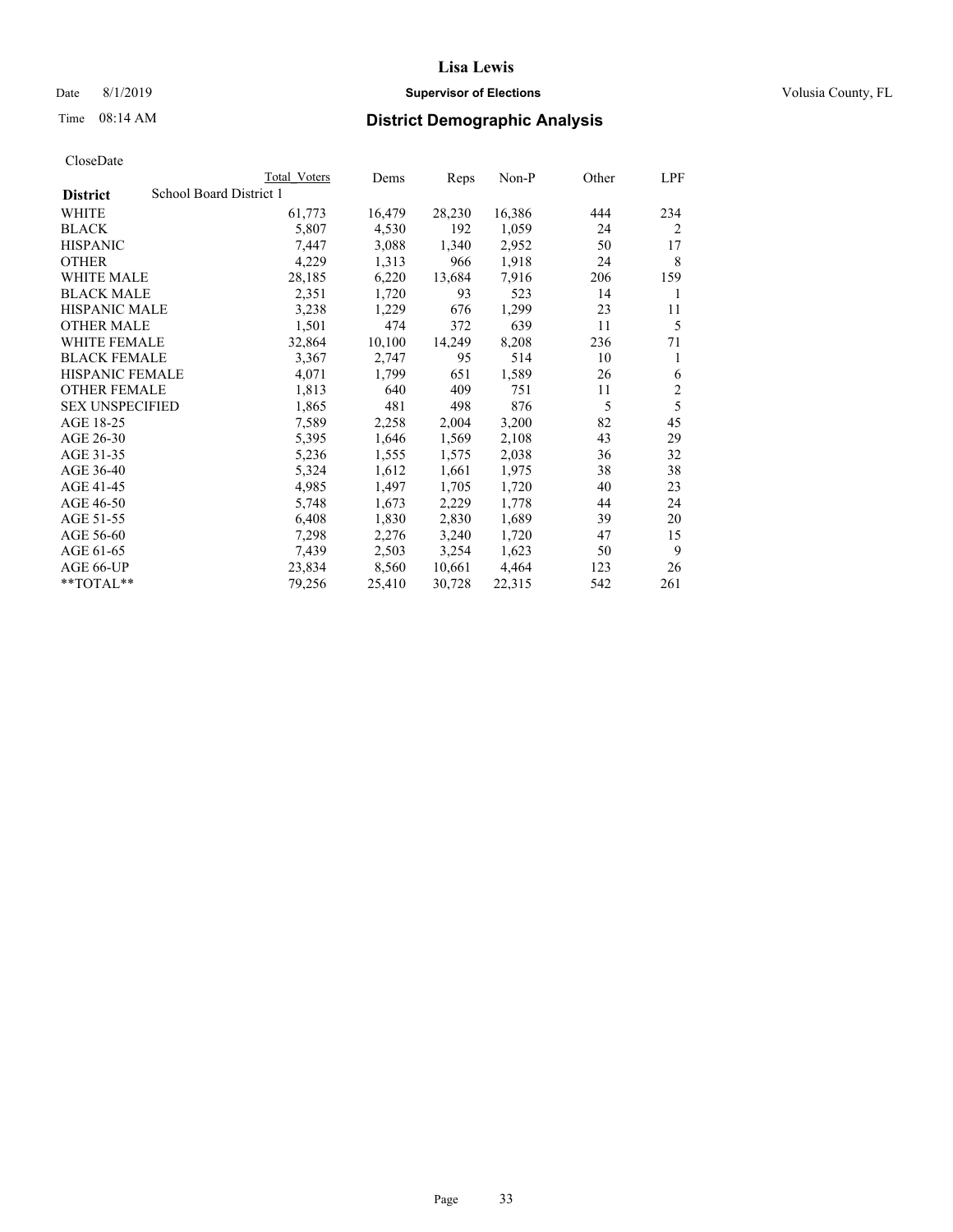### Date 8/1/2019 **Supervisor of Elections Supervisor of Elections** Volusia County, FL

### Time 08:14 AM **District Demographic Analysis**

|                        | Total Voters            | Dems   | Reps   | Non-P  | Other | LPF            |
|------------------------|-------------------------|--------|--------|--------|-------|----------------|
| <b>District</b>        | School Board District 2 |        |        |        |       |                |
| WHITE                  | 51,906                  | 15,213 | 20,830 | 15,156 | 534   | 173            |
| <b>BLACK</b>           | 12,854                  | 10,205 | 345    | 2,259  | 41    | 4              |
| <b>HISPANIC</b>        | 2,885                   | 1,228  | 540    | 1,089  | 25    | 3              |
| <b>OTHER</b>           | 4,361                   | 1,515  | 807    | 1,990  | 39    | 10             |
| WHITE MALE             | 24,292                  | 6,006  | 10,445 | 7,469  | 258   | 114            |
| <b>BLACK MALE</b>      | 4,848                   | 3,601  | 187    | 1,039  | 21    | $\theta$       |
| <b>HISPANIC MALE</b>   | 1,327                   | 496    | 288    | 526    | 16    | 1              |
| <b>OTHER MALE</b>      | 1,535                   | 512    | 335    | 668    | 15    | 5              |
| WHITE FEMALE           | 26,907                  | 9,029  | 10,143 | 7,403  | 274   | 58             |
| <b>BLACK FEMALE</b>    | 7,715                   | 6,386  | 154    | 1,152  | 20    | 3              |
| <b>HISPANIC FEMALE</b> | 1,484                   | 697    | 247    | 529    | 9     | $\overline{2}$ |
| <b>OTHER FEMALE</b>    | 1,803                   | 730    | 336    | 715    | 19    | 3              |
| <b>SEX UNSPECIFIED</b> | 2,095                   | 704    | 387    | 993    | 7     | 4              |
| AGE 18-25              | 8,646                   | 3,823  | 1,433  | 3,231  | 130   | 29             |
| AGE 26-30              | 5,421                   | 2,153  | 1,135  | 2,045  | 65    | 23             |
| AGE 31-35              | 4,645                   | 1,868  | 987    | 1,717  | 41    | 32             |
| AGE 36-40              | 4,092                   | 1,662  | 917    | 1,457  | 38    | 18             |
| AGE 41-45              | 3,667                   | 1,412  | 961    | 1,235  | 35    | 24             |
| AGE 46-50              | 4,359                   | 1,603  | 1,376  | 1,325  | 37    | 18             |
| AGE 51-55              | 5,411                   | 2,001  | 1,811  | 1,541  | 44    | 14             |
| AGE 56-60              | 6,949                   | 2,549  | 2,604  | 1,735  | 54    | 7              |
| AGE 61-65              | 7,092                   | 2,765  | 2,661  | 1,604  | 55    | 7              |
| AGE 66-UP              | 21,724                  | 8,325  | 8,637  | 4,604  | 140   | 18             |
| $*$ $TOTAL**$          | 72,006                  | 28,161 | 22,522 | 20,494 | 639   | 190            |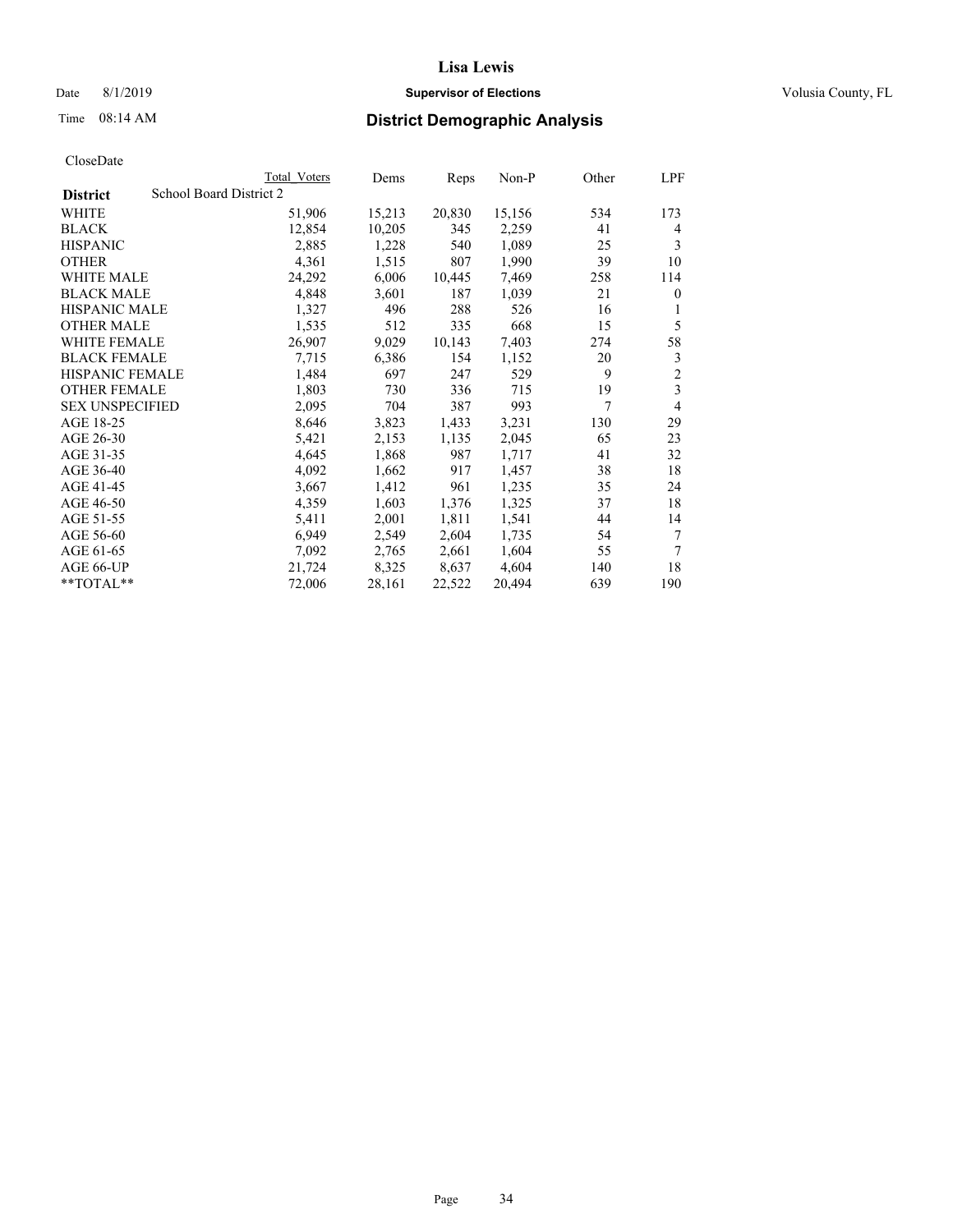### Date 8/1/2019 **Supervisor of Elections Supervisor of Elections** Volusia County, FL

### Time 08:14 AM **District Demographic Analysis**

|                        | Total Voters            | Dems   | Reps   | Non-P  | Other | LPF            |
|------------------------|-------------------------|--------|--------|--------|-------|----------------|
| <b>District</b>        | School Board District 3 |        |        |        |       |                |
| WHITE                  | 75,149                  | 20,557 | 32,977 | 20,689 | 714   | 212            |
| <b>BLACK</b>           | 2,226                   | 1,704  | 97     | 412    | 10    | 3              |
| <b>HISPANIC</b>        | 1,958                   | 663    | 532    | 741    | 16    | 6              |
| <b>OTHER</b>           | 3,281                   | 941    | 861    | 1,443  | 28    | 8              |
| WHITE MALE             | 34,726                  | 8,047  | 16,152 | 10,053 | 336   | 138            |
| <b>BLACK MALE</b>      | 995                     | 705    | 49     | 231    | 7     | 3              |
| <b>HISPANIC MALE</b>   | 879                     | 276    | 260    | 333    | 7     | 3              |
| <b>OTHER MALE</b>      | 1,204                   | 330    | 351    | 500    | 17    | 6              |
| <b>WHITE FEMALE</b>    | 39,580                  | 12,305 | 16,478 | 10,349 | 376   | 72             |
| <b>BLACK FEMALE</b>    | 1,198                   | 971    | 47     | 177    | 3     | $\mathbf{0}$   |
| <b>HISPANIC FEMALE</b> | 1,040                   | 375    | 260    | 393    | 9     | 3              |
| <b>OTHER FEMALE</b>    | 1,407                   | 489    | 398    | 508    | 10    | $\overline{c}$ |
| <b>SEX UNSPECIFIED</b> | 1,584                   | 367    | 472    | 740    | 3     | $\overline{2}$ |
| AGE 18-25              | 6,092                   | 1,575  | 1,863  | 2,494  | 129   | 31             |
| AGE 26-30              | 4,398                   | 1,139  | 1,411  | 1,772  | 52    | 24             |
| AGE 31-35              | 4,452                   | 1,230  | 1,387  | 1,749  | 53    | 33             |
| AGE 36-40              | 4,553                   | 1,210  | 1,536  | 1,744  | 40    | 23             |
| AGE 41-45              | 4,585                   | 1,163  | 1,720  | 1,626  | 50    | 26             |
| AGE 46-50              | 5,563                   | 1,416  | 2,327  | 1,748  | 52    | 20             |
| AGE 51-55              | 6,388                   | 1,595  | 2,918  | 1,789  | 67    | 19             |
| AGE 56-60              | 8,301                   | 2,281  | 3,869  | 2,065  | 70    | 16             |
| AGE 61-65              | 8,923                   | 2,814  | 3,903  | 2,117  | 75    | 14             |
| AGE 66-UP              | 29,359                  | 9,442  | 13,533 | 6,181  | 180   | 23             |
| $*$ TOTAL $*$          | 82,614                  | 23,865 | 34,467 | 23,285 | 768   | 229            |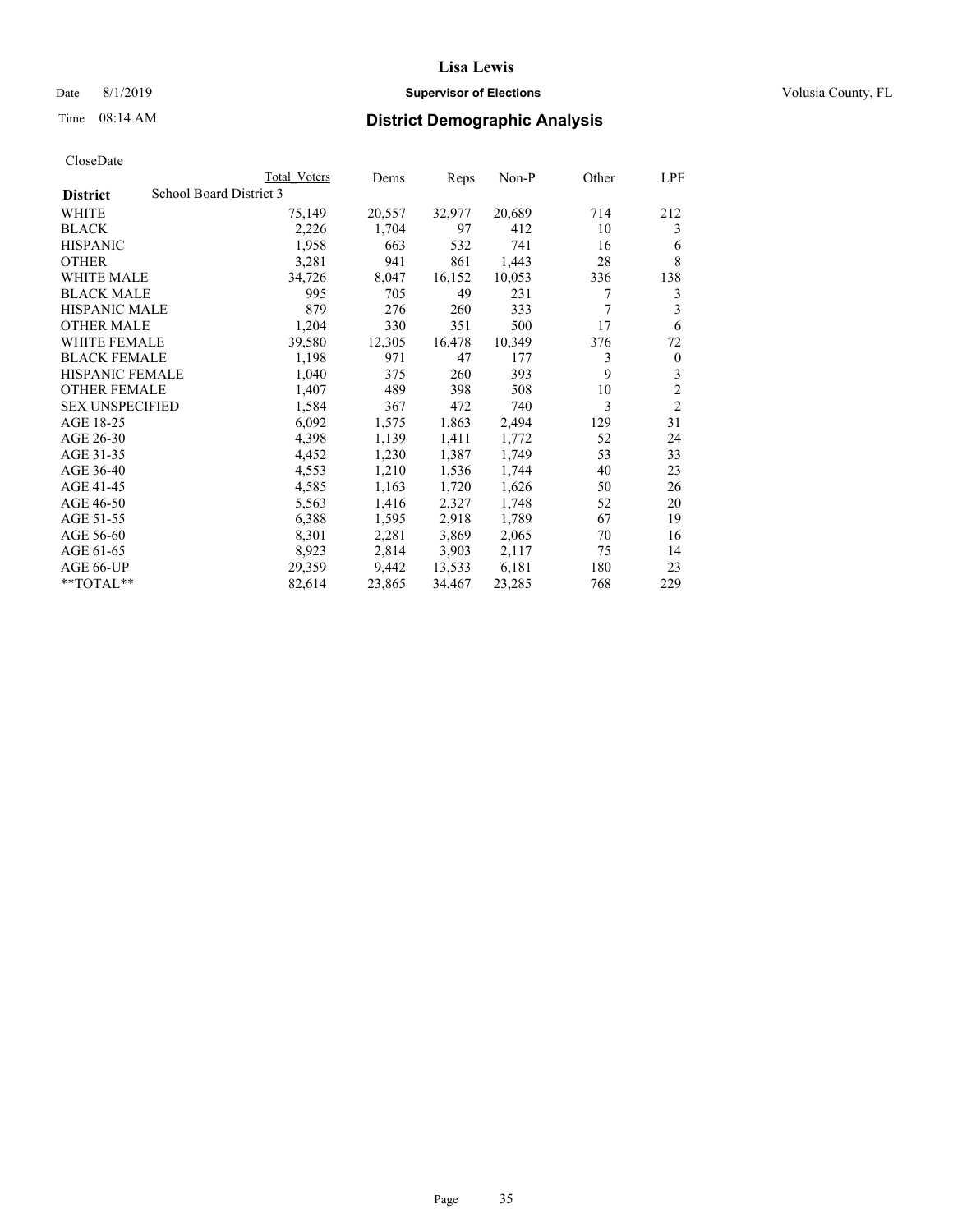### Date 8/1/2019 **Supervisor of Elections Supervisor of Elections** Volusia County, FL

### Time 08:14 AM **District Demographic Analysis**

|                        |                         | Total Voters | Dems   | Reps   | Non-P  | Other | LPF            |
|------------------------|-------------------------|--------------|--------|--------|--------|-------|----------------|
| <b>District</b>        | School Board District 4 |              |        |        |        |       |                |
| WHITE                  |                         | 63,404       | 17,988 | 27,359 | 17,319 | 547   | 191            |
| <b>BLACK</b>           |                         | 5,890        | 4,589  | 204    | 1,066  | 25    | 6              |
| <b>HISPANIC</b>        |                         | 2,799        | 1,102  | 574    | 1,088  | 26    | 9              |
| <b>OTHER</b>           |                         | 3,981        | 1,203  | 941    | 1,804  | 27    | 6              |
| WHITE MALE             |                         | 29,123       | 6,947  | 13,365 | 8,412  | 271   | 128            |
| <b>BLACK MALE</b>      |                         | 2,399        | 1,712  | 115    | 552    | 16    | 4              |
| <b>HISPANIC MALE</b>   |                         | 1,238        | 441    | 284    | 491    | 16    | 6              |
| <b>OTHER MALE</b>      |                         | 1,460        | 410    | 369    | 664    | 13    | 4              |
| <b>WHITE FEMALE</b>    |                         | 33,589       | 10,891 | 13,722 | 8,638  | 275   | 63             |
| <b>BLACK FEMALE</b>    |                         | 3,401        | 2,806  | 86     | 498    | 9     | $\overline{2}$ |
| <b>HISPANIC FEMALE</b> |                         | 1,501        | 641    | 278    | 569    | 10    | 3              |
| <b>OTHER FEMALE</b>    |                         | 1,708        | 619    | 419    | 659    | 10    | 1              |
| <b>SEX UNSPECIFIED</b> |                         | 1,654        | 415    | 439    | 794    | 5     | 1              |
| AGE 18-25              |                         | 6,237        | 1,865  | 1,741  | 2,516  | 82    | 33             |
| AGE 26-30              |                         | 4,772        | 1,521  | 1,339  | 1,837  | 60    | 15             |
| AGE 31-35              |                         | 4,534        | 1,500  | 1,289  | 1,681  | 35    | 29             |
| AGE 36-40              |                         | 4,106        | 1,326  | 1,171  | 1,544  | 36    | 29             |
| AGE 41-45              |                         | 4,073        | 1,263  | 1,356  | 1,394  | 32    | 28             |
| AGE 46-50              |                         | 5,049        | 1,401  | 1,996  | 1,583  | 48    | 21             |
| AGE 51-55              |                         | 6,122        | 1,824  | 2,566  | 1,668  | 51    | 13             |
| AGE 56-60              |                         | 7,614        | 2,380  | 3,182  | 1,971  | 70    | 11             |
| AGE 61-65              |                         | 8,036        | 2,751  | 3,417  | 1,785  | 68    | 15             |
| AGE 66-UP              |                         | 25,531       | 9,051  | 11,021 | 5,298  | 143   | 18             |
| $*$ $TOTAL**$          |                         | 76,074       | 24,882 | 29,078 | 21,277 | 625   | 212            |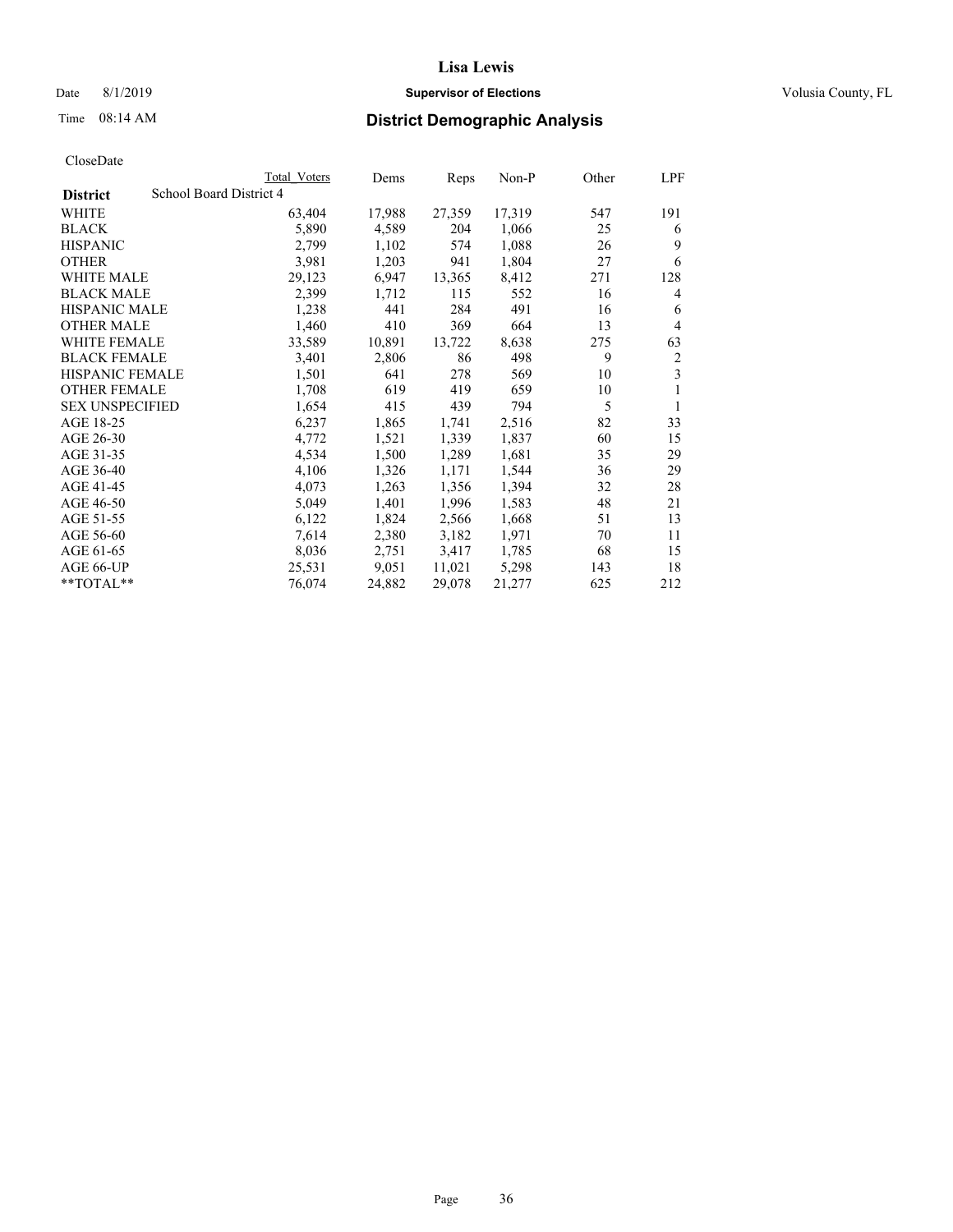## Date 8/1/2019 **Supervisor of Elections Supervisor of Elections** Volusia County, FL

# Time 08:14 AM **District Demographic Analysis**

|                        |                         | Total Voters | Dems   | Reps   | Non-P  | Other | LPF            |
|------------------------|-------------------------|--------------|--------|--------|--------|-------|----------------|
| <b>District</b>        | School Board District 5 |              |        |        |        |       |                |
| WHITE                  |                         | 41,051       | 10,862 | 17,047 | 12,710 | 276   | 156            |
| <b>BLACK</b>           |                         | 6,448        | 4,751  | 284    | 1,383  | 28    | 2              |
| <b>HISPANIC</b>        |                         | 19,209       | 8,887  | 2,659  | 7,569  | 68    | 26             |
| <b>OTHER</b>           |                         | 4,314        | 1,418  | 843    | 2,023  | 22    | 8              |
| <b>WHITE MALE</b>      |                         | 19,107       | 4,321  | 8,374  | 6,170  | 138   | 104            |
| <b>BLACK MALE</b>      |                         | 2,832        | 1,929  | 179    | 705    | 17    | 2              |
| <b>HISPANIC MALE</b>   |                         | 8,892        | 3,831  | 1,396  | 3,614  | 35    | 16             |
| <b>OTHER MALE</b>      |                         | 1,487        | 475    | 329    | 668    | 8     | 7              |
| WHITE FEMALE           |                         | 21,368       | 6,407  | 8,441  | 6,333  | 136   | 51             |
| <b>BLACK FEMALE</b>    |                         | 3,526        | 2,758  | 101    | 656    | 11    | $\theta$       |
| <b>HISPANIC FEMALE</b> |                         | 10,008       | 4,914  | 1,235  | 3,817  | 33    | 9              |
| <b>OTHER FEMALE</b>    |                         | 1,895        | 744    | 372    | 771    | 7     | 1              |
| <b>SEX UNSPECIFIED</b> |                         | 1,906        | 538    | 406    | 951    | 9     | $\overline{2}$ |
| AGE 18-25              |                         | 7,550        | 2,350  | 1,461  | 3,640  | 72    | 27             |
| AGE 26-30              |                         | 5,955        | 1,949  | 1,331  | 2,607  | 34    | 34             |
| AGE 31-35              |                         | 5,937        | 1,958  | 1,380  | 2,524  | 45    | 30             |
| AGE 36-40              |                         | 5,649        | 1,938  | 1,303  | 2,346  | 38    | 24             |
| AGE 41-45              |                         | 5,544        | 1,990  | 1,390  | 2,120  | 28    | 16             |
| AGE 46-50              |                         | 5,978        | 2,013  | 1,892  | 2,013  | 41    | 19             |
| AGE 51-55              |                         | 6,363        | 2,246  | 2,182  | 1,901  | 20    | 14             |
| AGE 56-60              |                         | 6,844        | 2,458  | 2,497  | 1,854  | 26    | 9              |
| AGE 61-65              |                         | 6,288        | 2,466  | 2,217  | 1,560  | 34    | 11             |
| AGE 66-UP              |                         | 14,914       | 6,550  | 5,180  | 3,120  | 56    | 8              |
| $*$ TOTAL $*$          |                         | 71,022       | 25,918 | 20,833 | 23,685 | 394   | 192            |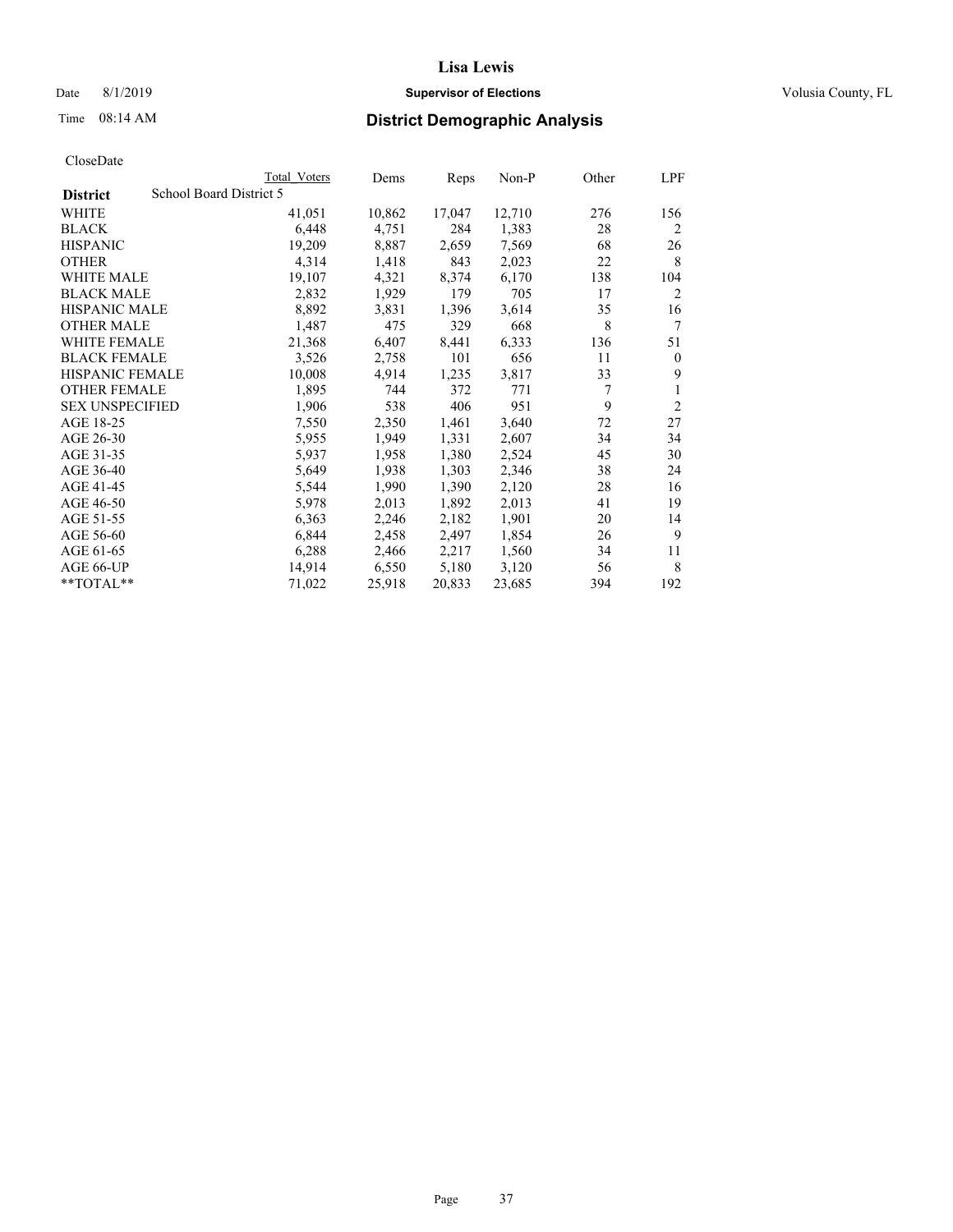## Date 8/1/2019 **Supervisor of Elections Supervisor of Elections** Volusia County, FL

# Time 08:14 AM **District Demographic Analysis**

| Total Voters              | Dems   | Reps   | $Non-P$ |       | LPF            |
|---------------------------|--------|--------|---------|-------|----------------|
| Florida Senate District 7 |        |        |         |       |                |
| 106,434                   | 30,408 | 45,379 | 29,329  | 972   | 346            |
| 18,272                    | 14,467 | 508    | 3,229   | 60    | 8              |
| 5,761                     | 2,355  | 1,076  | 2,271   | 48    | 11             |
| 7,807                     | 2,520  | 1,667  | 3,549   | 58    | 13             |
| 49,401                    | 11,893 | 22,414 | 14,392  | 467   | 235            |
| 7,084                     | 5,210  | 283    | 1,553   | 34    | 4              |
| 2,594                     | 960    | 542    | 1,056   | 30    | 6              |
| 2,774                     | 852    | 661    | 1,228   | 27    | 6              |
| 55,776                    | 18,236 | 22,487 | 14,441  | 502   | 110            |
| 10,818                    | 8,975  | 218    | 1,595   | 26    | 4              |
| 3,031                     | 1,341  | 516    | 1,151   | 18    | 5              |
| 3,271                     | 1,243  | 727    | 1,273   | 24    | $\overline{4}$ |
| 3,524                     | 1,040  | 781    | 1,689   | 10    | $\overline{4}$ |
| 14,208                    | 5,459  | 3,055  | 5,452   | 182   | 60             |
| 9,345                     | 3,412  | 2,265  | 3,526   | 106   | 36             |
| 8,522                     | 3,135  | 2,159  | 3,106   | 67    | 55             |
| 7,598                     | 2,791  | 1,955  | 2,742   | 67    | 43             |
| 7,252                     | 2,535  | 2,186  | 2,425   | 59    | 47             |
| 8,832                     | 2,795  | 3,204  | 2,718   | 80    | 35             |
| 10,855                    | 3,576  | 4,211  | 2,949   | 92    | 27             |
| 13,526                    | 4,585  | 5,424  | 3,387   | 114   | 16             |
| 14,184                    | 5,178  | 5,735  | 3,137   | 112   | 22             |
| 43,952                    | 16,284 | 18,436 | 8,936   | 259   | 37             |
| 138,274                   | 49,750 | 48,630 | 38,378  | 1,138 | 378            |
|                           |        |        |         |       | Other          |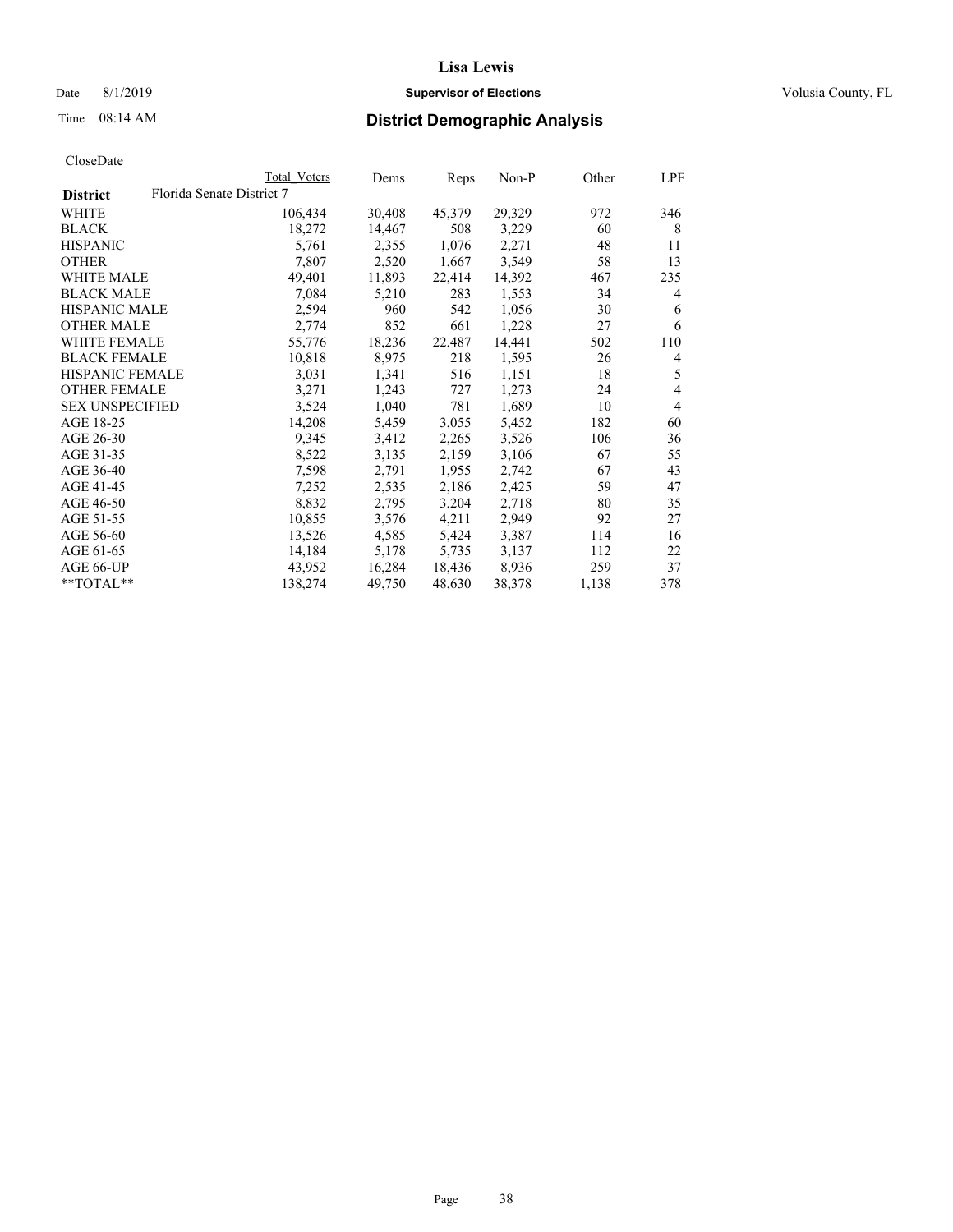## Date 8/1/2019 **Supervisor of Elections Supervisor of Elections** Volusia County, FL

# Time 08:14 AM **District Demographic Analysis**

|                                              | Total Voters | Dems   | Reps   | $Non-P$ | Other          | LPF            |
|----------------------------------------------|--------------|--------|--------|---------|----------------|----------------|
| Florida Senate District 9<br><b>District</b> |              |        |        |         |                |                |
| WHITE                                        | 27,731       | 6,773  | 12,978 | 7,707   | 184            | 89             |
| <b>BLACK</b>                                 | 1,604        | 1,203  | 69     | 324     | 8              | $\theta$       |
| <b>HISPANIC</b>                              | 4,013        | 1,685  | 744    | 1,554   | 23             | 7              |
| <b>OTHER</b>                                 | 1,880        | 545    | 465    | 856     | 9              | 5              |
| <b>WHITE MALE</b>                            | 12,765       | 2,555  | 6,341  | 3,715   | 88             | 66             |
| <b>BLACK MALE</b>                            | 684          | 470    | 35     | 175     | 4              | $\mathbf{0}$   |
| <b>HISPANIC MALE</b>                         | 1,782        | 677    | 399    | 688     | 13             | 5              |
| <b>OTHER MALE</b>                            | 658          | 193    | 173    | 283     | $\overline{4}$ | 5              |
| WHITE FEMALE                                 | 14,607       | 4,148  | 6,487  | 3,855   | 95             | 22             |
| <b>BLACK FEMALE</b>                          | 896          | 716    | 34     | 142     | $\overline{4}$ | $\mathbf{0}$   |
| HISPANIC FEMALE                              | 2,159        | 977    | 338    | 832     | 10             | $\overline{2}$ |
| <b>OTHER FEMALE</b>                          | 816          | 290    | 204    | 317     | 5              | $\theta$       |
| <b>SEX UNSPECIFIED</b>                       | 860          | 180    | 244    | 434     |                |                |
| AGE 18-25                                    | 3,070        | 799    | 877    | 1,347   | 30             | 17             |
| AGE 26-30                                    | 2,380        | 628    | 769    | 955     | 18             | 10             |
| AGE 31-35                                    | 2,389        | 657    | 762    | 944     | 14             | 12             |
| AGE 36-40                                    | 2,389        | 623    | 792    | 943     | 13             | 18             |
| AGE 41-45                                    | 2,247        | 618    | 799    | 796     | 21             | 13             |
| AGE 46-50                                    | 2,744        | 738    | 1,100  | 876     | 21             | 9              |
| AGE 51-55                                    | 3,037        | 784    | 1,372  | 857     | 17             |                |
| AGE 56-60                                    | 3,401        | 943    | 1,556  | 871     | 25             | 6              |
| AGE 61-65                                    | 3,303        | 978    | 1,529  | 775     | 20             |                |
| AGE 66-UP                                    | 10,268       | 3,438  | 4,700  | 2,077   | 45             | 8              |
| **TOTAL**                                    | 35,228       | 10,206 | 14,256 | 10,441  | 224            | 101            |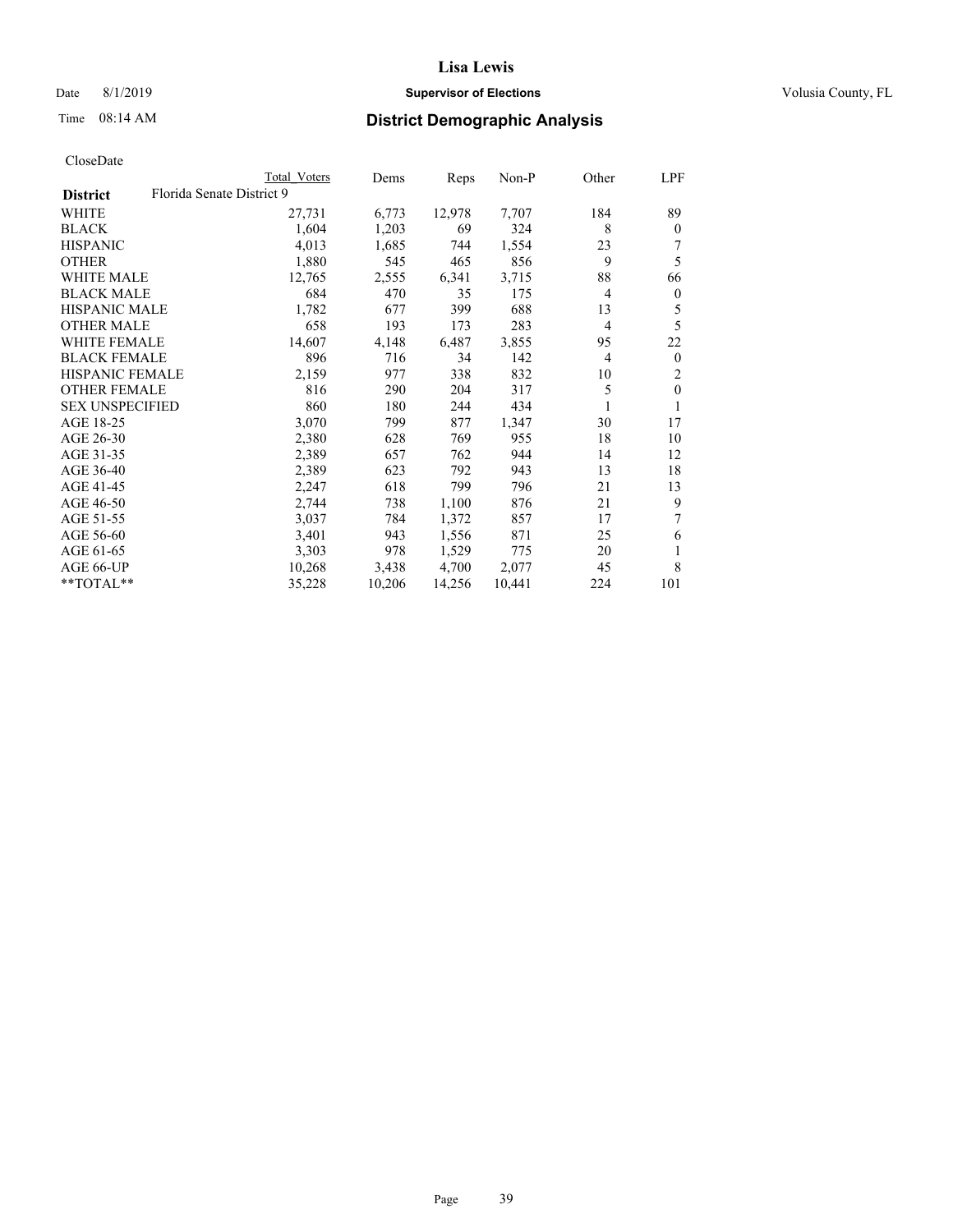## Date 8/1/2019 **Supervisor of Elections Supervisor of Elections** Volusia County, FL

|                        | Total Voters               | Dems   | Reps   | $Non-P$ | Other | LPF |
|------------------------|----------------------------|--------|--------|---------|-------|-----|
| <b>District</b>        | Florida Senate District 14 |        |        |         |       |     |
| WHITE                  | 159,118                    | 43,918 | 68,086 | 45,224  | 1,359 | 531 |
| BLACK                  | 13,349                     | 10,109 | 545    | 2,626   | 60    | 9   |
| HISPANIC               | 24,524                     | 10,928 | 3,825  | 9,614   | 114   | 43  |
| OTHER                  | 10,479                     | 3,325  | 2,286  | 4,773   | 73    | 22  |
| WHITE MALE             | 73,267                     | 17,093 | 33,265 | 21,913  | 654   | 342 |
| BLACK MALE             | 5,657                      | 3,987  | 305    | 1,322   | 37    | 6   |
| HISPANIC MALE          | 11,198                     | 4,636  | 1,963  | 4,519   | 54    | 26  |
| <b>OTHER MALE</b>      | 3,755                      | 1,156  | 922    | 1,628   | 33    | 16  |
| WHITE FEMALE           | 83,925                     | 26,348 | 34,059 | 22,635  | 700   | 183 |
| BLACK FEMALE           | 7,493                      | 5,977  | 231    | 1,260   | 23    | 2   |
| HISPANIC FEMALE        | 12,914                     | 6,108  | 1,817  | 4,914   | 59    | 16  |
| OTHER FEMALE           | 4,539                      | 1,689  | 1,003  | 1,814   | 28    | 5   |
| <b>SEX UNSPECIFIED</b> | 4,720                      | 1,285  | 1,177  | 2,231   | 18    | 9   |
| AGE 18-25              | 18,836                     | 5,613  | 4,570  | 8,282   | 283   | 88  |
| AGE 26-30              | 14,216                     | 4,368  | 3,751  | 5,888   | 130   | 79  |
| AGE 31-35              | 13,893                     | 4,319  | 3,697  | 5,659   | 129   | 89  |
| AGE 36-40              | 13,737                     | 4,334  | 3,841  | 5,381   | 110   | 71  |
| AGE 41-45              | 13,355                     | 4,172  | 4,147  | 4,874   | 105   | 57  |
| AGE 46-50              | 15,121                     | 4,573  | 5,516  | 4,853   | 121   | 58  |
| AGE 51-55              | 16,800                     | 5,136  | 6,724  | 4,782   | 112   | 46  |
| AGE 56-60              | 20,079                     | 6,416  | 8,412  | 5,087   | 128   | 36  |
| AGE 61-65              | 20,291                     | 7,143  | 8,188  | 4,777   | 150   | 33  |
| AGE 66-UP              | 61,142                     | 22,206 | 25,896 | 12,654  | 338   | 48  |
| **TOTAL**              | 207,470                    | 68,280 | 74,742 | 62,237  | 1,606 | 605 |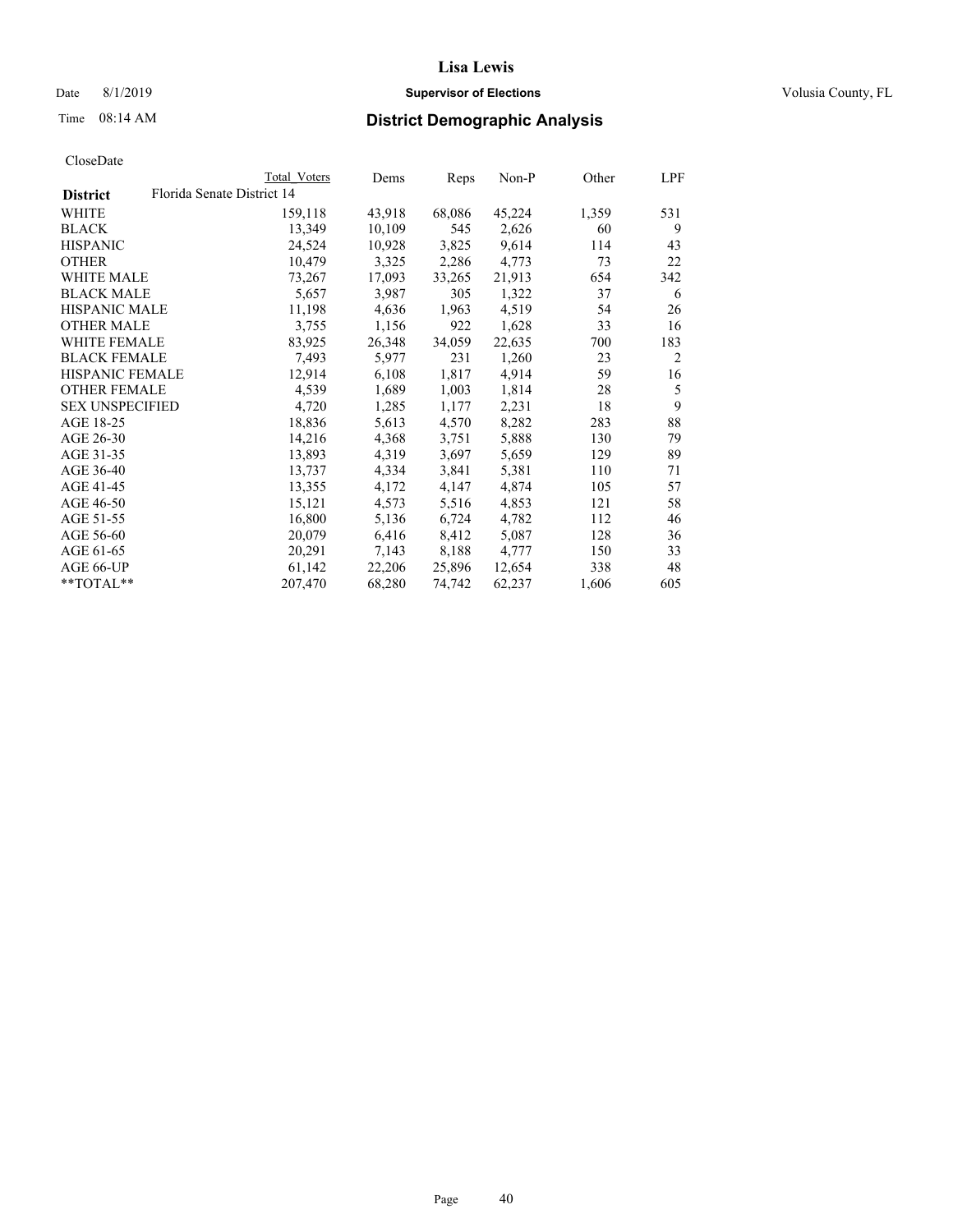## Date 8/1/2019 **Supervisor of Elections Supervisor of Elections** Volusia County, FL

# Time 08:14 AM **District Demographic Analysis**

| Total Voters         | Dems  | Reps  |       |                | LPF              |
|----------------------|-------|-------|-------|----------------|------------------|
| Daytona Beach Zone 1 |       |       |       |                |                  |
| 5,133                | 1,542 | 1,962 | 1,553 | 62             | 14               |
| 1,184                | 927   | 38    | 212   |                | $\theta$         |
| 338                  | 141   | 57    | 135   | 5              | $\theta$         |
| 471                  | 148   | 91    | 224   | 7              |                  |
| 2,512                | 635   | 1,041 | 794   | 32             | 10               |
| 475                  | 340   | 22    | 109   | $\overline{4}$ | $\theta$         |
| 158                  | 48    | 34    | 72    | 4              | $\mathbf{0}$     |
| 162                  | 50    | 30    | 79    | 3              | $\theta$         |
| 2,545                | 884   | 898   | 729   | 30             | 4                |
| 699                  | 579   | 16    | 101   | 3              | $\theta$         |
| 173                  | 90    | 23    | 59    | 1              | $\mathbf{0}$     |
| 203                  | 78    | 43    | 78    | 3              | 1                |
| 199                  | 54    | 41    | 103   |                | $\theta$         |
| 891                  | 343   | 166   | 360   | 21             |                  |
| 575                  | 231   | 117   | 219   | 6              | $\overline{c}$   |
| 468                  | 177   | 103   | 180   | 5              | 3                |
| 381                  | 173   | 75    | 129   | $\overline{4}$ | $\theta$         |
| 385                  | 154   | 93    | 132   | 3              | 3                |
| 469                  | 159   | 152   | 151   | 6              |                  |
| 584                  | 217   | 191   | 168   | 7              |                  |
| 654                  | 250   | 234   | 163   | 7              | $\theta$         |
| 704                  | 260   | 261   | 178   | 4              |                  |
| 2,015                | 794   | 756   | 444   | 18             | 3                |
| 7,126                | 2,758 | 2,148 | 2,124 | 81             | 15               |
|                      |       |       |       |                | Other<br>$Non-P$ |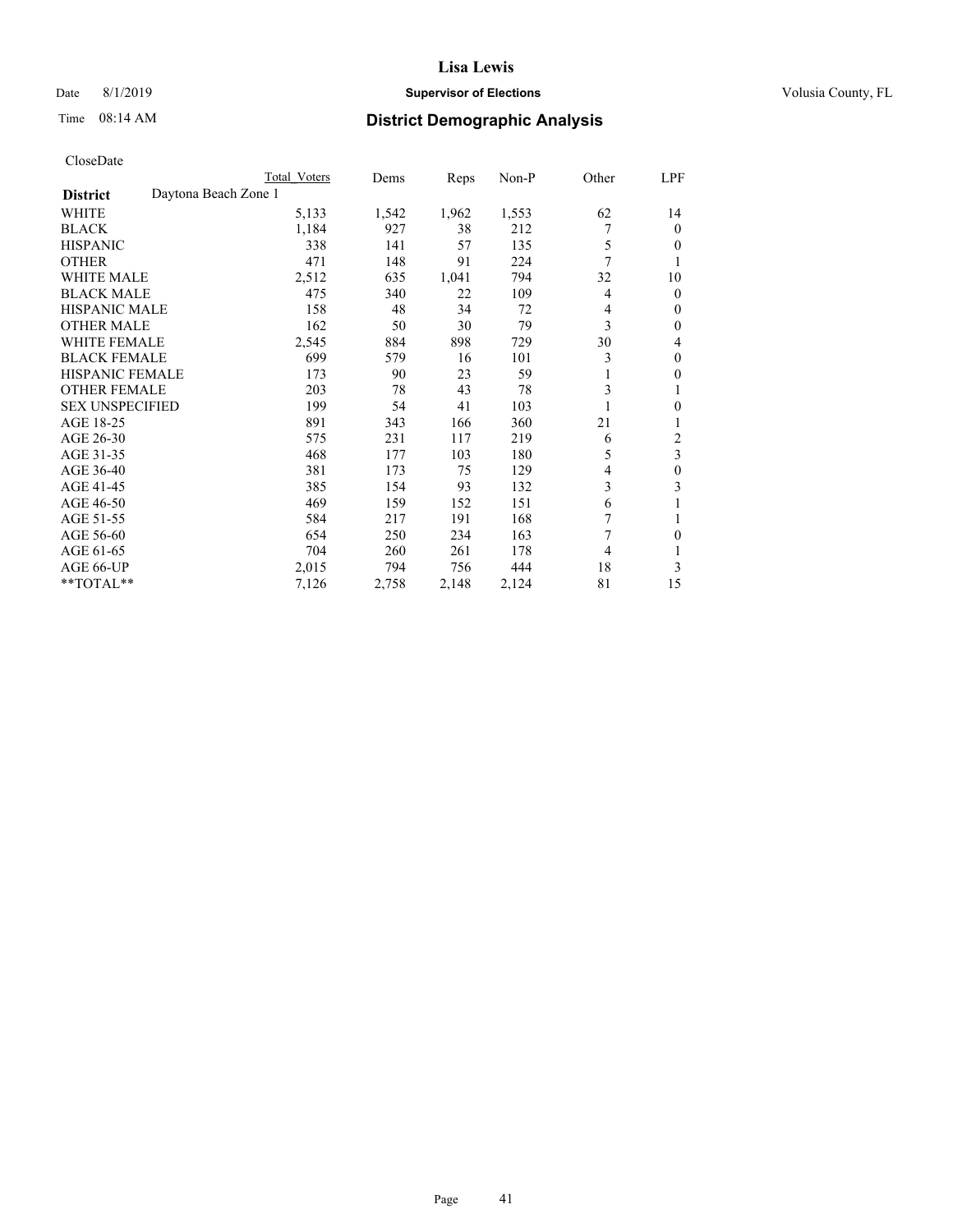## Date 8/1/2019 **Supervisor of Elections Supervisor of Elections** Volusia County, FL

# Time 08:14 AM **District Demographic Analysis**

|                                         | Total Voters | Dems  | Reps  | $Non-P$ | Other          | LPF            |
|-----------------------------------------|--------------|-------|-------|---------|----------------|----------------|
| Daytona Beach Zone 2<br><b>District</b> |              |       |       |         |                |                |
| WHITE                                   | 4,536        | 1,474 | 1,722 | 1,284   | 33             | 23             |
| <b>BLACK</b>                            | 1,448        | 1,143 | 44    | 259     | 2              | $\theta$       |
| <b>HISPANIC</b>                         | 259          | 119   | 40    | 100     | $\theta$       | 0              |
| <b>OTHER</b>                            | 392          | 139   | 68    | 179     | 3              | 3              |
| <b>WHITE MALE</b>                       | 2,206        | 642   | 892   | 641     | 15             | 16             |
| <b>BLACK MALE</b>                       | 578          | 422   | 25    | 130     |                | $\overline{0}$ |
| HISPANIC MALE                           | 112          | 55    | 17    | 40      | 0              | $\mathbf{0}$   |
| <b>OTHER MALE</b>                       | 132          | 42    | 32    | 54      | $\overline{c}$ | 2              |
| <b>WHITE FEMALE</b>                     | 2,278        | 814   | 813   | 626     | 18             | 7              |
| <b>BLACK FEMALE</b>                     | 855          | 710   | 19    | 125     | 1              | $\theta$       |
| <b>HISPANIC FEMALE</b>                  | 141          | 60    | 22    | 59      | $\mathbf{0}$   | $\theta$       |
| <b>OTHER FEMALE</b>                     | 177          | 78    | 30    | 68      | 1              | 0              |
| <b>SEX UNSPECIFIED</b>                  | 156          | 52    | 24    | 79      | $\theta$       | 1              |
| AGE 18-25                               | 581          | 239   | 92    | 243     | 5              | $\overline{c}$ |
| AGE 26-30                               | 450          | 201   | 86    | 156     | 3              | 4              |
| AGE 31-35                               | 452          | 209   | 79    | 159     | 1              | 4              |
| AGE 36-40                               | 366          | 169   | 70    | 120     | 4              | 3              |
| AGE 41-45                               | 362          | 155   | 90    | 110     | 3              | 4              |
| AGE 46-50                               | 444          | 186   | 122   | 129     | 5              | $\overline{c}$ |
| AGE 51-55                               | 595          | 213   | 190   | 187     | 5              | $\theta$       |
| AGE 56-60                               | 725          | 279   | 258   | 184     | $\overline{c}$ | $\overline{c}$ |
| AGE 61-65                               | 721          | 337   | 221   | 158     | 3              | $\overline{c}$ |
| AGE 66-UP                               | 1,939        | 887   | 666   | 376     | 7              | 3              |
| $*$ TOTAL $*$                           | 6,635        | 2,875 | 1,874 | 1,822   | 38             | 26             |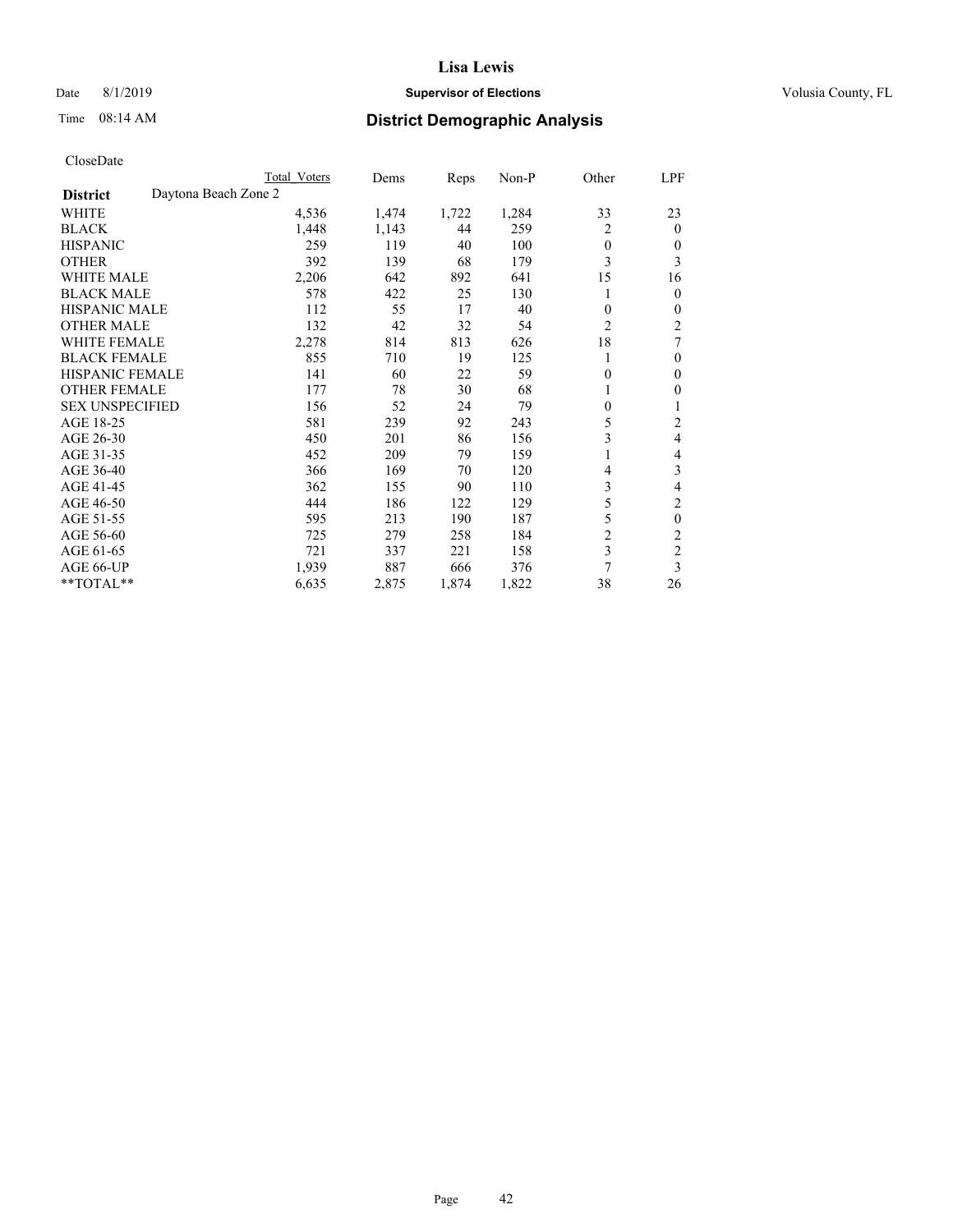## Date 8/1/2019 **Supervisor of Elections Supervisor of Elections** Volusia County, FL

# Time 08:14 AM **District Demographic Analysis**

|                        |                      | Total Voters | Dems  | Reps  | Non-P | Other | LPF            |
|------------------------|----------------------|--------------|-------|-------|-------|-------|----------------|
| <b>District</b>        | Daytona Beach Zone 3 |              |       |       |       |       |                |
| WHITE                  |                      | 3,929        | 1,275 | 1,349 | 1,243 | 46    | 16             |
| <b>BLACK</b>           |                      | 2,100        | 1,661 | 45    | 387   |       | $\mathbf{0}$   |
| <b>HISPANIC</b>        |                      | 303          | 157   | 43    | 100   | 2     | 1              |
| <b>OTHER</b>           |                      | 643          | 247   | 69    | 321   | 6     | $\theta$       |
| <b>WHITE MALE</b>      |                      | 1,980        | 548   | 734   | 667   | 20    | 11             |
| <b>BLACK MALE</b>      |                      | 774          | 587   | 22    | 162   | 3     | $\theta$       |
| <b>HISPANIC MALE</b>   |                      | 139          | 65    | 25    | 48    |       | $\mathbf{0}$   |
| <b>OTHER MALE</b>      |                      | 207          | 84    | 34    | 87    | 2     | $\mathbf{0}$   |
| WHITE FEMALE           |                      | 1,912        | 719   | 603   | 559   | 26    | 5              |
| <b>BLACK FEMALE</b>    |                      | 1,209        | 994   | 22    | 189   | 4     | 0              |
| <b>HISPANIC FEMALE</b> |                      | 154          | 87    | 18    | 47    | 1     | 1              |
| <b>OTHER FEMALE</b>    |                      | 218          | 88    | 22    | 104   | 4     | 0              |
| <b>SEX UNSPECIFIED</b> |                      | 382          | 168   | 26    | 188   | 0     | 0              |
| AGE 18-25              |                      | 1,857        | 1,227 | 88    | 532   | 9     | 1              |
| AGE 26-30              |                      | 488          | 226   | 69    | 185   | 5     | 3              |
| AGE 31-35              |                      | 362          | 148   | 62    | 144   | 5     | 3              |
| AGE 36-40              |                      | 343          | 128   | 65    | 141   |       | $\overline{c}$ |
| AGE 41-45              |                      | 325          | 128   | 73    | 120   | 3     | 1              |
| AGE 46-50              |                      | 347          | 129   | 88    | 123   | 5     | 2              |
| AGE 51-55              |                      | 466          | 167   | 143   | 146   | 9     | 1              |
| AGE 56-60              |                      | 564          | 205   | 180   | 173   | 5     |                |
| AGE 61-65              |                      | 597          | 258   | 199   | 133   | 6     | 1              |
| AGE 66-UP              |                      | 1,626        | 724   | 539   | 354   | 7     | $\overline{2}$ |
| $*$ TOTAL $*$          |                      | 6,975        | 3,340 | 1,506 | 2,051 | 61    | 17             |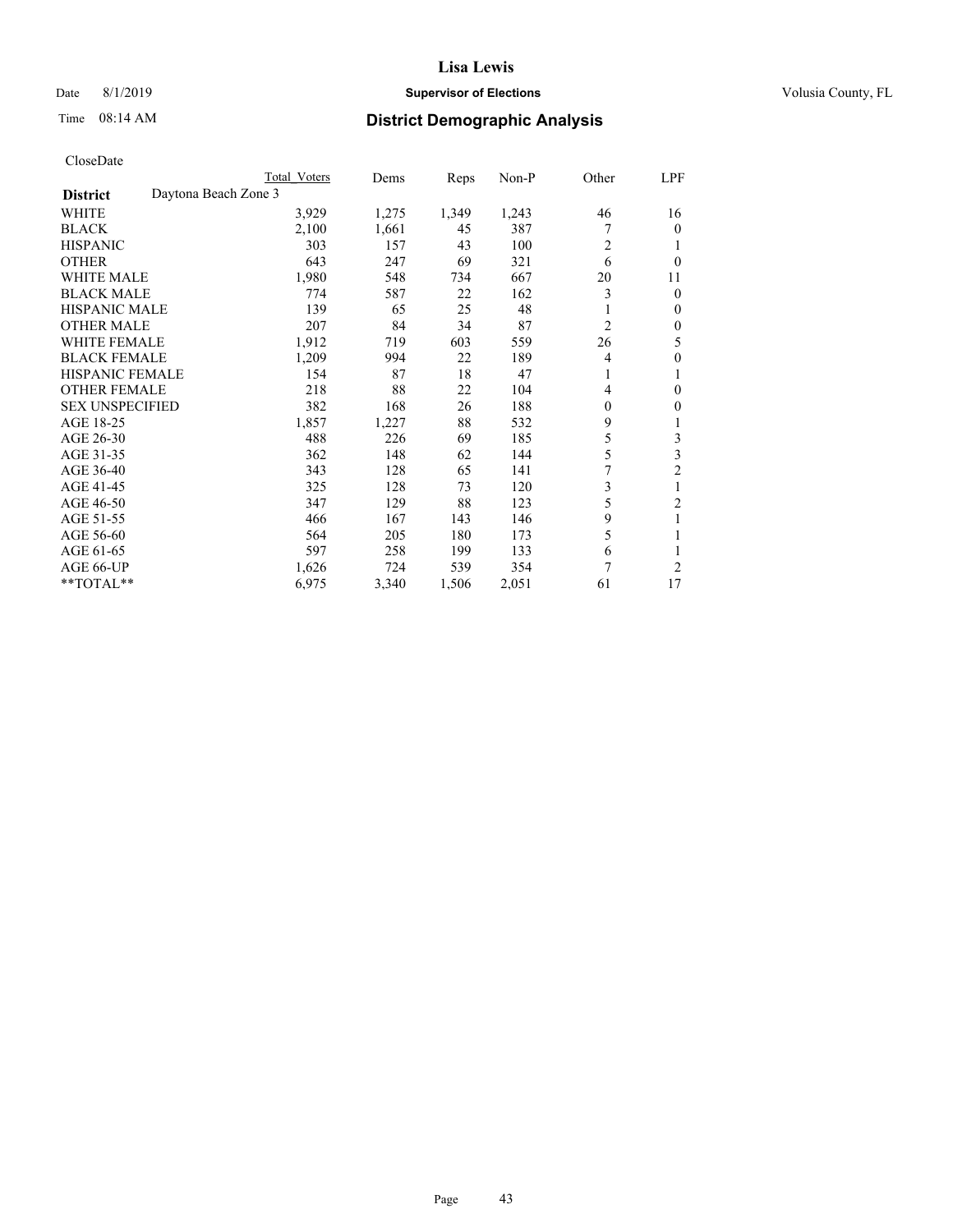## Date 8/1/2019 **Supervisor of Elections Supervisor of Elections** Volusia County, FL

# Time 08:14 AM **District Demographic Analysis**

|                                         | Total Voters | Dems  | Reps  | $Non-P$ | Other          | LPF            |
|-----------------------------------------|--------------|-------|-------|---------|----------------|----------------|
| Daytona Beach Zone 4<br><b>District</b> |              |       |       |         |                |                |
| WHITE                                   | 7,418        | 1,875 | 3,392 | 2,037   | 87             | 27             |
| <b>BLACK</b>                            | 1,181        | 886   | 40    | 246     | 8              | 1              |
| <b>HISPANIC</b>                         | 417          | 165   | 89    | 158     | 5              | 0              |
| <b>OTHER</b>                            | 616          | 165   | 140   | 306     | 5              | $\theta$       |
| <b>WHITE MALE</b>                       | 3,485        | 714   | 1,663 | 1,044   | 46             | 18             |
| <b>BLACK MALE</b>                       | 496          | 327   | 28    | 134     | 6              | 1              |
| <b>HISPANIC MALE</b>                    | 179          | 64    | 49    | 64      | 2              | $\theta$       |
| <b>OTHER MALE</b>                       | 226          | 57    | 54    | 113     | $\overline{c}$ | $\theta$       |
| <b>WHITE FEMALE</b>                     | 3,865        | 1,142 | 1,706 | 968     | 40             | 9              |
| <b>BLACK FEMALE</b>                     | 664          | 539   | 11    | 112     | $\overline{2}$ | $\theta$       |
| <b>HISPANIC FEMALE</b>                  | 231          | 98    | 40    | 90      | 3              | $\theta$       |
| <b>OTHER FEMALE</b>                     | 296          | 92    | 63    | 138     | 3              | $\mathbf{0}$   |
| <b>SEX UNSPECIFIED</b>                  | 189          | 58    | 46    | 84      |                | $\theta$       |
| AGE 18-25                               | 942          | 333   | 241   | 346     | 16             | 6              |
| AGE 26-30                               | 795          | 261   | 208   | 311     | 13             | 2              |
| AGE 31-35                               | 630          | 223   | 159   | 240     | 6              | $\overline{2}$ |
| AGE 36-40                               | 554          | 206   | 144   | 197     | 4              | 3              |
| AGE 41-45                               | 481          | 180   | 145   | 149     | 4              | 3              |
| AGE 46-50                               | 572          | 151   | 229   | 181     | 7              | 4              |
| AGE 51-55                               | 621          | 192   | 231   | 187     | 10             | 1              |
| AGE 56-60                               | 859          | 252   | 386   | 208     | 12             | 1              |
| AGE 61-65                               | 996          | 328   | 429   | 228     | 7              | 4              |
| AGE 66-UP                               | 3,182        | 965   | 1,489 | 700     | 26             | $\overline{2}$ |
| $*$ TOTAL $*$                           | 9,632        | 3,091 | 3,661 | 2,747   | 105            | 28             |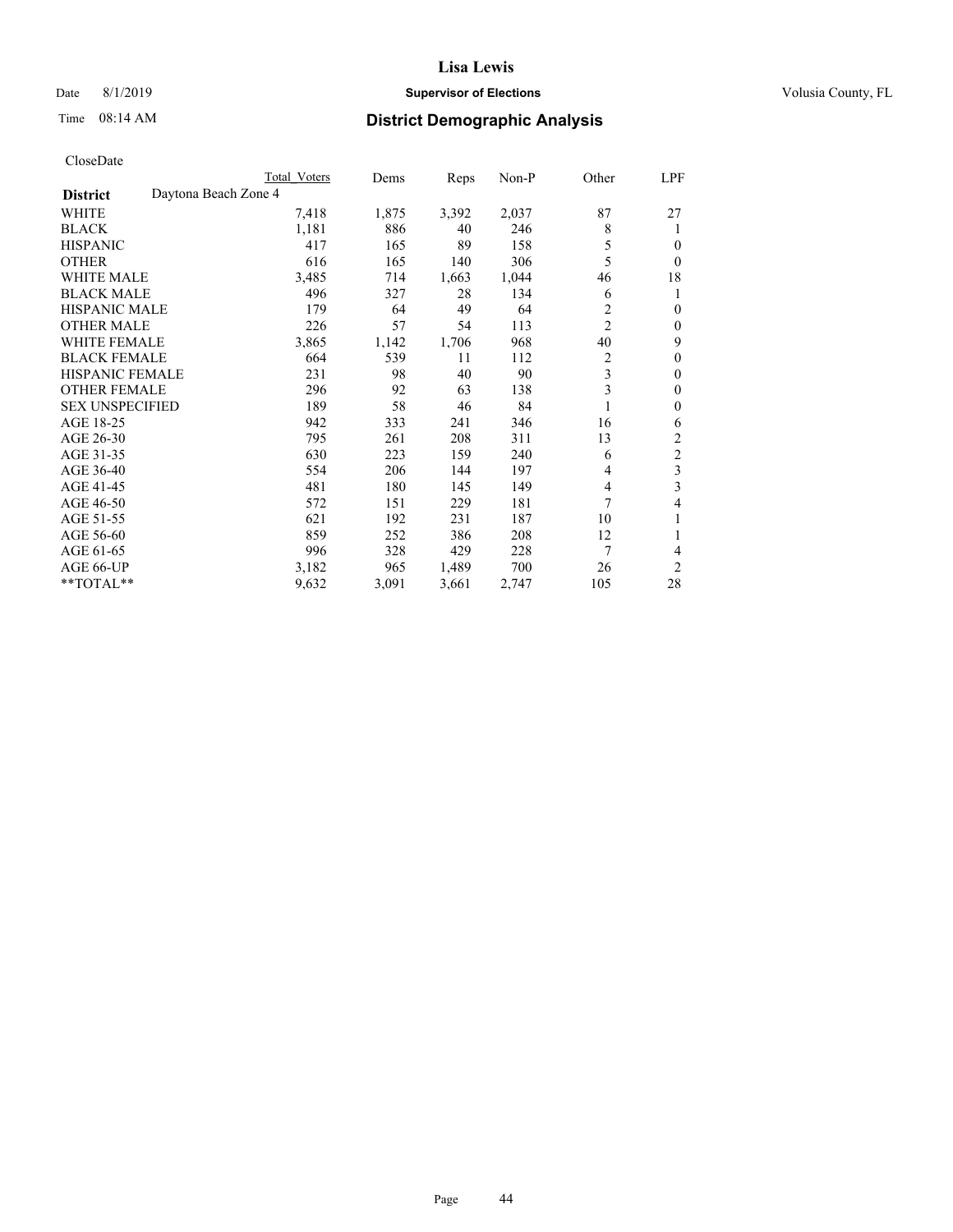## Date 8/1/2019 **Supervisor of Elections Supervisor of Elections** Volusia County, FL

# Time 08:14 AM **District Demographic Analysis**

|                                         | Total Voters | Dems  | Reps  | $Non-P$ | Other          | LPF            |
|-----------------------------------------|--------------|-------|-------|---------|----------------|----------------|
| Daytona Beach Zone 5<br><b>District</b> |              |       |       |         |                |                |
| WHITE                                   | 2,634        | 830   | 942   | 809     | 39             | 14             |
| <b>BLACK</b>                            | 4,292        | 3,558 | 92    | 630     | 11             | 1              |
| <b>HISPANIC</b>                         | 400          | 171   | 66    | 160     | $\overline{c}$ |                |
| <b>OTHER</b>                            | 512          | 235   | 55    | 217     | 3              | 2              |
| <b>WHITE MALE</b>                       | 1,202        | 316   | 486   | 381     | 11             | 8              |
| <b>BLACK MALE</b>                       | 1,586        | 1,240 | 52    | 286     | 8              | 0              |
| <b>HISPANIC MALE</b>                    | 186          | 69    | 38    | 77      |                |                |
| <b>OTHER MALE</b>                       | 191          | 93    | 18    | 78      | $\overline{c}$ | 0              |
| WHITE FEMALE                            | 1,402        | 508   | 446   | 414     | 28             | 6              |
| <b>BLACK FEMALE</b>                     | 2,646        | 2,270 | 39    | 333     | 3              |                |
| <b>HISPANIC FEMALE</b>                  | 209          | 100   | 27    | 81      |                | 0              |
| <b>OTHER FEMALE</b>                     | 214          | 110   | 25    | 77      |                |                |
| <b>SEX UNSPECIFIED</b>                  | 202          | 88    | 24    | 89      | $\theta$       | 1              |
| AGE 18-25                               | 1,165        | 632   | 153   | 358     | 14             | 8              |
| AGE 26-30                               | 921          | 492   | 123   | 293     | 11             | 2              |
| AGE 31-35                               | 713          | 416   | 82    | 207     | 5              | 3              |
| AGE 36-40                               | 592          | 355   | 72    | 162     |                | $\overline{2}$ |
| AGE 41-45                               | 526          | 308   | 67    | 149     | 2              | $\theta$       |
| AGE 46-50                               | 557          | 343   | 88    | 118     | 6              | 2              |
| AGE 51-55                               | 598          | 408   | 79    | 109     | 2              | $\theta$       |
| AGE 56-60                               | 663          | 438   | 111   | 112     | $\overline{c}$ | 0              |
| AGE 61-65                               | 593          | 396   | 106   | 88      | $\overline{2}$ |                |
| AGE 66-UP                               | 1,510        | 1,006 | 274   | 220     | 10             | 0              |
| $*$ TOTAL $*$                           | 7,838        | 4,794 | 1,155 | 1,816   | 55             | 18             |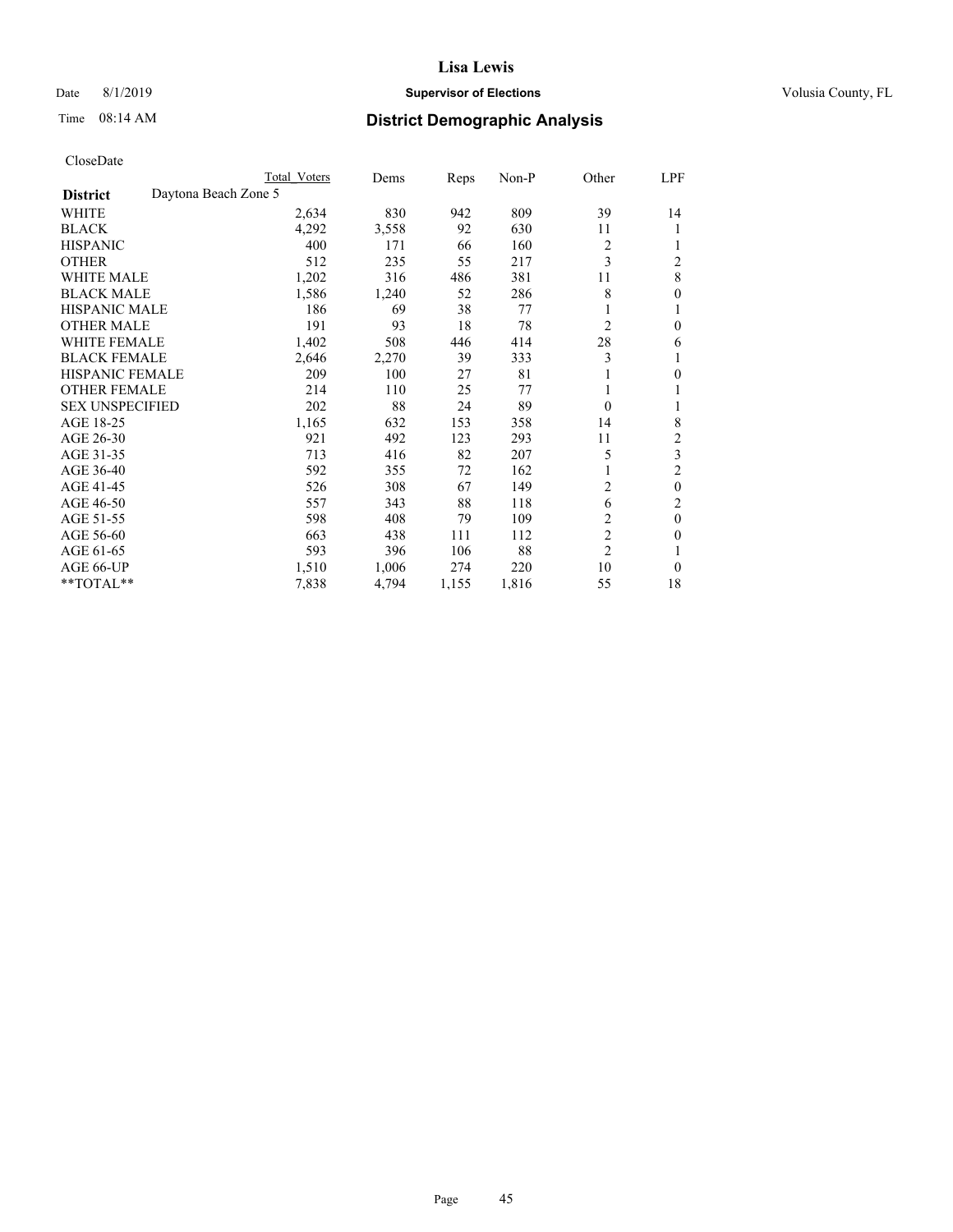## Date 8/1/2019 **Supervisor of Elections Supervisor of Elections** Volusia County, FL

|                                         | Total Voters | Dems  | Reps | Non-P | Other          | LPF      |
|-----------------------------------------|--------------|-------|------|-------|----------------|----------|
| Daytona Beach Zone 6<br><b>District</b> |              |       |      |       |                |          |
| WHITE                                   | 1,499        | 467   | 463  | 548   | 13             | 8        |
| <b>BLACK</b>                            | 3,792        | 3,109 | 89   | 589   | 5              | $\theta$ |
| <b>HISPANIC</b>                         | 313          | 160   | 24   | 127   | $\overline{c}$ | $\theta$ |
| <b>OTHER</b>                            | 514          | 219   | 58   | 234   | 3              | 0        |
| <b>WHITE MALE</b>                       | 672          | 172   | 243  | 245   | 8              | 4        |
| <b>BLACK MALE</b>                       | 1,407        | 1,086 | 46   | 272   | 3              | $\theta$ |
| <b>HISPANIC MALE</b>                    | 158          | 75    | 11   | 70    | $\overline{c}$ | $\theta$ |
| <b>OTHER MALE</b>                       | 162          | 69    | 29   | 63    |                | $\theta$ |
| <b>WHITE FEMALE</b>                     | 730          | 279   | 187  | 255   | 5              | 4        |
| <b>BLACK FEMALE</b>                     | 2,300        | 1,955 | 42   | 301   | 2              | $\Omega$ |
| <b>HISPANIC FEMALE</b>                  | 137          | 76    | 11   | 50    | $\theta$       | $\theta$ |
| <b>OTHER FEMALE</b>                     | 164          | 99    | 10   | 54    |                | $\theta$ |
| <b>SEX UNSPECIFIED</b>                  | 388          | 144   | 55   | 188   |                | $\theta$ |
| AGE 18-25                               | 1,376        | 710   | 148  | 506   | 10             | 2        |
| AGE 26-30                               | 613          | 402   | 37   | 173   | 1              | $\theta$ |
| AGE 31-35                               | 557          | 345   | 50   | 158   | 2              | 2        |
| AGE 36-40                               | 456          | 293   | 41   | 119   | $\overline{c}$ |          |
| AGE 41-45                               | 380          | 243   | 29   | 107   |                | $\theta$ |
| AGE 46-50                               | 386          | 252   | 50   | 83    |                | $\theta$ |
| AGE 51-55                               | 436          | 290   | 46   | 96    | $\overline{c}$ | 2        |
| AGE 56-60                               | 480          | 322   | 65   | 92    | $\theta$       |          |
| AGE 61-65                               | 456          | 319   | 61   | 74    | $\overline{c}$ | $\theta$ |
| AGE 66-UP                               | 978          | 779   | 107  | 90    | $\overline{c}$ | $\Omega$ |
| **TOTAL**                               | 6,118        | 3,955 | 634  | 1,498 | 23             | 8        |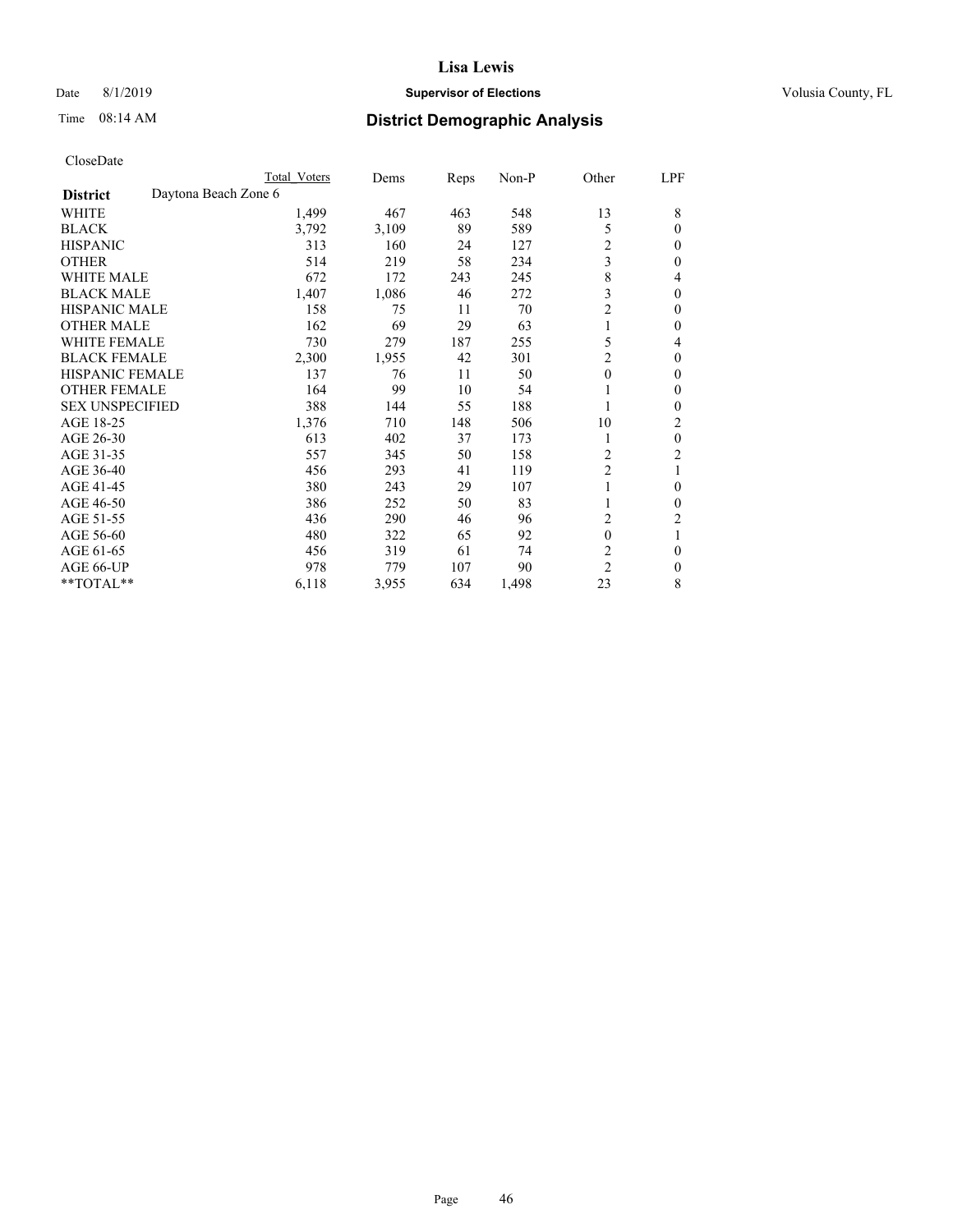## Date 8/1/2019 **Supervisor of Elections Supervisor of Elections** Volusia County, FL

# Time 08:14 AM **District Demographic Analysis**

|                        | Total Voters         |       | Dems  | Reps             | Non-P | Other    | LPF |
|------------------------|----------------------|-------|-------|------------------|-------|----------|-----|
| <b>District</b>        | Daytona Beach Shores |       |       |                  |       |          |     |
| WHITE                  |                      | 4,135 | 955   | 2,068            | 1,055 | 47       | 10  |
| <b>BLACK</b>           |                      | 69    | 41    | 2                | 24    |          |     |
| <b>HISPANIC</b>        |                      | 121   | 40    | 41               | 39    |          | 0   |
| <b>OTHER</b>           |                      | 270   | 78    | 86               | 104   |          |     |
| WHITE MALE             |                      | 1,943 | 383   | 993              | 536   | 24       | 7   |
| <b>BLACK MALE</b>      |                      | 28    | 14    | $\boldsymbol{0}$ | 14    | $\Omega$ | 0   |
| <b>HISPANIC MALE</b>   |                      | 53    | 11    | 20               | 21    |          | 0   |
| <b>OTHER MALE</b>      |                      | 109   | 30    | 38               | 41    | $\Omega$ | 0   |
| <b>WHITE FEMALE</b>    |                      | 2,146 | 560   | 1,055            | 506   | 22       | 3   |
| <b>BLACK FEMALE</b>    |                      | 40    | 27    | 2                | 9     | 1        |     |
| <b>HISPANIC FEMALE</b> |                      | 67    | 29    | 20               | 18    | 0        | 0   |
| <b>OTHER FEMALE</b>    |                      | 126   | 41    | 35               | 48    |          |     |
| <b>SEX UNSPECIFIED</b> |                      | 83    | 19    | 34               | 29    |          | 0   |
| AGE 18-25              |                      | 144   | 37    | 44               | 57    | 6        | 0   |
| AGE 26-30              |                      | 109   | 25    | 36               | 44    |          | 3   |
| AGE 31-35              |                      | 114   | 29    | 41               | 40    |          | 3   |
| AGE 36-40              |                      | 114   | 24    | 40               | 50    | 0        | 0   |
| AGE 41-45              |                      | 108   | 33    | 39               | 30    | 3        | 3   |
| AGE 46-50              |                      | 171   | 36    | 61               | 73    |          | 0   |
| AGE 51-55              |                      | 296   | 68    | 140              | 86    |          |     |
| AGE 56-60              |                      | 438   | 83    | 232              | 116   | 7        | 0   |
| AGE 61-65              |                      | 580   | 133   | 290              | 145   | 11       |     |
| AGE 66-UP              |                      | 2,521 | 646   | 1,274            | 581   | 19       |     |
| **TOTAL**              |                      | 4,595 | 1,114 | 2,197            | 1,222 | 50       | 12  |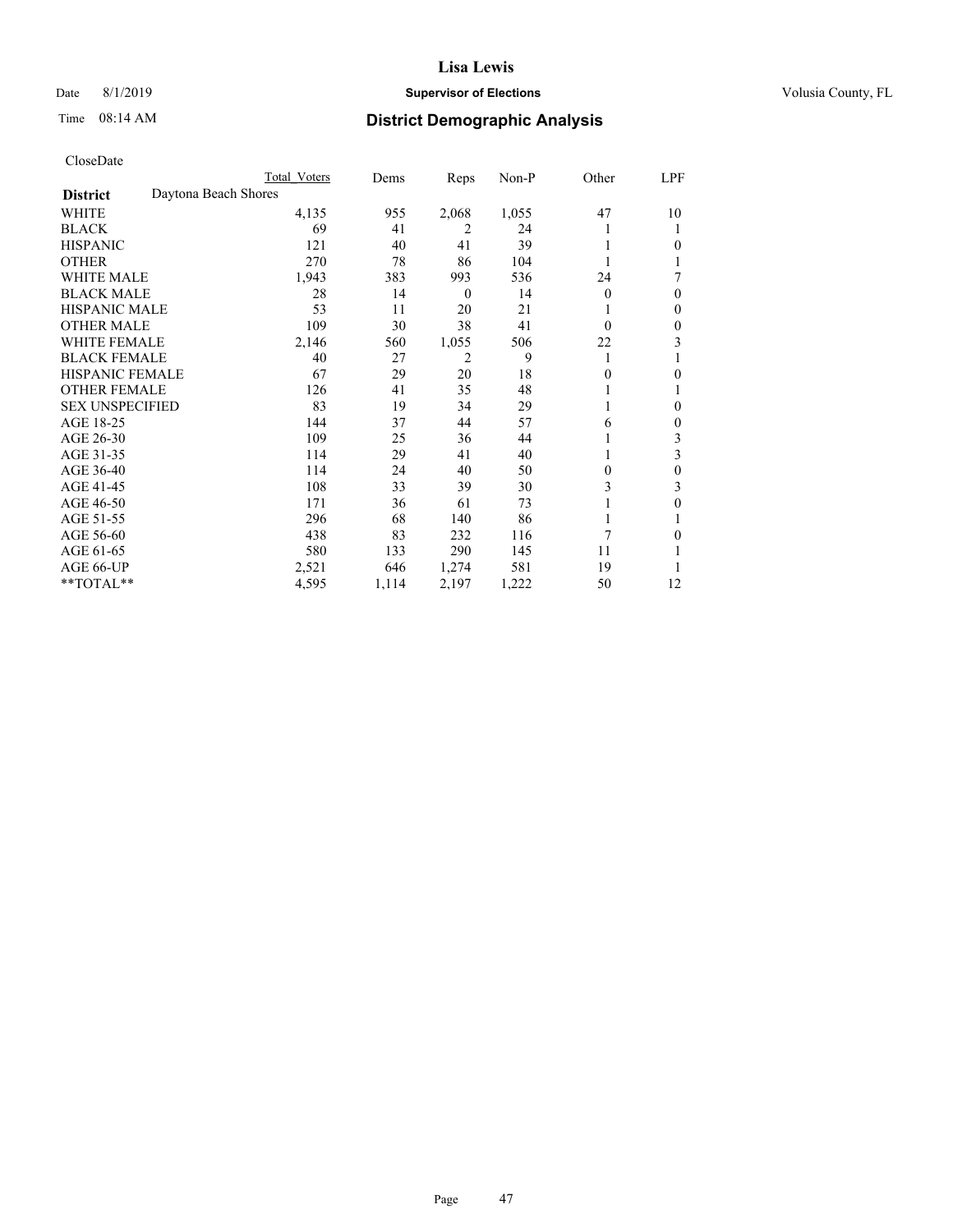## Date 8/1/2019 **Supervisor of Elections Supervisor of Elections** Volusia County, FL

# Time 08:14 AM **District Demographic Analysis**

|                        |        | Total Voters | Dems  | Reps  | Non-P | Other          | LPF              |
|------------------------|--------|--------------|-------|-------|-------|----------------|------------------|
| <b>District</b>        | DeBary |              |       |       |       |                |                  |
| WHITE                  |        | 13,022       | 2,999 | 6,394 | 3,495 | 91             | 43               |
| <b>BLACK</b>           |        | 660          | 487   | 32    | 139   | $\overline{2}$ | $\bf{0}$         |
| <b>HISPANIC</b>        |        | 1,454        | 588   | 331   | 522   | 10             | 3                |
| <b>OTHER</b>           |        | 918          | 246   | 230   | 436   | 5              |                  |
| <b>WHITE MALE</b>      |        | 6,089        | 1,162 | 3,166 | 1,690 | 40             | 31               |
| <b>BLACK MALE</b>      |        | 307          | 207   | 14    | 84    | $\overline{c}$ | $\mathbf{0}$     |
| <b>HISPANIC MALE</b>   |        | 665          | 239   | 171   | 250   | 4              | 1                |
| <b>OTHER MALE</b>      |        | 317          | 76    | 90    | 147   | 3              | 1                |
| <b>WHITE FEMALE</b>    |        | 6,767        | 1,805 | 3,163 | 1,738 | 50             | 11               |
| <b>BLACK FEMALE</b>    |        | 342          | 271   | 18    | 53    | $\overline{0}$ | $\boldsymbol{0}$ |
| <b>HISPANIC FEMALE</b> |        | 765          | 338   | 157   | 262   | 6              | $\overline{2}$   |
| <b>OTHER FEMALE</b>    |        | 418          | 137   | 106   | 173   | 2              | $\mathbf{0}$     |
| <b>SEX UNSPECIFIED</b> |        | 384          | 85    | 102   | 195   | 1              | 1                |
| AGE 18-25              |        | 1,271        | 308   | 377   | 557   | 19             | 10               |
| AGE 26-30              |        | 972          | 238   | 362   | 361   | 8              | 3                |
| AGE 31-35              |        | 1,022        | 253   | 373   | 386   | 7              | 3                |
| AGE 36-40              |        | 1,079        | 254   | 387   | 422   | 4              | 12               |
| AGE 41-45              |        | 1,016        | 270   | 385   | 348   | 7              | 6                |
| AGE 46-50              |        | 1,207        | 280   | 522   | 391   | 9              | 5                |
| AGE 51-55              |        | 1,405        | 345   | 676   | 370   | 10             | $\overline{4}$   |
| AGE 56-60              |        | 1,590        | 416   | 781   | 379   | 12             | $\mathfrak{2}$   |
| AGE 61-65              |        | 1,598        | 438   | 769   | 379   | 12             | $\mathbf{0}$     |
| AGE 66-UP              |        | 4,894        | 1,518 | 2,355 | 999   | 20             | $\overline{2}$   |
| **TOTAL**              |        | 16,054       | 4,320 | 6,987 | 4,592 | 108            | 47               |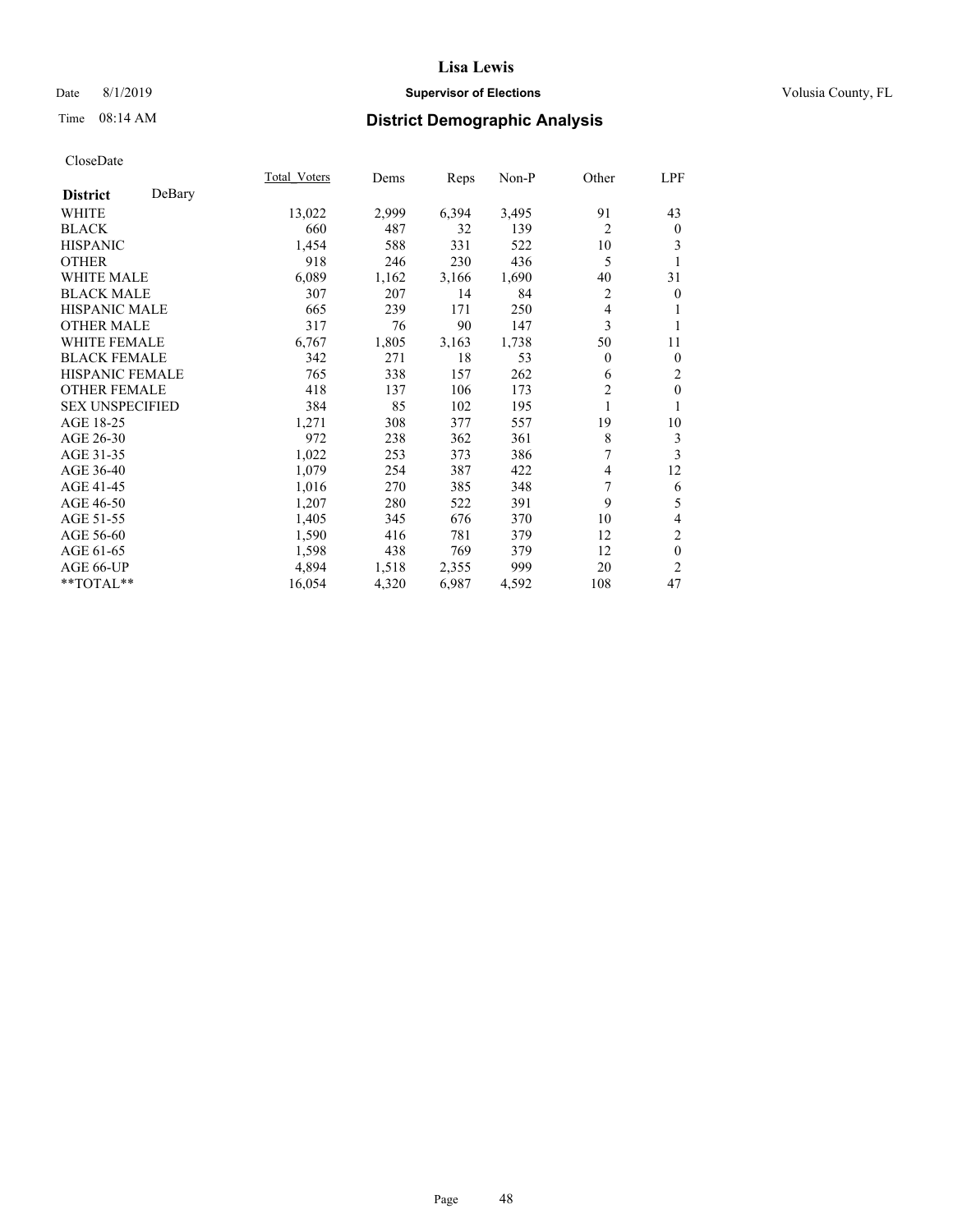## Date 8/1/2019 **Supervisor of Elections Supervisor of Elections** Volusia County, FL

# Time 08:14 AM **District Demographic Analysis**

|                        |        | Total Voters | Dems  | Reps  | Non-P | Other          | LPF            |
|------------------------|--------|--------------|-------|-------|-------|----------------|----------------|
| <b>District</b>        | DeLand |              |       |       |       |                |                |
| WHITE                  |        | 15,930       | 4,723 | 6,863 | 4,128 | 141            | 75             |
| <b>BLACK</b>           |        | 3,006        | 2,354 | 95    | 543   | 12             | $\overline{2}$ |
| <b>HISPANIC</b>        |        | 2,242        | 967   | 391   | 859   | 19             | 6              |
| <b>OTHER</b>           |        | 1,387        | 510   | 247   | 620   | 7              | 3              |
| <b>WHITE MALE</b>      |        | 6,990        | 1,733 | 3,178 | 1,956 | 70             | 53             |
| <b>BLACK MALE</b>      |        | 1,164        | 855   | 47    | 254   | 7              | 1              |
| <b>HISPANIC MALE</b>   |        | 925          | 363   | 188   | 363   | 7              | 4              |
| <b>OTHER MALE</b>      |        | 509          | 193   | 103   | 209   | 4              | $\mathbf{0}$   |
| <b>WHITE FEMALE</b>    |        | 8,767        | 2,933 | 3,631 | 2,113 | 70             | 20             |
| <b>BLACK FEMALE</b>    |        | 1,790        | 1,461 | 45    | 278   | 5              | 1              |
| <b>HISPANIC FEMALE</b> |        | 1,282        | 587   | 200   | 482   | 11             | $\overline{2}$ |
| <b>OTHER FEMALE</b>    |        | 603          | 234   | 100   | 264   | 3              | $\mathfrak{2}$ |
| <b>SEX UNSPECIFIED</b> |        | 535          | 195   | 104   | 231   | $\overline{2}$ | 3              |
| AGE 18-25              |        | 2,414        | 919   | 503   | 943   | 32             | 17             |
| AGE 26-30              |        | 1,614        | 615   | 372   | 605   | 10             | 12             |
| AGE 31-35              |        | 1,559        | 559   | 398   | 577   | 14             | 11             |
| AGE 36-40              |        | 1,618        | 612   | 438   | 541   | 15             | 12             |
| AGE 41-45              |        | 1,469        | 522   | 446   | 484   | 13             | $\overline{4}$ |
| AGE 46-50              |        | 1,554        | 577   | 496   | 458   | 13             | 10             |
| AGE 51-55              |        | 1,618        | 571   | 645   | 389   | 8              | 5              |
| AGE 56-60              |        | 1,736        | 655   | 671   | 395   | 12             | 3              |
| AGE 61-65              |        | 1,913        | 773   | 708   | 411   | 18             | 3              |
| AGE 66-UP              |        | 7,070        | 2,751 | 2,919 | 1,347 | 44             | 9              |
| **TOTAL**              |        | 22,565       | 8,554 | 7,596 | 6,150 | 179            | 86             |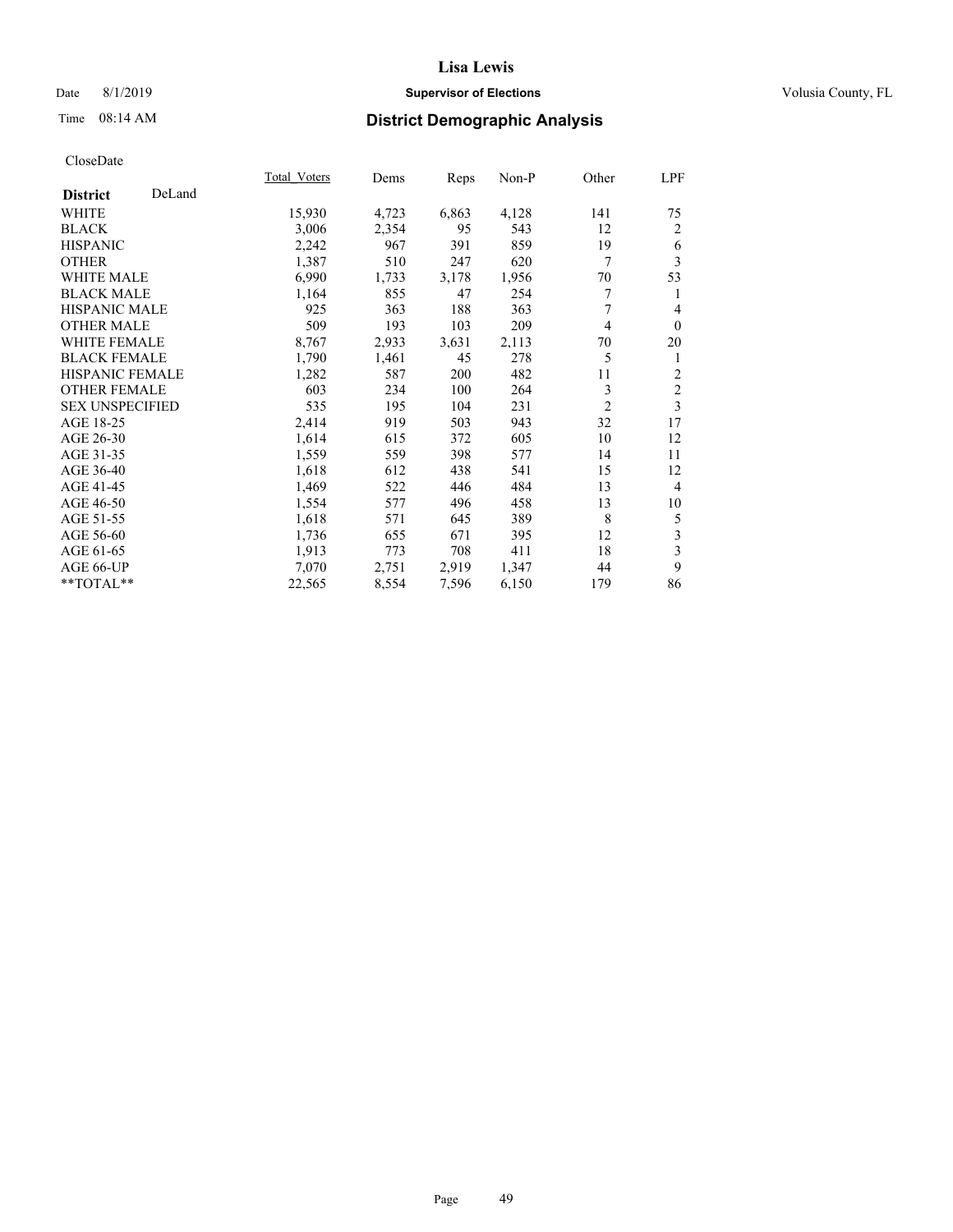## Date 8/1/2019 **Supervisor of Elections Supervisor of Elections** Volusia County, FL

# Time 08:14 AM **District Demographic Analysis**

|                                       | Total Voters | Dems  | Reps  | Non-P | Other          | <u>LPF</u>     |
|---------------------------------------|--------------|-------|-------|-------|----------------|----------------|
| Deltona District 1<br><b>District</b> |              |       |       |       |                |                |
| WHITE                                 | 5,137        | 1,389 | 1,970 | 1,737 | 29             | 12             |
| <b>BLACK</b>                          | 1,123        | 823   | 50    | 246   | $\overline{4}$ | $\theta$       |
| <b>HISPANIC</b>                       | 2,924        | 1,400 | 356   | 1,158 | 8              | $\overline{c}$ |
| <b>OTHER</b>                          | 611          | 203   | 101   | 301   | 5              |                |
| <b>WHITE MALE</b>                     | 2,384        | 545   | 966   | 853   | 13             | 7              |
| <b>BLACK MALE</b>                     | 489          | 327   | 34    | 126   | 2              | $\theta$       |
| <b>HISPANIC MALE</b>                  | 1,339        | 619   | 171   | 544   | 3              | 2              |
| <b>OTHER MALE</b>                     | 195          | 67    | 34    | 92    | 1              |                |
| WHITE FEMALE                          | 2,688        | 832   | 983   | 852   | 16             | 5              |
| <b>BLACK FEMALE</b>                   | 621          | 487   | 15    | 117   | 2              | $\theta$       |
| <b>HISPANIC FEMALE</b>                | 1,535        | 758   | 181   | 591   | 5              | $\mathbf{0}$   |
| <b>OTHER FEMALE</b>                   | 274          | 106   | 50    | 117   | 1              | $\Omega$       |
| <b>SEX UNSPECIFIED</b>                | 270          | 74    | 43    | 150   | 3              | 0              |
| AGE 18-25                             | 1,174        | 367   | 198   | 601   | 5              | 3              |
| AGE 26-30                             | 935          | 352   | 164   | 409   |                | 3              |
| AGE 31-35                             | 921          | 298   | 212   | 401   | 8              | $\overline{2}$ |
| AGE 36-40                             | 874          | 304   | 198   | 365   | 5              | $\overline{2}$ |
| AGE 41-45                             | 811          | 343   | 171   | 294   | 1              | 2              |
| AGE 46-50                             | 845          | 323   | 245   | 272   | 5              | $\theta$       |
| AGE 51-55                             | 890          | 317   | 295   | 273   | 5              | 0              |
| AGE 56-60                             | 890          | 354   | 275   | 256   | 3              | $\overline{c}$ |
| AGE 61-65                             | 813          | 355   | 250   | 206   | 1              |                |
| AGE 66-UP                             | 1,642        | 802   | 469   | 365   | 6              | $\theta$       |
| $*$ *TOTAL $*$ *                      | 9,795        | 3,815 | 2,477 | 3,442 | 46             | 15             |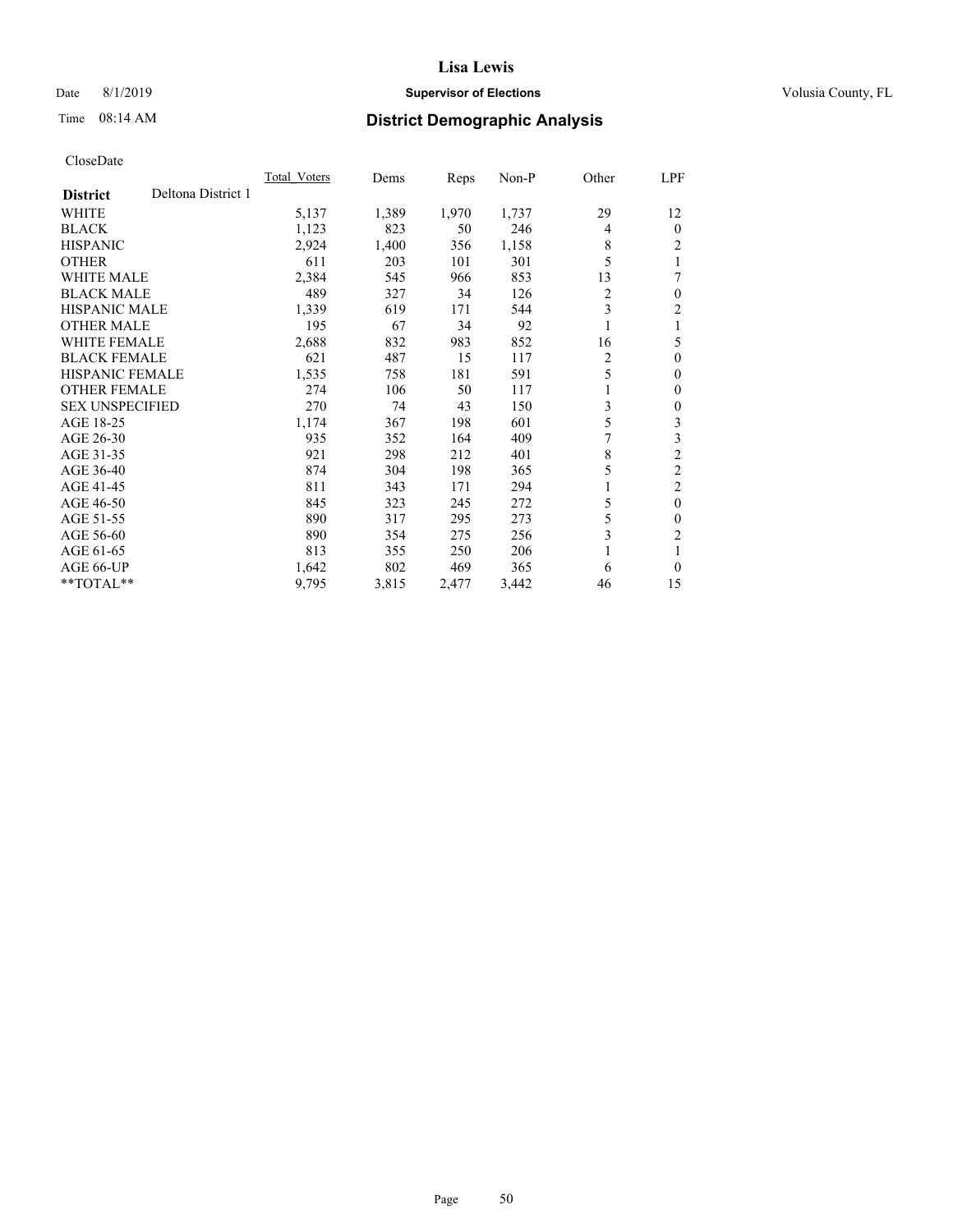# **Lisa Lewis** Date 8/1/2019 **Supervisor of Elections Supervisor of Elections** Volusia County, FL

# Time 08:14 AM **District Demographic Analysis**

|                                       | <b>Total Voters</b> | Dems  | Reps  | $Non-P$ | Other          | LPF            |
|---------------------------------------|---------------------|-------|-------|---------|----------------|----------------|
| Deltona District 2<br><b>District</b> |                     |       |       |         |                |                |
| <b>WHITE</b>                          | 6,092               | 1,659 | 2,487 | 1,874   | 48             | 24             |
| <b>BLACK</b>                          | 982                 | 717   | 51    | 206     | 8              | $\theta$       |
| <b>HISPANIC</b>                       | 3,118               | 1,446 | 491   | 1,163   | 11             | 7              |
| <b>OTHER</b>                          | 667                 | 259   | 106   | 298     | 3              | 1              |
| <b>WHITE MALE</b>                     | 2,794               | 654   | 1,188 | 913     | 24             | 15             |
| <b>BLACK MALE</b>                     | 449                 | 298   | 35    | 112     | 4              | $\mathbf{0}$   |
| HISPANIC MALE                         | 1,460               | 618   | 252   | 581     | 4              | 5              |
| <b>OTHER MALE</b>                     | 246                 | 91    | 45    | 107     | 2              | 1              |
| <b>WHITE FEMALE</b>                   | 3,222               | 990   | 1,272 | 928     | 23             | 9              |
| <b>BLACK FEMALE</b>                   | 520                 | 409   | 16    | 91      | 4              | $\theta$       |
| <b>HISPANIC FEMALE</b>                | 1,611               | 810   | 234   | 559     | 7              | 1              |
| <b>OTHER FEMALE</b>                   | 298                 | 138   | 43    | 117     | 0              | 0              |
| <b>SEX UNSPECIFIED</b>                | 259                 | 73    | 50    | 133     | 2              | 1              |
| AGE 18-25                             | 1,096               | 368   | 194   | 512     | 16             | 6              |
| AGE 26-30                             | 817                 | 265   | 175   | 369     | 6              | 2              |
| AGE 31-35                             | 874                 | 306   | 194   | 356     | 9              | 9              |
| AGE 36-40                             | 886                 | 321   | 196   | 357     | 8              | 4              |
| AGE 41-45                             | 852                 | 324   | 203   | 322     | $\overline{c}$ | 1              |
| AGE 46-50                             | 892                 | 296   | 269   | 321     | $\overline{c}$ | 4              |
| AGE 51-55                             | 935                 | 361   | 280   | 289     | 3              | $\overline{c}$ |
| AGE 56-60                             | 982                 | 363   | 346   | 269     | 3              | 1              |
| AGE 61-65                             | 1,027               | 410   | 355   | 254     | 7              |                |
| AGE 66-UP                             | 2,498               | 1,067 | 923   | 492     | 14             | $\overline{2}$ |
| $*$ TOTAL $*$                         | 10,859              | 4,081 | 3,135 | 3,541   | 70             | 32             |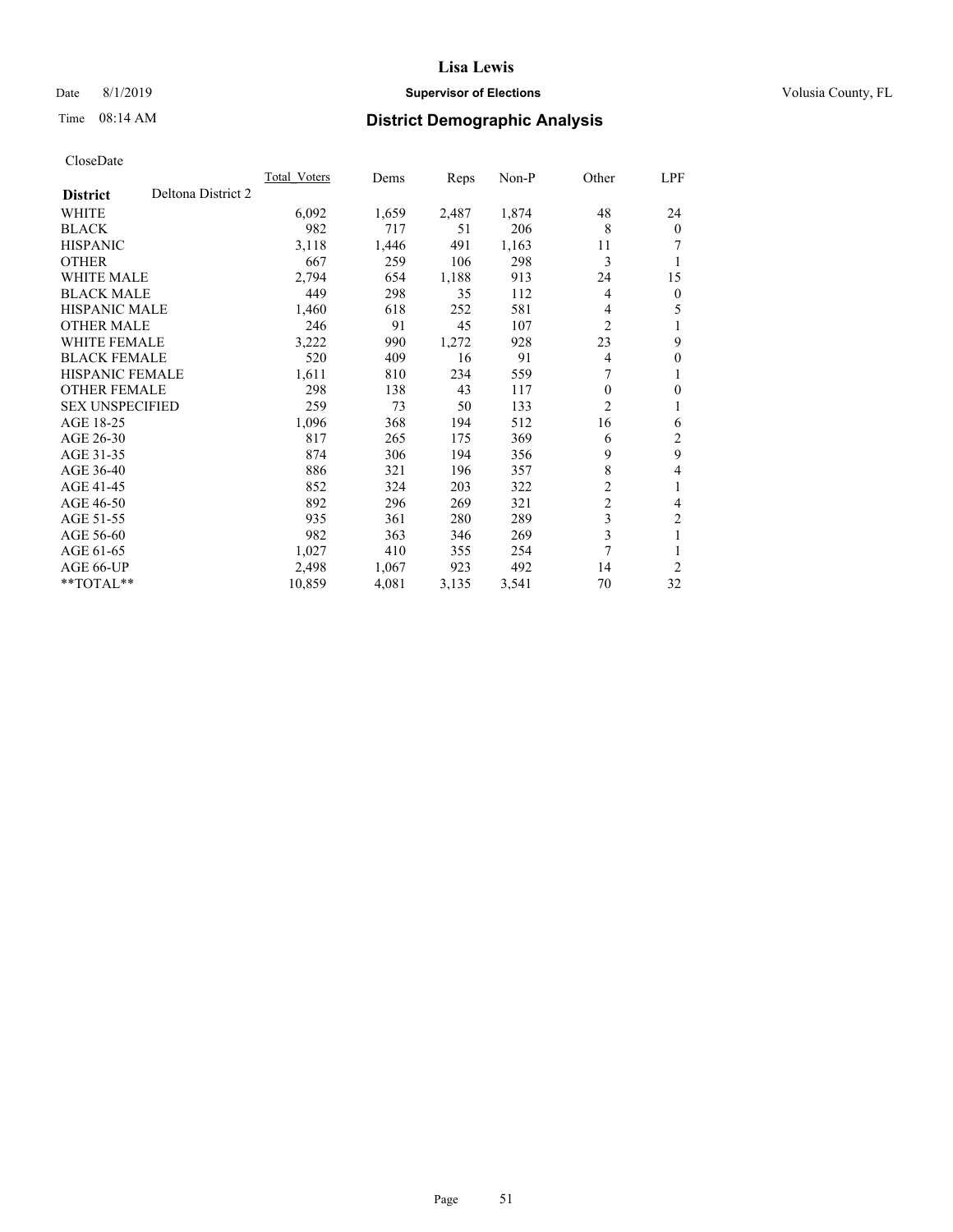## Date 8/1/2019 **Supervisor of Elections Supervisor of Elections** Volusia County, FL

# Time 08:14 AM **District Demographic Analysis**

|                        | Total Voters       | Dems  | Reps  | Non-P | Other          | LPF      |
|------------------------|--------------------|-------|-------|-------|----------------|----------|
| <b>District</b>        | Deltona District 3 |       |       |       |                |          |
| WHITE                  | 5,382              | 1,504 | 2,085 | 1,737 | 37             | 19       |
| <b>BLACK</b>           | 926                | 699   | 32    | 192   | 3              | 0        |
| <b>HISPANIC</b>        | 3,305              | 1,507 | 452   | 1,331 | 10             | 5        |
| <b>OTHER</b>           | 677                | 223   | 105   | 345   | 4              | $\Omega$ |
| <b>WHITE MALE</b>      | 2,479              | 596   | 1,027 | 825   | 17             | 14       |
| <b>BLACK MALE</b>      | 392                | 280   | 22    | 88    | 2              | 0        |
| HISPANIC MALE          | 1,524              | 649   | 237   | 630   | 5              | 3        |
| <b>OTHER MALE</b>      | 238                | 73    | 43    | 121   | 1              | 0        |
| <b>WHITE FEMALE</b>    | 2,809              | 877   | 1,026 | 881   | 20             | 5        |
| <b>BLACK FEMALE</b>    | 521                | 410   | 10    | 100   | 1              | 0        |
| <b>HISPANIC FEMALE</b> | 1,732              | 834   | 212   | 679   | 5              | 2        |
| <b>OTHER FEMALE</b>    | 301                | 120   | 45    | 135   | 1              | 0        |
| <b>SEX UNSPECIFIED</b> | 294                | 94    | 52    | 146   | 2              | 0        |
| AGE 18-25              | 1,072              | 369   | 158   | 534   | 9              | 2        |
| AGE 26-30              | 874                | 307   | 154   | 403   | 6              | 4        |
| AGE 31-35              | 896                | 303   | 212   | 370   | 5              | 6        |
| AGE 36-40              | 840                | 294   | 179   | 357   | 7              | 3        |
| AGE 41-45              | 820                | 299   | 188   | 326   | 6              | 1        |
| AGE 46-50              | 864                | 306   | 242   | 311   | 3              | 2        |
| AGE 51-55              | 910                | 330   | 277   | 298   | 2              | 3        |
| AGE 56-60              | 933                | 356   | 297   | 278   | $\overline{2}$ | 0        |
| AGE 61-65              | 850                | 336   | 263   | 244   | 6              |          |
| AGE 66-UP              | 2,231              | 1,033 | 704   | 484   | 8              | 2        |
| **TOTAL**              | 10,290             | 3,933 | 2,674 | 3,605 | 54             | 24       |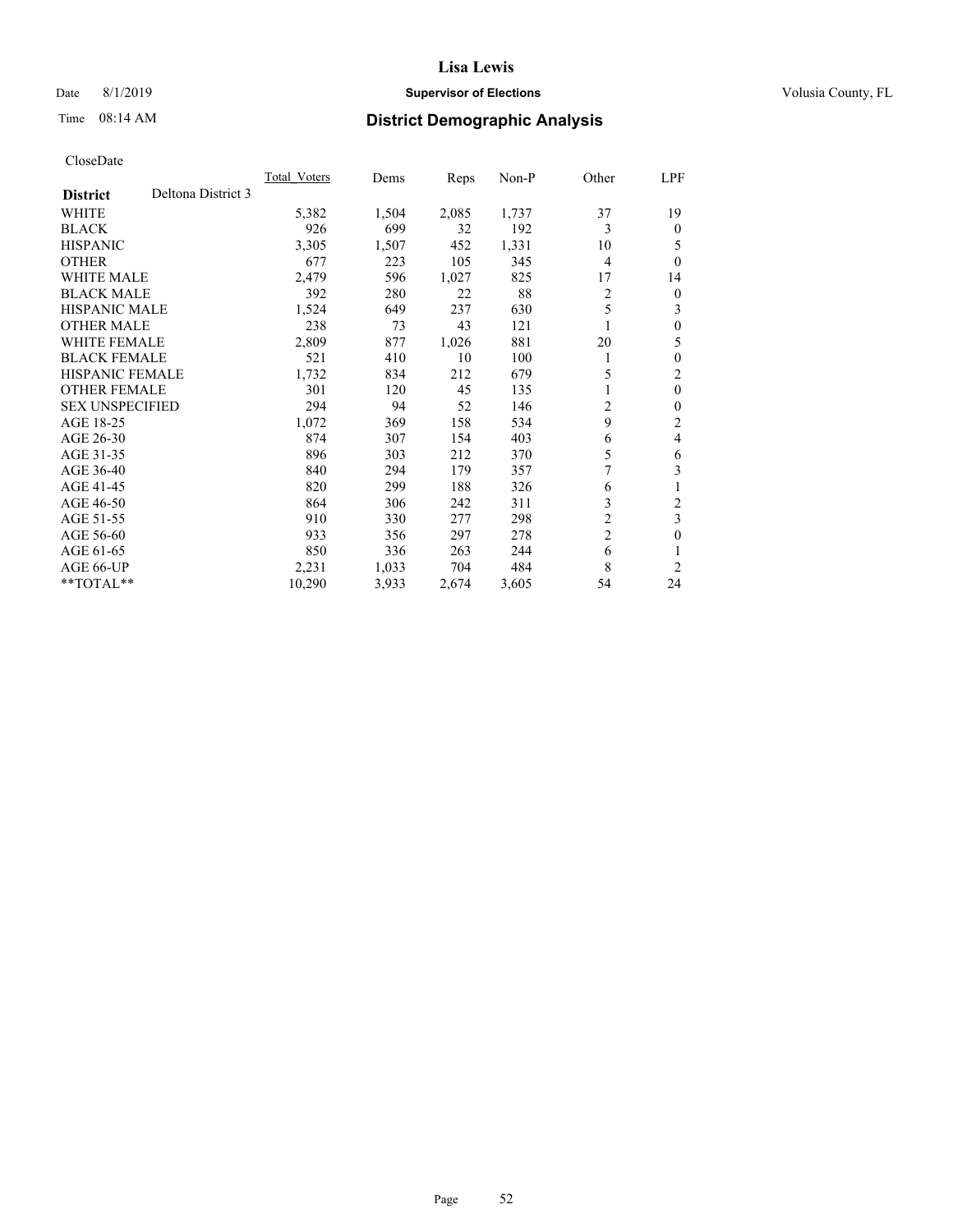## Date 8/1/2019 **Supervisor of Elections Supervisor of Elections** Volusia County, FL

# Time 08:14 AM **District Demographic Analysis**

|                        | <b>Total Voters</b> | Dems  | Reps  | $Non-P$ | Other          | LPF              |
|------------------------|---------------------|-------|-------|---------|----------------|------------------|
| <b>District</b>        | Deltona District 4  |       |       |         |                |                  |
| WHITE                  | 5,432               | 1,600 | 2,120 | 1,643   | 45             | 24               |
| <b>BLACK</b>           | 1,008               | 709   | 48    | 248     | 1              | 2                |
| <b>HISPANIC</b>        | 3,617               | 1,740 | 461   | 1,400   | 11             | 5                |
| <b>OTHER</b>           | 712                 | 246   | 146   | 317     | 3              | $\theta$         |
| WHITE MALE             | 2,483               | 645   | 1,000 | 798     | 22             | 18               |
| <b>BLACK MALE</b>      | 436                 | 283   | 28    | 122     | 1              | 2                |
| <b>HISPANIC MALE</b>   | 1,668               | 742   | 247   | 672     | 6              | 1                |
| <b>OTHER MALE</b>      | 250                 | 77    | 59    | 114     | $\Omega$       | $\mathbf{0}$     |
| <b>WHITE FEMALE</b>    | 2,881               | 934   | 1,091 | 829     | 22             | 5                |
| <b>BLACK FEMALE</b>    | 555                 | 417   | 17    | 121     | $\theta$       | $\mathbf{0}$     |
| <b>HISPANIC FEMALE</b> | 1,886               | 968   | 208   | 701     | 5              | 4                |
| <b>OTHER FEMALE</b>    | 314                 | 132   | 61    | 118     | 3              | $\mathbf{0}$     |
| <b>SEX UNSPECIFIED</b> | 296                 | 97    | 64    | 133     |                | 1                |
| AGE 18-25              | 1,124               | 380   | 213   | 520     | 9              | 2                |
| AGE 26-30              | 961                 | 356   | 186   | 403     | 5              | 11               |
| AGE 31-35              | 914                 | 311   | 161   | 432     | 7              | 3                |
| AGE 36-40              | 831                 | 315   | 152   | 353     | 8              | 3                |
| AGE 41-45              | 833                 | 342   | 173   | 314     | 4              | $\boldsymbol{0}$ |
| AGE 46-50              | 873                 | 315   | 252   | 295     | 6              | 5                |
| AGE 51-55              | 913                 | 362   | 272   | 274     | $\overline{2}$ | 3                |
| AGE 56-60              | 982                 | 404   | 302   | 270     | $\overline{4}$ | $\overline{c}$   |
| AGE 61-65              | 904                 | 392   | 271   | 236     | 4              | 1                |
| AGE 66-UP              | 2,434               | 1,118 | 793   | 511     | 11             | 1                |
| **TOTAL**              | 10,769              | 4,295 | 2,775 | 3,608   | 60             | 31               |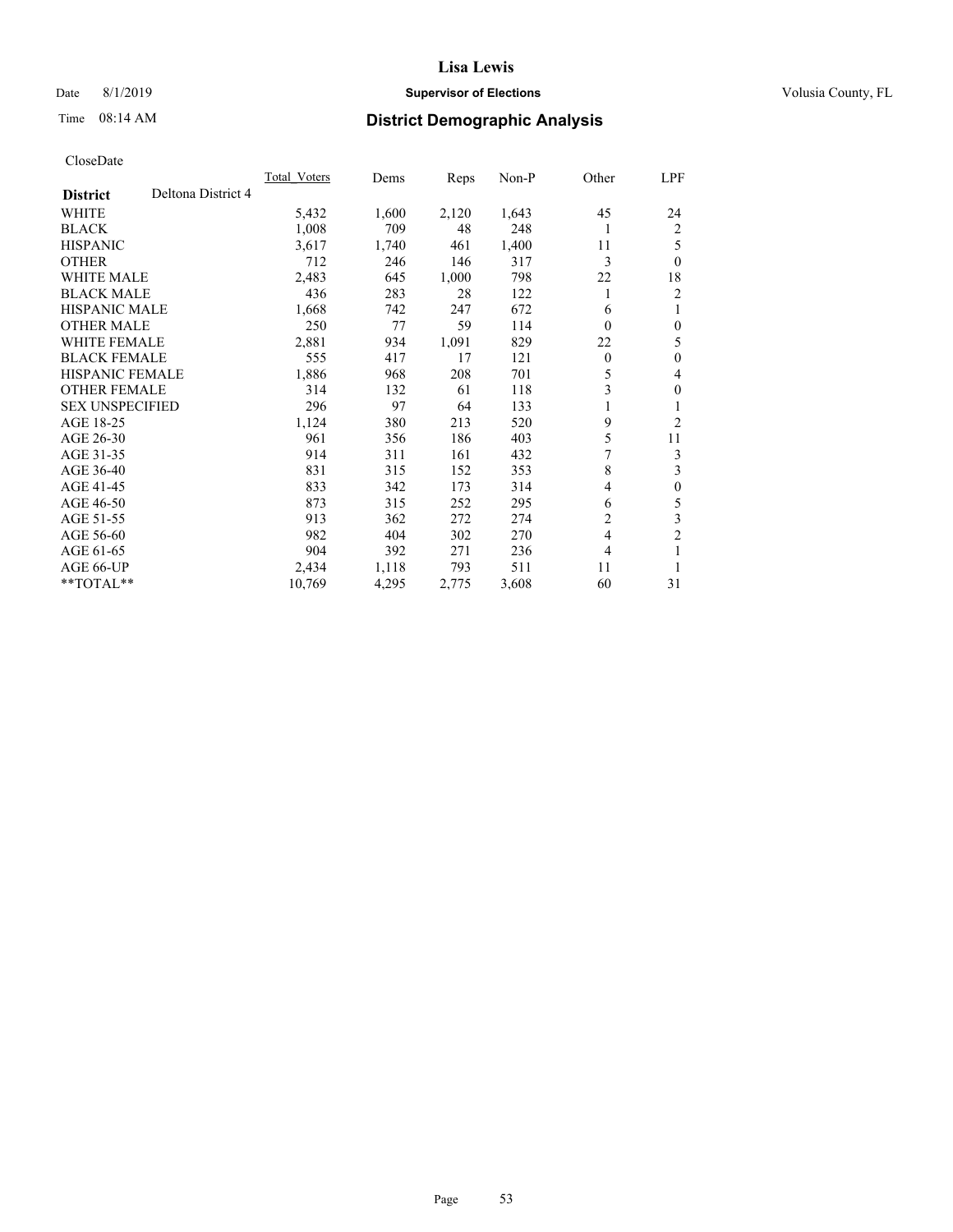## Date 8/1/2019 **Supervisor of Elections Supervisor of Elections** Volusia County, FL

# Time 08:14 AM **District Demographic Analysis**

|                        |                    | <b>Total Voters</b> | Dems  | Reps  | $Non-P$ | Other          | LPF            |
|------------------------|--------------------|---------------------|-------|-------|---------|----------------|----------------|
| <b>District</b>        | Deltona District 5 |                     |       |       |         |                |                |
| <b>WHITE</b>           |                    | 5,405               | 1,482 | 2,184 | 1,685   | 33             | 21             |
| <b>BLACK</b>           |                    | 1,069               | 819   | 44    | 201     | 5              | $\theta$       |
| <b>HISPANIC</b>        |                    | 3,021               | 1,357 | 433   | 1,222   | 6              | 3              |
| <b>OTHER</b>           |                    | 584                 | 178   | 121   | 279     | 3              | 3              |
| <b>WHITE MALE</b>      |                    | 2,528               | 587   | 1,085 | 823     | 19             | 14             |
| <b>BLACK MALE</b>      |                    | 461                 | 321   | 23    | 114     | 3              | $\mathbf{0}$   |
| <b>HISPANIC MALE</b>   |                    | 1,412               | 583   | 234   | 590     | 3              | 2              |
| <b>OTHER MALE</b>      |                    | 186                 | 62    | 45    | 75      | $\overline{2}$ | $\overline{2}$ |
| <b>WHITE FEMALE</b>    |                    | 2,802               | 877   | 1,068 | 836     | 14             | 7              |
| <b>BLACK FEMALE</b>    |                    | 587                 | 481   | 21    | 83      | 2              | $\theta$       |
| <b>HISPANIC FEMALE</b> |                    | 1,566               | 749   | 197   | 616     | 3              | 1              |
| <b>OTHER FEMALE</b>    |                    | 255                 | 85    | 58    | 111     | 0              | 1              |
| <b>SEX UNSPECIFIED</b> |                    | 281                 | 90    | 51    | 139     | 1              | $\theta$       |
| AGE 18-25              |                    | 1,152               | 352   | 211   | 575     | 9              | 5              |
| AGE 26-30              |                    | 840                 | 262   | 187   | 381     | 6              | 4              |
| AGE 31-35              |                    | 790                 | 274   | 169   | 340     | 4              | 3              |
| AGE 36-40              |                    | 783                 | 296   | 151   | 328     | 4              | 4              |
| AGE 41-45              |                    | 825                 | 309   | 190   | 318     | 3              | 5              |
| AGE 46-50              |                    | 829                 | 293   | 252   | 274     | 8              | $\overline{2}$ |
| AGE 51-55              |                    | 911                 | 353   | 297   | 256     | 3              | $\overline{c}$ |
| AGE 56-60              |                    | 1,002               | 357   | 374   | 268     | 3              | $\theta$       |
| AGE 61-65              |                    | 871                 | 361   | 294   | 209     | 5              | $\overline{c}$ |
| AGE 66-UP              |                    | 2,076               | 979   | 657   | 438     | 2              | $\theta$       |
| $*$ TOTAL $*$          |                    | 10,079              | 3,836 | 2,782 | 3,387   | 47             | 27             |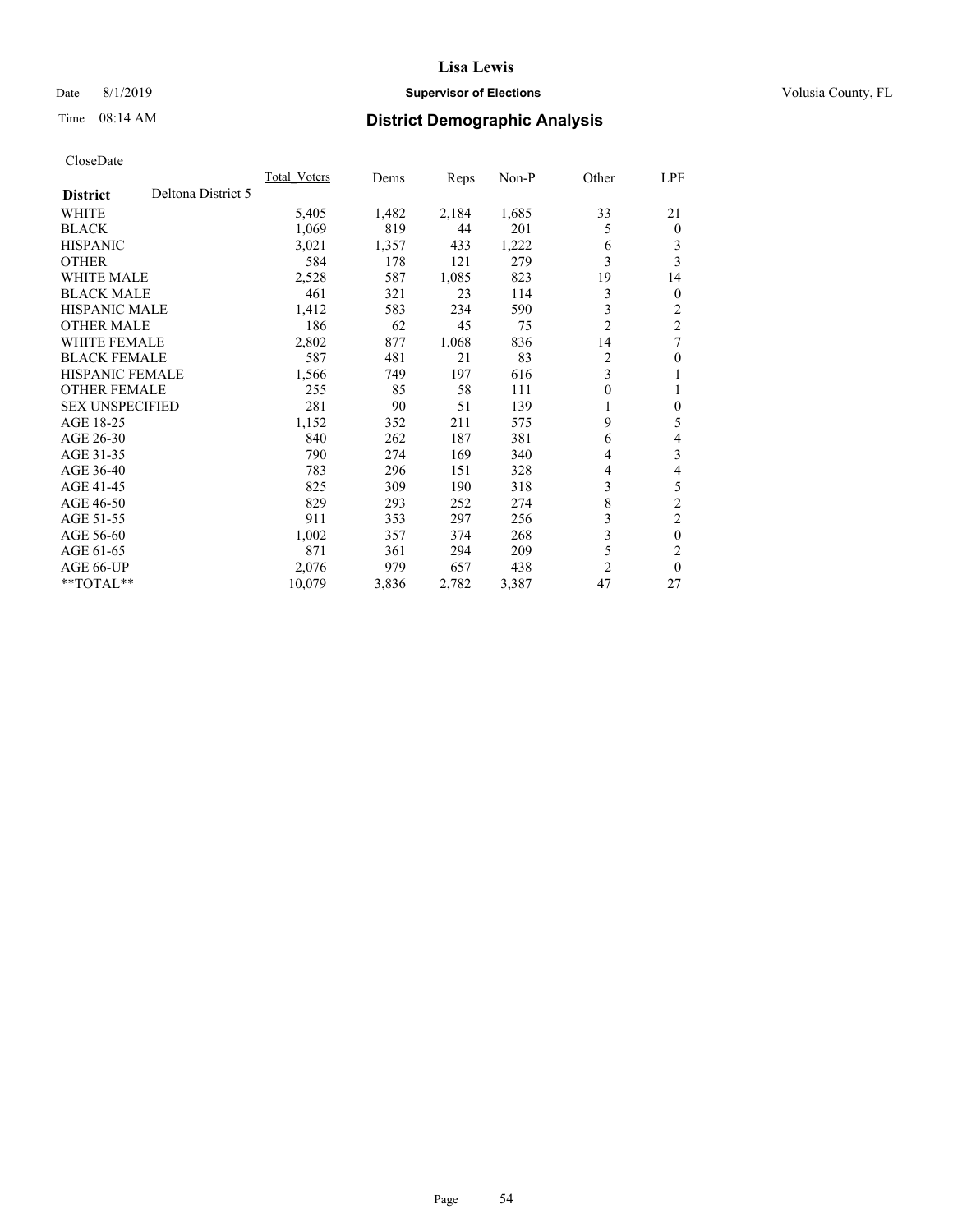## Date 8/1/2019 **Supervisor of Elections Supervisor of Elections** Volusia County, FL

# Time 08:14 AM **District Demographic Analysis**

|                                       | Total Voters | Dems  | Reps  | $Non-P$ | Other          | LPF            |
|---------------------------------------|--------------|-------|-------|---------|----------------|----------------|
| Deltona District 6<br><b>District</b> |              |       |       |         |                |                |
| WHITE                                 | 6,015        | 1,536 | 2,529 | 1,885   | 39             | 26             |
| <b>BLACK</b>                          | 1,000        | 729   | 44    | 222     | 5              | $\theta$       |
| <b>HISPANIC</b>                       | 2,560        | 1,150 | 336   | 1,053   | 17             | 4              |
| <b>OTHER</b>                          | 617          | 193   | 139   | 280     | 4              | 1              |
| <b>WHITE MALE</b>                     | 2,784        | 607   | 1,239 | 900     | 21             | 17             |
| <b>BLACK MALE</b>                     | 458          | 321   | 26    | 107     | 4              | $\mathbf{0}$   |
| <b>HISPANIC MALE</b>                  | 1,178        | 493   | 183   | 487     | 12             | 3              |
| <b>OTHER MALE</b>                     | 223          | 67    | 56    | 97      | $\overline{c}$ | 1              |
| <b>WHITE FEMALE</b>                   | 3,141        | 912   | 1,250 | 952     | 18             | 9              |
| <b>BLACK FEMALE</b>                   | 533          | 402   | 18    | 112     |                | $\mathbf{0}$   |
| <b>HISPANIC FEMALE</b>                | 1,339        | 641   | 147   | 545     | 5              | 1              |
| <b>OTHER FEMALE</b>                   | 260          | 95    | 62    | 101     | 2              | $\mathbf{0}$   |
| <b>SEX UNSPECIFIED</b>                | 276          | 70    | 67    | 139     | $\theta$       | $\mathbf{0}$   |
| AGE 18-25                             | 1,105        | 341   | 200   | 545     | 15             | 4              |
| AGE 26-30                             | 833          | 260   | 203   | 362     | 3              | 5              |
| AGE 31-35                             | 860          | 282   | 202   | 367     | 8              | 1              |
| AGE 36-40                             | 849          | 280   | 218   | 343     | 4              | 4              |
| AGE 41-45                             | 785          | 243   | 218   | 311     | 8              | 5              |
| AGE 46-50                             | 882          | 299   | 268   | 301     | 11             | 3              |
| AGE 51-55                             | 932          | 319   | 313   | 294     | 3              | $\mathfrak{Z}$ |
| AGE 56-60                             | 1,052        | 374   | 414   | 258     | 4              | $\overline{2}$ |
| AGE 61-65                             | 904          | 334   | 344   | 217     | 5              | 4              |
| AGE 66-UP                             | 1,990        | 876   | 668   | 442     | 4              | $\theta$       |
| $*$ TOTAL $*$                         | 10,192       | 3,608 | 3,048 | 3,440   | 65             | 31             |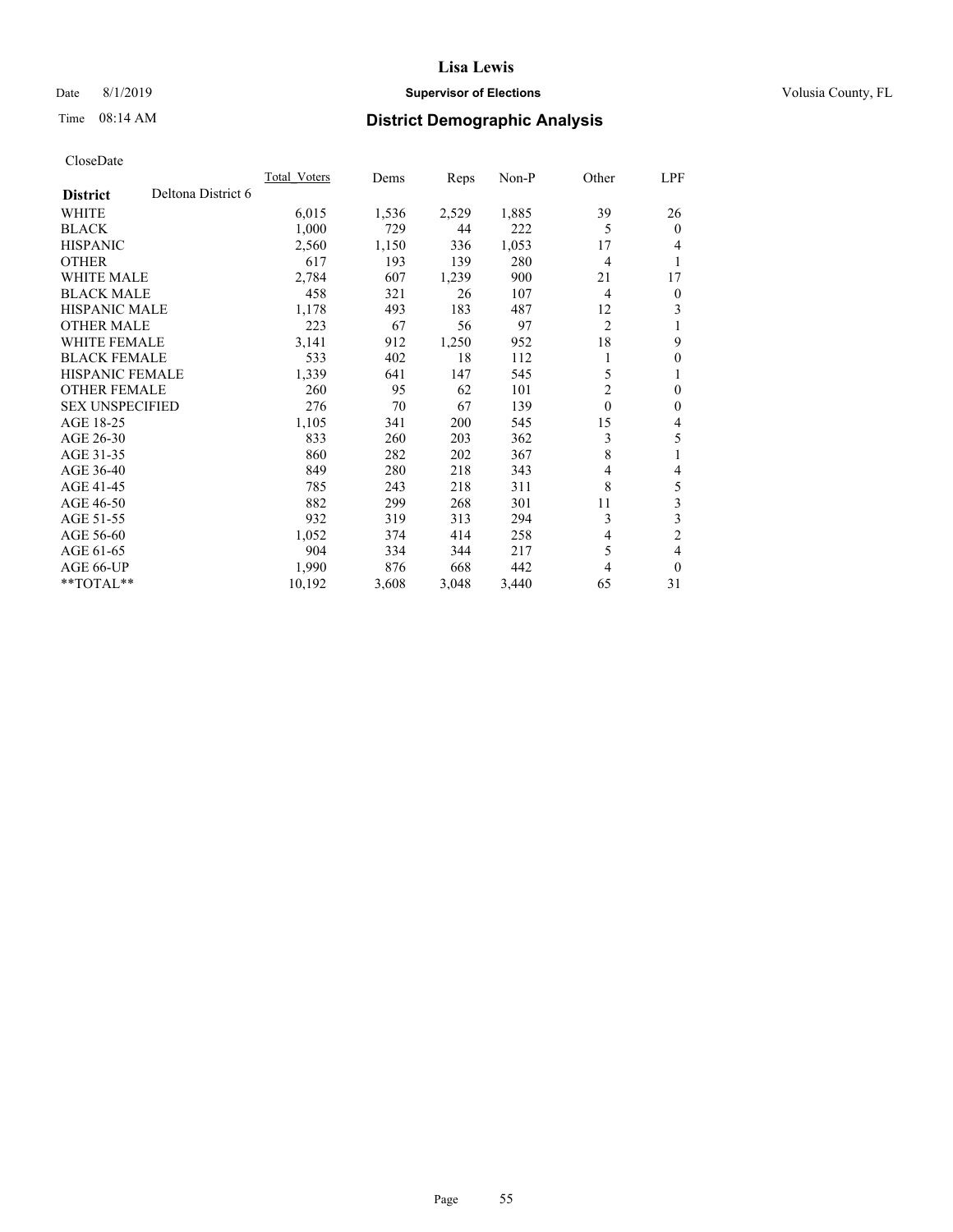## Date 8/1/2019 **Supervisor of Elections Supervisor of Elections** Volusia County, FL

# Time 08:14 AM **District Demographic Analysis**

|                        |                      | Total Voters | Dems  | Reps     | Non-P | Other          | LPF            |
|------------------------|----------------------|--------------|-------|----------|-------|----------------|----------------|
| <b>District</b>        | Edgewater District 1 |              |       |          |       |                |                |
| WHITE                  |                      | 3,421        | 1,055 | 1,321    | 1,003 | 31             | 11             |
| <b>BLACK</b>           |                      | 85           | 61    | 3        | 20    |                | $\Omega$       |
| <b>HISPANIC</b>        |                      | 74           | 25    | 18       | 30    |                | $\Omega$       |
| <b>OTHER</b>           |                      | 138          | 48    | 23       | 65    | $\overline{2}$ | $\Omega$       |
| WHITE MALE             |                      | 1,545        | 383   | 684      | 456   | 14             | 8              |
| <b>BLACK MALE</b>      |                      | 40           | 24    | 3        | 12    |                | $\mathbf{0}$   |
| <b>HISPANIC MALE</b>   |                      | 28           | 6     | 7        | 15    | 0              | 0              |
| <b>OTHER MALE</b>      |                      | 52           | 20    | 9        | 22    | 1              | $\mathbf{0}$   |
| WHITE FEMALE           |                      | 1,834        | 660   | 621      | 533   | 17             | 3              |
| <b>BLACK FEMALE</b>    |                      | 43           | 35    | $\theta$ | 8     | 0              | $\theta$       |
| <b>HISPANIC FEMALE</b> |                      | 45           | 18    | 11       | 15    |                | $\Omega$       |
| <b>OTHER FEMALE</b>    |                      | 52           | 19    | 12       | 20    |                | $\Omega$       |
| <b>SEX UNSPECIFIED</b> |                      | 79           | 24    | 18       | 37    | 0              | $\theta$       |
| AGE 18-25              |                      | 239          | 63    | 66       | 104   | 3              | 3              |
| AGE 26-30              |                      | 237          | 56    | 73       | 102   | 5              |                |
| AGE 31-35              |                      | 235          | 69    | 68       | 94    | 3              |                |
| AGE 36-40              |                      | 214          | 69    | 64       | 81    | 0              | 0              |
| AGE 41-45              |                      | 242          | 71    | 88       | 80    | $\overline{2}$ |                |
| AGE 46-50              |                      | 247          | 62    | 87       | 91    | 5              | $\overline{c}$ |
| AGE 51-55              |                      | 304          | 89    | 122      | 91    |                |                |
| AGE 56-60              |                      | 427          | 134   | 180      | 111   | $\overline{c}$ | $\theta$       |
| AGE 61-65              |                      | 441          | 145   | 161      | 132   | 3              | $\theta$       |
| AGE 66-UP              |                      | 1,132        | 431   | 456      | 232   | 11             | $\overline{c}$ |
| **TOTAL**              |                      | 3,718        | 1,189 | 1,365    | 1,118 | 35             | 11             |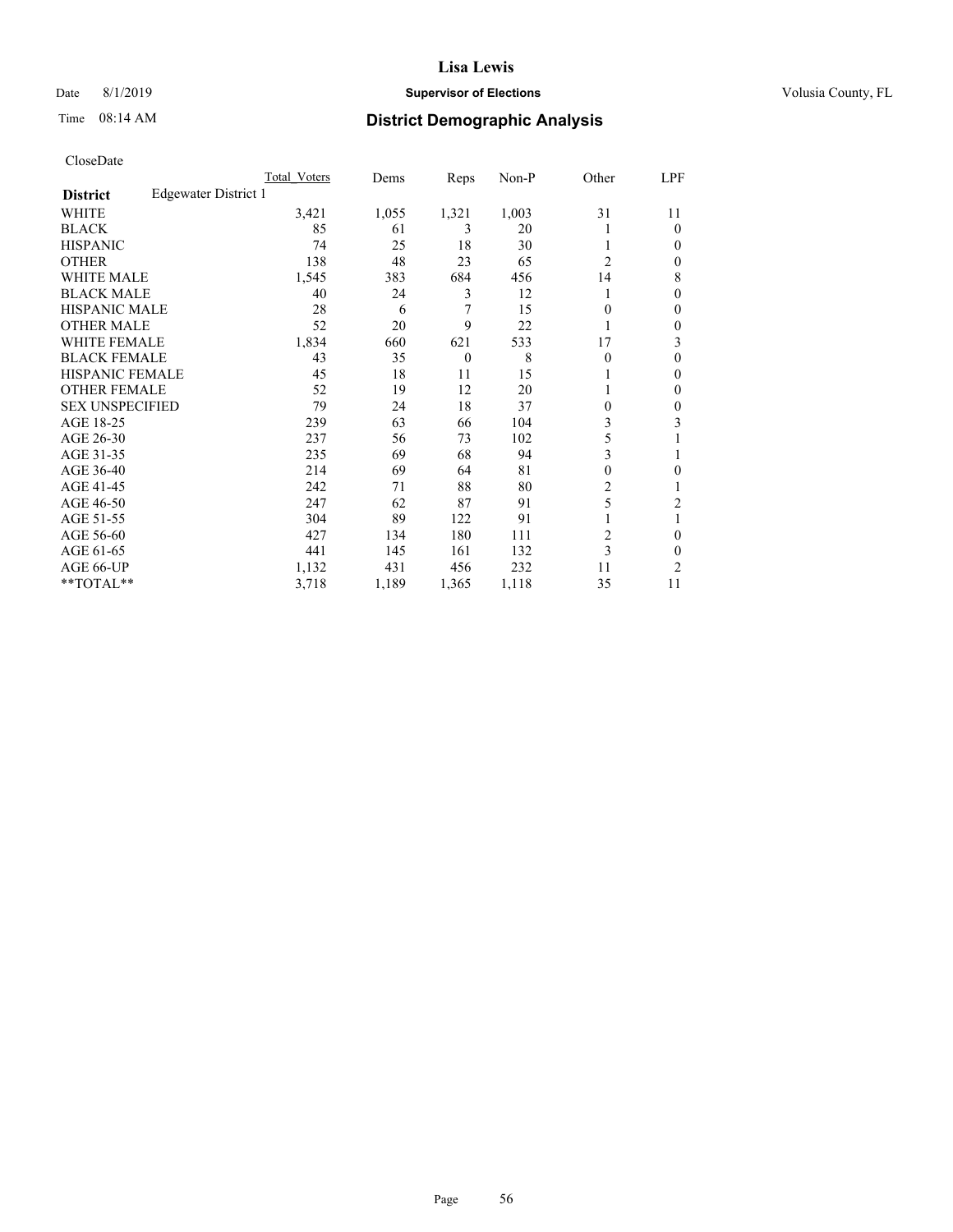## Date 8/1/2019 **Supervisor of Elections Supervisor of Elections** Volusia County, FL

# Time 08:14 AM **District Demographic Analysis**

|                        |                      | Total Voters | Dems  | Reps  | Non-P | Other    | LPF          |
|------------------------|----------------------|--------------|-------|-------|-------|----------|--------------|
| <b>District</b>        | Edgewater District 2 |              |       |       |       |          |              |
| WHITE                  |                      | 3,802        | 1,119 | 1,521 | 1,127 | 27       | 8            |
| <b>BLACK</b>           |                      | 68           | 52    | 5     | 9     | 2        | 0            |
| <b>HISPANIC</b>        |                      | 77           | 31    | 20    | 22    | 4        | 0            |
| <b>OTHER</b>           |                      | 125          | 37    | 34    | 53    |          | 0            |
| WHITE MALE             |                      | 1,745        | 444   | 760   | 525   | 9        |              |
| <b>BLACK MALE</b>      |                      | 30           | 21    | 2     | 6     |          | 0            |
| <b>HISPANIC MALE</b>   |                      | 44           | 14    | 13    | 14    | 3        | 0            |
| <b>OTHER MALE</b>      |                      | 42           | 11    | 13    | 18    | $\theta$ | 0            |
| WHITE FEMALE           |                      | 2,024        | 662   | 755   | 588   | 18       |              |
| <b>BLACK FEMALE</b>    |                      | 37           | 30    | 3     | 3     |          | 0            |
| <b>HISPANIC FEMALE</b> |                      | 31           | 17    | 6     | 7     |          | 0            |
| <b>OTHER FEMALE</b>    |                      | 47           | 18    | 13    | 15    |          | 0            |
| <b>SEX UNSPECIFIED</b> |                      | 72           | 22    | 15    | 35    | 0        | 0            |
| AGE 18-25              |                      | 317          | 79    | 96    | 134   | 8        | 0            |
| AGE 26-30              |                      | 267          | 81    | 72    | 109   | 5        | $\mathbf{0}$ |
| AGE 31-35              |                      | 269          | 73    | 79    | 108   | 4        | 5            |
| AGE 36-40              |                      | 242          | 60    | 77    | 102   | 2        |              |
| AGE 41-45              |                      | 270          | 72    | 98    | 99    |          | 0            |
| AGE 46-50              |                      | 312          | 77    | 124   | 106   | 4        |              |
| AGE 51-55              |                      | 300          | 73    | 125   | 99    | 3        | 0            |
| AGE 56-60              |                      | 424          | 129   | 195   | 99    |          | 0            |
| AGE 61-65              |                      | 409          | 137   | 176   | 92    | 3        |              |
| AGE 66-UP              |                      | 1,262        | 458   | 538   | 263   | 3        | 0            |
| **TOTAL**              |                      | 4,072        | 1,239 | 1,580 | 1,211 | 34       | 8            |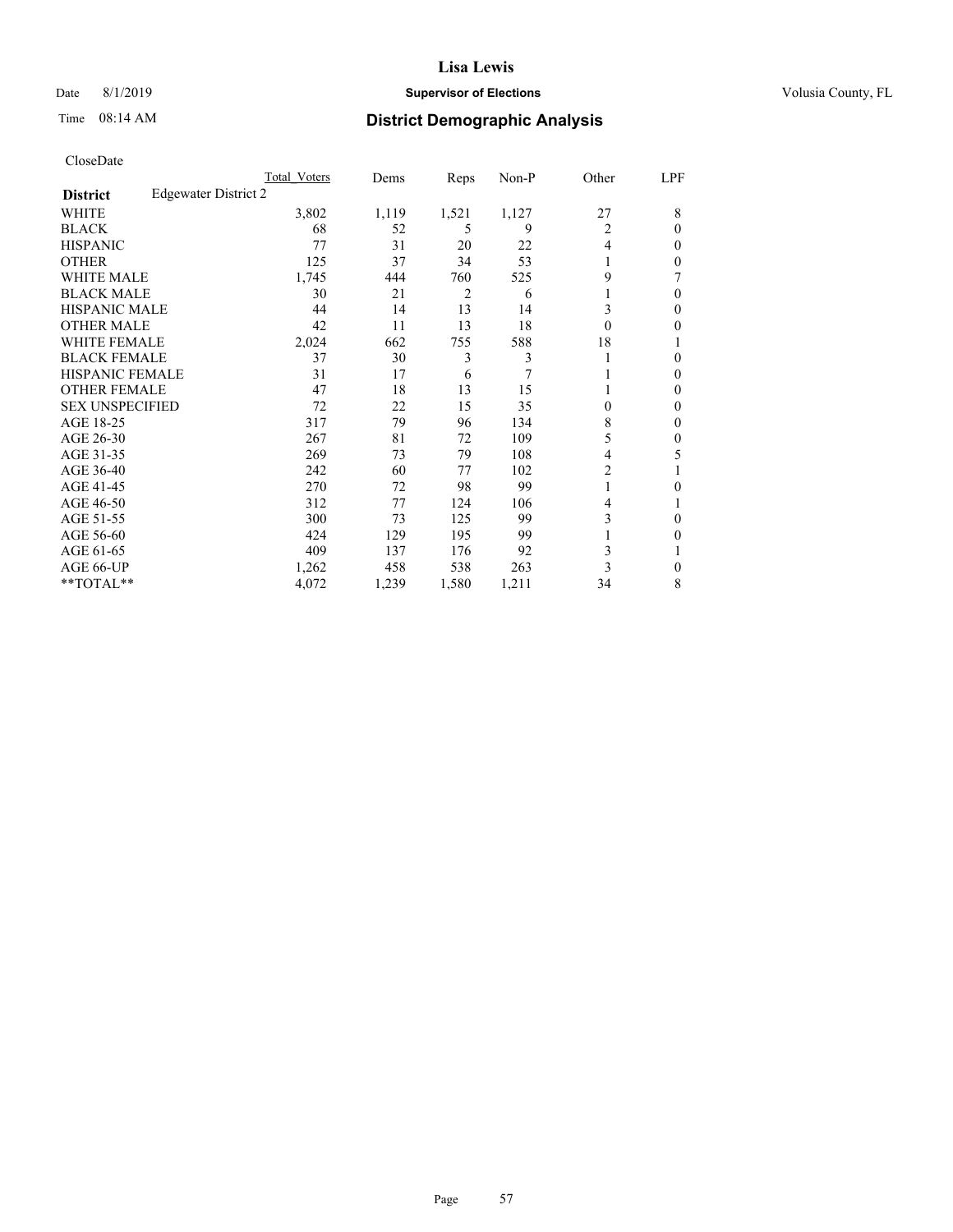## Date 8/1/2019 **Supervisor of Elections Supervisor of Elections** Volusia County, FL

# Time 08:14 AM **District Demographic Analysis**

|                        |                      | Total Voters | Dems  | Reps  | Non-P | Other | LPF            |
|------------------------|----------------------|--------------|-------|-------|-------|-------|----------------|
| <b>District</b>        | Edgewater District 3 |              |       |       |       |       |                |
| WHITE                  |                      | 3,559        | 1,030 | 1,382 | 1,092 | 43    | 12             |
| <b>BLACK</b>           |                      | 105          | 78    | 5     | 22    | 0     | $\mathbf{0}$   |
| <b>HISPANIC</b>        |                      | 78           | 28    | 14    | 35    |       | $\Omega$       |
| <b>OTHER</b>           |                      | 149          | 42    | 38    | 68    |       | 0              |
| <b>WHITE MALE</b>      |                      | 1,611        | 400   | 665   | 521   | 19    | 6              |
| <b>BLACK MALE</b>      |                      | 49           | 37    | 2     | 10    | 0     | $\mathbf{0}$   |
| <b>HISPANIC MALE</b>   |                      | 31           | 10    | 6     | 15    | 0     | $\theta$       |
| <b>OTHER MALE</b>      |                      | 48           | 12    | 13    | 23    | 0     | $\mathbf{0}$   |
| WHITE FEMALE           |                      | 1,905        | 628   | 693   | 554   | 24    | 6              |
| <b>BLACK FEMALE</b>    |                      | 54           | 40    | 3     | 11    | 0     | $\mathbf{0}$   |
| <b>HISPANIC FEMALE</b> |                      | 44           | 15    | 8     | 20    |       | 0              |
| <b>OTHER FEMALE</b>    |                      | 58           | 21    | 19    | 17    |       | 0              |
| <b>SEX UNSPECIFIED</b> |                      | 91           | 15    | 30    | 46    | 0     | 0              |
| AGE 18-25              |                      | 340          | 81    | 94    | 154   | 10    | 1              |
| AGE 26-30              |                      | 271          | 84    | 80    | 105   | 2     | 0              |
| AGE 31-35              |                      | 237          | 64    | 69    | 102   |       |                |
| AGE 36-40              |                      | 216          | 48    | 64    | 101   |       | 2              |
| AGE 41-45              |                      | 240          | 50    | 86    | 100   | 2     | 2              |
| AGE 46-50              |                      | 281          | 77    | 111   | 88    | 3     | $\overline{c}$ |
| AGE 51-55              |                      | 343          | 103   | 134   | 96    | 8     | $\overline{c}$ |
| AGE 56-60              |                      | 368          | 121   | 134   | 108   | 4     |                |
| AGE 61-65              |                      | 404          | 128   | 164   | 107   | 5     | 0              |
| AGE 66-UP              |                      | 1,191        | 422   | 503   | 256   | 9     |                |
| **TOTAL**              |                      | 3,891        | 1,178 | 1,439 | 1,217 | 45    | 12             |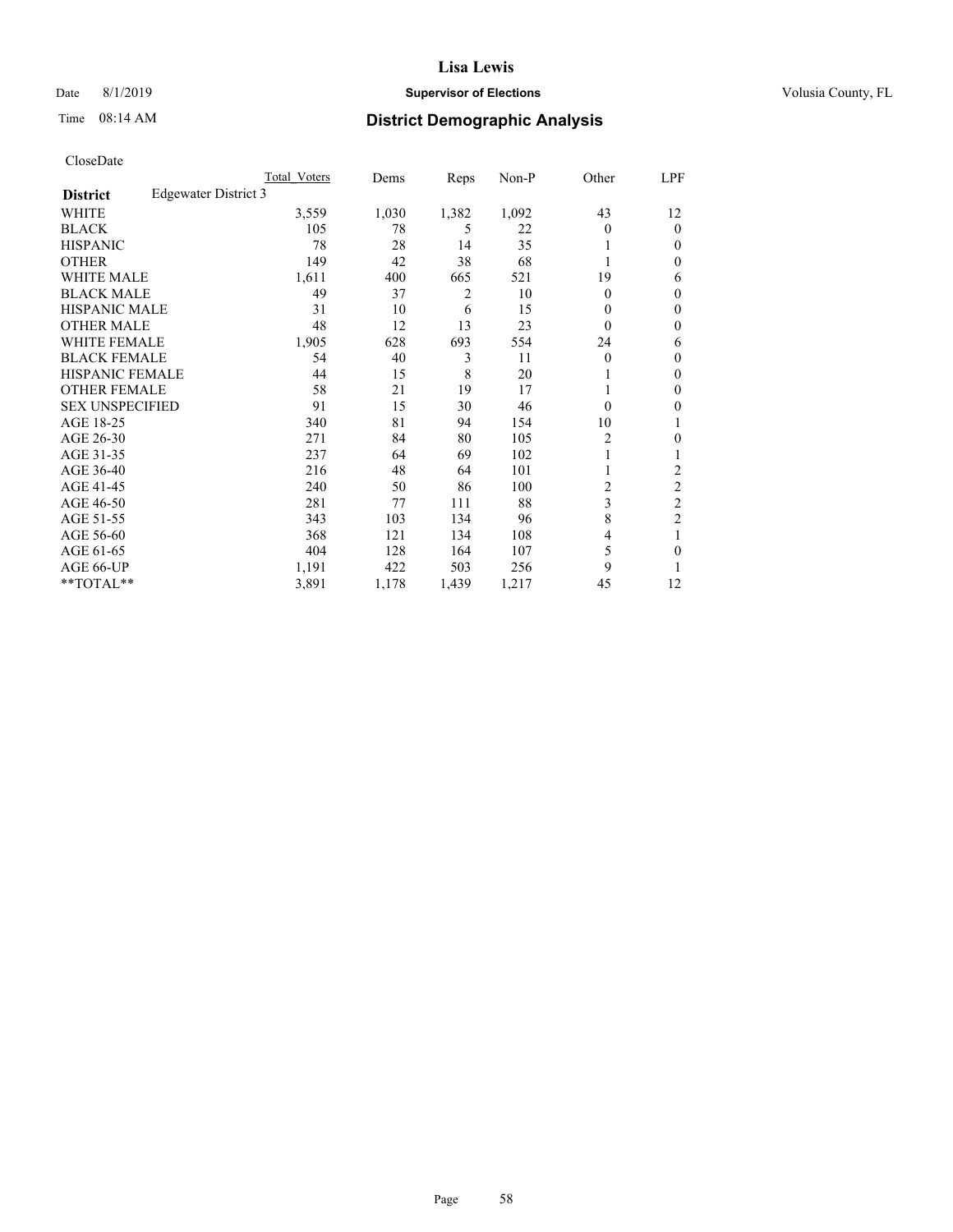## Date 8/1/2019 **Supervisor of Elections Supervisor of Elections** Volusia County, FL

# Time 08:14 AM **District Demographic Analysis**

|                        |                      | Total Voters | Dems  | Reps           | Non-P | Other          | LPF            |
|------------------------|----------------------|--------------|-------|----------------|-------|----------------|----------------|
| <b>District</b>        | Edgewater District 4 |              |       |                |       |                |                |
| WHITE                  |                      | 4,682        | 1,263 | 1,938          | 1,432 | 34             | 15             |
| <b>BLACK</b>           |                      | 112          | 81    | 5              | 25    |                | $\mathbf{0}$   |
| <b>HISPANIC</b>        |                      | 96           | 39    | 19             | 38    | 0              | $\Omega$       |
| <b>OTHER</b>           |                      | 140          | 40    | 30             | 69    |                | 0              |
| <b>WHITE MALE</b>      |                      | 2,116        | 477   | 931            | 683   | 18             | 7              |
| <b>BLACK MALE</b>      |                      | 55           | 35    | 3              | 16    |                | $\theta$       |
| <b>HISPANIC MALE</b>   |                      | 37           | 11    | 7              | 19    | 0              | $\theta$       |
| <b>OTHER MALE</b>      |                      | 48           | 15    | 14             | 18    | 1              | $\mathbf{0}$   |
| WHITE FEMALE           |                      | 2,521        | 776   | 987            | 734   | 16             | 8              |
| <b>BLACK FEMALE</b>    |                      | 56           | 45    | $\overline{2}$ | 9     | 0              | $\theta$       |
| <b>HISPANIC FEMALE</b> |                      | 59           | 28    | 12             | 19    | 0              | 0              |
| <b>OTHER FEMALE</b>    |                      | 63           | 19    | 14             | 30    | 0              | $\theta$       |
| <b>SEX UNSPECIFIED</b> |                      | 75           | 17    | 22             | 36    | 0              | $\theta$       |
| AGE 18-25              |                      | 315          | 86    | 82             | 141   | $\overline{c}$ | 4              |
| AGE 26-30              |                      | 235          | 41    | 78             | 113   | $\overline{c}$ | 1              |
| AGE 31-35              |                      | 261          | 66    | 83             | 107   |                | 4              |
| AGE 36-40              |                      | 250          | 65    | 77             | 105   |                | $\overline{c}$ |
| AGE 41-45              |                      | 250          | 70    | 81             | 93    | 4              | $\overline{c}$ |
| AGE 46-50              |                      | 284          | 74    | 105            | 102   | 2              | 1              |
| AGE 51-55              |                      | 303          | 82    | 138            | 79    | 4              | 0              |
| AGE 56-60              |                      | 451          | 111   | 208            | 128   | 4              | $\theta$       |
| AGE 61-65              |                      | 509          | 137   | 225            | 143   | 4              | 0              |
| AGE 66-UP              |                      | 2,172        | 691   | 915            | 553   | 12             |                |
| **TOTAL**              |                      | 5,030        | 1,423 | 1,992          | 1,564 | 36             | 15             |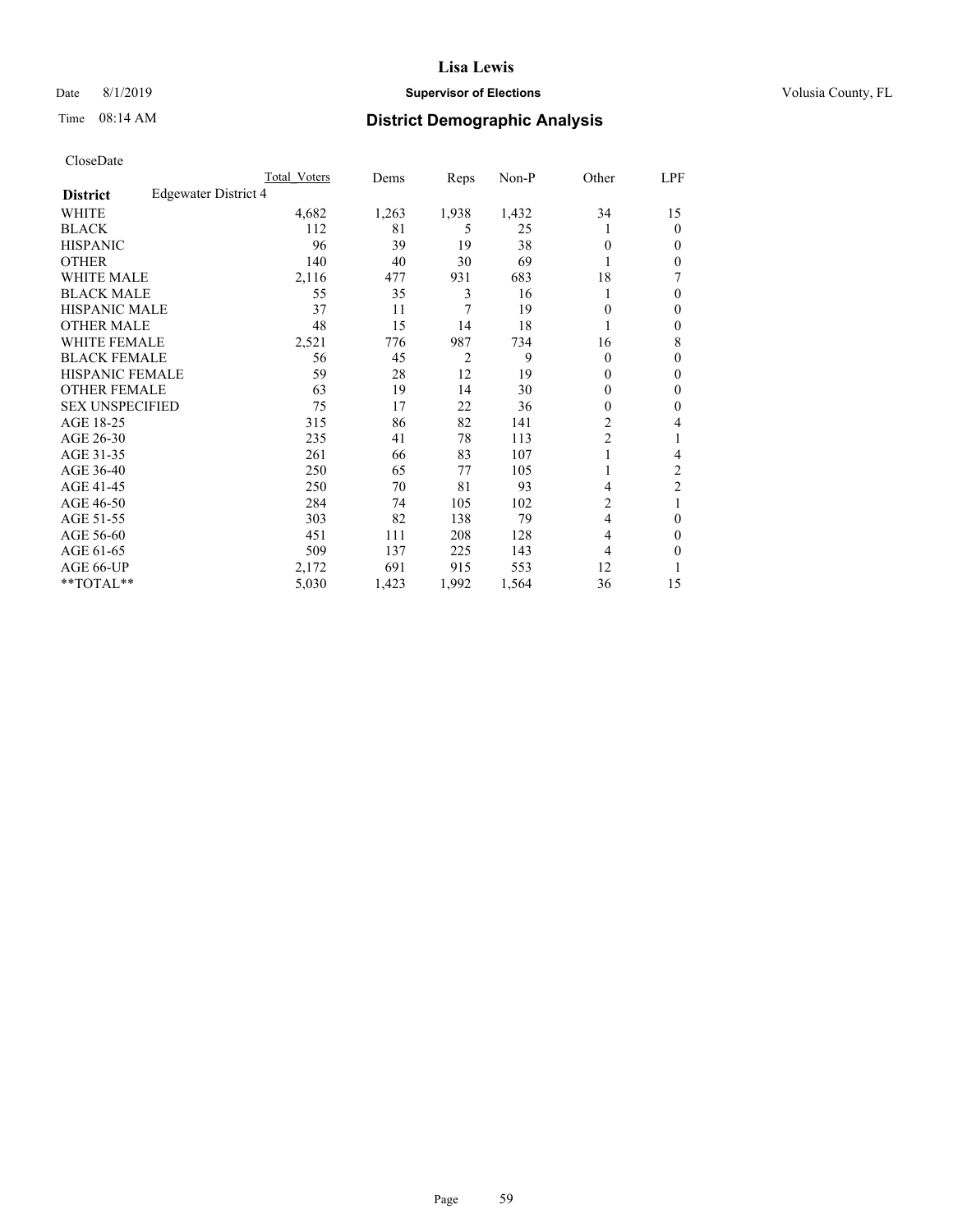## Date 8/1/2019 **Supervisor of Elections Supervisor of Elections** Volusia County, FL

# Time 08:14 AM **District Demographic Analysis**

|                                          | Total Voters | Dems | Reps | Non-P | Other          | LPF          |
|------------------------------------------|--------------|------|------|-------|----------------|--------------|
| Holly Hill District 1<br><b>District</b> |              |      |      |       |                |              |
| WHITE                                    | 1,601        | 496  | 579  | 502   | 15             | 9            |
| <b>BLACK</b>                             | 209          | 148  | 9    | 48    | 2              | 2            |
| <b>HISPANIC</b>                          | 106          | 47   | 15   | 42    | 2              | $\theta$     |
| <b>OTHER</b>                             | 118          | 36   | 30   | 50    | $\overline{c}$ | 0            |
| WHITE MALE                               | 785          | 208  | 301  | 266   | 6              | 4            |
| <b>BLACK MALE</b>                        | 80           | 54   | 4    | 20    | 1              |              |
| <b>HISPANIC MALE</b>                     | 57           | 23   | 10   | 22    | 2              | $\theta$     |
| <b>OTHER MALE</b>                        | 45           | 14   | 13   | 18    | $\theta$       | $\mathbf{0}$ |
| <b>WHITE FEMALE</b>                      | 795          | 282  | 270  | 229   | 9              | 5            |
| <b>BLACK FEMALE</b>                      | 125          | 90   | 5    | 28    | 1              |              |
| <b>HISPANIC FEMALE</b>                   | 48           | 24   | 5    | 19    | $\theta$       | 0            |
| <b>OTHER FEMALE</b>                      | 50           | 21   | 14   | 15    | $\theta$       | $\Omega$     |
| <b>SEX UNSPECIFIED</b>                   | 49           | 11   | 11   | 25    | 2              | 0            |
| AGE 18-25                                | 158          | 45   | 32   | 77    | $\overline{c}$ | 2            |
| AGE 26-30                                | 150          | 64   | 33   | 52    | 1              | $\theta$     |
| AGE 31-35                                | 136          | 47   | 32   | 51    | 3              | 3            |
| AGE 36-40                                | 126          | 45   | 25   | 51    | 3              | 2            |
| AGE 41-45                                | 126          | 47   | 27   | 50    | 2              | $\theta$     |
| AGE 46-50                                | 126          | 42   | 40   | 44    | $\theta$       | 0            |
| AGE 51-55                                | 206          | 74   | 68   | 61    | 1              | 2            |
| AGE 56-60                                | 222          | 79   | 82   | 59    | 2              | $\theta$     |
| AGE 61-65                                | 219          | 65   | 78   | 71    | 3              | 2            |
| AGE 66-UP                                | 565          | 219  | 216  | 126   | 4              | 0            |
| **TOTAL**                                | 2,034        | 727  | 633  | 642   | 21             | 11           |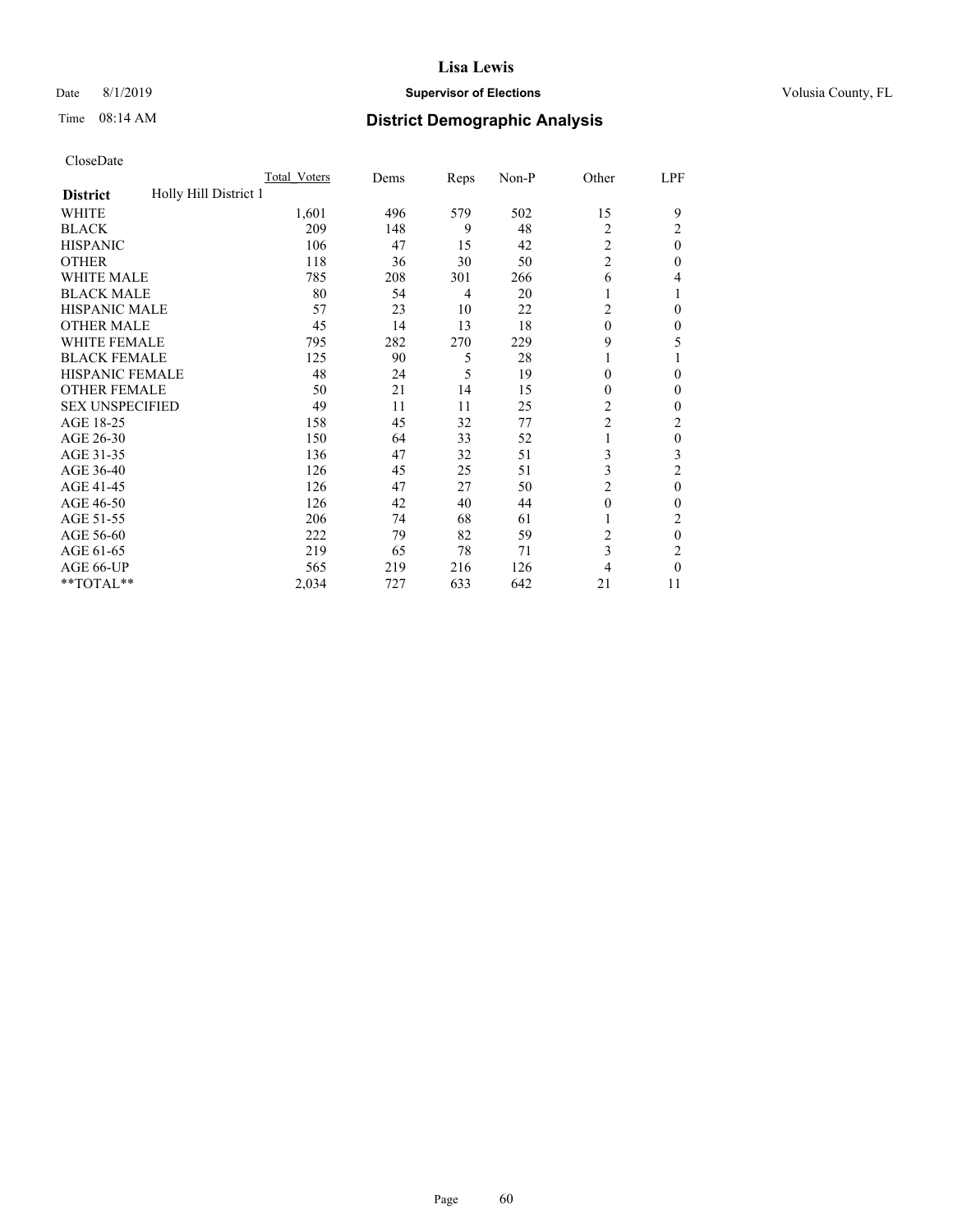## Date 8/1/2019 **Supervisor of Elections Supervisor of Elections** Volusia County, FL

# Time 08:14 AM **District Demographic Analysis**

|                                          | Total Voters | Dems | Reps | Non-P | Other          | LPF    |
|------------------------------------------|--------------|------|------|-------|----------------|--------|
| Holly Hill District 2<br><b>District</b> |              |      |      |       |                |        |
| WHITE                                    | 1,555        | 534  | 486  | 514   | 9              | 12     |
| <b>BLACK</b>                             | 274          | 199  | 9    | 66    | $\Omega$       | 0      |
| <b>HISPANIC</b>                          | 65           | 32   | 10   | 23    | $\Omega$       | $_{0}$ |
| <b>OTHER</b>                             | 100          | 36   | 14   | 50    | 0              | 0      |
| WHITE MALE                               | 732          | 210  | 253  | 256   | 4              | 9      |
| <b>BLACK MALE</b>                        | 117          | 76   | 5    | 36    | $\Omega$       | 0      |
| <b>HISPANIC MALE</b>                     | 30           | 10   | 7    | 13    | 0              | 0      |
| <b>OTHER MALE</b>                        | 37           | 9    | 8    | 20    | 0              | 0      |
| WHITE FEMALE                             | 805          | 321  | 229  | 247   | 5              | 3      |
| <b>BLACK FEMALE</b>                      | 156          | 123  | 4    | 29    | 0              | 0      |
| <b>HISPANIC FEMALE</b>                   | 35           | 22   | 3    | 10    | 0              | 0      |
| <b>OTHER FEMALE</b>                      | 38           | 20   | 4    | 14    | 0              | 0      |
| <b>SEX UNSPECIFIED</b>                   | 44           | 10   | 6    | 28    | 0              | 0      |
| AGE 18-25                                | 205          | 66   | 35   | 100   | 0              | 4      |
| AGE 26-30                                | 160          | 57   | 38   | 63    | 2              | 0      |
| AGE 31-35                                | 169          | 71   | 31   | 66    | $\theta$       |        |
| AGE 36-40                                | 142          | 58   | 25   | 57    | 0              | 2      |
| AGE 41-45                                | 105          | 41   | 23   | 40    |                | 0      |
| AGE 46-50                                | 185          | 70   | 51   | 62    | 0              | 2      |
| AGE 51-55                                | 188          | 64   | 67   | 56    | 0              | 1      |
| AGE 56-60                                | 238          | 107  | 60   | 67    | $\overline{c}$ | 2      |
| AGE 61-65                                | 185          | 79   | 54   | 50    | $\overline{2}$ | 0      |
| AGE 66-UP                                | 417          | 188  | 135  | 92    | $\overline{2}$ | 0      |
| **TOTAL**                                | 1,994        | 801  | 519  | 653   | 9              | 12     |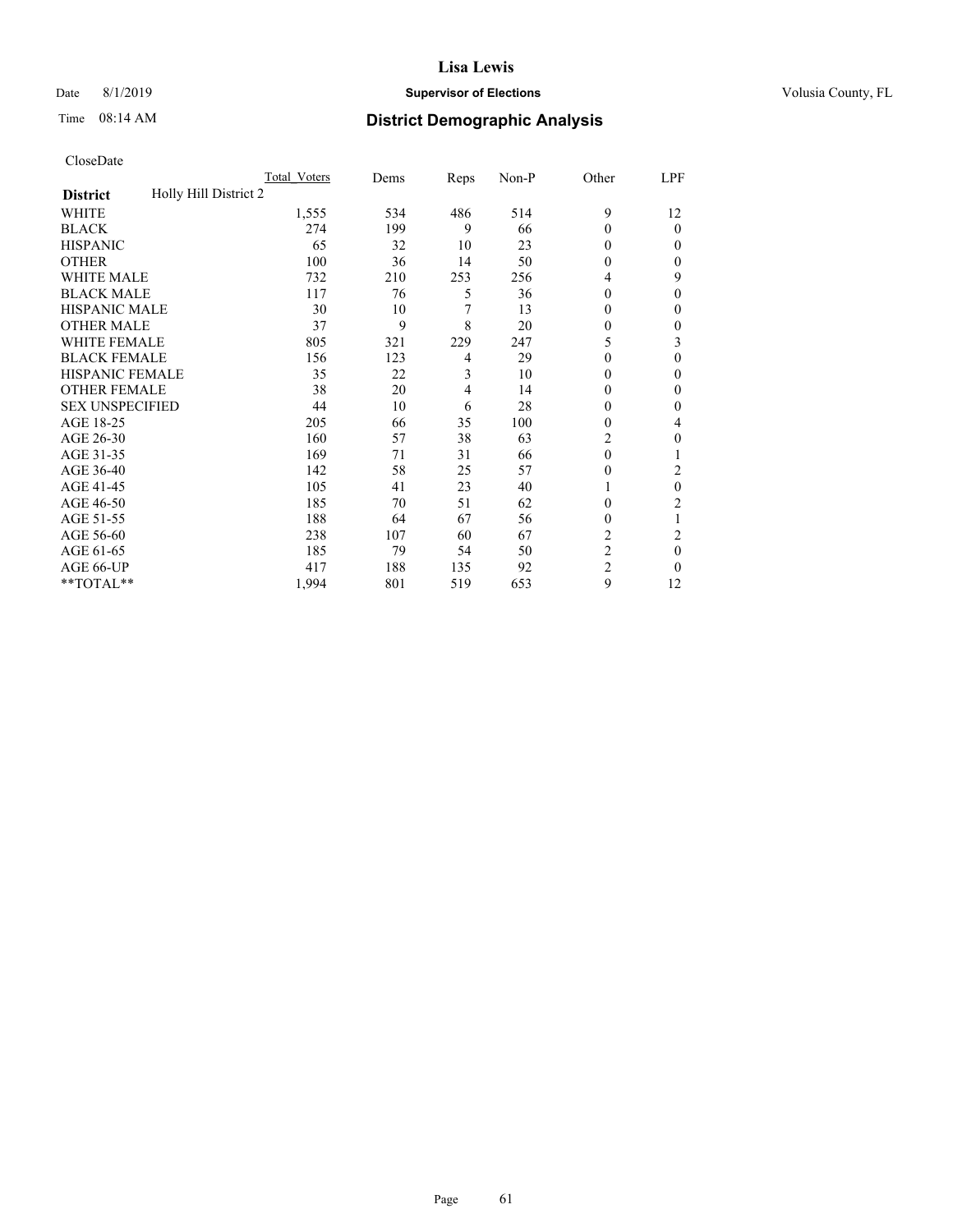## Date 8/1/2019 **Supervisor of Elections Supervisor of Elections** Volusia County, FL

# Time 08:14 AM **District Demographic Analysis**

|                                          | Total Voters | Dems | Reps | Non-P | Other          | LPF            |
|------------------------------------------|--------------|------|------|-------|----------------|----------------|
| Holly Hill District 3<br><b>District</b> |              |      |      |       |                |                |
| WHITE                                    | 1,616        | 516  | 606  | 472   | 17             | 5              |
| <b>BLACK</b>                             | 206          | 158  | 8    | 40    | $\Omega$       | 0              |
| <b>HISPANIC</b>                          | 60           | 26   | 4    | 28    | 2              | $_{0}$         |
| <b>OTHER</b>                             | 91           | 32   | 17   | 42    | $\theta$       | 0              |
| WHITE MALE                               | 693          | 195  | 284  | 201   | 8              | 5              |
| <b>BLACK MALE</b>                        | 88           | 55   | 7    | 26    | 0              | 0              |
| <b>HISPANIC MALE</b>                     | 32           | 16   | 1    | 13    | 2              | 0              |
| <b>OTHER MALE</b>                        | 30           | 12   | 4    | 14    | $\Omega$       | 0              |
| WHITE FEMALE                             | 903          | 315  | 315  | 264   | 9              | 0              |
| <b>BLACK FEMALE</b>                      | 117          | 102  | 1    | 14    | 0              | 0              |
| <b>HISPANIC FEMALE</b>                   | 27           | 10   | 3    | 14    | 0              | 0              |
| <b>OTHER FEMALE</b>                      | 35           | 13   | 9    | 13    | 0              | 0              |
| <b>SEX UNSPECIFIED</b>                   | 48           | 14   | 11   | 23    | 0              | 0              |
| AGE 18-25                                | 105          | 37   | 21   | 47    | 0              | 0              |
| AGE 26-30                                | 101          | 31   | 28   | 40    | 2              | 0              |
| AGE 31-35                                | 92           | 32   | 16   | 44    | $\Omega$       | 0              |
| AGE 36-40                                | 89           | 32   | 18   | 39    | 0              | 0              |
| AGE 41-45                                | 112          | 46   | 26   | 40    | $_{0}$         | 0              |
| AGE 46-50                                | 111          | 36   | 29   | 44    |                |                |
| AGE 51-55                                | 141          | 48   | 41   | 49    |                | $\overline{c}$ |
| AGE 56-60                                | 185          | 72   | 49   | 60    | $\overline{c}$ | $\overline{2}$ |
| AGE 61-65                                | 209          | 76   | 79   | 47    | 7              | 0              |
| AGE 66-UP                                | 828          | 322  | 328  | 172   | 6              | 0              |
| **TOTAL**                                | 1,973        | 732  | 635  | 582   | 19             | 5              |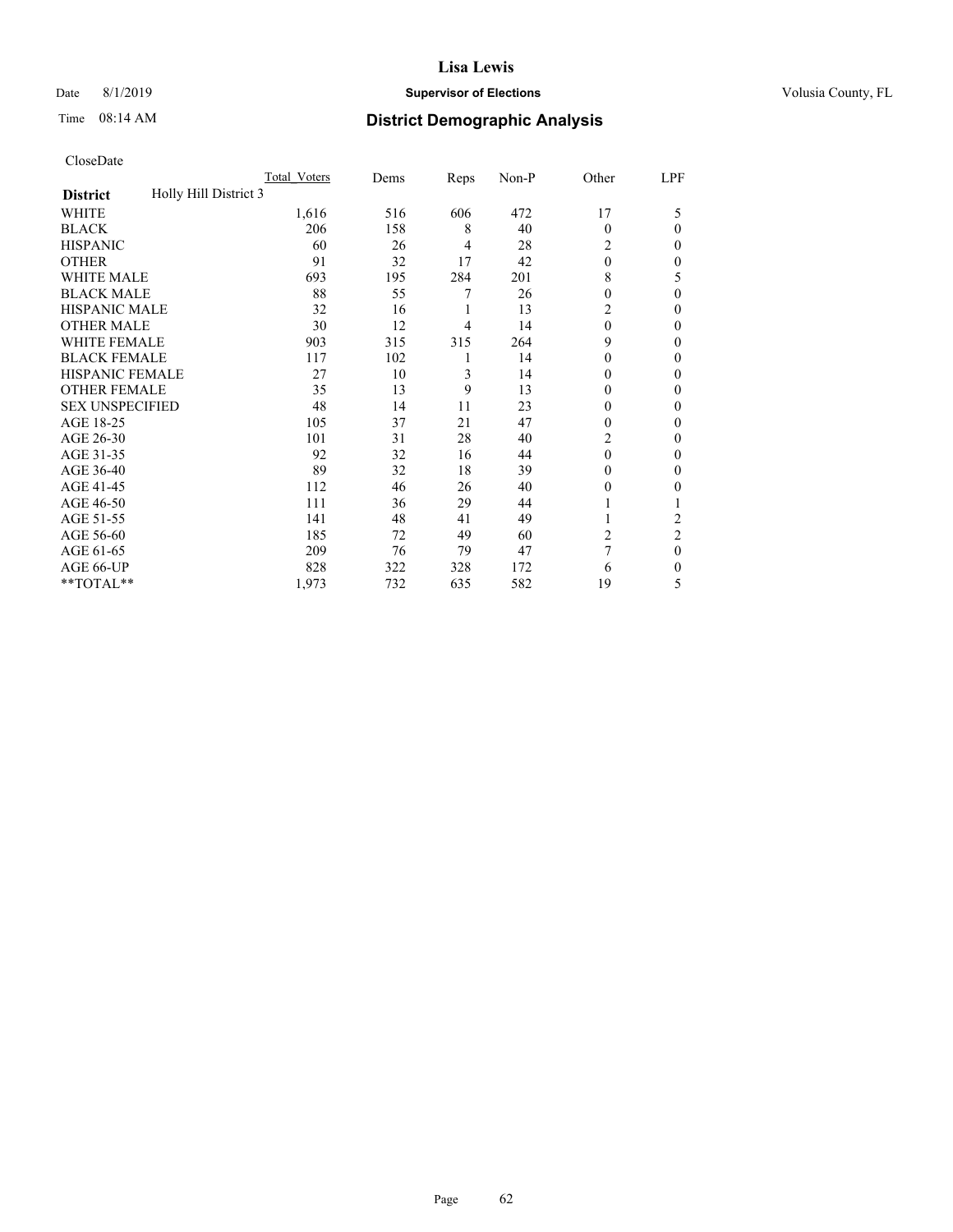## Date 8/1/2019 **Supervisor of Elections Supervisor of Elections** Volusia County, FL

# Time 08:14 AM **District Demographic Analysis**

|                                          | Total Voters | Dems | Reps | Non-P | Other          | LPF      |
|------------------------------------------|--------------|------|------|-------|----------------|----------|
| Holly Hill District 4<br><b>District</b> |              |      |      |       |                |          |
| WHITE                                    | 1,480        | 472  | 531  | 460   | 14             | 3        |
| <b>BLACK</b>                             | 397          | 291  | 11   | 94    | 1              | 0        |
| <b>HISPANIC</b>                          | 83           | 37   | 15   | 30    | $\Omega$       |          |
| <b>OTHER</b>                             | 100          | 41   | 16   | 43    | 0              | 0        |
| WHITE MALE                               | 668          | 171  | 255  | 231   | 9              | 2        |
| <b>BLACK MALE</b>                        | 121          | 81   | 2    | 37    |                | 0        |
| <b>HISPANIC MALE</b>                     | 42           | 21   | 3    | 17    | 0              |          |
| <b>OTHER MALE</b>                        | 33           | 15   | 8    | 10    | $\theta$       | 0        |
| <b>WHITE FEMALE</b>                      | 798          | 297  | 271  | 224   | 5              |          |
| <b>BLACK FEMALE</b>                      | 268          | 205  | 9    | 54    | $\theta$       | 0        |
| <b>HISPANIC FEMALE</b>                   | 39           | 15   | 11   | 13    | 0              | 0        |
| <b>OTHER FEMALE</b>                      | 41           | 20   | 7    | 14    | $\Omega$       | 0        |
| <b>SEX UNSPECIFIED</b>                   | 50           | 16   | 7    | 27    | 0              | 0        |
| AGE 18-25                                | 249          | 99   | 39   | 109   |                |          |
| AGE 26-30                                | 218          | 88   | 47   | 82    |                | 0        |
| AGE 31-35                                | 179          | 72   | 35   | 69    |                | 2        |
| AGE 36-40                                | 159          | 70   | 33   | 53    | 3              | $\theta$ |
| AGE 41-45                                | 121          | 50   | 35   | 34    | 2              | 0        |
| AGE 46-50                                | 140          | 47   | 34   | 57    | $\overline{2}$ | 0        |
| AGE 51-55                                | 150          | 57   | 43   | 49    | 1              | 0        |
| AGE 56-60                                | 218          | 76   | 84   | 55    | $\overline{2}$ |          |
| AGE 61-65                                | 171          | 75   | 62   | 34    | $\mathbf{0}$   | 0        |
| AGE 66-UP                                | 455          | 207  | 161  | 85    | $\overline{c}$ | 0        |
| **TOTAL**                                | 2,060        | 841  | 573  | 627   | 15             | 4        |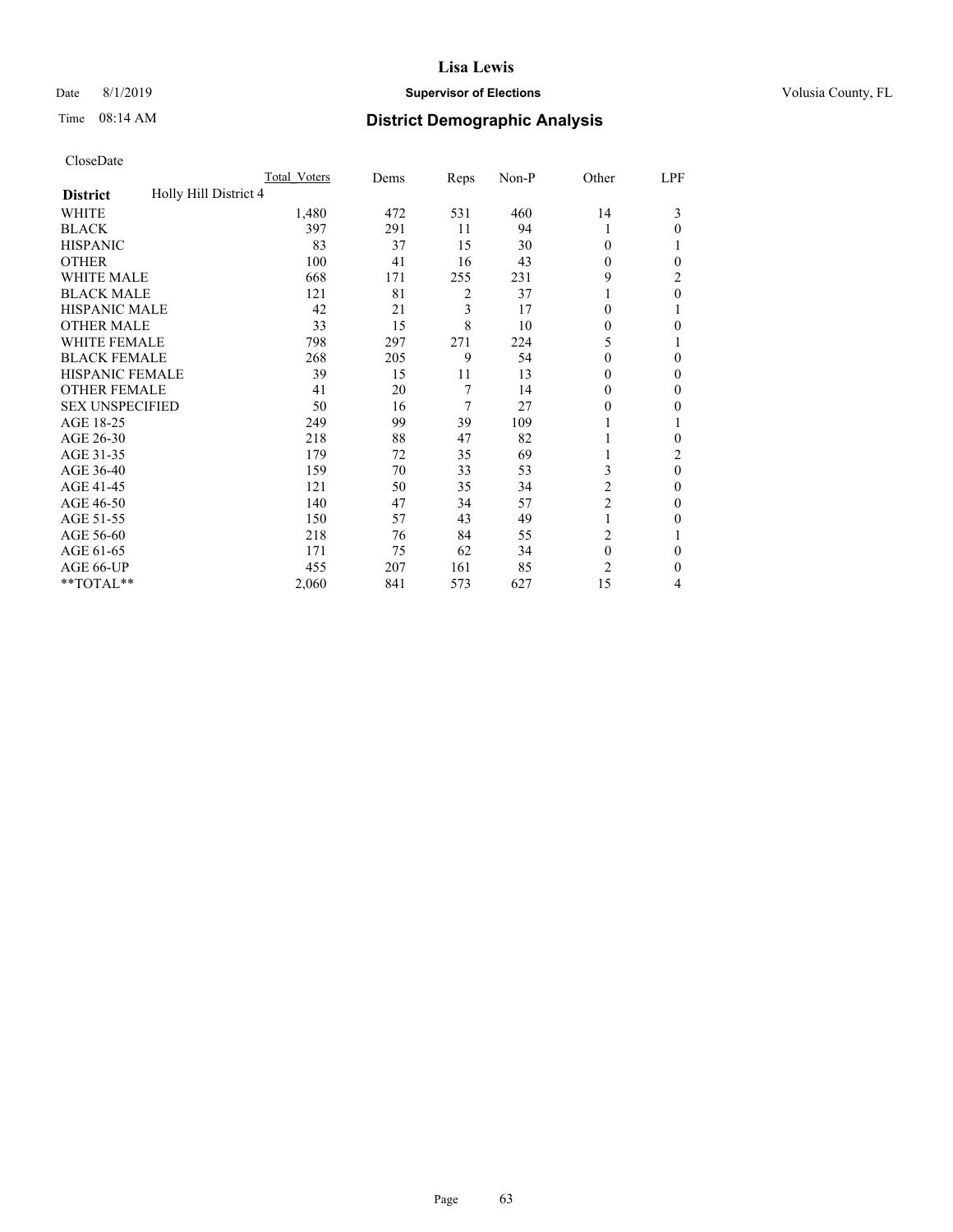## Date 8/1/2019 **Supervisor of Elections Supervisor of Elections** Volusia County, FL

# Time 08:14 AM **District Demographic Analysis**

|                        |            | Total Voters | Dems | Reps           | $Non-P$ | Other    | LPF      |
|------------------------|------------|--------------|------|----------------|---------|----------|----------|
| <b>District</b>        | Lake Helen |              |      |                |         |          |          |
| WHITE                  |            | 1,832        | 520  | 776            | 519     | 13       | 4        |
| <b>BLACK</b>           |            | 168          | 141  | 6              | 21      | $\Omega$ | $\Omega$ |
| <b>HISPANIC</b>        |            | 75           | 31   | 20             | 22      |          |          |
| <b>OTHER</b>           |            | 73           | 26   | 17             | 29      | $\theta$ |          |
| WHITE MALE             |            | 824          | 197  | 374            | 246     | 3        | 4        |
| <b>BLACK MALE</b>      |            | 74           | 63   | 3              | 8       | $\theta$ | $\Omega$ |
| <b>HISPANIC MALE</b>   |            | 32           | 16   | 8              |         | 0        |          |
| <b>OTHER MALE</b>      |            | 22           | 11   | 4              | 6       | $\theta$ |          |
| <b>WHITE FEMALE</b>    |            | 987          | 321  | 391            | 265     | 10       | $\Omega$ |
| <b>BLACK FEMALE</b>    |            | 91           | 77   | $\overline{2}$ | 12      | $\theta$ | $\Omega$ |
| <b>HISPANIC FEMALE</b> |            | 41           | 14   | 12             | 14      |          | $\Omega$ |
| <b>OTHER FEMALE</b>    |            | 35           | 14   | 5              | 16      | 0        | $\theta$ |
| <b>SEX UNSPECIFIED</b> |            | 42           | 5    | 20             | 17      | $\theta$ | $\theta$ |
| AGE 18-25              |            | 184          | 44   | 59             | 76      | 4        |          |
| AGE 26-30              |            | 133          | 28   | 49             | 55      | 0        |          |
| AGE 31-35              |            | 149          | 46   | 44             | 56      | 3        | $\Omega$ |
| AGE 36-40              |            | 133          | 39   | 37             | 57      | $\theta$ | $\Omega$ |
| AGE 41-45              |            | 131          | 32   | 42             | 55      |          |          |
| AGE 46-50              |            | 150          | 46   | 56             | 44      |          | 3        |
| AGE 51-55              |            | 180          | 43   | 88             | 48      |          | $\theta$ |
| AGE 56-60              |            | 241          | 82   | 105            | 51      | 3        | 0        |
| AGE 61-65              |            | 224          | 84   | 96             | 44      | $\theta$ | $\Omega$ |
| AGE 66-UP              |            | 623          | 274  | 243            | 105     |          | $\Omega$ |
| **TOTAL**              |            | 2,148        | 718  | 819            | 591     | 14       | 6        |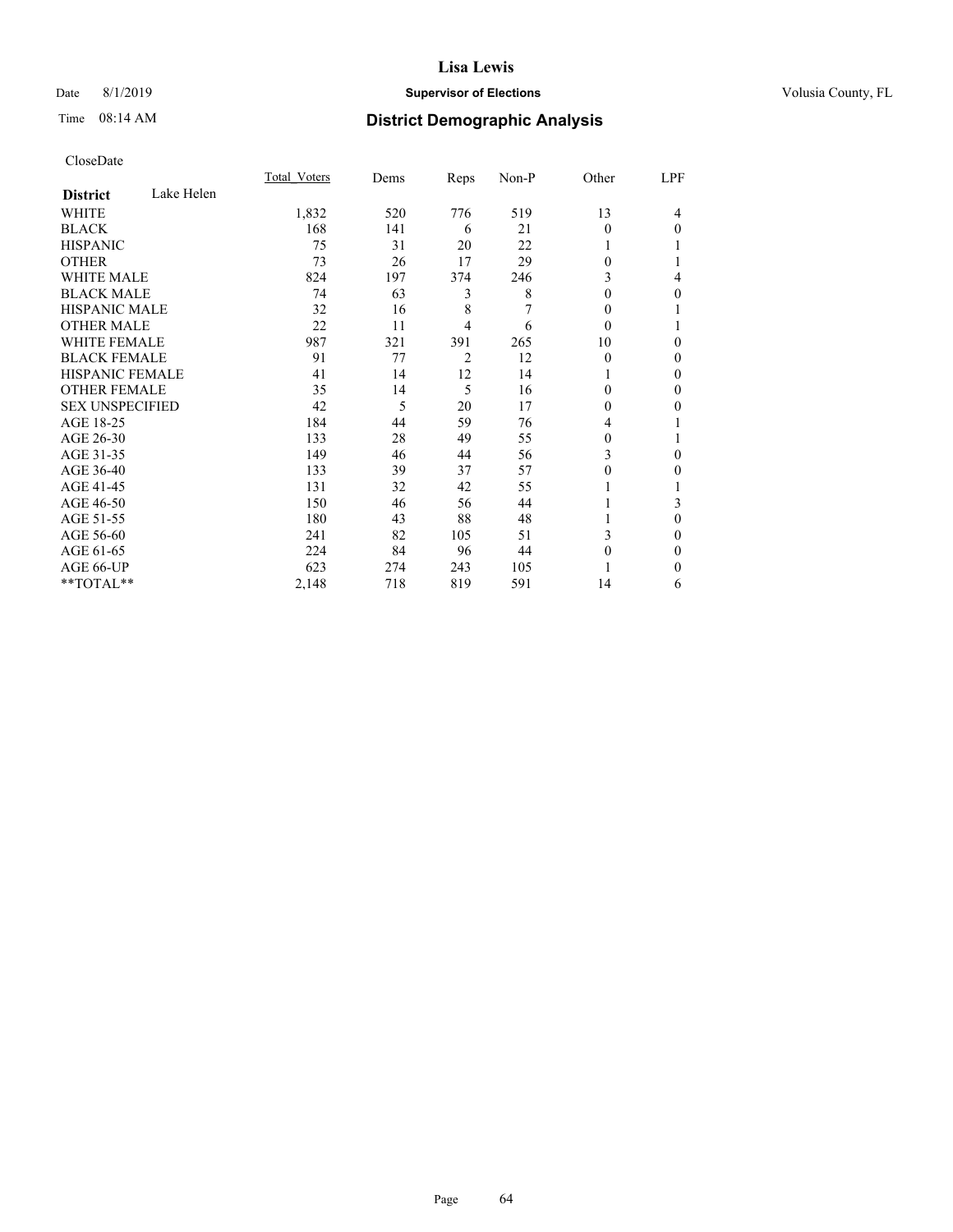## Date 8/1/2019 **Supervisor of Elections Supervisor of Elections** Volusia County, FL

|                                          | Total Voters | Dems  | Reps  | Non-P    | Other          | LPF            |
|------------------------------------------|--------------|-------|-------|----------|----------------|----------------|
| New Smyrna Bch Zone 1<br><b>District</b> |              |       |       |          |                |                |
| WHITE                                    | 5,084        | 1,435 | 2,376 | 1,214    | 44             | 15             |
| <b>BLACK</b>                             | 17           | 12    |       | 4        | 0              | 0              |
| <b>HISPANIC</b>                          | 66           | 19    | 23    | 23       |                | 0              |
| <b>OTHER</b>                             | 156          | 37    | 53    | 65       |                | 0              |
| <b>WHITE MALE</b>                        | 2,366        | 556   | 1,165 | 620      | 16             | 9              |
| <b>BLACK MALE</b>                        | 13           | 9     | 0     | 4        | 0              | 0              |
| <b>HISPANIC MALE</b>                     | 27           | 10    | 7     | 10       | 0              | 0              |
| <b>OTHER MALE</b>                        | 54           | 13    | 26    | 15       | $\Omega$       | 0              |
| <b>WHITE FEMALE</b>                      | 2,669        | 862   | 1,193 | 580      | 28             | 6              |
| <b>BLACK FEMALE</b>                      | 4            | 3     |       | $\Omega$ | 0              | $_{0}$         |
| HISPANIC FEMALE                          | 39           | 9     | 16    | 13       |                | 0              |
| <b>OTHER FEMALE</b>                      | 62           | 22    | 23    | 17       | 0              | 0              |
| <b>SEX UNSPECIFIED</b>                   | 89           | 19    | 22    | 47       |                | 0              |
| AGE 18-25                                | 275          | 55    | 104   | 111      | 4              |                |
| AGE 26-30                                | 204          | 44    | 68    | 89       | 2              |                |
| AGE 31-35                                | 214          | 62    | 57    | 89       | 4              | 2              |
| AGE 36-40                                | 222          | 62    | 73    | 82       |                | 4              |
| AGE 41-45                                | 202          | 46    | 78    | 73       | 5              | 0              |
| AGE 46-50                                | 269          | 69    | 118   | 79       | $\overline{c}$ |                |
| AGE 51-55                                | 407          | 95    | 216   | 93       | $\overline{c}$ |                |
| AGE 56-60                                | 612          | 160   | 309   | 134      | 7              | 2              |
| AGE 61-65                                | 657          | 206   | 307   | 137      | 5              | $\overline{2}$ |
| AGE 66-UP                                | 2,261        | 704   | 1,123 | 419      | 14             |                |
| **TOTAL**                                | 5,323        | 1,503 | 2,453 | 1,306    | 46             | 15             |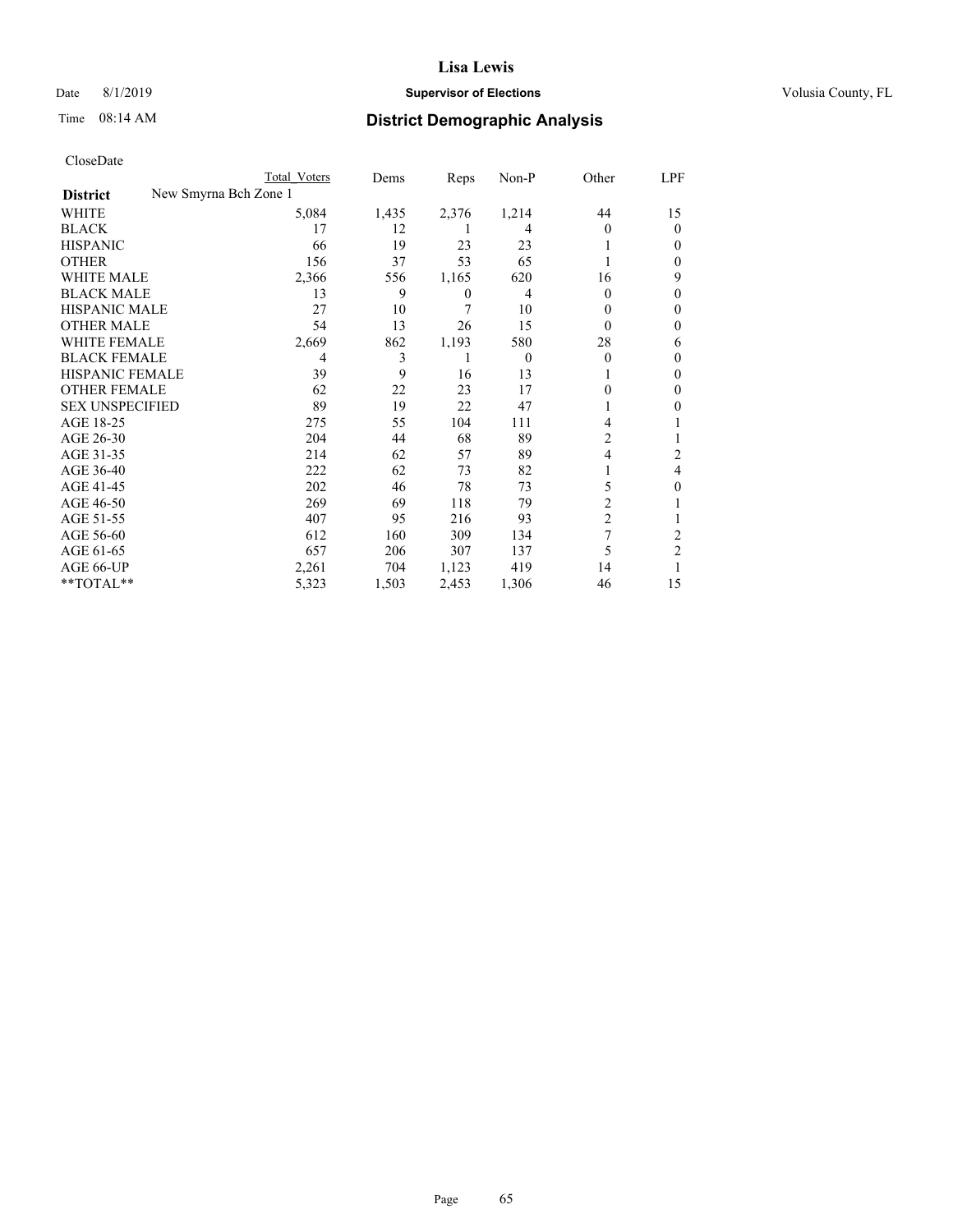#### Date 8/1/2019 **Supervisor of Elections Supervisor of Elections** Volusia County, FL

| CloseDate              |                       |                     |       |          |       |              |                         |
|------------------------|-----------------------|---------------------|-------|----------|-------|--------------|-------------------------|
|                        |                       | <b>Total Voters</b> | Dems  | Reps     | Non-P | Other        | LPF                     |
| <b>District</b>        | New Smyrna Bch Zone 2 |                     |       |          |       |              |                         |
| WHITE                  |                       | 4,275               | 1,328 | 1,744    | 1,137 | 53           | 13                      |
| <b>BLACK</b>           |                       | 84                  | 70    | 1        | 13    | $\mathbf{0}$ | $\mathbf{0}$            |
| <b>HISPANIC</b>        |                       | 84                  | 28    | 34       | 21    |              | $\boldsymbol{0}$        |
| <b>OTHER</b>           |                       | 171                 | 59    | 48       | 61    |              | $\overline{2}$          |
| <b>WHITE MALE</b>      |                       | 1,932               | 510   | 832      | 555   | 26           | 9                       |
| <b>BLACK MALE</b>      |                       | 30                  | 26    | $\theta$ | 4     | $\theta$     | $\boldsymbol{0}$        |
| <b>HISPANIC MALE</b>   |                       | 47                  | 9     | 22       | 16    | $\theta$     | $\boldsymbol{0}$        |
| <b>OTHER MALE</b>      |                       | 60                  | 20    | 18       | 20    | $\theta$     | $\boldsymbol{2}$        |
| WHITE FEMALE           |                       | 2,303               | 805   | 896      | 571   | 27           | $\overline{4}$          |
| <b>BLACK FEMALE</b>    |                       | 54                  | 44    | 1        | 9     | $\theta$     | $\boldsymbol{0}$        |
| HISPANIC FEMALE        |                       | 37                  | 19    | 12       | 5     |              | $\boldsymbol{0}$        |
| <b>OTHER FEMALE</b>    |                       | 75                  | 29    | 21       | 24    |              | $\boldsymbol{0}$        |
| <b>SEX UNSPECIFIED</b> |                       | 76                  | 23    | 25       | 28    | $\theta$     | $\boldsymbol{0}$        |
| AGE 18-25              |                       | 276                 | 95    | 80       | 94    | 4            | 3                       |
| AGE 26-30              |                       | 214                 | 65    | 64       | 80    | 4            |                         |
| AGE 31-35              |                       | 228                 | 61    | 70       | 93    | 3            | 1                       |
| AGE 36-40              |                       | 260                 | 87    | 67       | 98    | 6            | $\overline{c}$          |
| AGE 41-45              |                       | 228                 | 60    | 67       | 96    | 3            | $\overline{\mathbf{c}}$ |
| AGE 46-50              |                       | 312                 | 84    | 124      | 98    | 4            | $\overline{c}$          |
| AGE 51-55              |                       | 361                 | 79    | 167      | 108   | 7            | $\boldsymbol{0}$        |
| AGE 56-60              |                       | 491                 | 130   | 232      | 118   | 10           | 1                       |
| AGE 61-65              |                       | 547                 | 203   | 218      | 119   | 5            | $\overline{\mathbf{c}}$ |
| AGE 66-UP              |                       | 1,697               | 621   | 738      | 328   | 9            |                         |
| **TOTAL**              |                       | 4,614               | 1,485 | 1,827    | 1,232 | 55           | 15                      |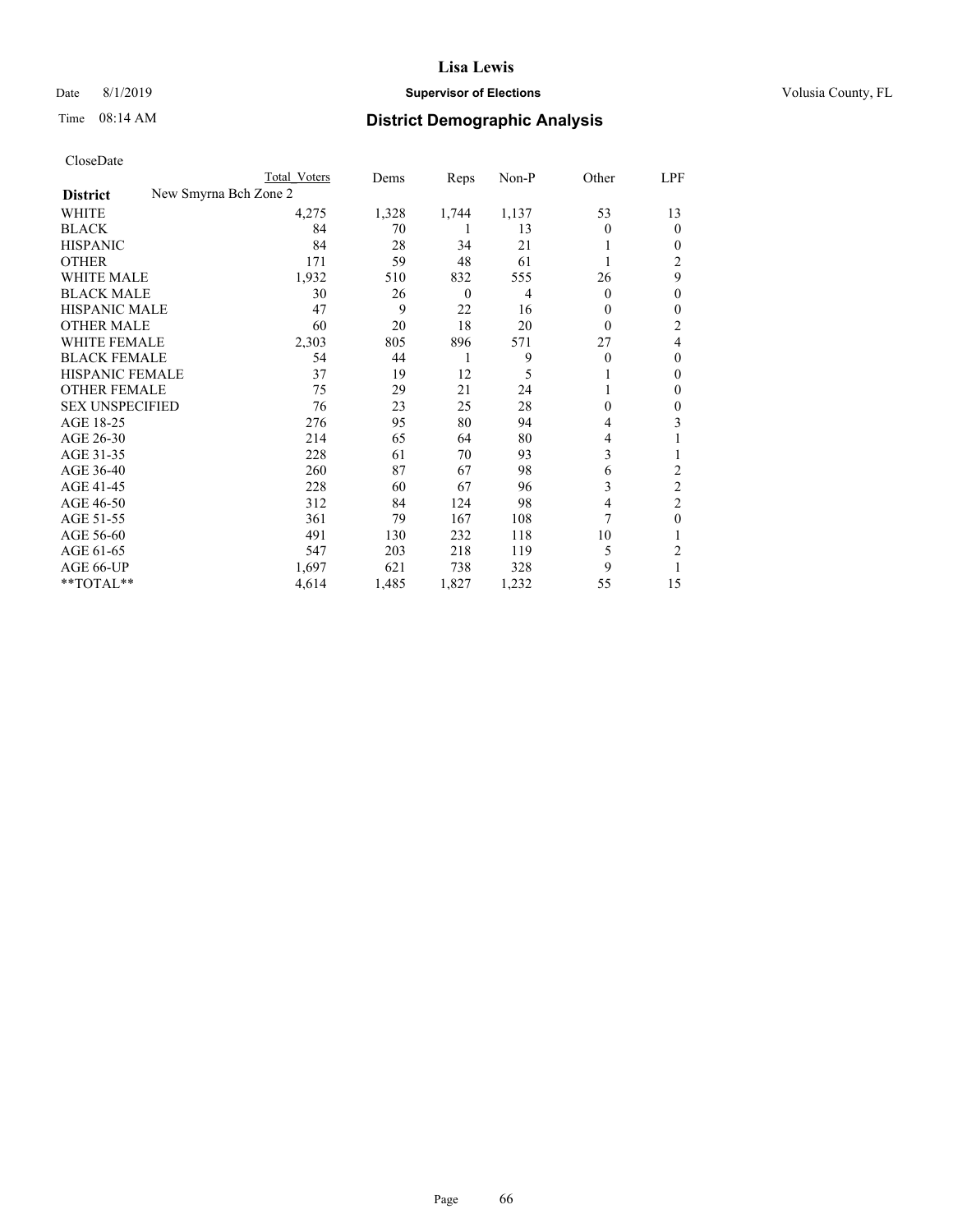## Date 8/1/2019 **Supervisor of Elections Supervisor of Elections** Volusia County, FL

|                                          | Total Voters | Dems  | Reps  | Non-P | Other          | LPF                     |
|------------------------------------------|--------------|-------|-------|-------|----------------|-------------------------|
| New Smyrna Bch Zone 3<br><b>District</b> |              |       |       |       |                |                         |
| WHITE                                    | 5,607        | 1,437 | 2,572 | 1,517 | 66             | 15                      |
| <b>BLACK</b>                             | 57           | 36    | 2     | 17    |                | 1                       |
| <b>HISPANIC</b>                          | 122          | 37    | 42    | 42    |                | 0                       |
| <b>OTHER</b>                             | 163          | 39    | 52    | 71    |                | $\Omega$                |
| <b>WHITE MALE</b>                        | 2,567        | 556   | 1,222 | 747   | 32             | 10                      |
| <b>BLACK MALE</b>                        | 31           | 17    | 1     | 11    |                | 1                       |
| <b>HISPANIC MALE</b>                     | 64           | 21    | 21    | 21    |                | 0                       |
| <b>OTHER MALE</b>                        | 62           | 18    | 17    | 26    | 1              | $\mathbf{0}$            |
| <b>WHITE FEMALE</b>                      | 3,001        | 874   | 1,330 | 758   | 34             | 5                       |
| <b>BLACK FEMALE</b>                      | 26           | 19    | 1     | 6     | $\Omega$       | 0                       |
| <b>HISPANIC FEMALE</b>                   | 55           | 15    | 20    | 20    | $\Omega$       | 0                       |
| <b>OTHER FEMALE</b>                      | 67           | 16    | 26    | 25    | $\Omega$       | $\mathbf{0}$            |
| <b>SEX UNSPECIFIED</b>                   | 76           | 13    | 30    | 33    | $\Omega$       | 0                       |
| AGE 18-25                                | 329          | 65    | 112   | 142   | 8              | 2                       |
| AGE 26-30                                | 247          | 54    | 77    | 112   | 1              | 3                       |
| AGE 31-35                                | 293          | 75    | 101   | 111   | 4              | $\overline{\mathbf{c}}$ |
| AGE 36-40                                | 332          | 85    | 110   | 131   | 5              |                         |
| AGE 41-45                                | 296          | 69    | 126   | 96    | 3              | 2                       |
| AGE 46-50                                | 332          | 76    | 149   | 102   | 5              | $\theta$                |
| AGE 51-55                                | 407          | 83    | 207   | 111   | 4              | 2                       |
| AGE 56-60                                | 553          | 141   | 264   | 145   | $\overline{2}$ |                         |
| AGE 61-65                                | 683          | 188   | 309   | 171   | 13             | 2                       |
| AGE 66-UP                                | 2,477        | 713   | 1,213 | 526   | 24             |                         |
| **TOTAL**                                | 5,949        | 1,549 | 2,668 | 1,647 | 69             | 16                      |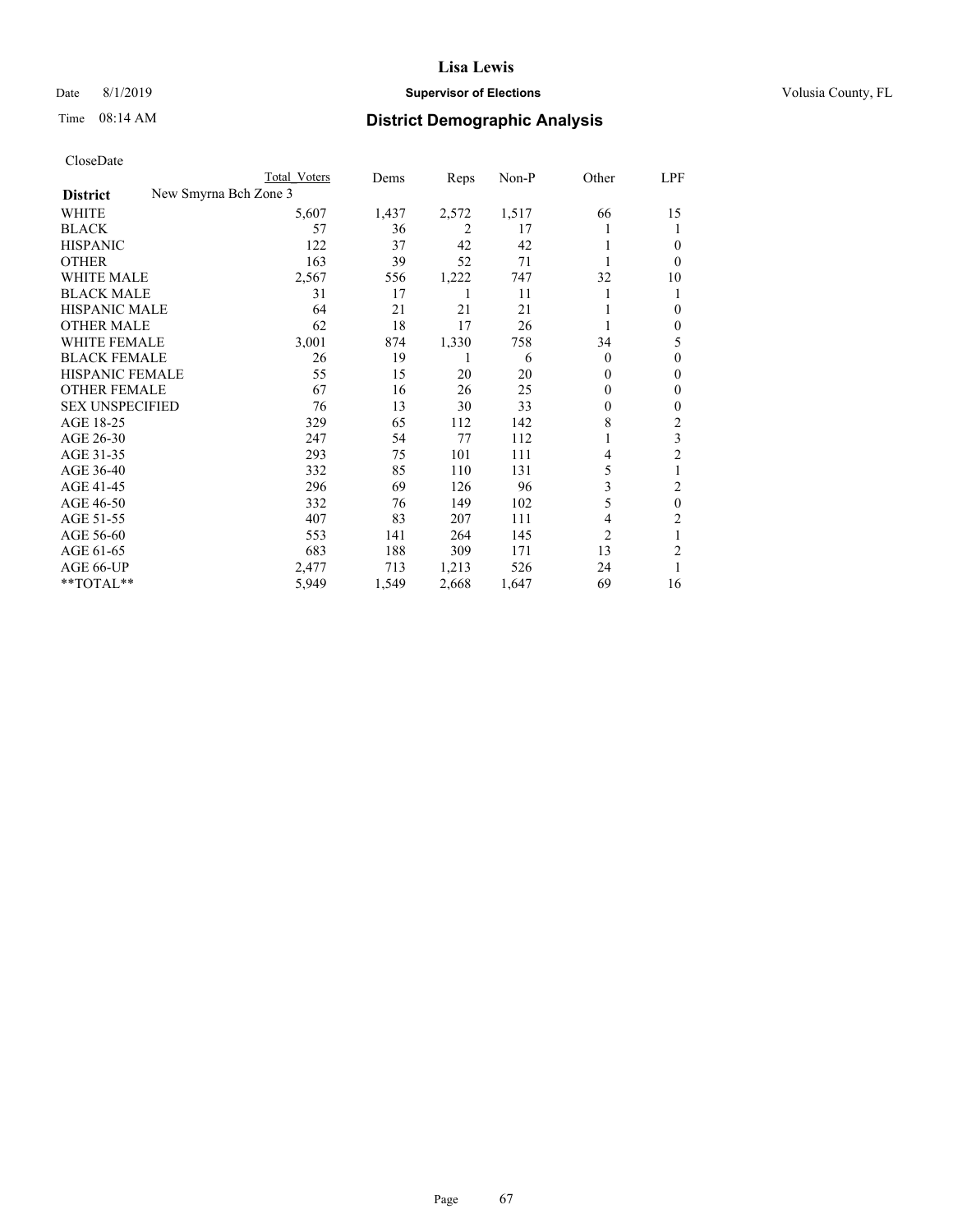## Date 8/1/2019 **Supervisor of Elections Supervisor of Elections** Volusia County, FL

| Total Voters          | Dems  | Reps  | Non-P | Other    | LPF            |
|-----------------------|-------|-------|-------|----------|----------------|
| New Smyrna Bch Zone 4 |       |       |       |          |                |
| 5,600                 | 1,467 | 2,584 | 1,467 | 70       | 12             |
| 602                   | 501   | 17    | 82    |          | 1              |
| 131                   | 47    | 37    | 46    | 1        | 0              |
| 272                   | 81    | 53    | 132   | 4        | 2              |
| 2,522                 | 557   | 1,235 | 684   | 37       | 9              |
| 241                   | 186   | 7     | 46    |          | 1              |
| 60                    | 21    | 19    | 19    |          | 0              |
| 105                   | 23    | 26    | 52    | 3        |                |
| 3,018                 | 894   | 1,322 | 766   | 33       | 3              |
| 350                   | 305   | 9     | 36    | $\theta$ | $\theta$       |
| 66                    | 26    | 16    | 24    | 0        | 0              |
| 114                   | 44    | 23    | 45    |          |                |
| 129                   | 40    | 34    | 55    | $\theta$ | 0              |
| 451                   | 143   | 118   | 178   | 11       |                |
| 329                   | 91    | 95    | 131   | 8        | 4              |
| 322                   | 105   | 102   | 110   | 4        | 1              |
| 322                   | 107   | 106   | 104   | 4        | 1              |
| 322                   | 90    | 123   | 104   | 4        |                |
| 404                   | 130   | 158   | 109   | 5        | $\overline{2}$ |
| 461                   | 133   | 193   | 128   | 6        | 1              |
| 674                   | 191   | 325   | 153   | 5        | 0              |
| 749                   | 245   | 325   | 170   | 8        | 1              |
| 2,571                 | 861   | 1,146 | 540   | 21       | 3              |
| 6,605                 | 2,096 | 2,691 | 1,727 | 76       | 15             |
|                       |       |       |       |          |                |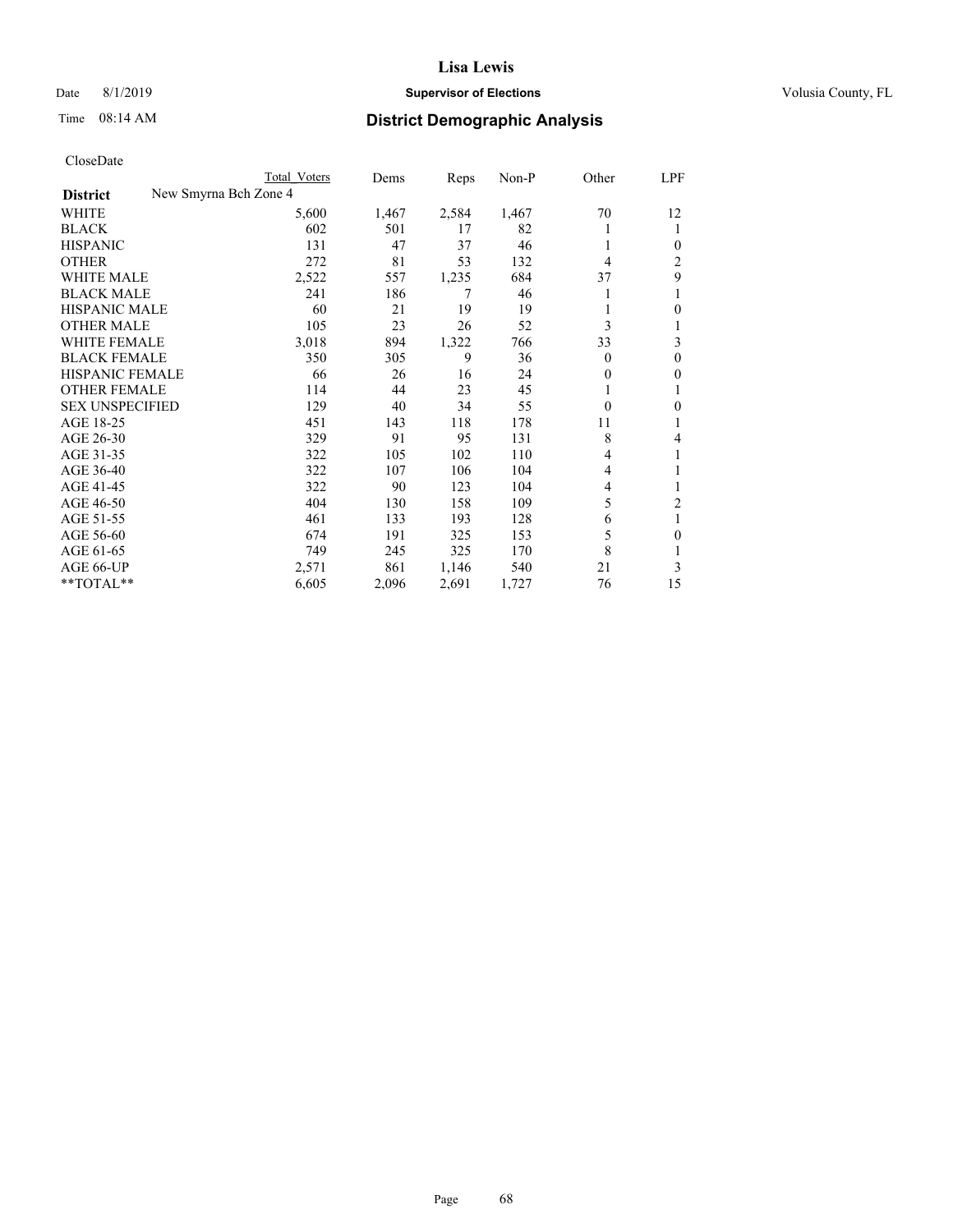## Date 8/1/2019 **Supervisor of Elections Supervisor of Elections** Volusia County, FL

# Time 08:14 AM **District Demographic Analysis**

|                        |          | Total Voters | Dems | Reps           | Non-P | Other          | LPF          |
|------------------------|----------|--------------|------|----------------|-------|----------------|--------------|
| <b>District</b>        | Oak Hill |              |      |                |       |                |              |
| WHITE                  |          | 1,345        | 328  | 619            | 379   | 17             | 2            |
| <b>BLACK</b>           |          | 150          | 127  | 4              | 19    | $\Omega$       | $\theta$     |
| <b>HISPANIC</b>        |          | 14           | 6    | 2              | 6     | 0              | 0            |
| <b>OTHER</b>           |          | 41           | 12   | 14             | 15    | 0              | 0            |
| WHITE MALE             |          | 670          | 146  | 319            | 199   | 5              |              |
| <b>BLACK MALE</b>      |          | 68           | 53   | 2              | 13    | 0              | 0            |
| <b>HISPANIC MALE</b>   |          | 5            | 1    | 1              | 3     | 0              | 0            |
| <b>OTHER MALE</b>      |          | 16           | 3    | 8              | 5     | $\theta$       | 0            |
| WHITE FEMALE           |          | 658          | 180  | 290            | 175   | 12             |              |
| <b>BLACK FEMALE</b>    |          | 82           | 74   | $\overline{2}$ | 6     | $\theta$       | 0            |
| <b>HISPANIC FEMALE</b> |          | 9            | 5    | 1              | 3     | 0              | 0            |
| <b>OTHER FEMALE</b>    |          | 16           | 8    | 5              | 3     | 0              | 0            |
| <b>SEX UNSPECIFIED</b> |          | 26           | 3    | 11             | 12    | 0              | 0            |
| AGE 18-25              |          | 98           | 27   | 25             | 41    | 5              | 0            |
| AGE 26-30              |          | 73           | 25   | 20             | 25    | 3              | 0            |
| AGE 31-35              |          | 60           | 19   | 20             | 20    |                | 0            |
| AGE 36-40              |          | 74           | 28   | 26             | 20    | $\Omega$       | 0            |
| AGE 41-45              |          | 79           | 24   | 19             | 36    | 0              | 0            |
| AGE 46-50              |          | 77           | 22   | 31             | 24    | 0              | 0            |
| AGE 51-55              |          | 127          | 41   | 51             | 33    | 2              | $\mathbf{0}$ |
| AGE 56-60              |          | 179          | 54   | 80             | 43    | $\overline{2}$ | 0            |
| AGE 61-65              |          | 188          | 59   | 88             | 39    | $\theta$       | 2            |
| AGE 66-UP              |          | 595          | 174  | 279            | 138   | 4              | $\theta$     |
| **TOTAL**              |          | 1,550        | 473  | 639            | 419   | 17             | 2            |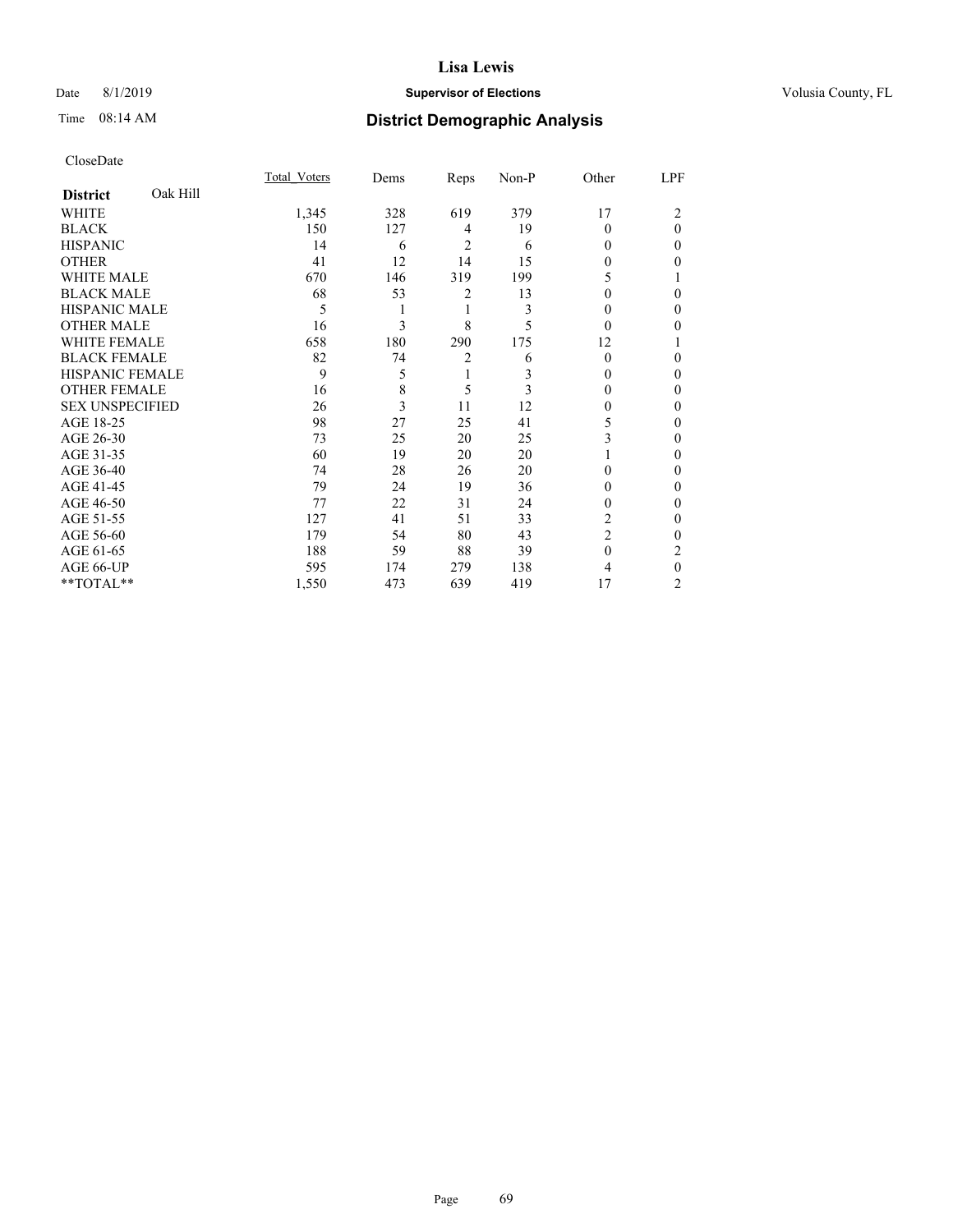## Date 8/1/2019 **Supervisor of Elections Supervisor of Elections** Volusia County, FL

# Time 08:14 AM **District Demographic Analysis**

|                        |                    | Total Voters | Dems | Reps | Non-P | Other    | LPF            |
|------------------------|--------------------|--------------|------|------|-------|----------|----------------|
| <b>District</b>        | Orange City Seat 1 |              |      |      |       |          |                |
| WHITE                  |                    | 787          | 238  | 313  | 226   | 8        | $\overline{c}$ |
| <b>BLACK</b>           |                    | 174          | 133  | 7    | 34    | 0        | $\theta$       |
| <b>HISPANIC</b>        |                    | 525          | 234  | 75   | 216   | 0        | 0              |
| <b>OTHER</b>           |                    | 80           | 39   | 14   | 27    | 0        | 0              |
| WHITE MALE             |                    | 292          | 74   | 126  | 86    | 4        | 2              |
| <b>BLACK MALE</b>      |                    | 54           | 38   | 3    | 13    | 0        | $\theta$       |
| <b>HISPANIC MALE</b>   |                    | 216          | 83   | 39   | 94    | $\Omega$ | 0              |
| <b>OTHER MALE</b>      |                    | 33           | 13   | 10   | 10    | $\theta$ | 0              |
| WHITE FEMALE           |                    | 491          | 162  | 185  | 140   | 4        | 0              |
| <b>BLACK FEMALE</b>    |                    | 117          | 93   | 4    | 20    | 0        | 0              |
| <b>HISPANIC FEMALE</b> |                    | 304          | 148  | 35   | 121   | 0        | 0              |
| <b>OTHER FEMALE</b>    |                    | 39           | 23   | 3    | 13    | $\theta$ | 0              |
| <b>SEX UNSPECIFIED</b> |                    | 20           | 10   | 4    | 6     | $\Omega$ | 0              |
| AGE 18-25              |                    | 167          | 64   | 33   | 70    | 0        | 0              |
| AGE 26-30              |                    | 135          | 61   | 23   | 50    | 1        | 0              |
| AGE 31-35              |                    | 102          | 37   | 23   | 41    |          | 0              |
| AGE 36-40              |                    | 122          | 46   | 20   | 56    | 0        | 0              |
| AGE 41-45              |                    | 106          | 35   | 25   | 42    | 2        | 2              |
| AGE 46-50              |                    | 91           | 38   | 24   | 27    | 2        | $\theta$       |
| AGE 51-55              |                    | 96           | 34   | 26   | 35    | 1        | 0              |
| AGE 56-60              |                    | 100          | 49   | 19   | 31    |          | 0              |
| AGE 61-65              |                    | 97           | 30   | 32   | 35    | 0        | 0              |
| AGE 66-UP              |                    | 550          | 250  | 184  | 116   | 0        | 0              |
| **TOTAL**              |                    | 1,566        | 644  | 409  | 503   | 8        | $\overline{c}$ |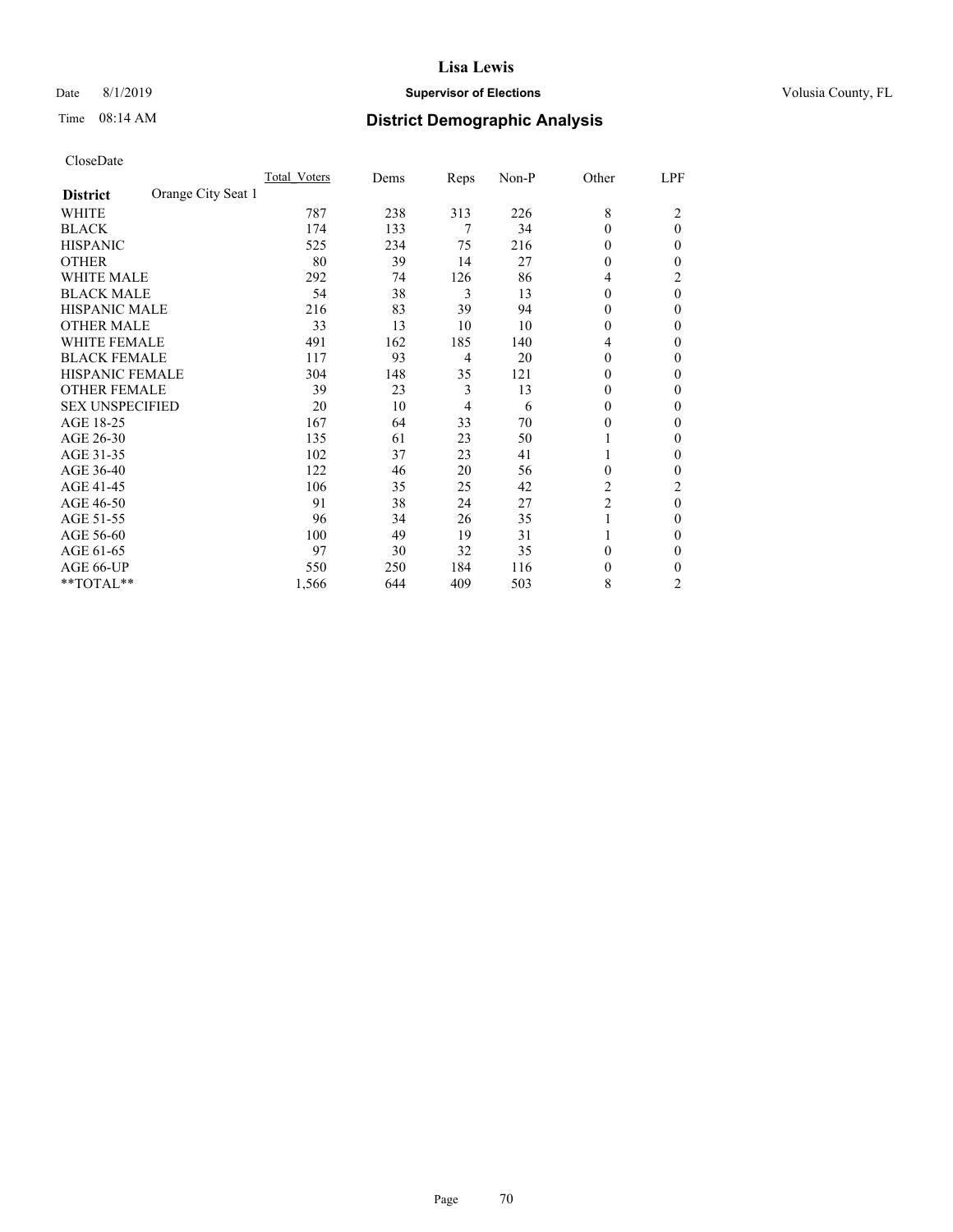## Date 8/1/2019 **Supervisor of Elections Supervisor of Elections** Volusia County, FL

# Time 08:14 AM **District Demographic Analysis**

|                                       | Total Voters | Dems | Reps | Non-P | Other    | LPF      |
|---------------------------------------|--------------|------|------|-------|----------|----------|
| Orange City Seat 2<br><b>District</b> |              |      |      |       |          |          |
| WHITE                                 | 1,127        | 295  | 497  | 326   | 5        | 4        |
| <b>BLACK</b>                          | 68           | 54   | 3    | 11    | $\Omega$ | $\Omega$ |
| <b>HISPANIC</b>                       | 234          | 115  | 34   | 84    | 1        | 0        |
| <b>OTHER</b>                          | 61           | 12   | 16   | 32    |          | 0        |
| <b>WHITE MALE</b>                     | 520          | 106  | 248  | 159   | 4        | 3        |
| <b>BLACK MALE</b>                     | 30           | 20   | 2    | 8     | $\theta$ | $\Omega$ |
| HISPANIC MALE                         | 93           | 42   | 18   | 32    |          | 0        |
| <b>OTHER MALE</b>                     | 26           | 3    | 9    | 13    | 1        | 0        |
| <b>WHITE FEMALE</b>                   | 597          | 187  | 244  | 164   |          |          |
| <b>BLACK FEMALE</b>                   | 38           | 34   | 1    | 3     | $\theta$ | 0        |
| <b>HISPANIC FEMALE</b>                | 138          | 72   | 16   | 50    | $\Omega$ | 0        |
| <b>OTHER FEMALE</b>                   | 22           | 7    | 5    | 10    | $\Omega$ | 0        |
| <b>SEX UNSPECIFIED</b>                | 26           | 5    | 7    | 14    | $\theta$ | 0        |
| AGE 18-25                             | 174          | 48   | 43   | 82    |          | 0        |
| AGE 26-30                             | 104          | 38   | 23   | 41    | $\theta$ | 2        |
| AGE 31-35                             | 113          | 37   | 35   | 40    |          | 0        |
| AGE 36-40                             | 99           | 22   | 36   | 39    | 1        |          |
| AGE 41-45                             | 105          | 32   | 37   | 36    | $\Omega$ | 0        |
| AGE 46-50                             | 131          | 37   | 51   | 42    | 1        | 0        |
| AGE 51-55                             | 141          | 46   | 54   | 41    | $\Omega$ | 0        |
| AGE 56-60                             | 145          | 42   | 63   | 40    | $\theta$ | 0        |
| AGE 61-65                             | 145          | 43   | 72   | 29    |          | 0        |
| AGE 66-UP                             | 333          | 131  | 136  | 63    | 2        |          |
| **TOTAL**                             | 1,490        | 476  | 550  | 453   | 7        | 4        |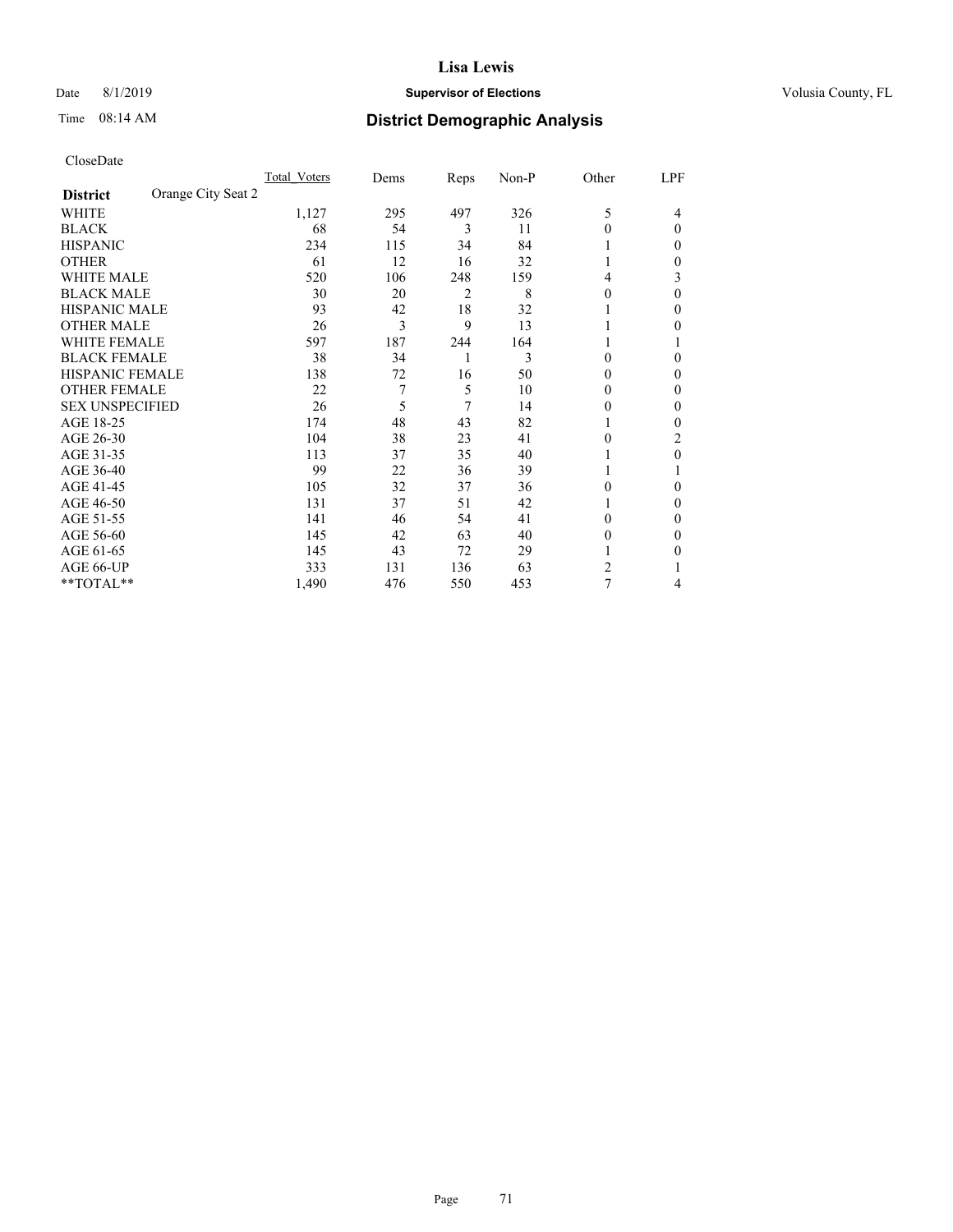## Date 8/1/2019 **Supervisor of Elections Supervisor of Elections** Volusia County, FL

# Time 08:14 AM **District Demographic Analysis**

|                        |                    | Total Voters | Dems | Reps | Non-P | Other    | LPF      |
|------------------------|--------------------|--------------|------|------|-------|----------|----------|
| <b>District</b>        | Orange City Seat 3 |              |      |      |       |          |          |
| WHITE                  |                    | 1,151        | 323  | 484  | 334   | 7        | 3        |
| <b>BLACK</b>           |                    | 120          | 89   | 5    | 26    | $\theta$ | 0        |
| <b>HISPANIC</b>        |                    | 304          | 126  | 48   | 123   |          | 0        |
| <b>OTHER</b>           |                    | 100          | 28   | 17   | 53    |          |          |
| WHITE MALE             |                    | 495          | 117  | 215  | 157   | 3        | 3        |
| <b>BLACK MALE</b>      |                    | 44           | 29   | 2    | 13    | $\theta$ | $\Omega$ |
| <b>HISPANIC MALE</b>   |                    | 122          | 44   | 29   | 45    | 4        | 0        |
| <b>OTHER MALE</b>      |                    | 34           | 10   | 6    | 17    | $\Omega$ |          |
| WHITE FEMALE           |                    | 641          | 203  | 265  | 169   | 4        | 0        |
| <b>BLACK FEMALE</b>    |                    | 74           | 58   | 3    | 13    | $\Omega$ | 0        |
| <b>HISPANIC FEMALE</b> |                    | 176          | 80   | 19   | 74    | 3        | 0        |
| <b>OTHER FEMALE</b>    |                    | 49           | 15   | 8    | 25    |          | 0        |
| <b>SEX UNSPECIFIED</b> |                    | 40           | 10   | 7    | 23    | $\Omega$ | 0        |
| AGE 18-25              |                    | 122          | 40   | 22   | 58    |          |          |
| AGE 26-30              |                    | 98           | 40   | 24   | 32    | 1        |          |
| AGE 31-35              |                    | 93           | 29   | 17   | 46    | 0        |          |
| AGE 36-40              |                    | 109          | 39   | 29   | 39    | 1        |          |
| AGE 41-45              |                    | 106          | 42   | 26   | 37    |          | 0        |
| AGE 46-50              |                    | 129          | 42   | 43   | 42    | 2        | 0        |
| AGE 51-55              |                    | 102          | 27   | 41   | 33    | 1        | 0        |
| AGE 56-60              |                    | 122          | 43   | 42   | 35    | 2        | 0        |
| AGE 61-65              |                    | 161          | 51   | 58   | 51    | 1        | 0        |
| AGE 66-UP              |                    | 633          | 213  | 252  | 163   | 5        | 0        |
| **TOTAL**              |                    | 1,675        | 566  | 554  | 536   | 15       | 4        |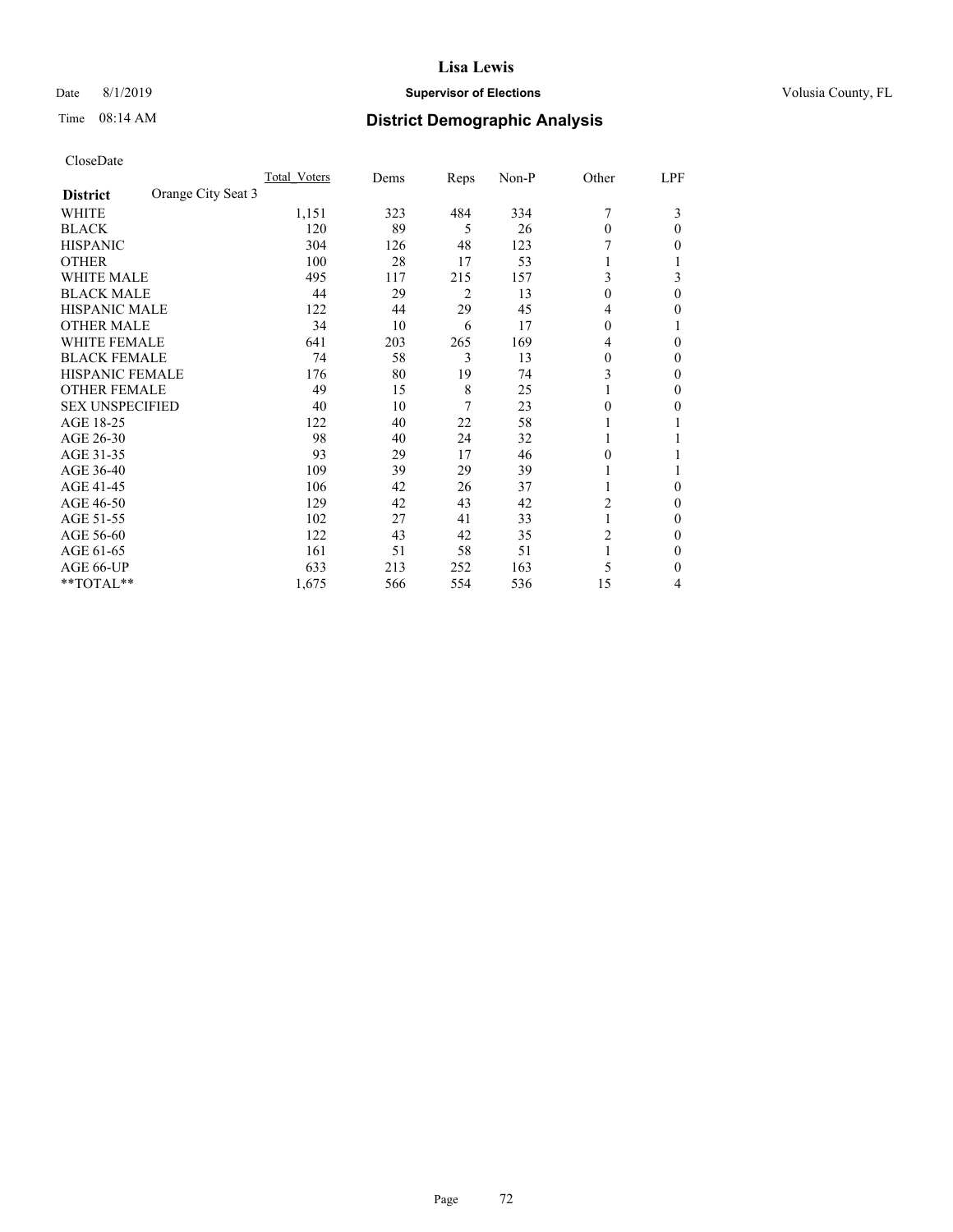# Date 8/1/2019 **Supervisor of Elections Supervisor of Elections** Volusia County, FL

# Time 08:14 AM **District Demographic Analysis**

|                        | Total Voters       | Dems | Reps           | Non-P | Other    | LPF |
|------------------------|--------------------|------|----------------|-------|----------|-----|
| <b>District</b>        | Orange City Seat 4 |      |                |       |          |     |
| WHITE                  | 1,306              | 383  | 549            | 361   | 8        | 5   |
| <b>BLACK</b>           | 20                 | 15   | $\overline{2}$ | 3     | $\Omega$ | 0   |
| <b>HISPANIC</b>        | 103                | 49   | 17             | 37    | $\theta$ | 0   |
| <b>OTHER</b>           | 69                 | 14   | 15             | 40    | 0        | 0   |
| <b>WHITE MALE</b>      | 607                | 137  | 269            | 195   | 4        | 2   |
| <b>BLACK MALE</b>      | 9                  | 6    | 2              |       | $\theta$ | 0   |
| <b>HISPANIC MALE</b>   | 50                 | 25   | 9              | 16    | $_{0}$   | 0   |
| <b>OTHER MALE</b>      | 22                 | 5    | 5              | 12    | 0        | 0   |
| <b>WHITE FEMALE</b>    | 687                | 245  | 271            | 164   | 4        | 3   |
| <b>BLACK FEMALE</b>    | 11                 | 9    | $\theta$       | 2     | 0        | 0   |
| <b>HISPANIC FEMALE</b> | 52                 | 24   | 8              | 20    | 0        | 0   |
| <b>OTHER FEMALE</b>    | 25                 | 9    | 7              | 9     | $_{0}$   | 0   |
| <b>SEX UNSPECIFIED</b> | 34                 |      | 11             | 22    | 0        | 0   |
| AGE 18-25              | 143                | 31   | 51             | 59    |          |     |
| AGE 26-30              | 101                | 20   | 30             | 50    |          | 0   |
| AGE 31-35              | 96                 | 30   | 25             | 41    | 0        | 0   |
| AGE 36-40              | 108                | 39   | 39             | 28    |          |     |
| AGE 41-45              | 94                 | 24   | 31             | 38    |          | 0   |
| AGE 46-50              | 126                | 30   | 54             | 42    | 0        | 0   |
| AGE 51-55              | 131                | 32   | 50             | 48    | $_{0}$   |     |
| AGE 56-60              | 153                | 41   | 67             | 44    | $_{0}$   |     |
| AGE 61-65              | 147                | 51   | 68             | 26    |          |     |
| AGE 66-UP              | 399                | 163  | 168            | 65    | 3        | 0   |
| **TOTAL**              | 1,498              | 461  | 583            | 441   | 8        | 5   |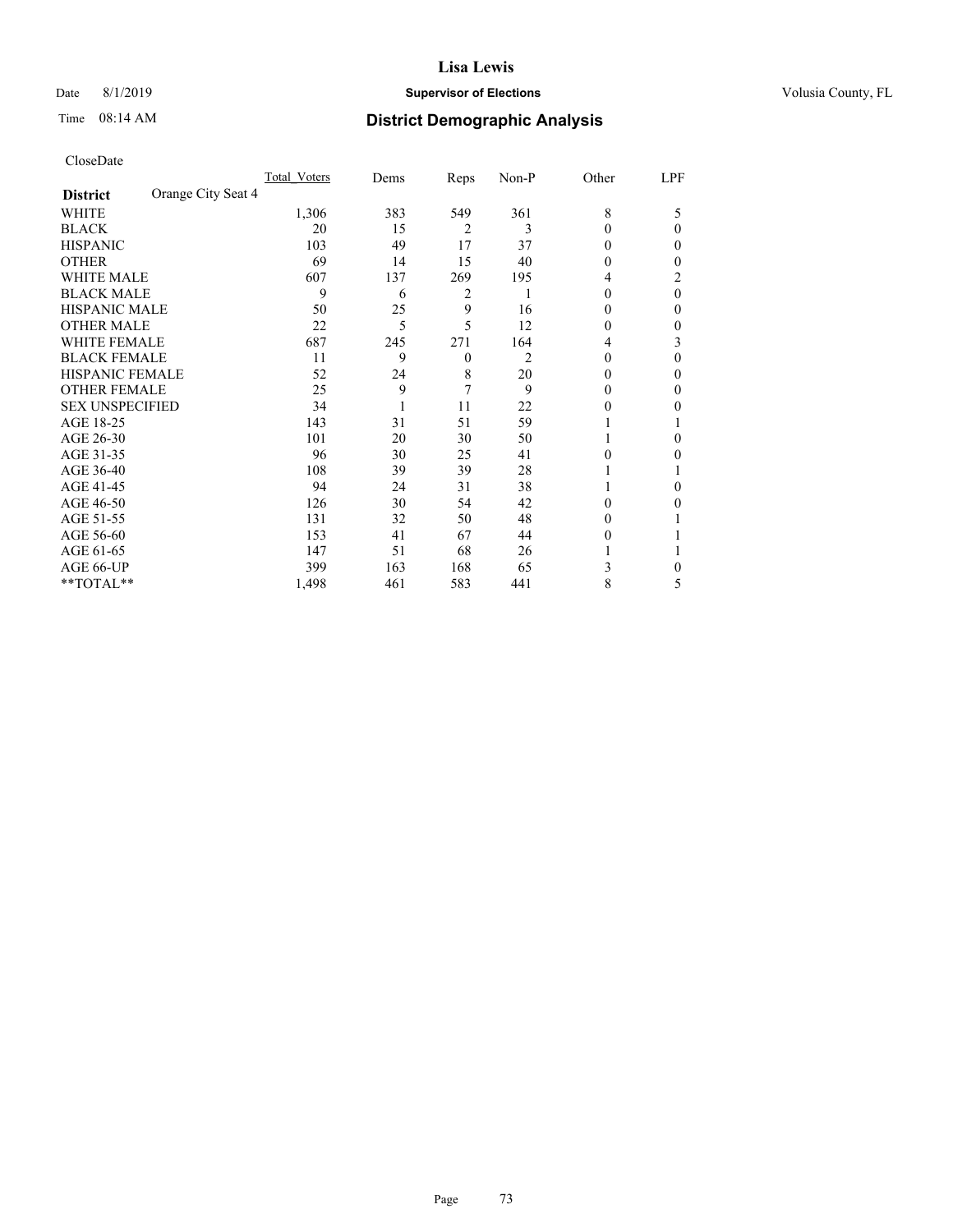# Date 8/1/2019 **Supervisor of Elections Supervisor of Elections** Volusia County, FL

# Time 08:14 AM **District Demographic Analysis**

|                                       | Total Voters | Dems | Reps | Non-P | Other          | LPF      |
|---------------------------------------|--------------|------|------|-------|----------------|----------|
| Orange City Seat 5<br><b>District</b> |              |      |      |       |                |          |
| WHITE                                 | 1,576        | 422  | 765  | 375   | 12             | 2        |
| <b>BLACK</b>                          | 125          | 97   | 3    | 24    |                | $\theta$ |
| <b>HISPANIC</b>                       | 181          | 61   | 29   | 90    | 1              | 0        |
| <b>OTHER</b>                          | 74           | 29   | 19   | 26    | $\Omega$       | 0        |
| WHITE MALE                            | 626          | 136  | 321  | 162   | 5              | 2        |
| <b>BLACK MALE</b>                     | 47           | 33   | 2    | 12    | $\Omega$       | $\theta$ |
| <b>HISPANIC MALE</b>                  | 75           | 27   | 16   | 31    |                | 0        |
| <b>OTHER MALE</b>                     | 18           | 8    | 3    | 7     | $\Omega$       | 0        |
| WHITE FEMALE                          | 938          | 286  | 440  | 205   |                | 0        |
| <b>BLACK FEMALE</b>                   | 75           | 63   | 1    | 10    |                | 0        |
| <b>HISPANIC FEMALE</b>                | 100          | 33   | 13   | 54    | $\Omega$       | 0        |
| <b>OTHER FEMALE</b>                   | 43           | 18   | 15   | 10    | $\Omega$       | 0        |
| <b>SEX UNSPECIFIED</b>                | 34           | 5    | 5    | 24    | 0              | 0        |
| AGE 18-25                             | 95           | 30   | 22   | 42    |                | 0        |
| AGE 26-30                             | 81           | 17   | 19   | 42    | $\overline{c}$ |          |
| AGE 31-35                             | 82           | 36   | 19   | 26    | 1              | 0        |
| AGE 36-40                             | 71           | 22   | 17   | 31    | 1              | 0        |
| AGE 41-45                             | 63           | 27   | 14   | 20    | 2              | 0        |
| AGE 46-50                             | 93           | 31   | 33   | 29    | $\theta$       | 0        |
| AGE 51-55                             | 93           | 23   | 33   | 37    | $\Omega$       | 0        |
| AGE 56-60                             | 134          | 46   | 46   | 40    | 2              | 0        |
| AGE 61-65                             | 147          | 58   | 49   | 39    | 1              | 0        |
| AGE 66-UP                             | 1,097        | 319  | 564  | 209   | 4              |          |
| **TOTAL**                             | 1,956        | 609  | 816  | 515   | 14             | 2        |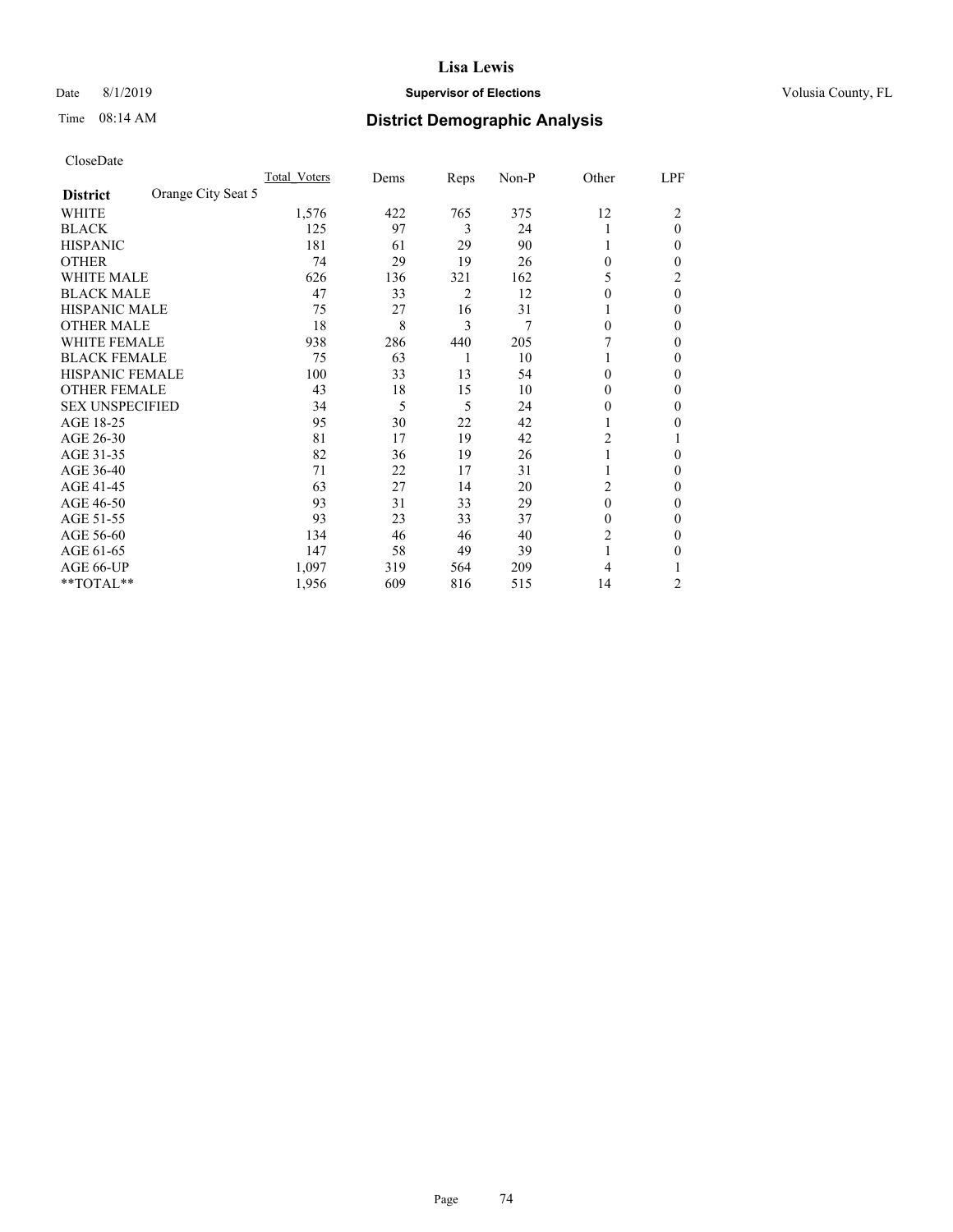# Date 8/1/2019 **Supervisor of Elections Supervisor of Elections** Volusia County, FL

# Time 08:14 AM **District Demographic Analysis**

|                                        | Total Voters | Dems  | Reps           | $Non-P$ | Other    | LPF              |
|----------------------------------------|--------------|-------|----------------|---------|----------|------------------|
| Ormond Beach Zone 1<br><b>District</b> |              |       |                |         |          |                  |
| <b>WHITE</b>                           | 8,090        | 2,219 | 3,789          | 2,005   | 57       | 20               |
| <b>BLACK</b>                           | 124          | 87    | 9              | 28      | 0        | $\theta$         |
| <b>HISPANIC</b>                        | 198          | 72    | 57             | 63      | 4        | 2                |
| <b>OTHER</b>                           | 452          | 130   | 119            | 199     | 4        | $\theta$         |
| <b>WHITE MALE</b>                      | 3,724        | 851   | 1,850          | 985     | 25       | 13               |
| <b>BLACK MALE</b>                      | 69           | 44    | 5              | 20      | 0        | 0                |
| HISPANIC MALE                          | 85           | 27    | 27             | 27      | 3        | 1                |
| <b>OTHER MALE</b>                      | 172          | 46    | 47             | 78      |          | $\theta$         |
| <b>WHITE FEMALE</b>                    | 4,293        | 1,348 | 1,914          | 992     | 32       | 7                |
| <b>BLACK FEMALE</b>                    | 53           | 42    | $\overline{4}$ | 7       | 0        | $\theta$         |
| <b>HISPANIC FEMALE</b>                 | 109          | 42    | 29             | 36      | 1        | 1                |
| <b>OTHER FEMALE</b>                    | 211          | 67    | 54             | 87      | 3        | $\theta$         |
| <b>SEX UNSPECIFIED</b>                 | 148          | 41    | 44             | 63      | $\theta$ | $\boldsymbol{0}$ |
| AGE 18-25                              | 659          | 159   | 224            | 262     | 10       | 4                |
| AGE 26-30                              | 424          | 110   | 148            | 157     | 9        | $\theta$         |
| AGE 31-35                              | 473          | 104   | 194            | 164     | 7        | 4                |
| AGE 36-40                              | 467          | 128   | 167            | 169     |          | $\overline{2}$   |
| AGE 41-45                              | 499          | 137   | 201            | 152     | 3        | 6                |
| AGE 46-50                              | 629          | 152   | 285            | 186     | 4        | $\overline{c}$   |
| AGE 51-55                              | 748          | 184   | 379            | 180     | 5        | $\theta$         |
| AGE 56-60                              | 834          | 238   | 397            | 195     | 4        | 0                |
| AGE 61-65                              | 946          | 295   | 462            | 181     | 7        |                  |
| AGE 66-UP                              | 3,185        | 1,001 | 1,517          | 649     | 15       | 3                |
| $*$ TOTAL $*$                          | 8,864        | 2,508 | 3,974          | 2,295   | 65       | 22               |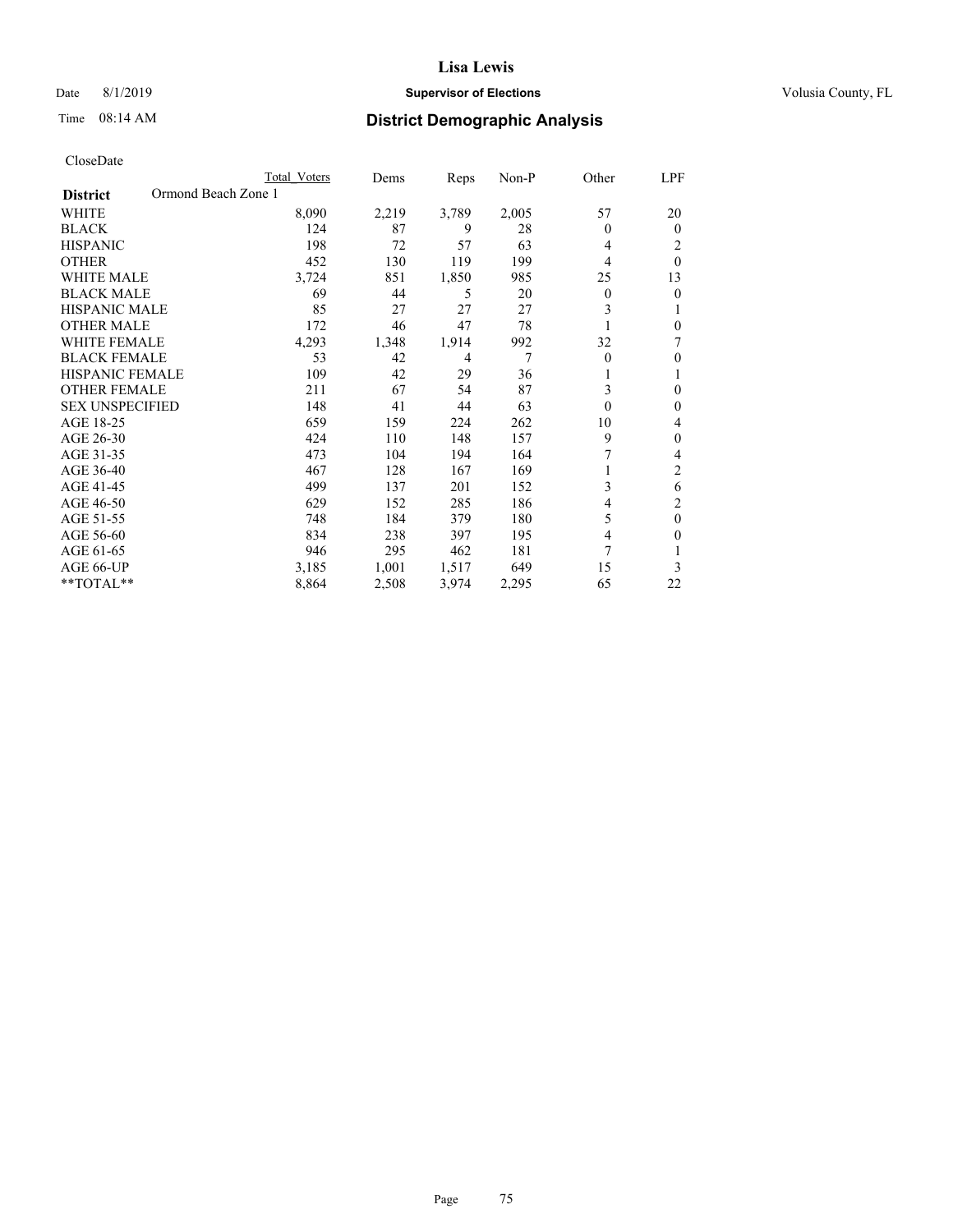# Date 8/1/2019 **Supervisor of Elections Supervisor of Elections** Volusia County, FL

# Time 08:14 AM **District Demographic Analysis**

|                                        | Total Voters | Dems  | Reps  | Non-P | Other          | LPF            |
|----------------------------------------|--------------|-------|-------|-------|----------------|----------------|
| Ormond Beach Zone 2<br><b>District</b> |              |       |       |       |                |                |
| WHITE                                  | 6,162        | 1,971 | 2,345 | 1,774 | 54             | 18             |
| <b>BLACK</b>                           | 404          | 318   | 16    | 69    |                | $\theta$       |
| <b>HISPANIC</b>                        | 249          | 111   | 46    | 88    | 3              | 1              |
| <b>OTHER</b>                           | 414          | 144   | 90    | 176   | $\overline{2}$ | $\overline{2}$ |
| <b>WHITE MALE</b>                      | 2,733        | 730   | 1,147 | 822   | 21             | 13             |
| <b>BLACK MALE</b>                      | 160          | 116   | 8     | 35    |                | $\mathbf{0}$   |
| <b>HISPANIC MALE</b>                   | 86           | 38    | 24    | 23    |                | $\mathbf{0}$   |
| <b>OTHER MALE</b>                      | 147          | 45    | 32    | 66    | $\overline{2}$ | 2              |
| WHITE FEMALE                           | 3,356        | 1,220 | 1,179 | 920   | 32             | 5              |
| <b>BLACK FEMALE</b>                    | 238          | 197   | 8     | 33    | $\theta$       | $\theta$       |
| <b>HISPANIC FEMALE</b>                 | 155          | 72    | 20    | 60    | $\overline{2}$ | 1              |
| <b>OTHER FEMALE</b>                    | 171          | 71    | 46    | 54    | $\theta$       | $\theta$       |
| <b>SEX UNSPECIFIED</b>                 | 183          | 55    | 33    | 94    |                | $\theta$       |
| AGE 18-25                              | 606          | 168   | 157   | 266   | 11             | 4              |
| AGE 26-30                              | 501          | 166   | 133   | 196   | 4              | $\overline{2}$ |
| AGE 31-35                              | 443          | 149   | 117   | 175   | $\overline{c}$ | $\theta$       |
| AGE 36-40                              | 389          | 116   | 104   | 160   | 6              | 3              |
| AGE 41-45                              | 418          | 143   | 108   | 157   | 4              | 6              |
| AGE 46-50                              | 549          | 166   | 207   | 169   | 6              | 1              |
| AGE 51-55                              | 648          | 205   | 257   | 175   | 8              | 3              |
| AGE 56-60                              | 708          | 238   | 268   | 197   | 4              |                |
| AGE 61-65                              | 717          | 270   | 269   | 171   | 6              | 1              |
| AGE 66-UP                              | 2,250        | 923   | 877   | 441   | 9              | $\theta$       |
| **TOTAL**                              | 7,229        | 2,544 | 2,497 | 2,107 | 60             | 21             |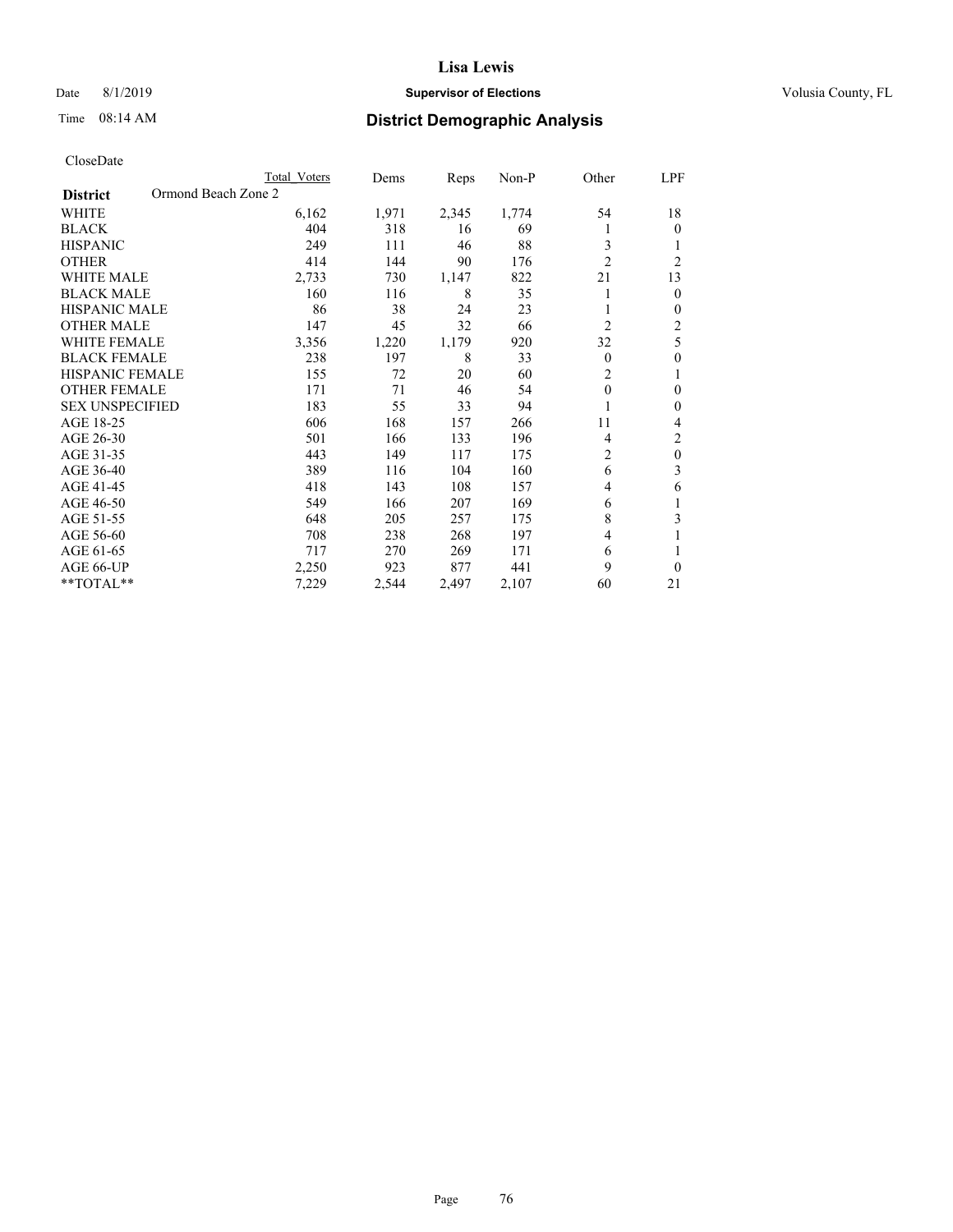# Date 8/1/2019 **Supervisor of Elections Supervisor of Elections** Volusia County, FL

# Time 08:14 AM **District Demographic Analysis**

|                                        | Total Voters | Dems  | Reps  | $Non-P$ | Other          | LPF            |
|----------------------------------------|--------------|-------|-------|---------|----------------|----------------|
| Ormond Beach Zone 3<br><b>District</b> |              |       |       |         |                |                |
| <b>WHITE</b>                           | 7,625        | 1,952 | 3,775 | 1,823   | 54             | 21             |
| <b>BLACK</b>                           | 356          | 274   | 12    | 66      | 3              | 1              |
| <b>HISPANIC</b>                        | 305          | 95    | 81    | 124     | 4              |                |
| <b>OTHER</b>                           | 572          | 174   | 137   | 256     | 4              |                |
| <b>WHITE MALE</b>                      | 3,534        | 776   | 1,845 | 869     | 28             | 16             |
| <b>BLACK MALE</b>                      | 143          | 108   | 5     | 29      | 1              | $\overline{0}$ |
| HISPANIC MALE                          | 137          | 35    | 41    | 58      | 2              | 1              |
| <b>OTHER MALE</b>                      | 210          | 60    | 52    | 95      | 3              | $\theta$       |
| <b>WHITE FEMALE</b>                    | 4,007        | 1,156 | 1,897 | 923     | 26             | 5              |
| <b>BLACK FEMALE</b>                    | 208          | 163   | 7     | 35      | $\mathfrak{2}$ |                |
| <b>HISPANIC FEMALE</b>                 | 161          | 60    | 38    | 61      | 2              | $\theta$       |
| <b>OTHER FEMALE</b>                    | 274          | 95    | 71    | 108     | 0              | $\mathbf{0}$   |
| <b>SEX UNSPECIFIED</b>                 | 184          | 42    | 49    | 91      |                | 1              |
| AGE 18-25                              | 886          | 235   | 315   | 321     | 10             | 5              |
| AGE 26-30                              | 502          | 153   | 163   | 179     | 3              | 4              |
| AGE 31-35                              | 566          | 171   | 203   | 187     | 4              | 1              |
| AGE 36-40                              | 563          | 131   | 223   | 199     | 5              | 5              |
| AGE 41-45                              | 517          | 122   | 222   | 164     | 6              | 3              |
| AGE 46-50                              | 638          | 152   | 314   | 161     | 7              | 4              |
| AGE 51-55                              | 757          | 184   | 389   | 177     | 6              | 1              |
| AGE 56-60                              | 815          | 227   | 385   | 196     | 7              | $\theta$       |
| AGE 61-65                              | 906          | 276   | 451   | 173     | 6              | $\theta$       |
| AGE 66-UP                              | 2,708        | 844   | 1,340 | 512     | 11             | 1              |
| $*$ TOTAL $*$                          | 8,858        | 2,495 | 4,005 | 2,269   | 65             | 24             |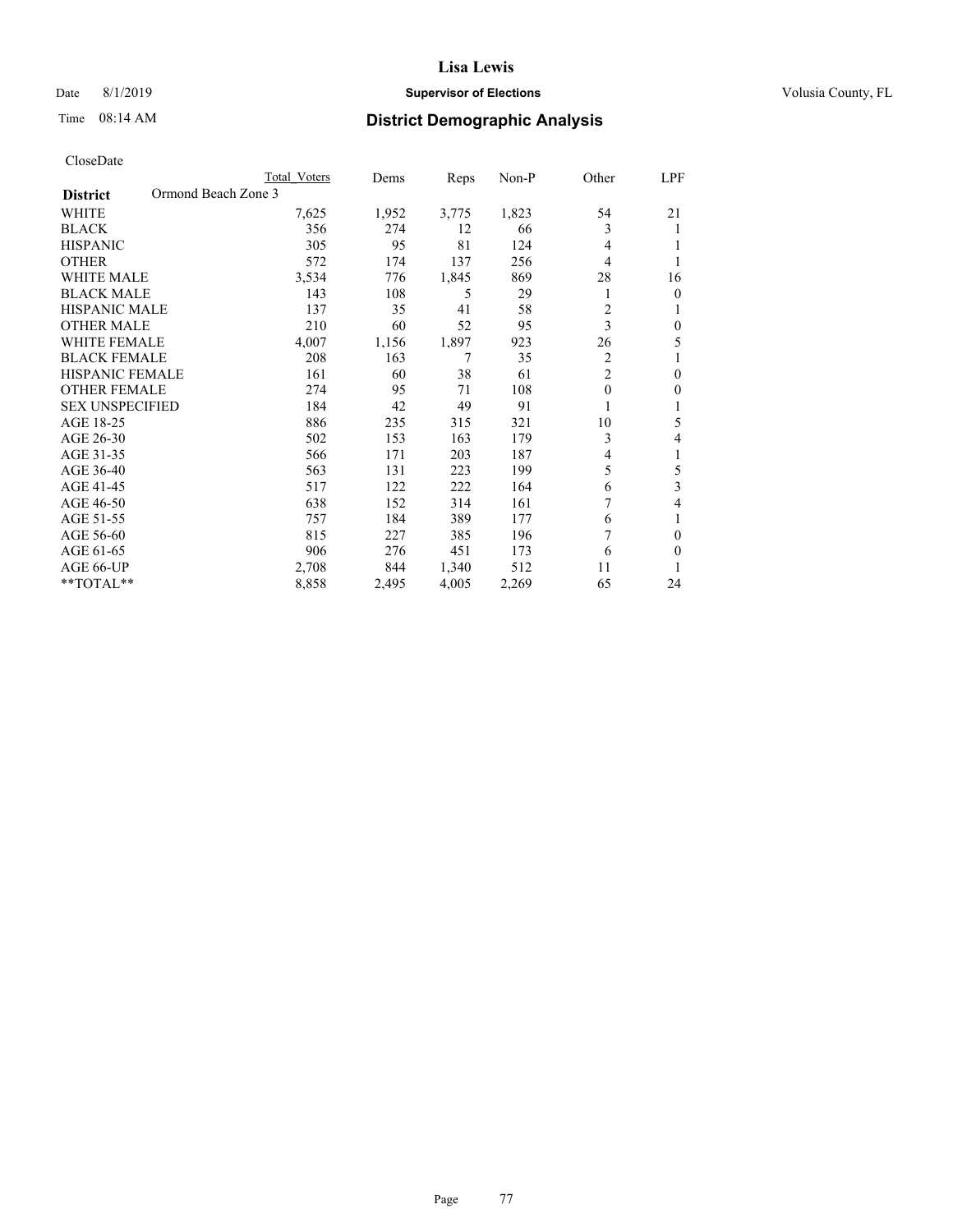# Date 8/1/2019 **Supervisor of Elections Supervisor of Elections** Volusia County, FL

# Time 08:14 AM **District Demographic Analysis**

|                                        | Total Voters | Dems  | Reps  | Non-P | Other | LPF            |
|----------------------------------------|--------------|-------|-------|-------|-------|----------------|
| Ormond Beach Zone 4<br><b>District</b> |              |       |       |       |       |                |
| WHITE                                  | 7,249        | 2,153 | 3,023 | 2,000 | 56    | 17             |
| <b>BLACK</b>                           | 259          | 188   | 17    | 53    | 0     | 1              |
| <b>HISPANIC</b>                        | 208          | 92    | 44    | 71    |       | 0              |
| <b>OTHER</b>                           | 410          | 105   | 108   | 194   | 3     | $\Omega$       |
| <b>WHITE MALE</b>                      | 3,163        | 799   | 1,364 | 963   | 26    | 11             |
| <b>BLACK MALE</b>                      | 122          | 84    | 7     | 30    | 0     | 1              |
| <b>HISPANIC MALE</b>                   | 93           | 37    | 22    | 34    | 0     | $\theta$       |
| <b>OTHER MALE</b>                      | 166          | 38    | 40    | 86    | 2     | $\mathbf{0}$   |
| <b>WHITE FEMALE</b>                    | 4,001        | 1,336 | 1,623 | 1,006 | 30    | 6              |
| <b>BLACK FEMALE</b>                    | 132          | 100   | 9     | 23    | 0     | $\mathbf{0}$   |
| <b>HISPANIC FEMALE</b>                 | 113          | 54    | 22    | 36    |       | $\Omega$       |
| <b>OTHER FEMALE</b>                    | 163          | 52    | 43    | 67    |       | $\theta$       |
| <b>SEX UNSPECIFIED</b>                 | 173          | 38    | 62    | 73    | 0     | 0              |
| AGE 18-25                              | 537          | 147   | 149   | 234   | 6     | 1              |
| AGE 26-30                              | 478          | 126   | 160   | 185   | 5     | $\overline{2}$ |
| AGE 31-35                              | 459          | 148   | 121   | 184   |       | 5              |
| AGE 36-40                              | 378          | 96    | 117   | 157   | 4     | 4              |
| AGE 41-45                              | 345          | 79    | 140   | 121   | 3     | 2              |
| AGE 46-50                              | 438          | 113   | 162   | 159   |       | 3              |
| AGE 51-55                              | 549          | 147   | 230   | 166   | 6     | $\theta$       |
| AGE 56-60                              | 763          | 239   | 329   | 188   | 7     | $\theta$       |
| AGE 61-65                              | 831          | 276   | 350   | 198   | 7     | $\theta$       |
| AGE 66-UP                              | 3,348        | 1,167 | 1,434 | 726   | 20    |                |
| **TOTAL**                              | 8,126        | 2,538 | 3,192 | 2,318 | 60    | 18             |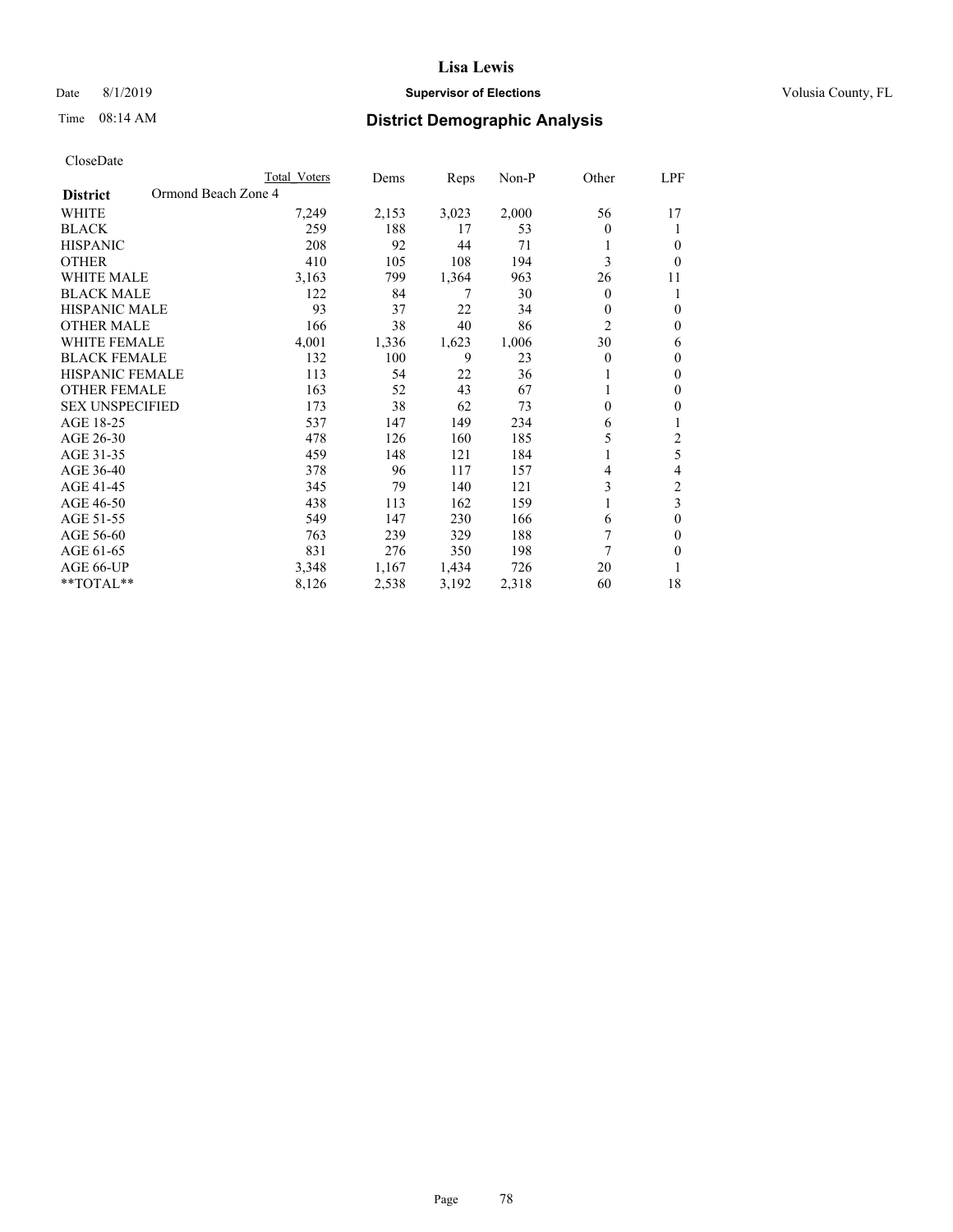# Date 8/1/2019 **Supervisor of Elections Supervisor of Elections** Volusia County, FL

# Time 08:14 AM **District Demographic Analysis**

|                        |         | Total Voters | Dems | Reps     | Non-P | Other  | LPF |
|------------------------|---------|--------------|------|----------|-------|--------|-----|
| <b>District</b>        | Pierson |              |      |          |       |        |     |
| WHITE                  |         | 580          | 163  | 295      | 113   | 4      | 5   |
| <b>BLACK</b>           |         | 46           | 38   | 1        | 7     | 0      | 0   |
| <b>HISPANIC</b>        |         | 178          | 81   | 12       | 85    | 0      | 0   |
| <b>OTHER</b>           |         | 34           | 7    | 7        | 20    | 0      | 0   |
| <b>WHITE MALE</b>      |         | 288          | 77   | 145      | 58    | 3      | 5   |
| <b>BLACK MALE</b>      |         | 21           | 18   | 1        | 2     | 0      | 0   |
| <b>HISPANIC MALE</b>   |         | 89           | 44   | 6        | 39    | 0      | 0   |
| <b>OTHER MALE</b>      |         | 18           | 3    | 5        | 10    | $_{0}$ | 0   |
| <b>WHITE FEMALE</b>    |         | 287          | 86   | 146      | 54    |        | 0   |
| <b>BLACK FEMALE</b>    |         | 25           | 20   | $\theta$ | 5     | 0      | 0   |
| <b>HISPANIC FEMALE</b> |         | 85           | 35   | 6        | 44    | 0      | 0   |
| <b>OTHER FEMALE</b>    |         | 9            | 3    | 1        | 5     | 0      | 0   |
| <b>SEX UNSPECIFIED</b> |         | 16           | 3    | 5        | 8     | $_{0}$ | 0   |
| AGE 18-25              |         | 112          | 31   | 25       | 55    | 0      |     |
| AGE 26-30              |         | 78           | 30   | 20       | 26    | $_{0}$ | 2   |
| AGE 31-35              |         | 62           | 21   | 20       | 21    | 0      | 0   |
| AGE 36-40              |         | 60           | 13   | 20       | 26    | 0      |     |
| AGE 41-45              |         | 46           | 13   | 17       | 15    | 0      |     |
| AGE 46-50              |         | 59           | 17   | 23       | 19    | 0      | 0   |
| AGE 51-55              |         | 55           | 19   | 23       | 12    |        | 0   |
| AGE 56-60              |         | 81           | 30   | 34       | 16    |        | 0   |
| AGE 61-65              |         | 98           | 31   | 47       | 20    | 0      | 0   |
| AGE 66-UP              |         | 187          | 84   | 86       | 15    | 2      | 0   |
| **TOTAL**              |         | 838          | 289  | 315      | 225   | 4      | 5   |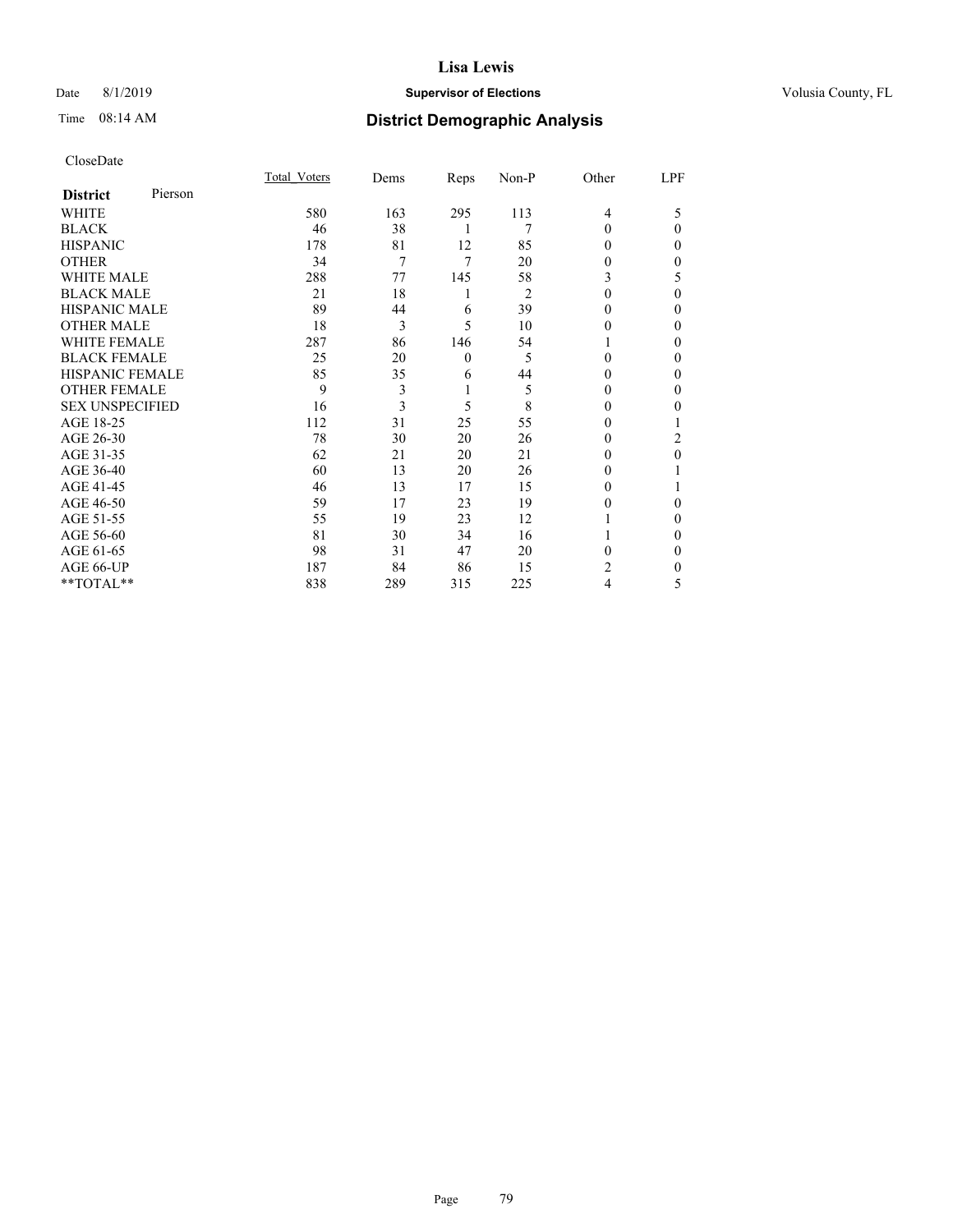# Date 8/1/2019 **Supervisor of Elections Supervisor of Elections** Volusia County, FL

# Time 08:14 AM **District Demographic Analysis**

|                        |             | Total Voters | Dems | Reps           | Non-P | Other          | LPF            |
|------------------------|-------------|--------------|------|----------------|-------|----------------|----------------|
| <b>District</b>        | Ponce Inlet |              |      |                |       |                |                |
| WHITE                  |             | 3,009        | 683  | 1,587          | 696   | 35             | 8              |
| <b>BLACK</b>           |             | 12           | 3    | 4              | 5     | 0              | $\theta$       |
| <b>HISPANIC</b>        |             | 63           | 13   | 26             | 23    | 0              |                |
| <b>OTHER</b>           |             | 111          | 29   | 43             | 39    | 0              | $\theta$       |
| <b>WHITE MALE</b>      |             | 1,452        | 271  | 792            | 368   | 16             | 5              |
| <b>BLACK MALE</b>      |             | 7            |      | 2              | 4     | 0              | $\mathbf{0}$   |
| <b>HISPANIC MALE</b>   |             | 25           | 5    | 11             | 9     | 0              | $\mathbf{0}$   |
| <b>OTHER MALE</b>      |             | 43           | 13   | 17             | 13    | 0              | $\mathbf{0}$   |
| <b>WHITE FEMALE</b>    |             | 1,531        | 404  | 787            | 318   | 19             | 3              |
| <b>BLACK FEMALE</b>    |             | 5            | 2    | $\overline{2}$ |       | 0              | $\theta$       |
| HISPANIC FEMALE        |             | 38           | 8    | 15             | 14    | 0              | 1              |
| <b>OTHER FEMALE</b>    |             | 44           | 12   | 16             | 16    | 0              | $\theta$       |
| <b>SEX UNSPECIFIED</b> |             | 50           | 12   | 18             | 20    | 0              | $\theta$       |
| AGE 18-25              |             | 160          | 31   | 62             | 62    | 4              | 1              |
| AGE 26-30              |             | 96           | 20   | 34             | 40    |                | 1              |
| AGE 31-35              |             | 73           | 19   | 29             | 24    | 0              | 1              |
| AGE 36-40              |             | 82           | 20   | 35             | 27    | 0              | $\mathbf{0}$   |
| AGE 41-45              |             | 105          | 14   | 51             | 39    |                | $\mathbf{0}$   |
| AGE 46-50              |             | 157          | 40   | 74             | 39    | 2              | 2              |
| AGE 51-55              |             | 214          | 37   | 115            | 59    |                | $\overline{c}$ |
| AGE 56-60              |             | 349          | 81   | 192            | 73    | $\overline{c}$ |                |
| AGE 61-65              |             | 422          | 91   | 232            | 87    | 12             | $\theta$       |
| AGE 66-UP              |             | 1,537        | 375  | 836            | 313   | 12             | 1              |
| **TOTAL**              |             | 3,195        | 728  | 1,660          | 763   | 35             | 9              |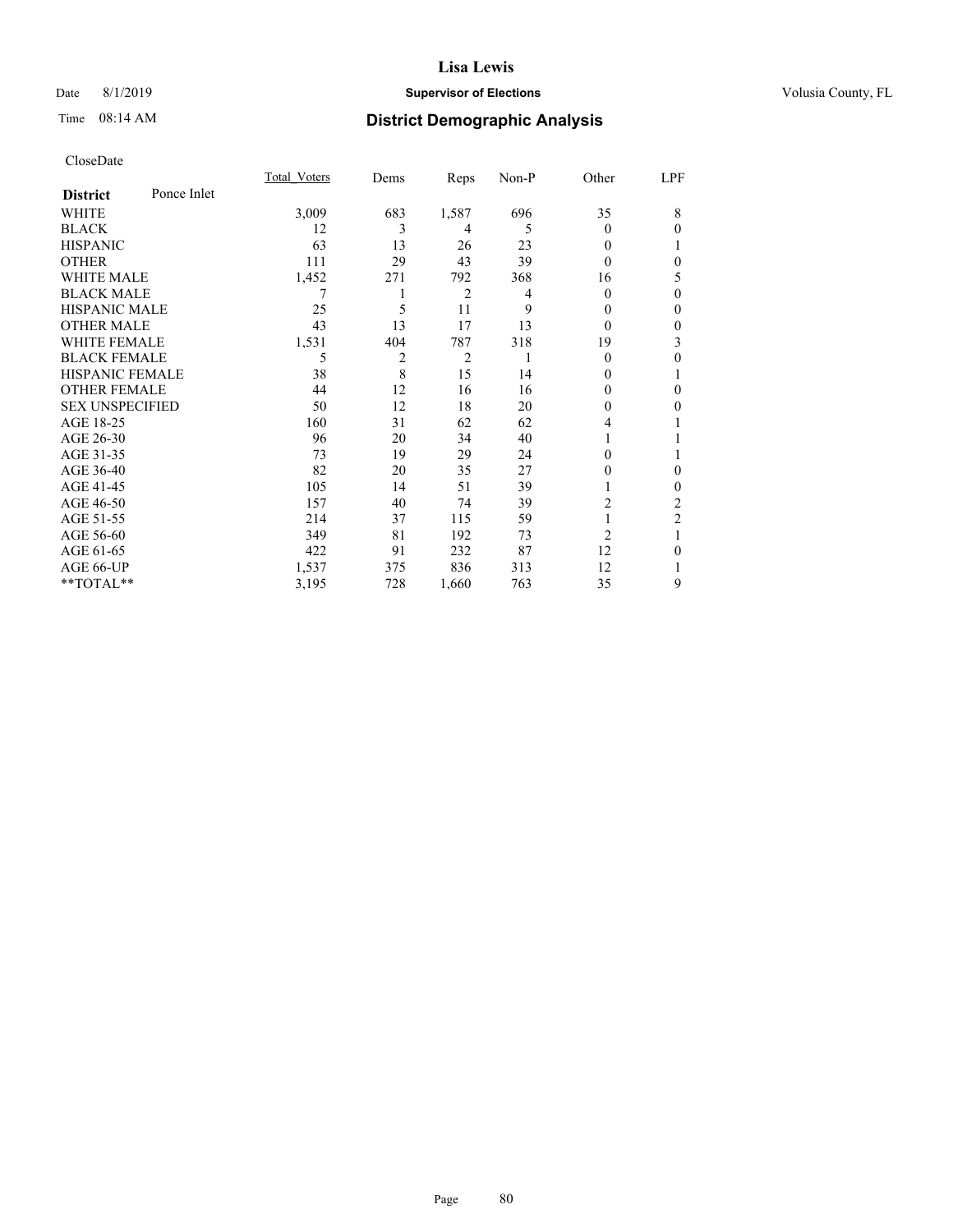# Date 8/1/2019 **Supervisor of Elections Supervisor of Elections** Volusia County, FL

# Time 08:14 AM **District Demographic Analysis**

|                        |                        | Total Voters | Dems  | Reps  | Non-P | Other          | LPF            |
|------------------------|------------------------|--------------|-------|-------|-------|----------------|----------------|
| <b>District</b>        | Port Orange District 1 |              |       |       |       |                |                |
| WHITE                  |                        | 8,700        | 2,658 | 3,160 | 2,783 | 76             | 23             |
| <b>BLACK</b>           |                        | 209          | 140   | 15    | 51    | 3              | $\mathbf{0}$   |
| <b>HISPANIC</b>        |                        | 350          | 123   | 72    | 151   | 3              | 1              |
| <b>OTHER</b>           |                        | 414          | 115   | 96    | 194   | 7              | $\overline{2}$ |
| <b>WHITE MALE</b>      |                        | 3,948        | 1,003 | 1,573 | 1,325 | 34             | 13             |
| <b>BLACK MALE</b>      |                        | 92           | 57    | 10    | 23    | 2              | $\mathbf{0}$   |
| <b>HISPANIC MALE</b>   |                        | 153          | 54    | 32    | 66    | 1              | $\mathbf{0}$   |
| <b>OTHER MALE</b>      |                        | 140          | 32    | 32    | 72    | 2              | $\overline{2}$ |
| WHITE FEMALE           |                        | 4,635        | 1,629 | 1,543 | 1,411 | 42             | 10             |
| <b>BLACK FEMALE</b>    |                        | 113          | 81    | 5     | 26    |                | 0              |
| <b>HISPANIC FEMALE</b> |                        | 186          | 66    | 38    | 79    | 2              | 1              |
| <b>OTHER FEMALE</b>    |                        | 180          | 58    | 55    | 65    | $\overline{c}$ | 0              |
| <b>SEX UNSPECIFIED</b> |                        | 226          | 56    | 55    | 112   | 3              | $\theta$       |
| AGE 18-25              |                        | 776          | 220   | 162   | 371   | 20             | 3              |
| AGE 26-30              |                        | 663          | 177   | 180   | 291   | 12             | 3              |
| AGE 31-35              |                        | 574          | 178   | 132   | 256   | 5              | 3              |
| AGE 36-40              |                        | 570          | 159   | 162   | 238   | 5              | 6              |
| AGE 41-45              |                        | 545          | 144   | 164   | 225   | 6              | 6              |
| AGE 46-50              |                        | 640          | 190   | 214   | 230   | 4              | $\overline{c}$ |
| AGE 51-55              |                        | 795          | 226   | 298   | 264   | 6              | 1              |
| AGE 56-60              |                        | 1,018        | 321   | 381   | 307   | 9              | $\theta$       |
| AGE 61-65              |                        | 1,067        | 374   | 425   | 265   | 3              | $\theta$       |
| AGE 66-UP              |                        | 3,025        | 1,047 | 1,225 | 732   | 19             | $\overline{2}$ |
| **TOTAL**              |                        | 9,673        | 3,036 | 3,343 | 3,179 | 89             | 26             |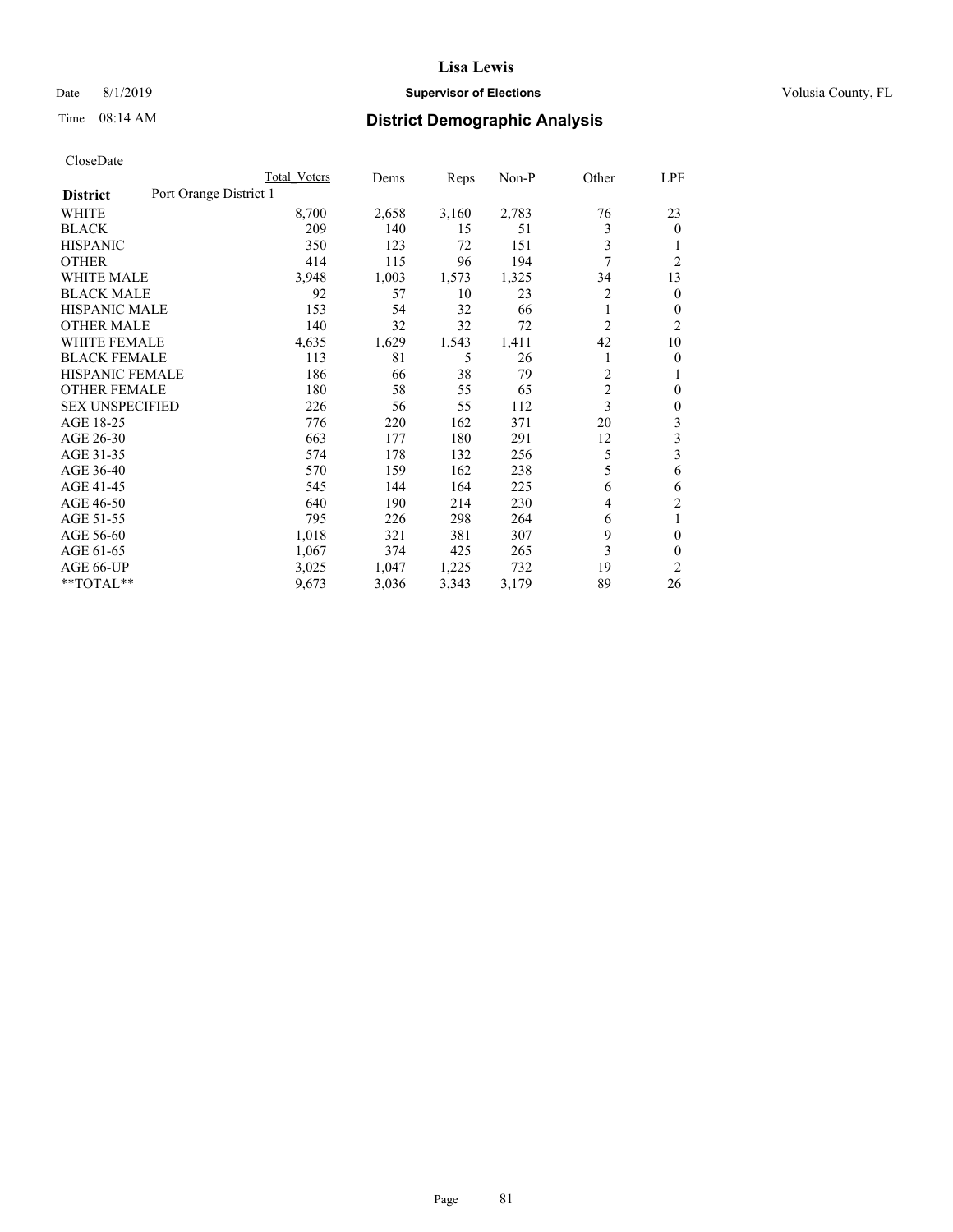# Date 8/1/2019 **Supervisor of Elections Supervisor of Elections** Volusia County, FL

# Time 08:14 AM **District Demographic Analysis**

|                                           | Total Voters | Dems  | Reps  | $Non-P$ | Other          | LPF            |
|-------------------------------------------|--------------|-------|-------|---------|----------------|----------------|
| Port Orange District 2<br><b>District</b> |              |       |       |         |                |                |
| WHITE                                     | 9,103        | 2,694 | 3,638 | 2,669   | 77             | 25             |
| <b>BLACK</b>                              | 473          | 352   | 22    | 93      | 4              | $\overline{2}$ |
| <b>HISPANIC</b>                           | 440          | 170   | 92    | 173     | 5              | $\theta$       |
| <b>OTHER</b>                              | 558          | 179   | 109   | 262     | 6              | $\overline{2}$ |
| <b>WHITE MALE</b>                         | 4,066        | 1,010 | 1,741 | 1,254   | 44             | 17             |
| <b>BLACK MALE</b>                         | 169          | 118   | 9     | 40      | 2              | $\mathbf{0}$   |
| <b>HISPANIC MALE</b>                      | 217          | 78    | 52    | 83      | 4              | $\mathbf{0}$   |
| <b>OTHER MALE</b>                         | 207          | 57    | 50    | 96      | 2              | 2              |
| <b>WHITE FEMALE</b>                       | 4,906        | 1,648 | 1,850 | 1,367   | 33             | 8              |
| <b>BLACK FEMALE</b>                       | 296          | 227   | 13    | 53      | $\overline{2}$ | 1              |
| <b>HISPANIC FEMALE</b>                    | 218          | 89    | 40    | 88      | 1              | $\theta$       |
| <b>OTHER FEMALE</b>                       | 247          | 95    | 41    | 107     | 4              | 0              |
| <b>SEX UNSPECIFIED</b>                    | 248          | 73    | 65    | 109     | $\theta$       | 1              |
| AGE 18-25                                 | 944          | 276   | 247   | 397     | 20             | 4              |
| AGE 26-30                                 | 791          | 230   | 230   | 316     | 11             | 4              |
| AGE 31-35                                 | 716          | 214   | 183   | 306     | 6              | 7              |
| AGE 36-40                                 | 652          | 189   | 209   | 250     | 3              |                |
| AGE 41-45                                 | 529          | 143   | 191   | 186     | 5              | 4              |
| AGE 46-50                                 | 620          | 183   | 238   | 190     | 6              | 3              |
| AGE 51-55                                 | 787          | 229   | 309   | 241     | 6              | $\overline{c}$ |
| AGE 56-60                                 | 1,050        | 347   | 421   | 272     | 8              | $\overline{c}$ |
| AGE 61-65                                 | 1,015        | 337   | 428   | 245     | 4              |                |
| AGE 66-UP                                 | 3,470        | 1,247 | 1,405 | 794     | 23             | 1              |
| **TOTAL**                                 | 10,574       | 3,395 | 3,861 | 3,197   | 92             | 29             |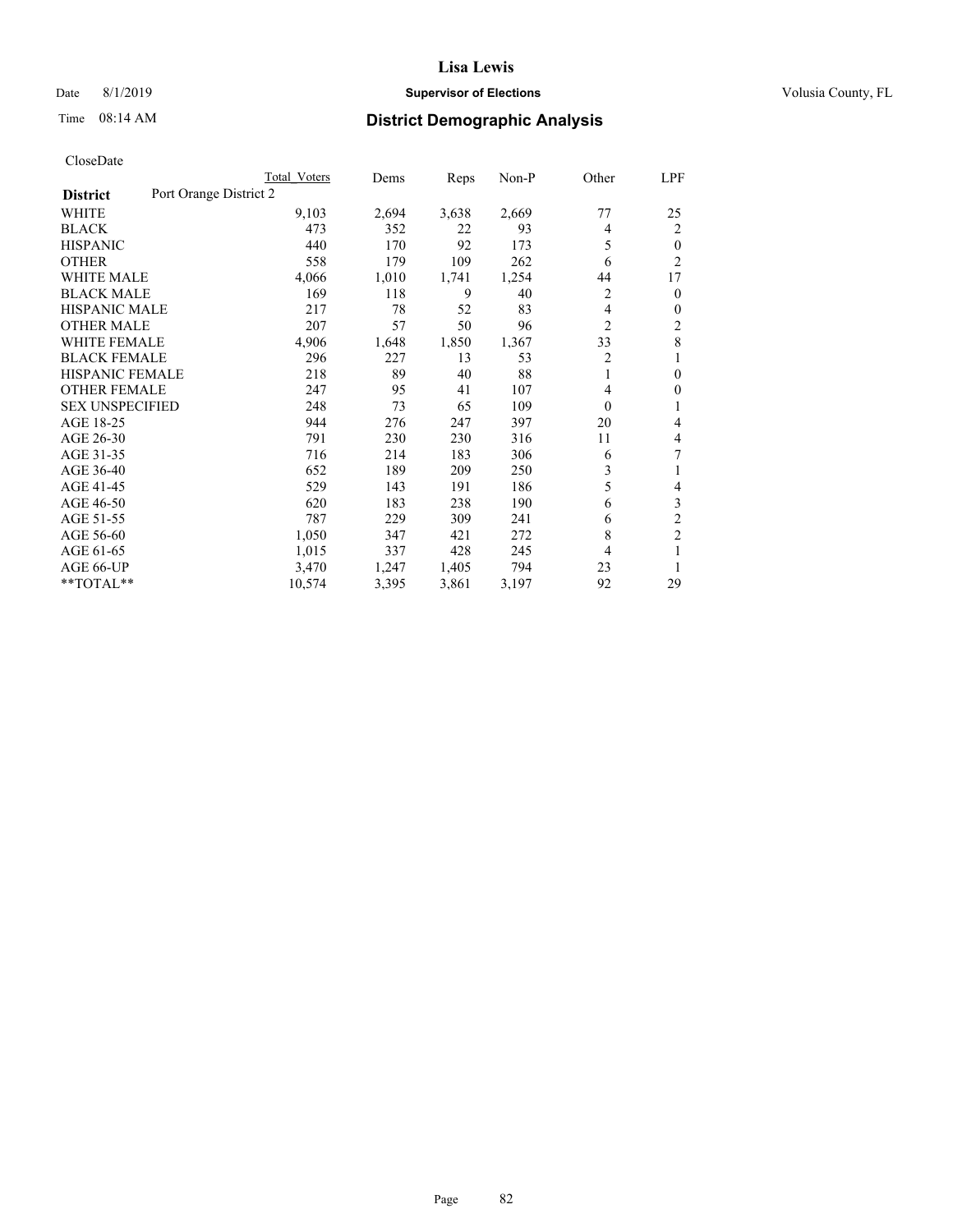# Date 8/1/2019 **Supervisor of Elections Supervisor of Elections** Volusia County, FL

# Time 08:14 AM **District Demographic Analysis**

|                                           | Total Voters | Dems  | Reps  | Non-P | Other          | LPF            |
|-------------------------------------------|--------------|-------|-------|-------|----------------|----------------|
| Port Orange District 3<br><b>District</b> |              |       |       |       |                |                |
| WHITE                                     | 11,185       | 2,992 | 4,879 | 3,163 | 117            | 34             |
| <b>BLACK</b>                              | 440          | 322   | 20    | 95    | 2              | 1              |
| <b>HISPANIC</b>                           | 518          | 176   | 116   | 220   | $\overline{2}$ | 4              |
| <b>OTHER</b>                              | 688          | 201   | 177   | 306   | 4              | $\theta$       |
| <b>WHITE MALE</b>                         | 5,057        | 1,144 | 2,320 | 1,506 | 61             | 26             |
| <b>BLACK MALE</b>                         | 196          | 135   | 12    | 47    | 1              | 1              |
| <b>HISPANIC MALE</b>                      | 236          | 81    | 65    | 86    |                | 3              |
| <b>OTHER MALE</b>                         | 269          | 84    | 66    | 117   | $\overline{c}$ | $\theta$       |
| <b>WHITE FEMALE</b>                       | 5,982        | 1,812 | 2,494 | 1,615 | 54             | 7              |
| <b>BLACK FEMALE</b>                       | 239          | 183   | 8     | 47    |                | $\theta$       |
| <b>HISPANIC FEMALE</b>                    | 273          | 92    | 49    | 130   | 1              | 1              |
| <b>OTHER FEMALE</b>                       | 304          | 98    | 87    | 117   | 2              | $\theta$       |
| <b>SEX UNSPECIFIED</b>                    | 275          | 62    | 91    | 119   | $\overline{2}$ | 1              |
| AGE 18-25                                 | 1,141        | 291   | 362   | 459   | 25             | 4              |
| AGE 26-30                                 | 925          | 246   | 302   | 363   | 11             | 3              |
| AGE 31-35                                 | 835          | 219   | 287   | 315   | 9              | 5              |
| AGE 36-40                                 | 882          | 241   | 289   | 336   | 11             | 5              |
| AGE 41-45                                 | 758          | 219   | 279   | 249   | 8              | 3              |
| AGE 46-50                                 | 869          | 238   | 349   | 271   | 7              | 4              |
| AGE 51-55                                 | 924          | 262   | 388   | 258   | 9              | 7              |
| AGE 56-60                                 | 1,065        | 283   | 481   | 291   | 8              | $\overline{2}$ |
| AGE 61-65                                 | 1,120        | 377   | 479   | 258   | 5              | 1              |
| AGE 66-UP                                 | 4,312        | 1,315 | 1,976 | 984   | 32             | 5              |
| **TOTAL**                                 | 12,831       | 3,691 | 5,192 | 3,784 | 125            | 39             |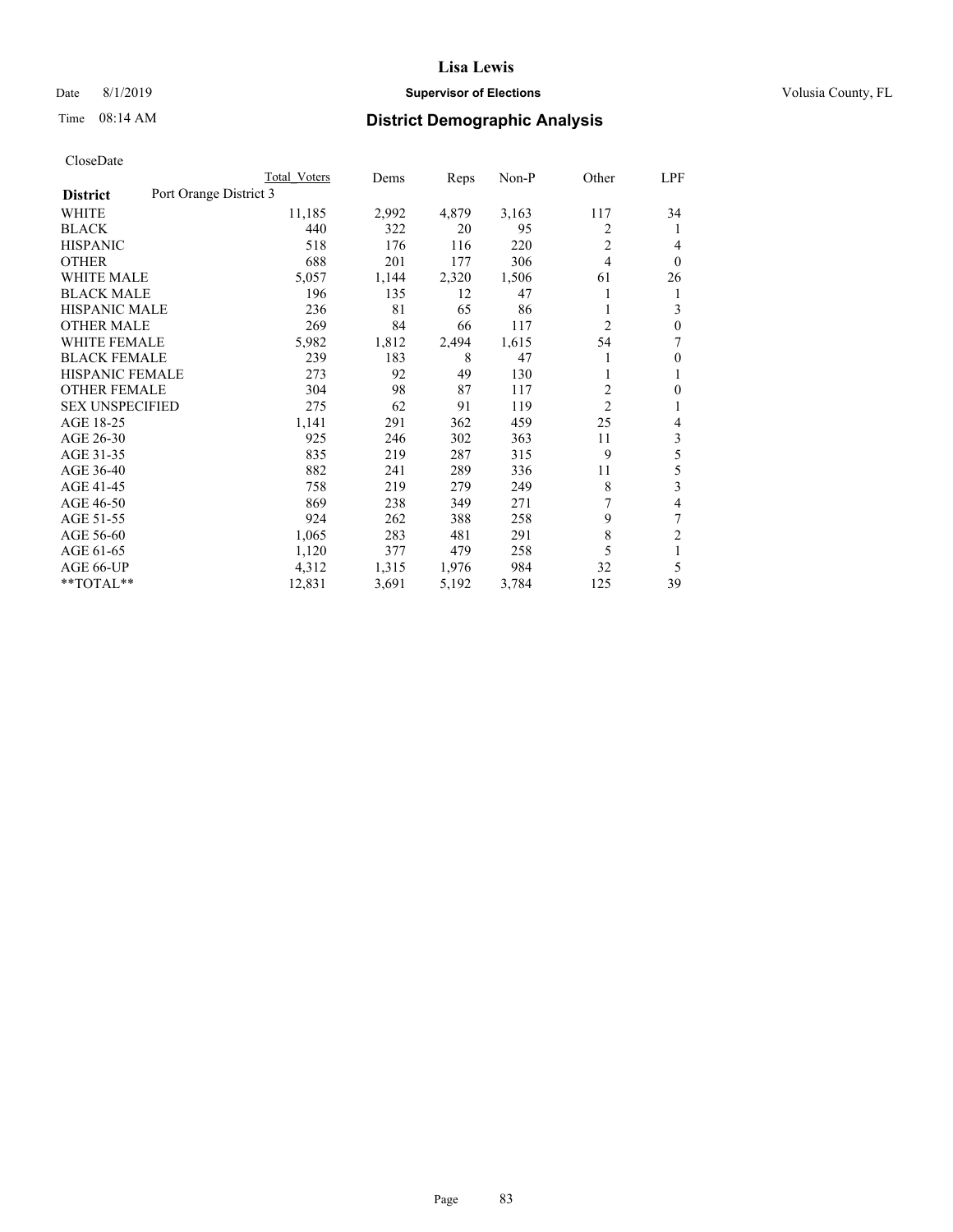# Date 8/1/2019 **Supervisor of Elections Supervisor of Elections** Volusia County, FL

# Time 08:14 AM **District Demographic Analysis**

|                                           | Total Voters | Dems  | Reps  | $Non-P$ | Other    | LPF            |
|-------------------------------------------|--------------|-------|-------|---------|----------|----------------|
| Port Orange District 4<br><b>District</b> |              |       |       |         |          |                |
| WHITE                                     | 10,187       | 2,717 | 4,655 | 2,694   | 87       | 34             |
| <b>BLACK</b>                              | 327          | 230   | 24    | 72      |          | $\theta$       |
| <b>HISPANIC</b>                           | 424          | 158   | 120   | 144     |          |                |
| <b>OTHER</b>                              | 677          | 223   | 167   | 275     | 10       | $\overline{2}$ |
| <b>WHITE MALE</b>                         | 4,784        | 1,091 | 2,297 | 1,330   | 43       | 23             |
| <b>BLACK MALE</b>                         | 155          | 99    | 17    | 39      | 0        | $\overline{0}$ |
| <b>HISPANIC MALE</b>                      | 183          | 61    | 56    | 66      | 0        | 0              |
| <b>OTHER MALE</b>                         | 260          | 83    | 71    | 97      | 7        | $\overline{2}$ |
| <b>WHITE FEMALE</b>                       | 5,264        | 1,596 | 2,298 | 1,315   | 44       | 11             |
| <b>BLACK FEMALE</b>                       | 167          | 128   | 7     | 31      |          | $\mathbf{0}$   |
| <b>HISPANIC FEMALE</b>                    | 233          | 95    | 60    | 76      | 1        | 1              |
| <b>OTHER FEMALE</b>                       | 303          | 119   | 71    | 110     | 3        | 0              |
| <b>SEX UNSPECIFIED</b>                    | 266          | 56    | 89    | 121     | $\theta$ | 0              |
| AGE 18-25                                 | 1,149        | 303   | 369   | 448     | 23       | 6              |
| AGE 26-30                                 | 650          | 190   | 228   | 223     | 5        | 4              |
| AGE 31-35                                 | 711          | 221   | 226   | 246     | 12       | 6              |
| AGE 36-40                                 | 791          | 215   | 271   | 293     | 8        | 4              |
| AGE 41-45                                 | 889          | 222   | 350   | 301     | 10       | 6              |
| AGE 46-50                                 | 1,033        | 244   | 478   | 301     | 9        |                |
| AGE 51-55                                 | 959          | 247   | 453   | 252     | 4        | 3              |
| AGE 56-60                                 | 1,168        | 326   | 569   | 261     | 8        | 4              |
| AGE 61-65                                 | 1,077        | 359   | 498   | 215     | 5        | 0              |
| AGE 66-UP                                 | 3,188        | 1,001 | 1,524 | 645     | 15       | 3              |
| **TOTAL**                                 | 11,615       | 3,328 | 4,966 | 3,185   | 99       | 37             |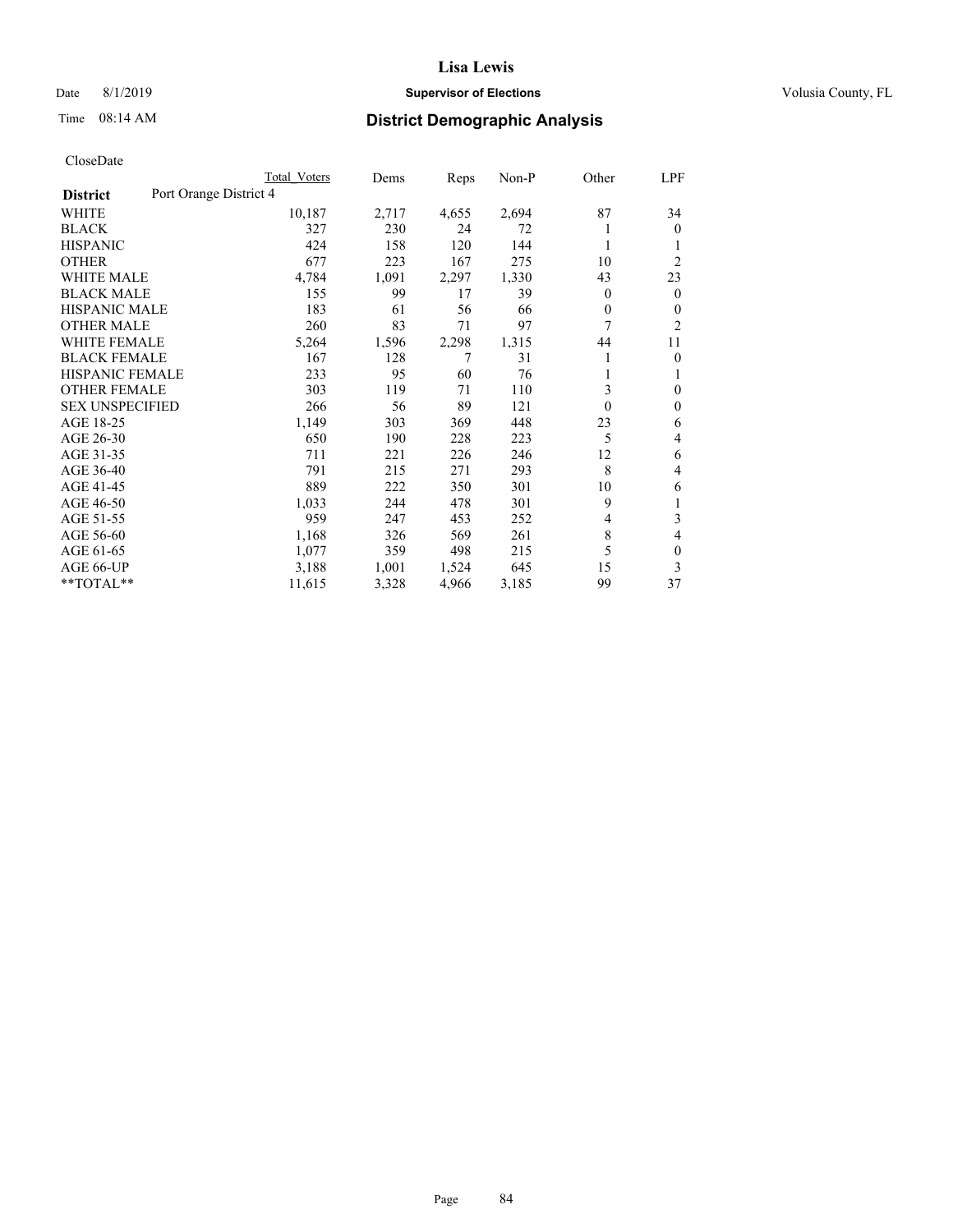# Date 8/1/2019 **Supervisor of Elections Supervisor of Elections** Volusia County, FL

# Time 08:14 AM **District Demographic Analysis**

|                        |               | Total Voters | Dems  | Reps  | Non-P | Other          | LPF                     |
|------------------------|---------------|--------------|-------|-------|-------|----------------|-------------------------|
| <b>District</b>        | South Daytona |              |       |       |       |                |                         |
| WHITE                  |               | 7,124        | 2,236 | 2,732 | 2,056 | 78             | 22                      |
| <b>BLACK</b>           |               | 720          | 537   | 21    | 159   | 3              | $\mathbf{0}$            |
| <b>HISPANIC</b>        |               | 298          | 121   | 58    | 115   | 4              | $\overline{0}$          |
| <b>OTHER</b>           |               | 418          | 148   | 89    | 179   |                | 1                       |
| WHITE MALE             |               | 3,227        | 841   | 1,341 | 996   | 36             | 13                      |
| <b>BLACK MALE</b>      |               | 270          | 191   | 11    | 67    |                | $\mathbf{0}$            |
| <b>HISPANIC MALE</b>   |               | 132          | 40    | 32    | 58    | $\overline{c}$ | $\theta$                |
| <b>OTHER MALE</b>      |               | 140          | 49    | 34    | 56    | 1              | $\mathbf{0}$            |
| <b>WHITE FEMALE</b>    |               | 3,813        | 1,376 | 1,364 | 1,023 | 42             | 8                       |
| <b>BLACK FEMALE</b>    |               | 443          | 342   | 9     | 90    | 2              | $\mathbf{0}$            |
| <b>HISPANIC FEMALE</b> |               | 157          | 77    | 26    | 52    | $\overline{2}$ | $\mathbf{0}$            |
| <b>OTHER FEMALE</b>    |               | 191          | 76    | 47    | 67    | $\mathbf{0}$   | 1                       |
| <b>SEX UNSPECIFIED</b> |               | 187          | 50    | 36    | 100   | $\theta$       | 1                       |
| AGE 18-25              |               | 749          | 222   | 175   | 332   | 14             | 6                       |
| AGE 26-30              |               | 659          | 211   | 154   | 281   | 10             | 3                       |
| AGE 31-35              |               | 602          | 212   | 152   | 229   | 7              | $\overline{c}$          |
| AGE 36-40              |               | 548          | 202   | 133   | 204   | 7              | $\overline{\mathbf{c}}$ |
| AGE 41-45              |               | 483          | 146   | 143   | 183   | 8              | 3                       |
| AGE 46-50              |               | 588          | 194   | 222   | 168   |                | 3                       |
| AGE 51-55              |               | 691          | 244   | 266   | 175   | 4              | $\overline{c}$          |
| AGE 56-60              |               | 923          | 317   | 370   | 228   | 8              | $\mathbf{0}$            |
| AGE 61-65              |               | 908          | 349   | 337   | 214   | 8              | $\theta$                |
| AGE 66-UP              |               | 2,409        | 945   | 948   | 495   | 19             | 2                       |
| **TOTAL**              |               | 8,560        | 3,042 | 2,900 | 2,509 | 86             | 23                      |